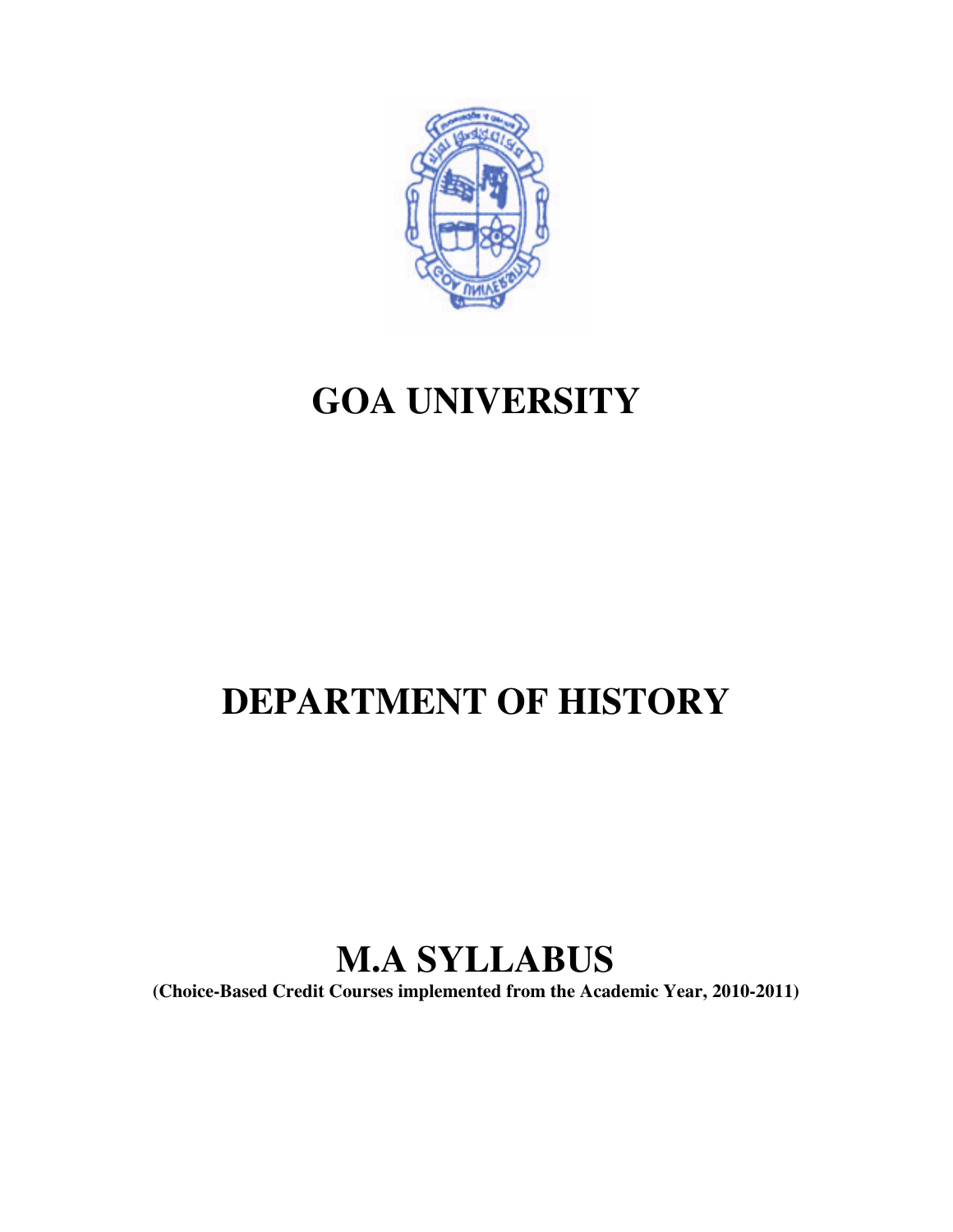# **I N D E X**

# **COMPULSORY COURSES**

# (a) **Semester - I**

| <b>Sr. No.</b>         | Code No.           | <b>Course Title</b>                                                        | Page Nos.      |
|------------------------|--------------------|----------------------------------------------------------------------------|----------------|
| 1.                     | $HSC-100$ :        | "Doing History": An Introduction to Historical<br>Method                   | $6,46-47$      |
| 2.                     | $HSC-101$ :        | Theories of History                                                        | 7, 48-50       |
| 3.                     | $HSC-109:$         | Aspects of Ancient Indian History (from earliest)<br>times to A.D $1200$ ) | $11-12, 56$    |
| (b)                    | <b>Semester-II</b> |                                                                            |                |
| 4.                     | $HSC-119:$         | Aspects of State and Society in India (1200 A.D-<br>1700 A.D)              | $14-15, 60-61$ |
| 5.                     | $HSC-120$ :        | The Making of Modern Europe                                                | 16, 62-64      |
| $\odot$                | Semester-III       |                                                                            |                |
| 6.                     | HSC-102:           | Indian National Movement (1857–1947)                                       | 8, 51-52       |
| 7.                     | HSC-108:           | India and Indian Ocean: A History                                          | $10, 53 - 55$  |
| 8.                     | $HSC-121$ :        | Modern Europe, 1789 to 1989                                                | 17, 65         |
| (d) <b>Semester-IV</b> |                    |                                                                            |                |
| 9.                     | $HSC-110$ :        | Issues and Debates in Goan History                                         | 13, 57-59      |
| 10.                    | $HSC-122$ :        | Colonialism and Nationalism in Asia                                        | 18, 66-67      |

| Sr. No. | Code No.    | <b>Course Title</b>                                                       | Page Nos.    |
|---------|-------------|---------------------------------------------------------------------------|--------------|
| 1.      | HSO-103:    | Themes and Issues in Heritage Tourism                                     | 19, 68-71    |
| 2.      | HSO-104:    | Religions in Ancient India                                                | 20, 72-73    |
| 3.      | $HSO-105$ : | State and Economy in India (300 to 1200 A.D.)                             | 21, 74       |
| 4.      | $HSO-106$ : | Movements in Modern India: Society, Caste,<br><b>Identity and Ecology</b> | 22, 75-77    |
| 5.      | HSO-107:    | Environmental History of India                                            | 23-24, 78-79 |
| 6.      | $HSO-111$ : | Constructing Goan Identity: Themes and Issues                             | 25, 80-82    |
| 7.      | $HSO-112$ : | The Family Laws of Goa: A Gender Audit                                    | 26, 83-85    |
| 8.      | $HSO-113$ : | Economic History of Medieval India                                        | 27,86        |
| 9.      | $HSO-114$ : | An Introduction to Archaeology                                            | 28,87        |
| 10.     | $HSO-115$ : | Goan Heritage: An Introduction                                            | 29, 88-89    |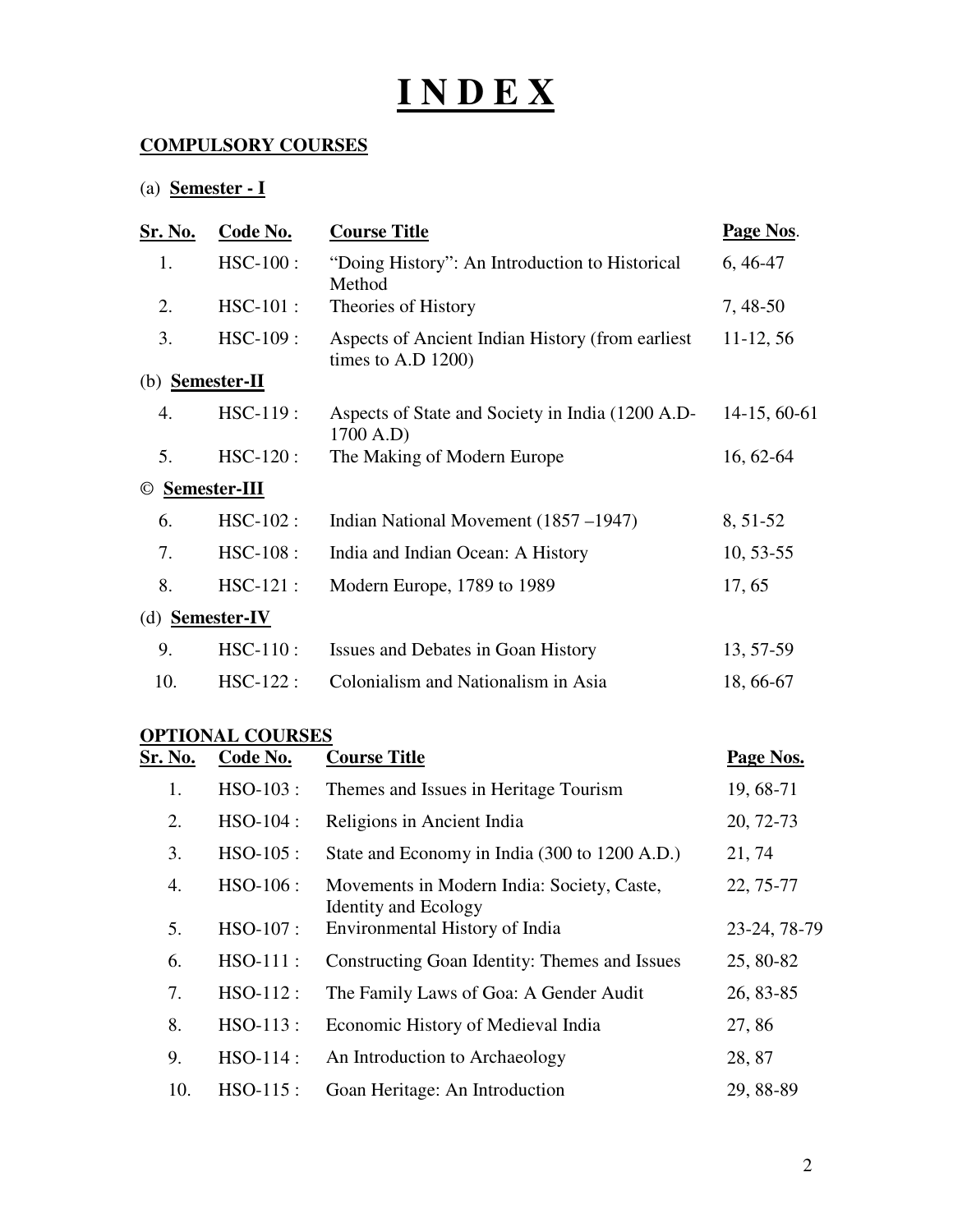# **I N D E X**

| Sr. No. | Code No.    | <b>Course Title</b>                                   | Pg. Nos.       |
|---------|-------------|-------------------------------------------------------|----------------|
| 11.     | $HSO-116$ : | An Introduction to Indian Iconography                 | 30, 90-91      |
| 12.     | HSO-117:    | Introduction to Museology                             | 31, 92         |
| 13.     | HSO-118:    | Oral History Interviewing                             | 32, 93-94      |
| 14.     | HSO-123:    | History of India, $1757 - 1857$                       | 33, 95-96      |
| 15.     | HSO-124:    | Oral History                                          | 34, 97-98      |
| 16.     | HSO-125:    | Portuguese Colonialism : A History                    | 35, 99-100     |
| 17.     | HSO-126:    | History of the Indian Diaspora                        | 36, 101-102    |
| 18.     | HSO-127:    | World History in Twentieth Century                    | 37, 103-104    |
| 19.     | $HSO-128$ : | Imperialism and Decolonization in Africa              | 38, 105        |
| 20.     | HSO-130:    | Historiography in India                               | 40, 107-108    |
| 21.     | HSO-131 :   | Business History of India (C. A.D 1700-1991)          | 41-41, 109-110 |
| 22.     | HSO-132:    | Trade and Urbanisation in India                       | 43, 111-112    |
| 23.     | $HSO-133$ : | Tribal and Peasant Movements in India, 1855 –<br>1951 | 44, 113-114    |
| 24.     | HSO-134 :   | Debating Post-Colonial Goa                            | 45, 115        |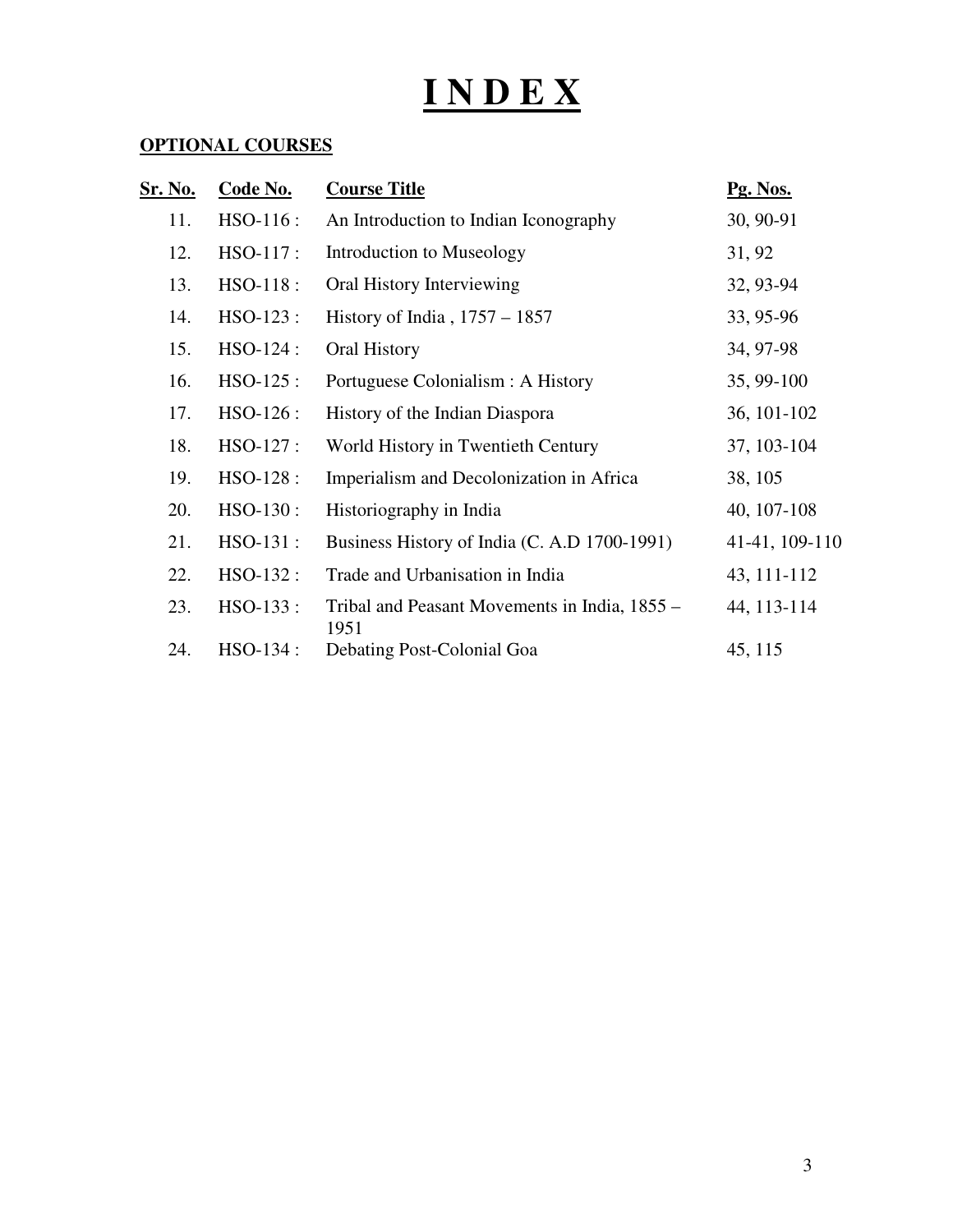The List of Courses offered by the Department at its M.A Programme (Choice-based Credit System) are as under:

# **COMPULSORY COURSES**

# (a) **Semester - I**

| <u>Sr. No.</u> | Code No.           | <b>Course Title</b>                                                       | <b>No. of Credits</b> |
|----------------|--------------------|---------------------------------------------------------------------------|-----------------------|
| 1.             | $HSC-100$ :        | "Doing History": An Introduction to Historical<br>Method                  | $\overline{4}$        |
| 2.             | $HSC-101$ :        | Theories of History                                                       | 4                     |
| 3.             | $HSC-109:$         | Aspects of Ancient Indian History (from earliest<br>times to A.D $1200$ ) | 4                     |
| (b)            | <b>Semester-II</b> |                                                                           |                       |
| 4.             | $HSC-119$ :        | Aspects of State and Society in India (1200 A.D-<br>1700 A.D)             | 4                     |
| 5.             | $HSC-120$ :        | The Making of Modern Europe                                               | 4                     |
| $\circled{c}$  | Semester-III       |                                                                           |                       |
| 6.             | $HSC-102$ :        | Indian National Movement (1857–1947)                                      | $\overline{4}$        |
| 7.             | $HSC-108:$         | India and Indian Ocean: A History                                         | 4                     |
| 8.             | $HSC-121$ :        | Modern Europe 1789 to 1989                                                | 4                     |
| (d)            | <b>Semester-IV</b> |                                                                           |                       |
| 9.             | $HSC-110$ :        | Issues and Debates in Goan History                                        | $\overline{4}$        |
| 10.            | $HSC-122$ :        | Colonialism and Nationalism in Asia                                       | $\overline{4}$        |
|                |                    |                                                                           |                       |

| <u>Sr. No.</u> | Code No.    | <b>Course Title</b>                                                       | <b>No. of Credits</b> |
|----------------|-------------|---------------------------------------------------------------------------|-----------------------|
| 11.            | HSO-103:    | Themes and Issues in Heritage Tourism                                     | 4                     |
| 12.            | $HSO-104$ : | Religions in Ancient India                                                | 4                     |
| 13.            | $HSO-105$ : | State and Economy in India (300 to 1200 A.D.)                             | 4                     |
| 14.            | $HSO-106$ : | Movements in Modern India: Society, Caste,<br><b>Identity and Ecology</b> | 4                     |
| 15.            | HSO-107:    | Environmental History of India                                            | 4                     |
| 16.            | $HSO-111$ : | Constructing Goan Identity: Themes and Issues                             | 4                     |
| 17.            | $HSO-112$ : | The Family Laws of Goa: A Gender Audit                                    | 3                     |
| 18.            | $HSO-113$ : | Economic History of Medieval India                                        | 4                     |
| 19.            | HSO-114 :   | An Introduction to Archaeology                                            | 4                     |
| 20.            | $HSO-115$ : | Goan Heritage: An Introduction                                            | 4                     |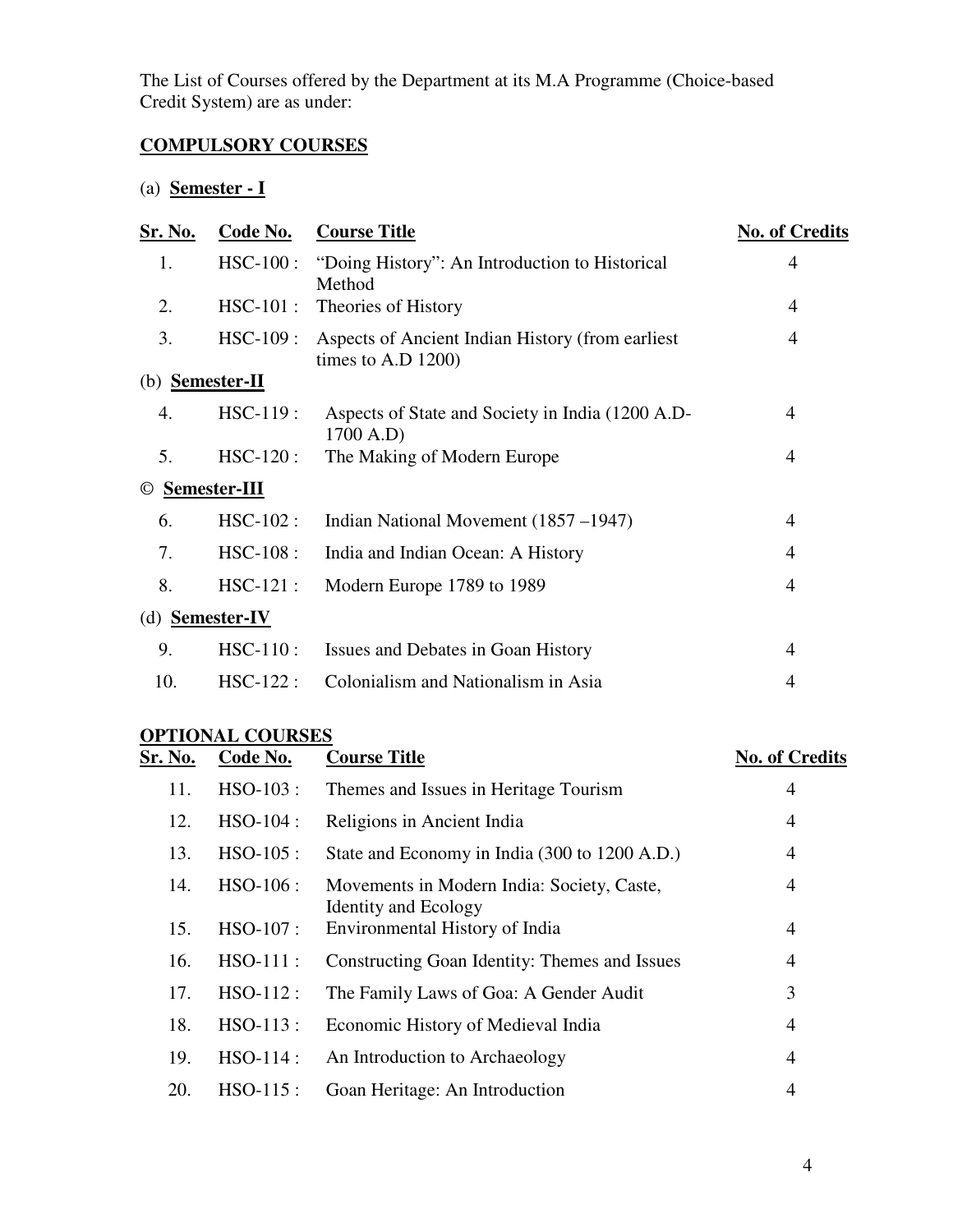| <u>Sr. No.</u> | Code No.    | <b>Course Title</b>                                    | <b>No. of Credits</b> |
|----------------|-------------|--------------------------------------------------------|-----------------------|
| 21.            | HSO-116:    | An Introduction to Indian Iconography                  | 4                     |
| 25.            | HSO-117:    | Introduction to Museology                              | 4                     |
| 26.            | HSO-118:    | Oral History Interviewing                              | 1                     |
| 27.            | $HSO-123$ : | History of India $(1757 – 1857)$                       | 4                     |
| 28.            | HSO-124:    | Oral History                                           | 4                     |
| 29.            | HSO-125:    | Portuguese Colonialism : A History                     | 3                     |
| 30.            | HSO-126:    | History of the Indian Diaspora                         | 4                     |
| 31.            | HSO-127 :   | World History in Twentieth Century                     | 4                     |
| 32.            | HSO-128:    | Imperialism and Decolonization in Africa               | 4                     |
| 33.            | HSO-130:    | Historiography in India                                | 4                     |
| 34.            | HSO-131:    | Business History of India (C. A.D 1700-1991)           | 4                     |
| 35.            | HSO-132:    | Trade and Urbanisation in India                        | 4                     |
| 36.            | $HSO-133$ : | Tribal and Peasant Movements in India (1855 –<br>1951) | 4                     |
| 37.            | HSO-134 :   | Debating Post-Colonial Goa                             | 4                     |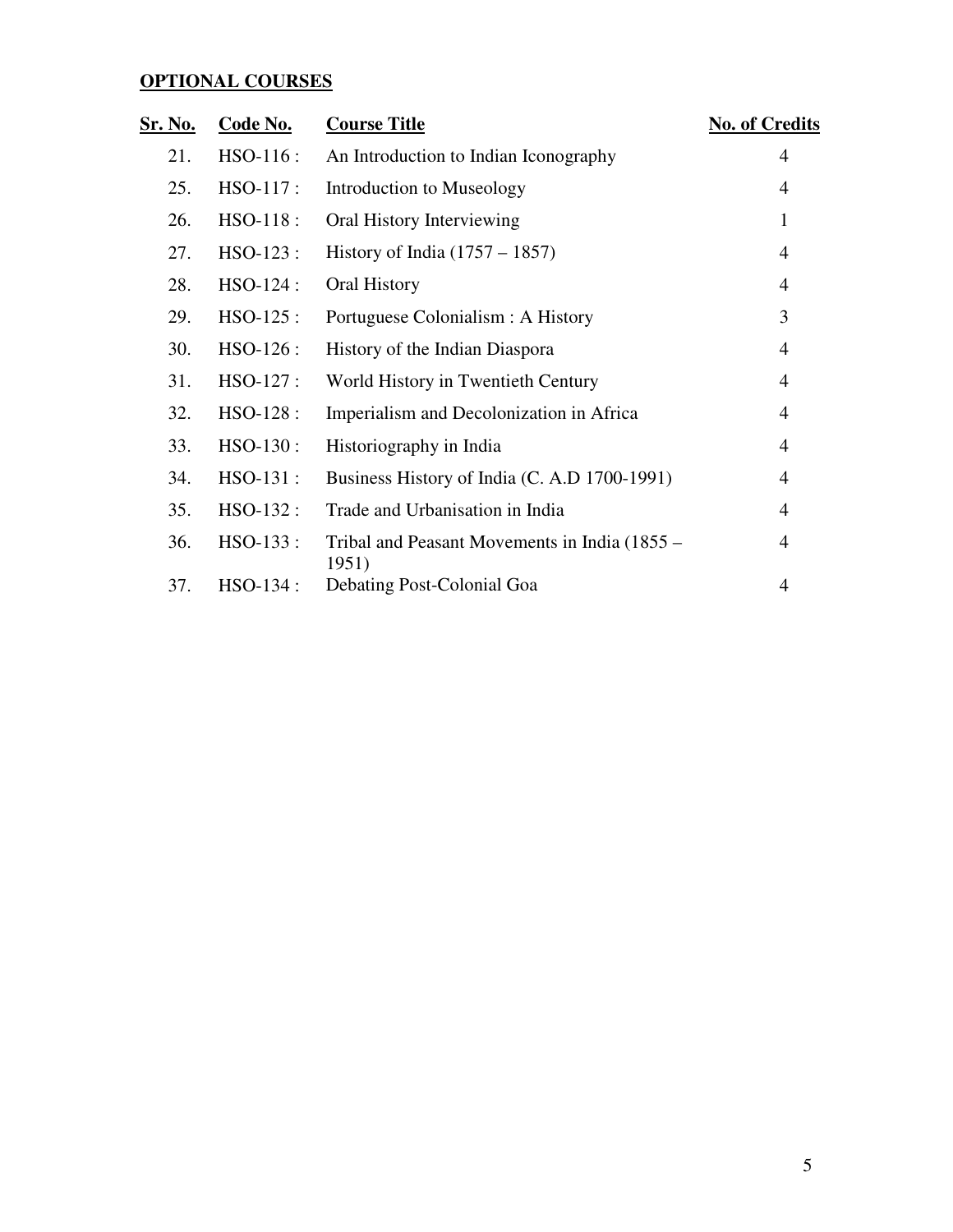**Course No.:** HSC-100 **Title of the Course: "**Doing History": An Introduction to Historical Method **Credits:** 4 **Contact Hours per Week: 4** (Total Contact Hours: 60) **Course Instructor:** Prof. Pratima Kamat, Head, Department of History, Goa University

#### **Objectives:**

As an introductory course, "Doing History" aims to introduce the student to how historians work, how to "do" history, that is, to the methods of historical research. It is intended to introduce students to the basics of doing research in the discipline of history, the process of writing history, including the selection of topics, the techniques of historical research, the use of primary sources and secondary literature, historical criticism, analysis and synthesis. The course will also focus on writing skills; the organization of material into a clear and readable paper; the creation of a thesis statement, the development of one's writing and the proper style for bibliography and footnotes. The overall objective of this course is, therefore, to provide the student with the information, skills, and tools needed to do research in the discipline of history.

#### **Contents:**

#### 1. **The Nature of History**

What is History? The limits of historical knowledge. Why study history? The uses and abuses of history.

#### 2. **Conducting Historical Research**

What constitutes "research" for the historian. Ethics of research in history. What is Historical Method? Main Stages.

#### 3. **Beginning Research**

Selection of a topic. Formulating a research proposal and a research plan.

#### 4. **Collecting Historical Evidence**

Types of sources. The Use of Primary and Secondary Sources. Use of Statistics. Eyewitness Evidence. Ethnohistorical Sources. Note-taking.

#### 5. **Weighing Evidence**

External Criticism. Internal Criticism. Analysis and Synthesis.

#### 6. **Communication: Writing and Rewriting**

Form and Style.

 Footnotes and Bibliography - How to cite using the *MLA Handbook, Chicago Manual of Style*, and APA stylesheet.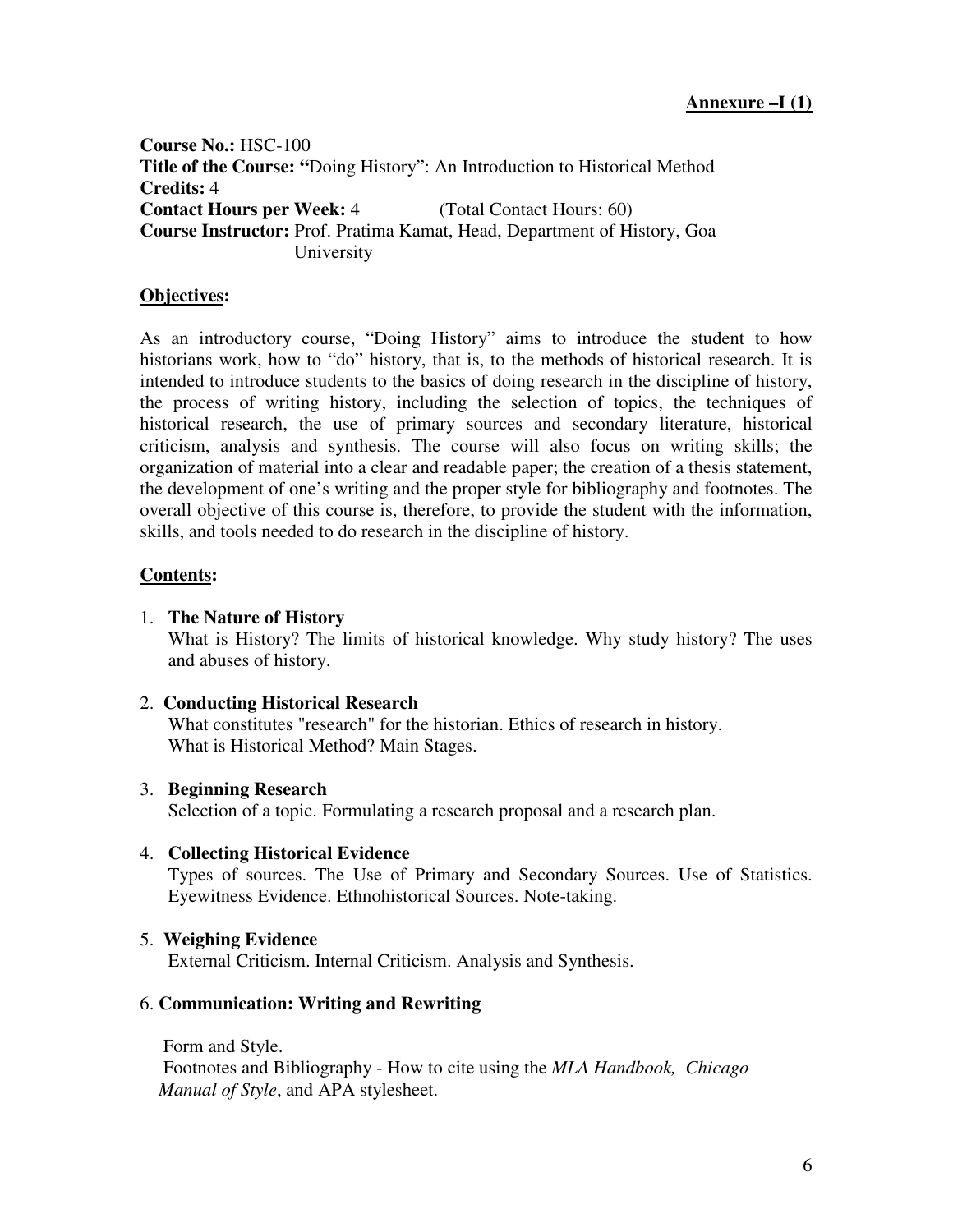**Course No.:** HSC-101 **Title of the Course:** Theories of History **Credits:** 4 **Contact Hours per Week:** 4 (Total contact hours: 60) **Course Instructor**: Shri Parag D. Parobo, Assistant Professor, Department of History, Goa University

# **Objectives:**

The course aims at promoting a comprehensive understanding on theoretical and epistemological issues of the discipline of History. It offers an analysis of historiography and historical method. The emphasis is placed on understanding the discipline of History, as a discipline of knowledge and also the Post-Modernist critiques of the discipline.

- 1. Philosophy of History: Meaning; Speculative and Critical Approaches.
- 2. Greek and Roman Historiography: Conception of History, Features and Limitations.
- 3. Theological Interpretations of History: Hindu, Christian and Islamic.
- 4. The New Science of History: Vico's Theory of Knowledge.
- 5. Enlightenment and History: The idea of progress; limitations.
- 6. Empiricism: Ranke
- 7. Idealistic Conception of History: Hegelian dialectics, Croce and Collingwood.
- 8. Marxism and History: Karl Marx; Gramsci's Marxism.
- 9. Towards Total History: *Annales* School (Marc Bloch and Fernand Braudel).
- 10. History from Below: E. P. Thompson; Subaltern School.
- 11. Feminism and Existentialism: Simone de Beauvoir.
- 12. Post-Modernism: Foucault and Discourse Analysis; Derrida and Deconstruction; Edward Said and Orientalism; Hayden White and Historical Imagination.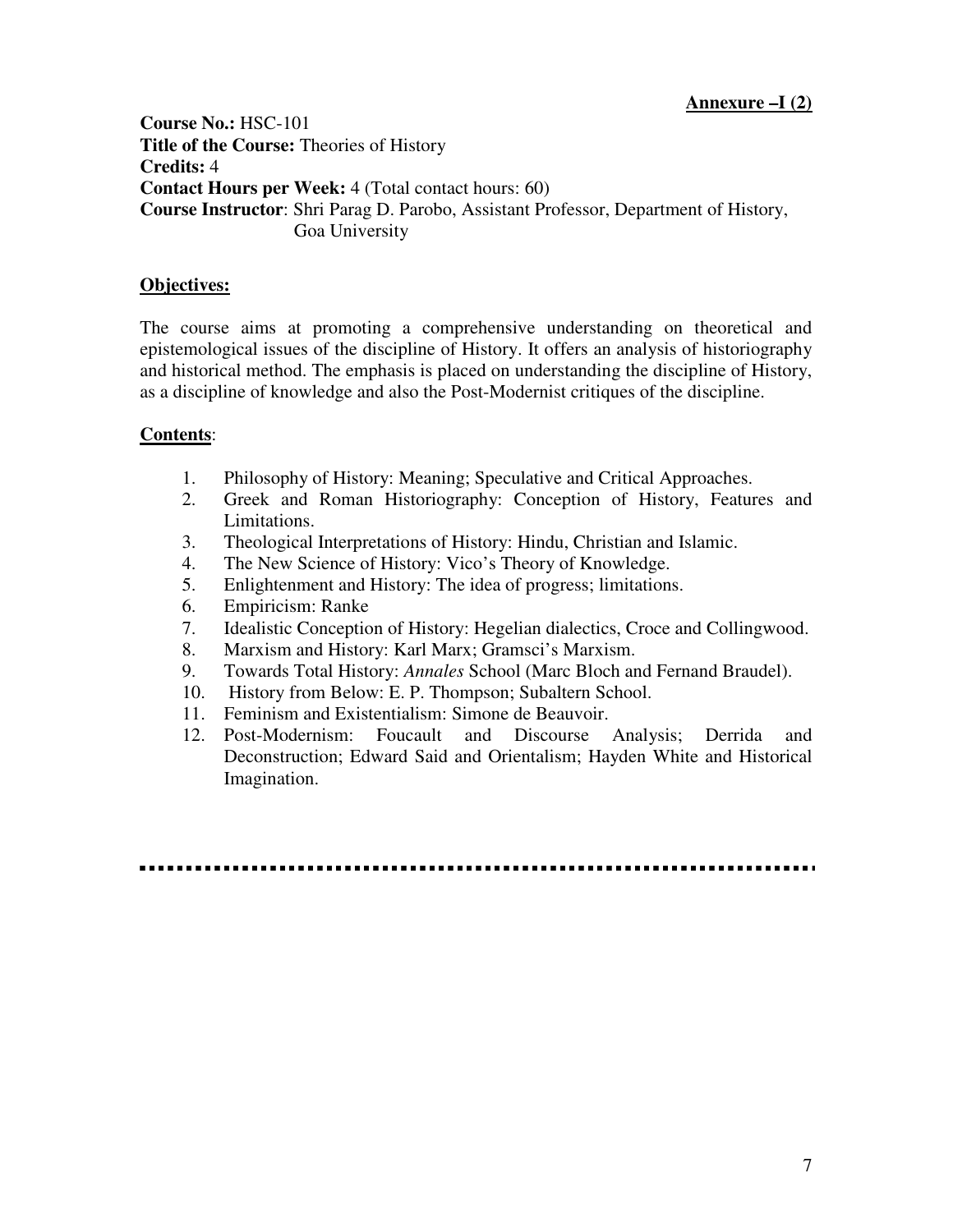**Course No.:** HSC-102 **Title of the Course:** Indian National Movement (1857-1947) **Credits:** 4 **Contact Hours per Week:** 4 (Total contact hours: 60) **Course Instructor:** Dr. N. Shyam Bhat, Associate Professor, Department of History, Goa University

#### **Objectives:**

This is an advanced level course on Indian National Movement. It emphasises on the ideological dimensions, Long-Term Strategy, mass participation and spontaneous nature of the Indian National Movement. The social composition and regional variations in various movements like Swadeshi and Boycott, Non-Cooperation, Civil Disobedience, Quit India, etc., would be highlighted during the course of discussion. The different historiographical trends like Imperialist, Nationalist, Marxist, Cambridge and Subaltern would be assigned priority in the teaching of this course. Besides, the whole movement would be approached as a reaction to colonialism, that is, in the historical context of challenge and response. This study would familiarise the students with the writings of eminent scholars of modern Indian history.

 The objective is to enable the students to comprehend the nature, dynamics, ramifications and significance of the Indian National Movement. The valuable ideals like truth, non-violence, democracy, secularism, socialism and constructive work upheld by the national struggle for independence and which are very relevant even today could be emphasised while handling this course and inculcated in the minds of the students. Further the aim is to approach the subject at a higher level of understanding by emphasising on the issues and problems, myths and realities, and history from below paradigm. The successes and partial failure of the movement would also be treated objectively.

- 1. Major Perceptions Long-Term Strategy Ideological Dimensions.
- 2. Perceptions on the Revolt of 1857 Administrative Changes after 1857.
- 3. Growth of New India : Consequences of the British Domination on India Administrative and Economic Unification – Modern Education – Press - Religious and Social Reform.
- 4. Genesis of Indian Nationalism : Contradictions of Colonial Rule Early Associations – Birth of the Indian National Congress : Myth of Safety Valve and the Reality.
- 5. Development of Freedom Movement (1885-1905) : Congress Programme of Constitutional, Administrative, and Economic Reforms – Economic Ideology – Methods of Political Work – Attitude of the Government.
- 6. Nationalist Movement (1905 1918) : Growth of Militant Nationalism Partition of Bengal – Swadeshi and Boycott Movements – Growth of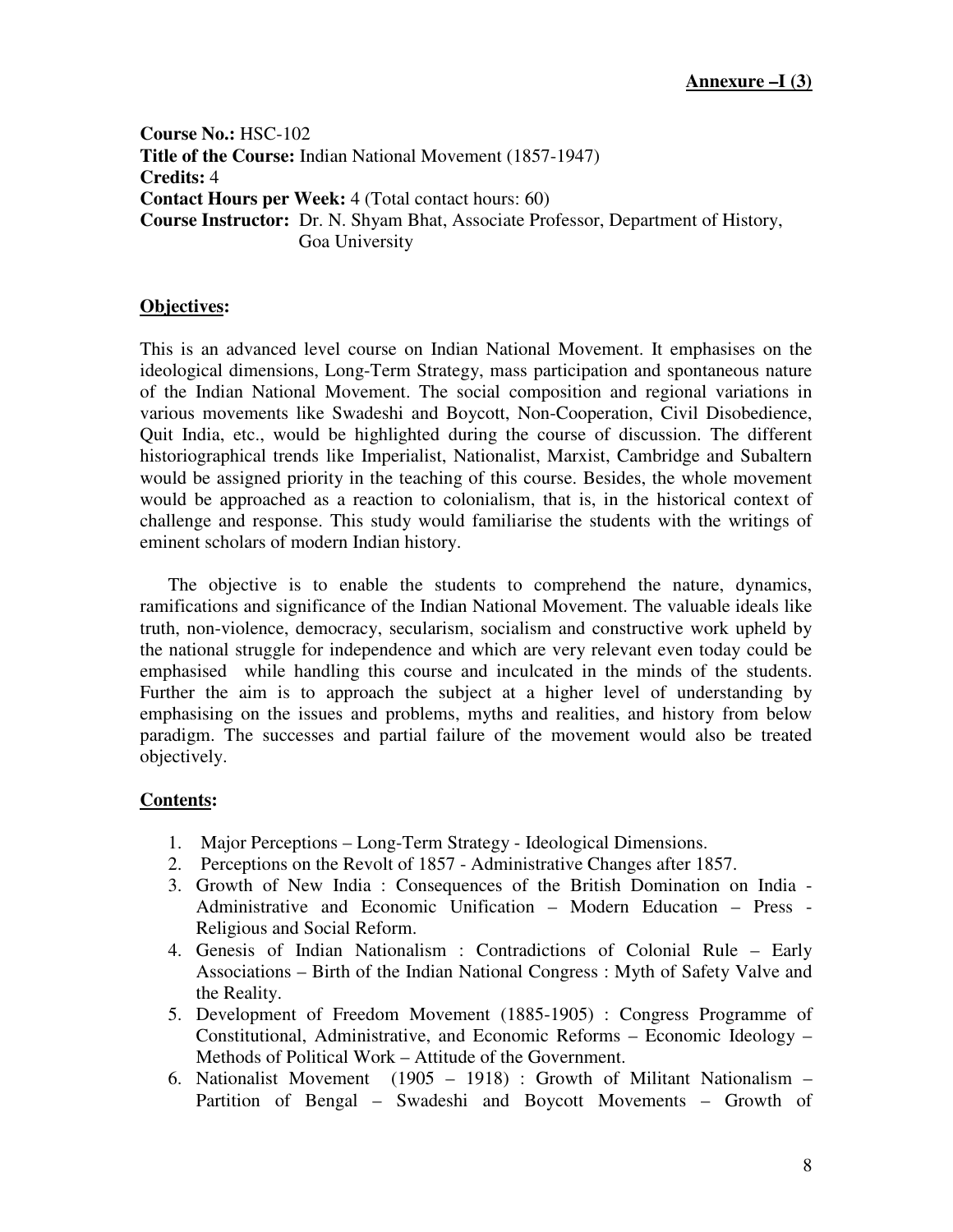Revolutionary Terrorism – Muslim League - Hindu Mahasabha - Beginnings of Communal Politics – World War I – Home Rule Leagues.

- 7. Nationalist Movement (1916-1935) : Emergence of M.K. Gandhi Rowlatt Satyagraha – Khilafat and Non-Cooperation Movements – Swarajist Politics – Second Phase of Revolutionary Terrorism - Simon Boycott – Dominion Status to Purna Swaraj – Civil Disobedience Movements.
- 8. Struggle for Freedom (1935-1947) : Congress Ministries Growth of Socialist Ideas - Growth of Communalism – World War II – INA – Quit India Movement – Demand for Pakistan – RIN Revolt – Towards the Transfer of Power.

Note : The regional / all-India pattern, social composition, regional variations and spontaneous nature of the various resistance movements shall be emphasised.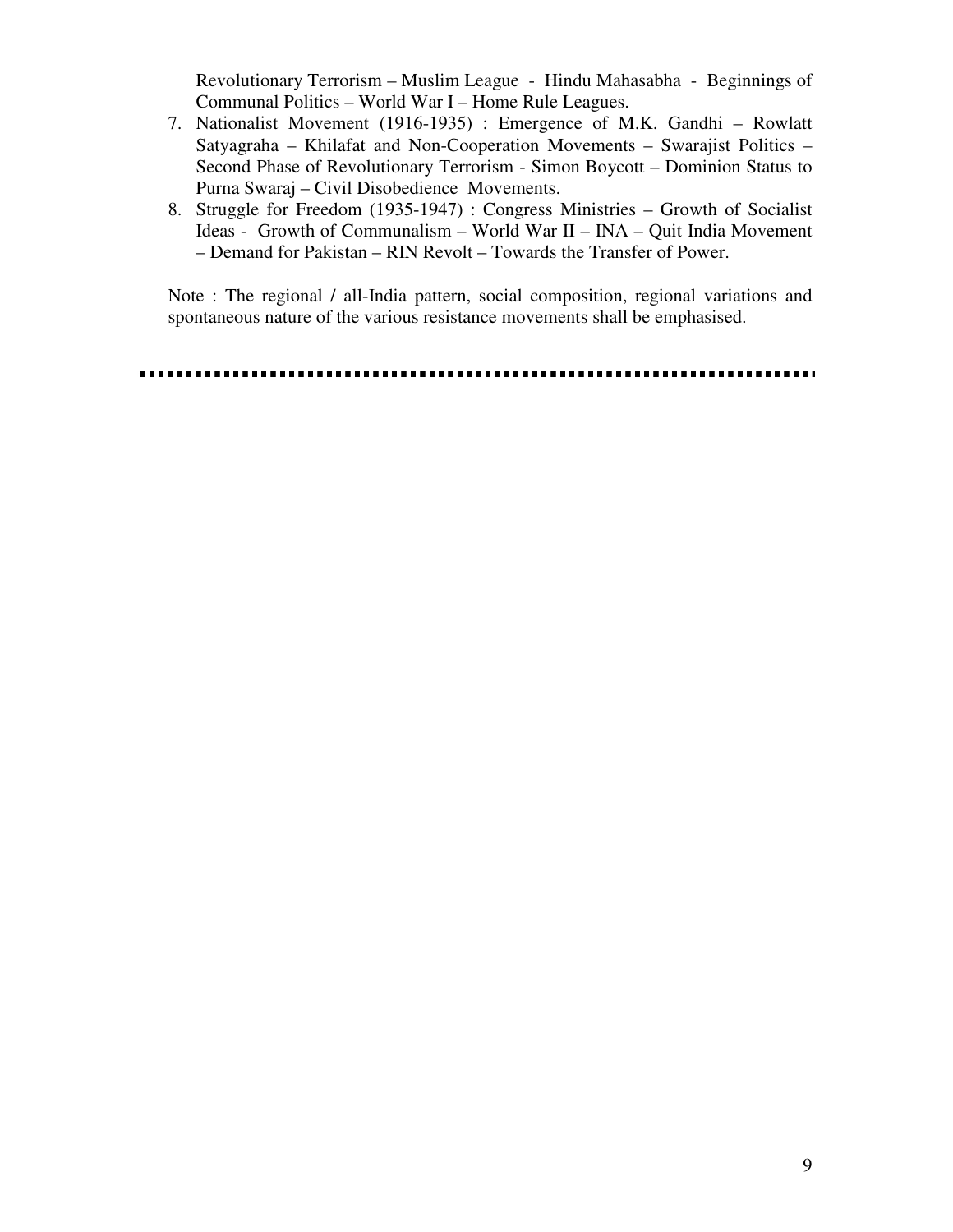**Course No.:** HSC 108 **Title of the Course:** India and Indian Ocean: A History **Credits:** 04 **Contact Hours per Week:** 04 (Total contact hours: 60) **Course Instructor:** Shri Parag D. Parobo, Assistant Professor, Department of History, Goa University.

#### **Objectives:**

 The course provides a survey of human interface with sea. It looks at Indian Ocean as structural agency uniting and dividing empires, influencing evolution of societies, cultures, empires both at the hinterland and foreland. The Ocean is seen as a complexfluid system disseminating skills, knowledge and change. The course also analyses the significance of Indian Ocean towards history of India and also its contemporary strategic geo-political interests.

#### **Contents**:

- 1. Methodology and its application: Fernand Braudel; Michel Foucault; Ethnoarchaeology; Space, time and structures in the India Ocean.
- 2. Unity in Disunity of the Indian Ocean: Harappan Culture; Cultures on East coast of Africa; Cultures of Central Asia; Chinese culture; trade, migration, settlement; exchange of goods, skills, ideas and techniques.
- 3. Mediterranean World and Indian Ocean: Roman trade; Islamic empires; Indian empires; Spread of culture in South East Asia.
- 4. Ports, Techniques and Institutions: Geomorphology of ports; Maritime skills; Shipping technologies; trade in luxuries and staples; religion; *math*; temple, guild, state; Nature of the maritime trade.
- 5. The European expansion and the maritime polity: The Portuguese, the Dutch, the British, the French; systems in operation; changing dimensions of trade and control; shipping technologies; Urban centers, Settlement, Social identities and culture.
- 6. Indo-European Commerce, Mariners and Merchant communities: Jews, St. Thomas Christians, Banias, Saraswat Brahmins, Parsis, Chetties, Al-Karimi merchants, Marakkars, Armenians, Fugger's.
- 7. Postcolonial Indian Ocean: Geo-political, Economic and Strategic significance of the Indian Ocean; India's strategic perspective in Indian Ocean; India's economic and maritime interests in the Indian Ocean; Regional powers' interests and involvement in Indian Ocean.

Note: Field Trips constitute a compulsory part of this Course.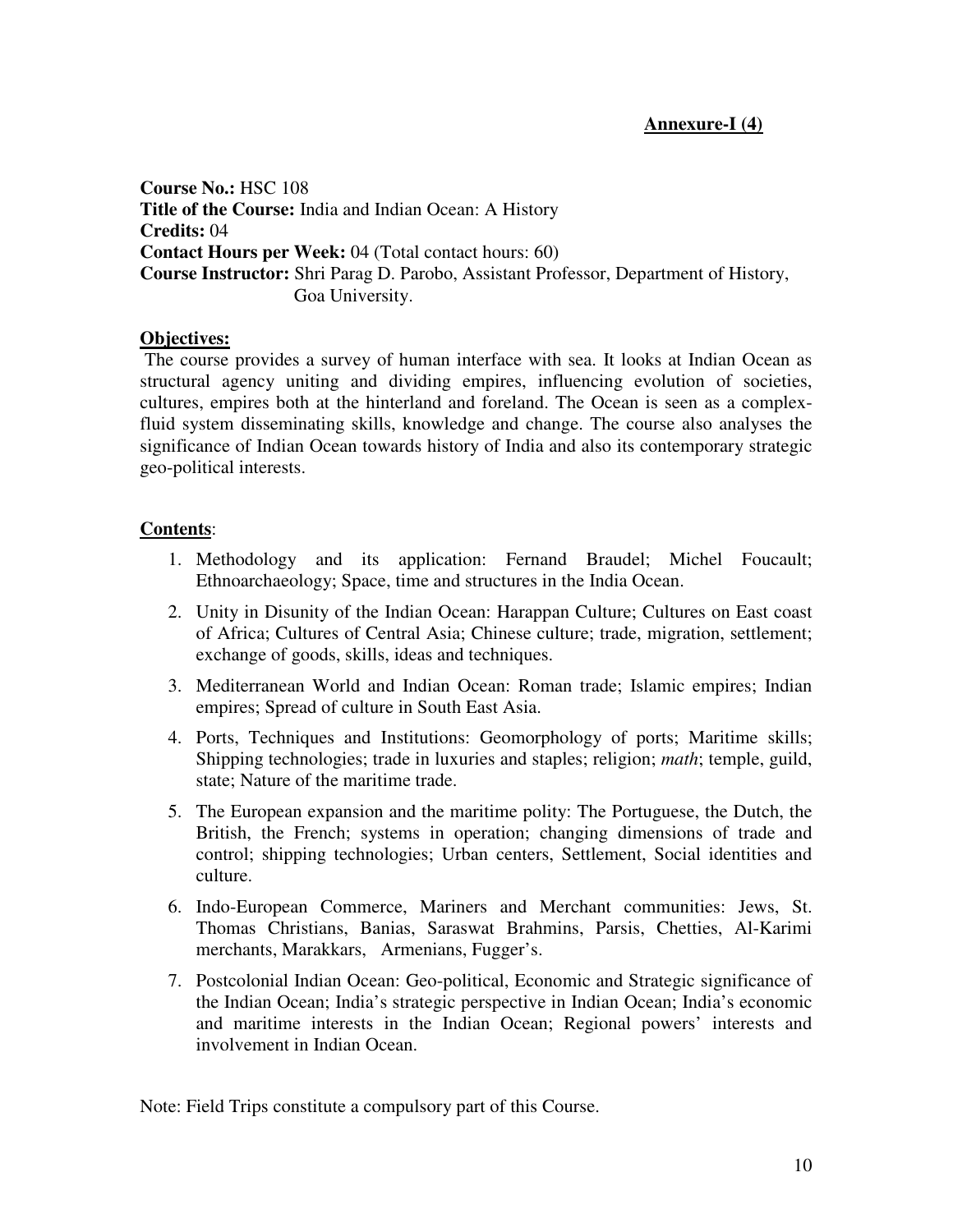**Course No.:** HSC-109 **Title of the Course:** Aspects of Ancient Indian History (from earliest times to AD 1200) **Credits:** 4 **Contact Hours per Week:** 4 (Total contact hours: 60) **Course Instructor**: Dr. Nagendra Rao, Associate Professor, Department of History, Goa University

# **Objectives:**

This Course aims to present historiographical, political, economic, and social contexts that emerged in ancient India. Perceptions of past highlight positions of historians and reasons for their particular perception. The course studies aspects such as pre state and state societies, state formation, trade, urbanism, and social stratification.

# **Contents:**

#### **Antecedents**

- 1. Reconstructing ancient Indian history Perceptions of past Theories Oriental Despotism and Asiatic Mode of Production. Ideologies – Imperialism, Nationalism, and Marxism.
- 2. Pre-history and proto-history Cultures Paleolithic and Mesolithic. Evolution of food production- the stone ages- Neolithic and Chalcolithic cultures – Subsistence and patterns of exchange.
- 3. Harappan Civilization Agriculture, craft production, trade, phases of urbanism Growth and decline – The end of Harappan tradition.

# **Early History**

- 4. Ideology and history Constructing racial history of Indo-Aryans Indo-mania and Indo- phobia – Two views – Aryan immigration and indigenous Aryan.
- 5. Vedic Civilization Economic changes From agro-pastoralism to agricultural production – Role of iron in agricultural production – Trade – Second urbanization.
- 6. Towards state formation *Mahajanapadas* Territorial states- Monarchy and oligarchy (ganasanghas) – The rise of Magadha – Asoka and the policy of *dhamma* – Nature of the Mauryan state.
- 7. Social context Lineage society *Varna* and *jati* Social stratification.
- 8. Religious context Orthodoxy vs Heterodoxy Rise of Buddhism.

# **Early medieval phase**

- 9. Theories Feudalism and urban decay debate Samanta theory and Integrative state formation.
- 10. The Gupta state Feudal polity.
- 11. Economy From slavery to serfdom Nature of urbanism in core and peripheries Trade, trade guilds and urbanization in South India.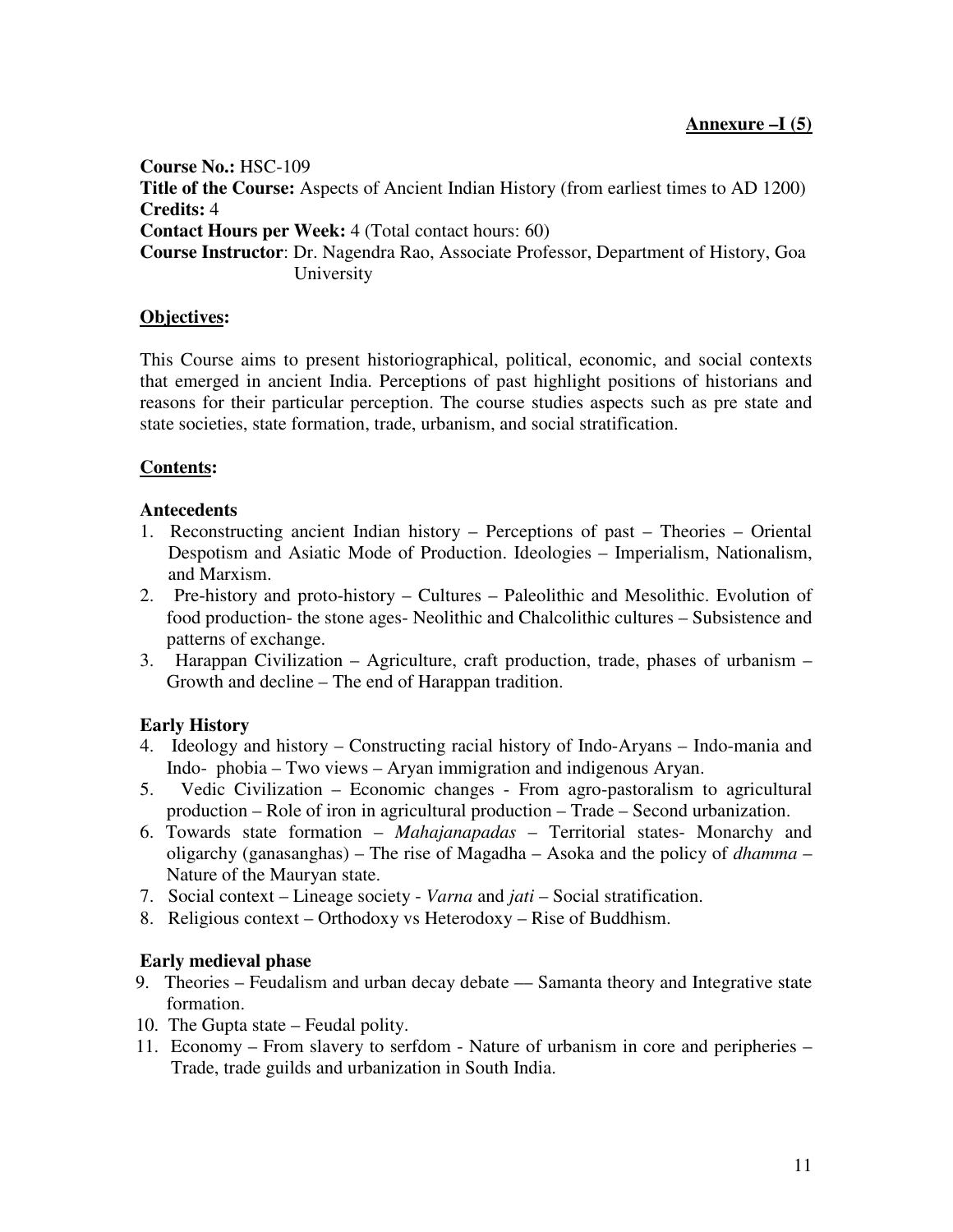12. Social changes – The kali age crisis –*Varna sankara* - Emergence of new social groups.

# **South India**

- 13. State formation Andhra and Deep South.
- 14. Economy Agriculture and craft production Network of trade routes and trading centres – Mercantile communities.
- 15. Society –– The sangam literature and society five *tinais*, the ecozones Social stratification - Monastery and guild.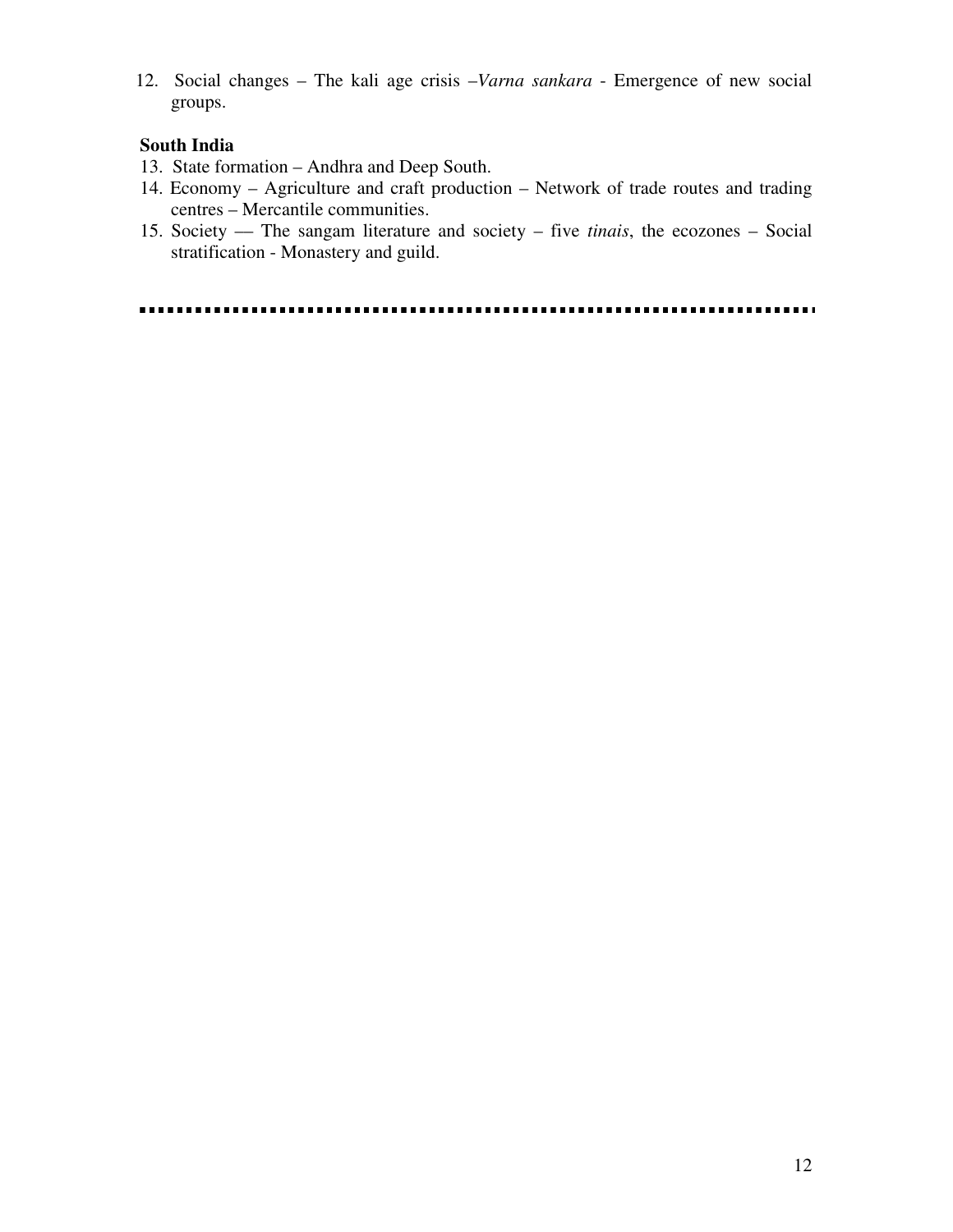**Course No.:** HSC 110 **Title of the Course:** "Issues and Debates in Goan History" **Credits:** 4 **Contact Hours per Week:** 4 (Total Contact Hours: 60) **Course Instructor:** Prof. Pratima Kamat, Head, Department of History, Goa University.

# **Objectives:**

The course endeavours to equip the students with an in depth understanding of the dominant politico-administrative, economic and socio-cultural themes and issues in the history of Goa. It intends to:

- provide a brief geo-political and ethno-historical introduction to Goa along with a pre-colonial socio-cultural profile of its society; assess the impact of the politico-administrative and economic changes introduced by the Portuguese and review the local reaction to the same;
- critically examine the colonial policies of acculturation and their contribution to the structuring of the Goan identity;
- present a gender audit of the colonial contacts.

# **Contents:**

- 1. Sources: Literary, Archaeological, Oral.
- 2. Etymological roots and Toponymic debates. The Land and its People.
- 3. The Dudhsagar-Kushavati-Mhadei Material Culture. Problems of Dating and Identification.
- 4. Early Goa: Political Geography. Statecraft. Maritime Trade, Religion and Society. Cultural Contributions.
- 5. Conversion to a colony:

Conquest: Motives, Phases. Colonial state: Principles, Policies and Institutions. Colonial Construction of Goa: Conversions by conviction or coercion? Economic policies and structures. Indigenous inputs to colonial commerce. Remittancebased economy. Education. Family Laws. Women and the colonial state. The concept of 'Two Goas'. *Goa Dourada-Goa Indica*. The Denationalisation thesis of T.B. Cunha.

- 6. Local Reaction: Nature and Forms. Mhall Pai. Chorao-Colla-Cuncolim. 1787. Perismo. 'Brahmanism'-'Indianness'. Rane Revolts. Military Mutinies. Struggle for Freedom, 1946-1961: Causes. *Satyagraha*. Armed Resistance. Operation Vijay.
- 7. Since Liberation: Issues of Integration. Democratic Politics. Dilemmas of Development. Question of Identity.

Field trips constitute an important component of the course-work.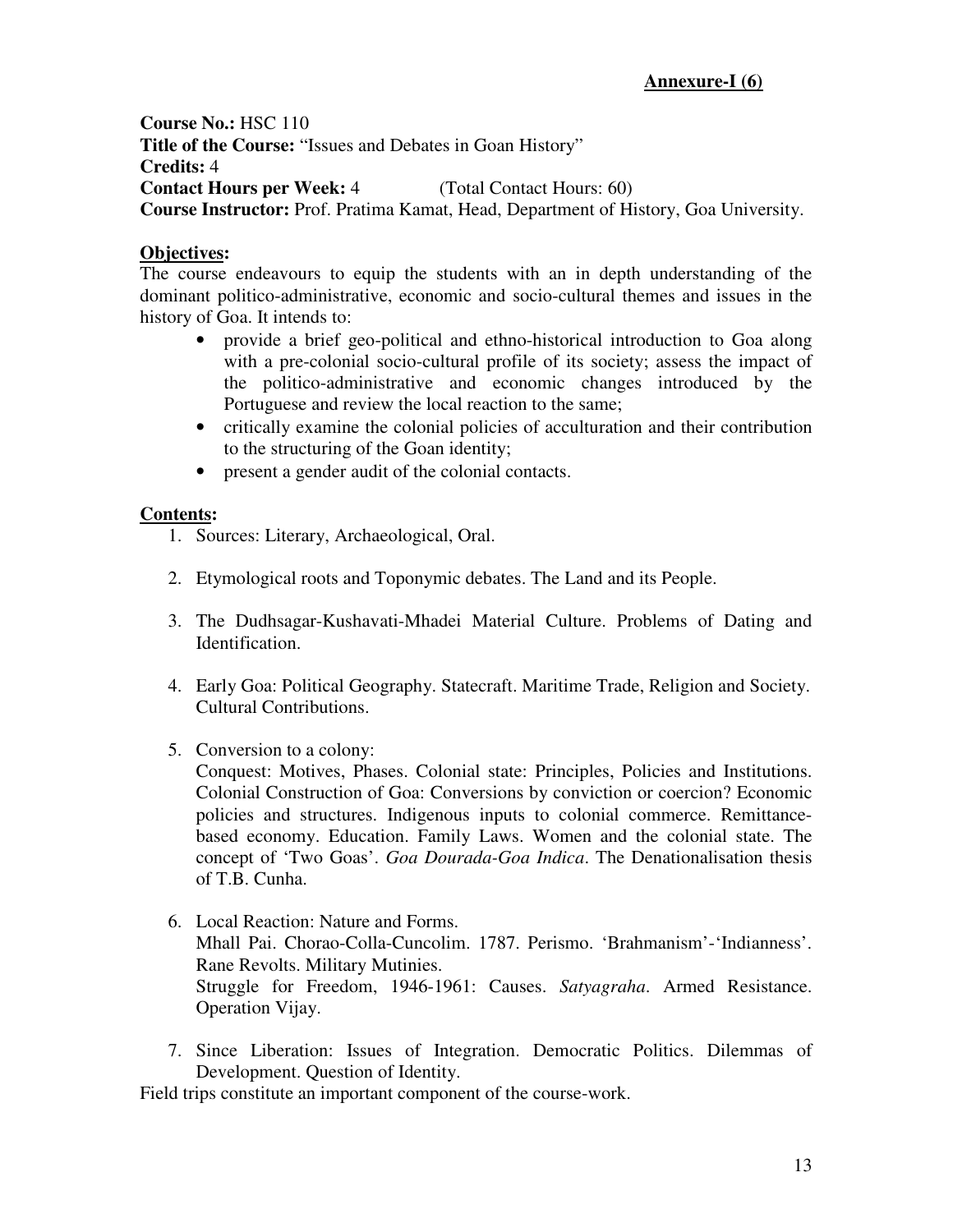**Course No.:** HSC-119 **Title of the Course:** Aspects of State and Society in India (1200-1700 AD) **Credits:** 4 **Contact Hours per Week:** 4 (Total contact hours: 60) **Course Instructor**: Dr. Nagendra Rao, Associate Professor, Department of History, Goa University

# **Objectives**:

The course analyses issues such as theories of state, political, agrarian and social structures, and trade and urbanisation. Theories such as Asiatic Mode of Production, Segmentary State, and Feudalism, Centralization, Provincialization, Political Symbolism, Oriental Despotism, and Revisionist Approaches will be discussed. Role of *ulamas* and trading communities in the state will be analyzed. The course will survey transition from 'nadu' to 'nayaka'.

# **Contents:**

# **Delhi Sultanate**

- 1. Nature of the state From feudalism to centralization. Theocratic state. Provincialization debate.
- 2. Religion and state The role of *Ulamas*.
- 3. Economy Agriculture and Irrigation Trade, urbanism, and state monetization, horse trade, slave trade, state and economy. Pricing and market regulations.
- 4. Technology Craft production Inventions in military technology.
- 5. Architecture Political symbolism.

# **The Mughal State**

- 6. Theories of state Oriental despotism, primitive, patrimonial-bureaucratic, early modern – critique of revisionist approaches.
- 7. Process of legitimacy Concept of sovereignty.
- 8. The state and nobility.
- 9. Agricultural production Pattern of distribution of landed property The state and agriculture – Potentials of capitalist development.
- 10. Trade and urbanisation– Inter-regional and maritime trade State and trade. Role of money - Financial products (*Hundi*) and trading communities.
- 11. Science and technology From tradition to modernity.

# **The Chola State**

- 12. Historiography. Theories of state Centralized-bureaucratic Asiatic Mode of Production- feudalism – Segmentary. Political structure- The king, bureaucracy, chieftains, and administration.
- 13. Agriculture Units of integration *nadu* and *brahmadeya*.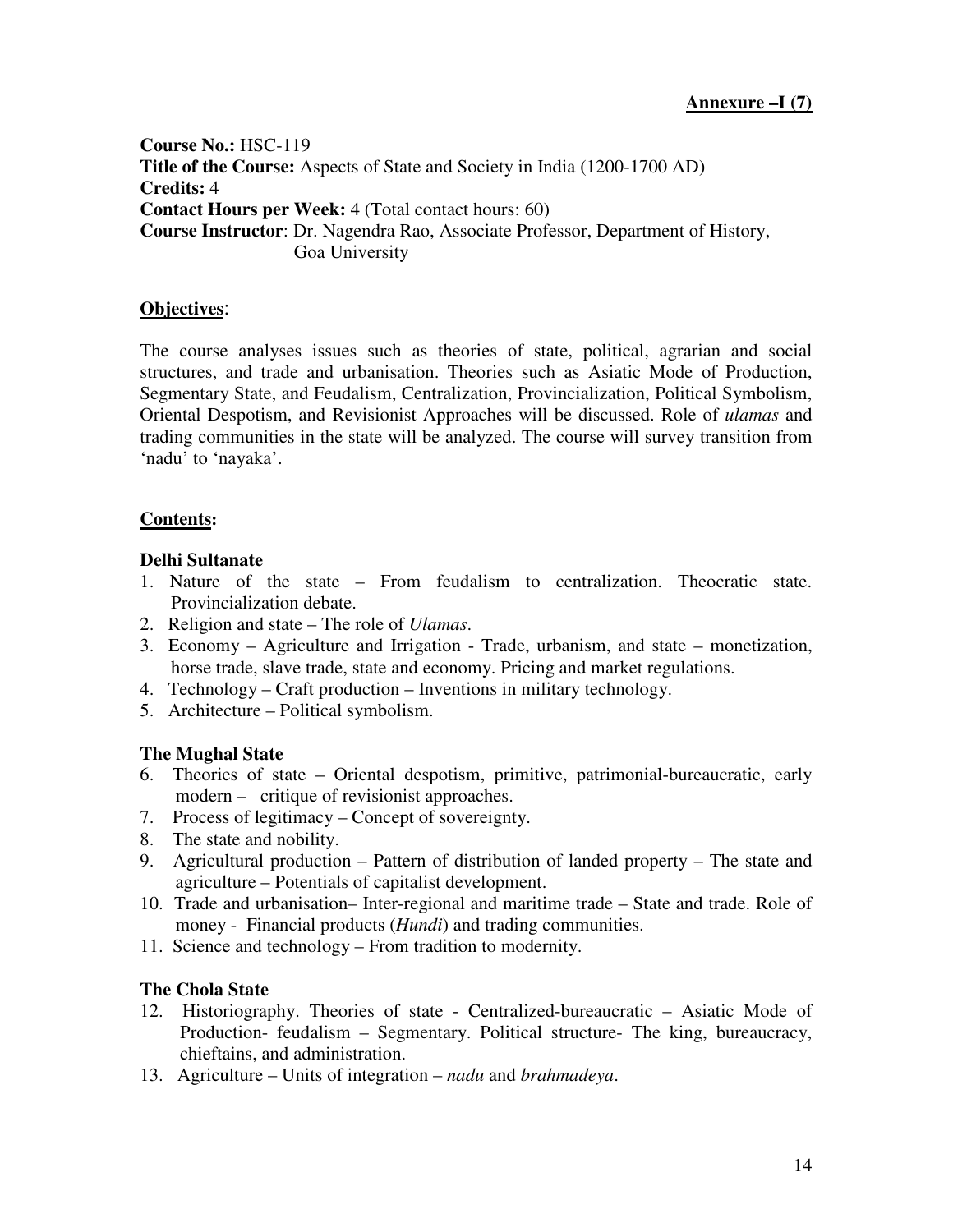#### **The Chola State**

- 14. Trade and urbanization State and trade Phases of urbanization *nagaram* and Ayyavole 500.
- 15. Temple, state and society Social stratification.

# **The Vijayanagara State**

- 16. Theories of state: Segmentary and Feudal.
- 17. Chola and Vijayanagara: Continuity and discontinuity.
- 18. Agricultural production Distribution of landed property Irrigation. Land revenue – Nayaka, Ayagara, and Manya.
- 19. Trade inter-regional and foreign. State and trade.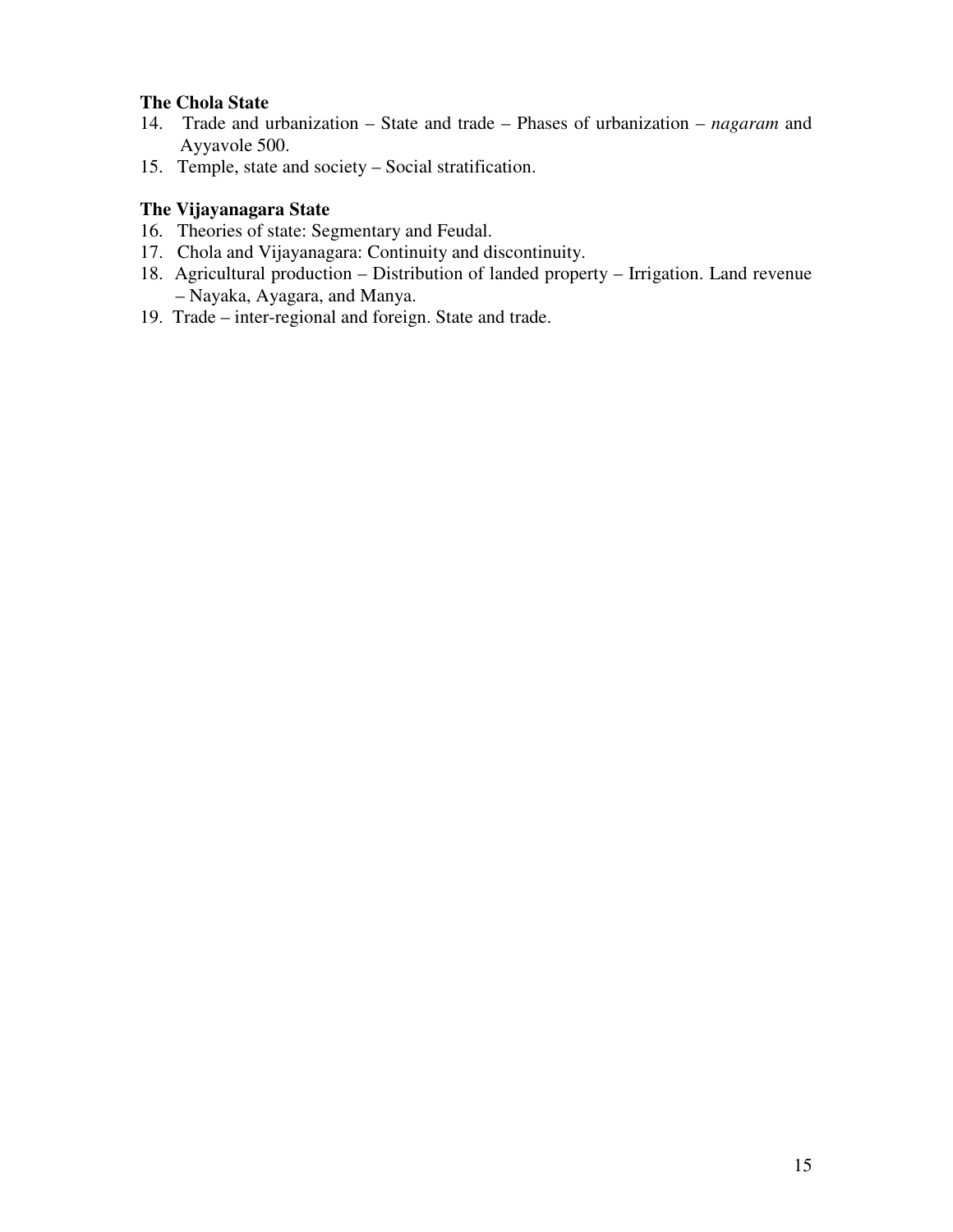**Course No.:** HSC 120 **Title of the Course:** The Making of Modern Europe **Credits:** 04 **Contact Hours per Week:** 04 (Total contact hours: 60) **Course Instructor:** Shri Parag D. Parobo, Assistant Professor, Department of History, Goa University.

# **Objectives**:

The course aims to provide a comprehensive understanding of European history from the decline of feudalism to the beginning of Industrial revolution. The European history from the fourteenth to eighteenth centuries was a defining period in the history of Modern world. Many of the characteristics of contemporary world have their origins in the European history: Renaissance, Reformation, overseas expansion, scientific revolution, industrial revolution and Enlightenment. The course examines the social, political, economic, cultural and intellectual changes which gave rise to the modern Europe.

- 1. The Renaissance: Meaning of the term; Special conditions in Italy and the role of Florence; Humanism: Civic and Christian; art and literature.
- 2. The European Reformation: Conditions of the Medieval Church; Germany before the Reformation; Main stages of Martin Luther's Movement; Reformation outside Germany: Zwingli, Calvin, John Knox and Henry VIII; Catholic Counter Reformation; Thirty Year's War.
- 3. European overseas expansion: Motives, ideals and ambitions.
- 4. The early European Empires: Characteristics of the Portuguese and Spanish empires.
- 5. Rise of the Nation State: Portugal, Spain, France, England and Netherlands.
- 6. Demography and Economy in the  $16<sup>th</sup>$  and  $17<sup>th</sup>$  centuries: Population trends; Shift of economic balance from the Mediterranean to the Atlantic; Commercial Revolution; Influx of American silver and the Price Revolution;  $17<sup>th</sup>$  century European crisis.
- 7. State and Mercantilism: Patterns of Absolutism in Europe; Mercantile Theory: Policies, Economy and Criticism.
- 8. The Age of Reason: Rise of modern science from the Renaissance to the  $17<sup>th</sup>$ century; the Enlightenment.
- 9. England in  $17<sup>th</sup>$  and  $18<sup>th</sup>$  centuries: English Revolution-major issues, political and intellectual currents; Agrarian Revolution-enclosure of land, advancements in agricultural technology, shifts in cropping patterns; Industrial Revolution-Proto-Industrial revolution; causes and impact
- 10. Transition from Feudalism to Capitalism: Problems and Theories.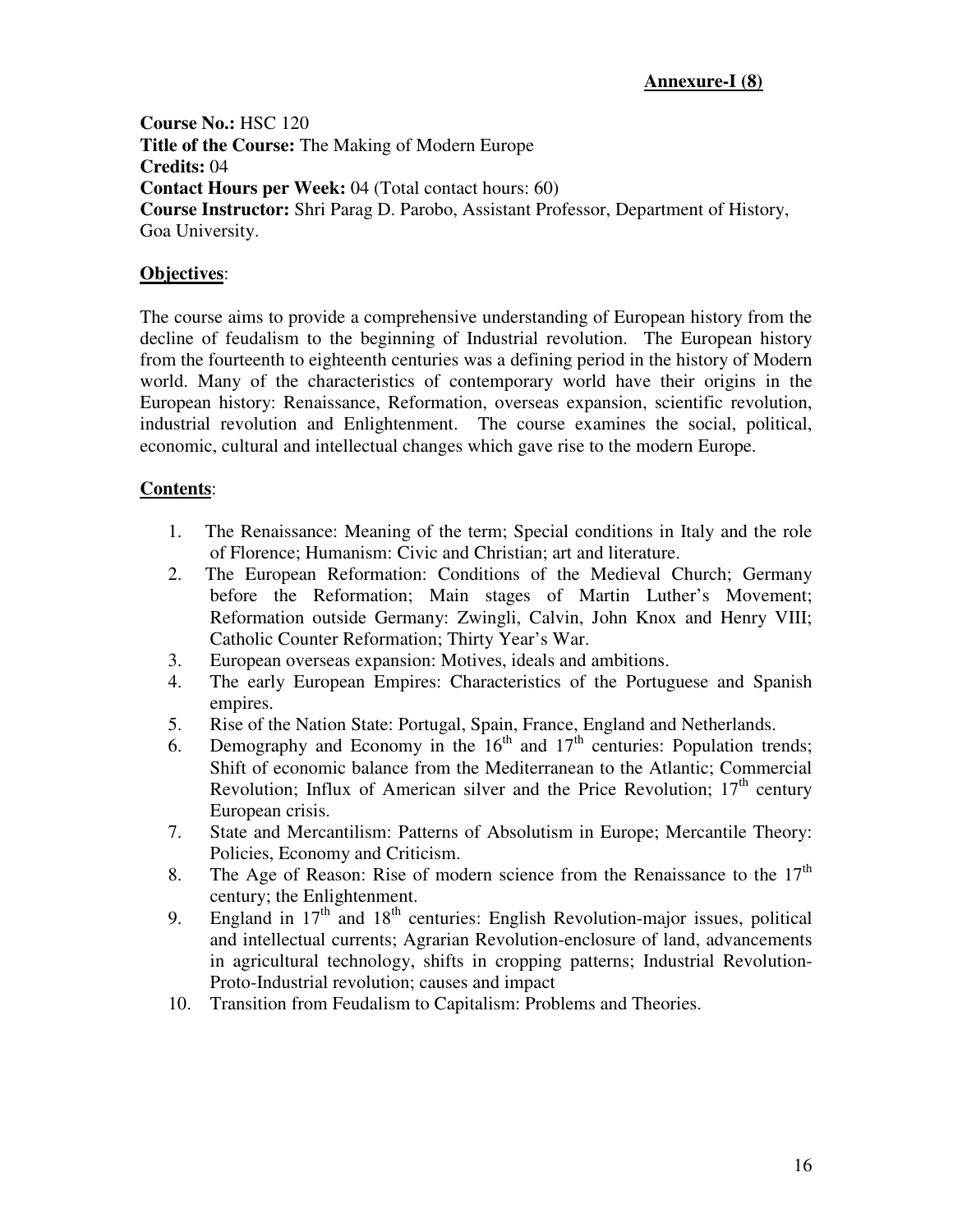**Course No.:** HSC-121 **Title of the Course:** Modern Europe: 1789- 1989 **Credits:** 4 **Contact Hours per Week:** 4 (Total Contact Hours: 60) **Course Instructor:** Dr**.** Seema S. Risbud, Assistant Professor, Department of History, Goa University

# **Objectives :**

- This course will provide the students with an Understanding of main issues and developments in Europe during this period
- Highlight major political events and discuss its impact on European Society.
- Study Socio-Economic currents. •

- 1. French Revolution: Crisis of the ancient regime; intellectual currents; participation of social classes, emergence of Napoleon Bonaparte, congress of Vienna, 1815.
- 2. Social and Political Developments, 1815-1848: Metternich- forces of conservatism and restoration of old hierarchies; social, political and intellectual currents, revolutionary movements of 1830 and 1848.
- 3. Changes and developments, 1848-1878: Processes of economic change with reference to Britain, France, the German states and Russia; political developments in France- Louis Napoleon and Paris Commune: making of the nation- states of Italy and Germany; liberalism and democracy in Britain.
- 4. Europe between 1871-1914: Bismarck's diplomacy and system of alliances; Eastern question; Scramble for African colonies; theories and mechanism of imperialism; power blocks and alliances; and World War I.
- 5. Europe 1914-1945: Russian Revolution, 1917; peace settlements and post 1919 world under economic crisis; the Great Depression and Recovery Fascism and Nazism; Spanish civil war and Origins of World War II.
- 6. Europe 1945- 1960: Second World War and its effects, UNO and the concept of world peace, Nationalist movements and decline of imperialism and decolonization, ideological and political basis of cold war and Global ramifications.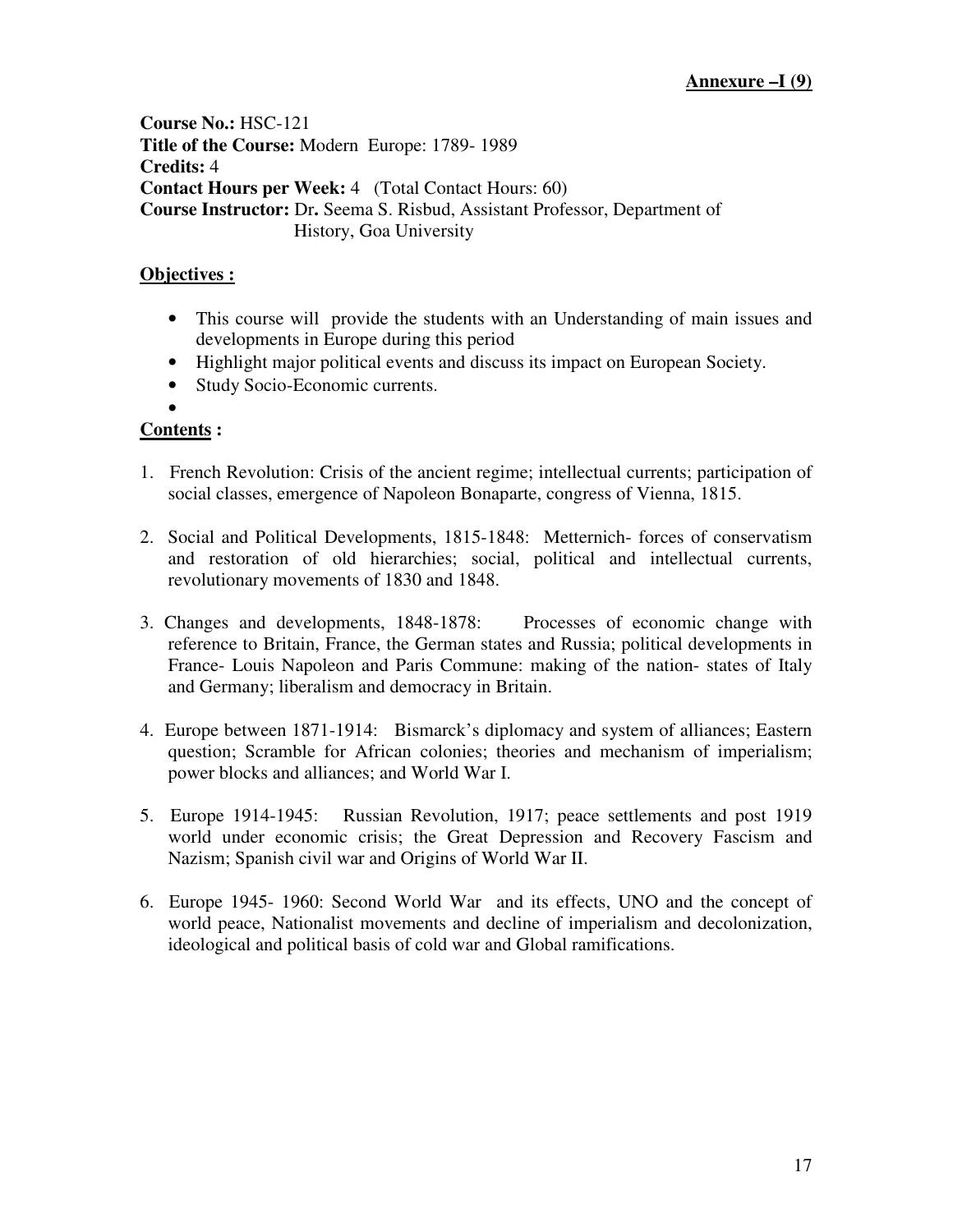**Course Code**: HSC-122 **Course** : Colonialism And Nationalism In Asia **Credits:** 04 **Contact Hours per Week:** 04 (Total contact hours: 60) **Course Instructor:** Dr. N. Shyam Bhat, Associate Professor, Department of History, Goa University.

#### **Objectives :**

This is an advanced course on nationalism and colonialism in Asia and aims at understanding and analyzing the manner in which the different manifestations of colonialism were at work in India, China, Japan, Indonesia and Indo-China, and the nationalist responses in these countries.

The course provides substantial theoretical knowledge by way of analyzing the two concepts of colonialism and nationalism. The works of notable scholars who worked on colonialism, Dependency theory, World System and nationalism are introduced here. Concepts and policies like De-colonialism, Neo-colonialism and Non-alignment will be studied. The treatment of the various topics in this course will be tuned from the perspective of colonialism and nationalism. The dynamics and manifestations of colonialism in different countries involved here, and the driving forces behind their nationalist movements will be high lighted. On the whole, it is designed to provide an analytical view about the theory and practice of colonialism.

- 1. Perceptions on Colonialism: Hobson Lenin Joseph A. Schumpeter. Theory of Under development : Paul Baran – A.G. Frank – Samir Amin. Modern World System Theory : Immanuel Wallerstein. Structuralist Perspectives on Dependency: Raul Prebisch.
- 2. Manifestations of Colonialism : Colony Protectorate Spheres of Influence. Similarities and differences in their functioning.
- 3. The Colonial Experience : Cases of India, China, Japan, Indo-China and Indonesia.
- 4. Nationalism : Meaning Factors for the Genesis of Nationalism Contradictions in Colonial Polity, Economy and Society. Theories of Nationalism : Benedict Anderson and Anthony D. Smith.
- 5. Nationalism in India, China, Japan, Vietnam and Indonesia.
- 6. De-colonization Neo-colonialism Non-alignment.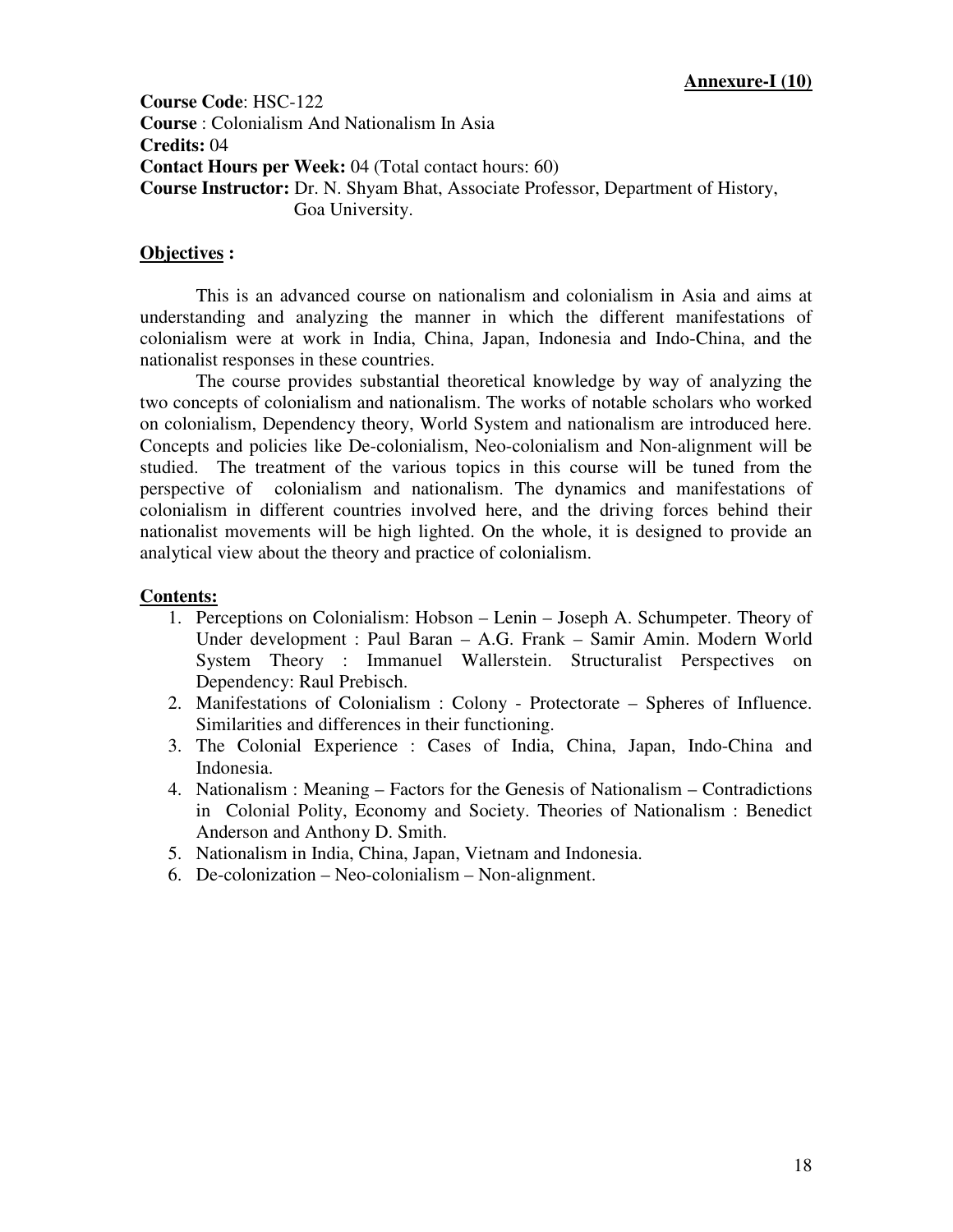**Course No.:** HSO-103 **Title of the Course:** Themes and Issues in Heritage Tourism **Credits:** 4 **Contact Hours per Week:** 4 (Total contact hours: 60) **Course Instructor**: Shri Parag D. Parobo, Assistant Professor Department of History, Goa University

#### **Objectives**:

The course aims at promoting a comprehensive understanding of the history of tourism and Heritage tourism. It offers detailed analyses of theoretical frameworks on heritage tourism, heritage products of tourism and their consumption, cultural and ecological issues, and interactions between hosts and guests. The emphasis is placed on cross cultural interactions based on case studies.

# **Contents**:

- 1. History of Tourism: Ancient times, Grand Tour, Industrial Revolution and Revolution in Transport and Communication.
- 2. Theorising Heritage Tourism: Definitions, Concepts and Characteristics.
- 3. Heritage Tourism and United Nations Organisation: World Tourism Organisation, UNESCO; Principal aims and programmes to promote heritage tourism.
- 4. Selling History: Designing and Marketing Heritage Tourist Products; Monuments, Museums, Historical events, Arts, Festivals and Culture.
- 5. Branding Tourism: Imagining Nations, States and Regions through tourism brands.
- 6. Tourism and Empowerment: Heritage consciousness, Revival of cultural forms, Industry and multiplier benefits.
- 7. Authenticity Debate: Consuming Space, Misrepresentation of Identities, Interpretations of History, Commodification of Culture and Cultural Displays.
- 8. Issues of Concern: Loss of Cultures. Interactions between the tourist and host community. Restoration of historical monuments. Gender Relations. Children. Tourist Victimisation.
- 9. Towards Sustainable Development: Ecotourism and Pilgrimage tourism.

Note: Field Trips constitute a compulsory part of this Course.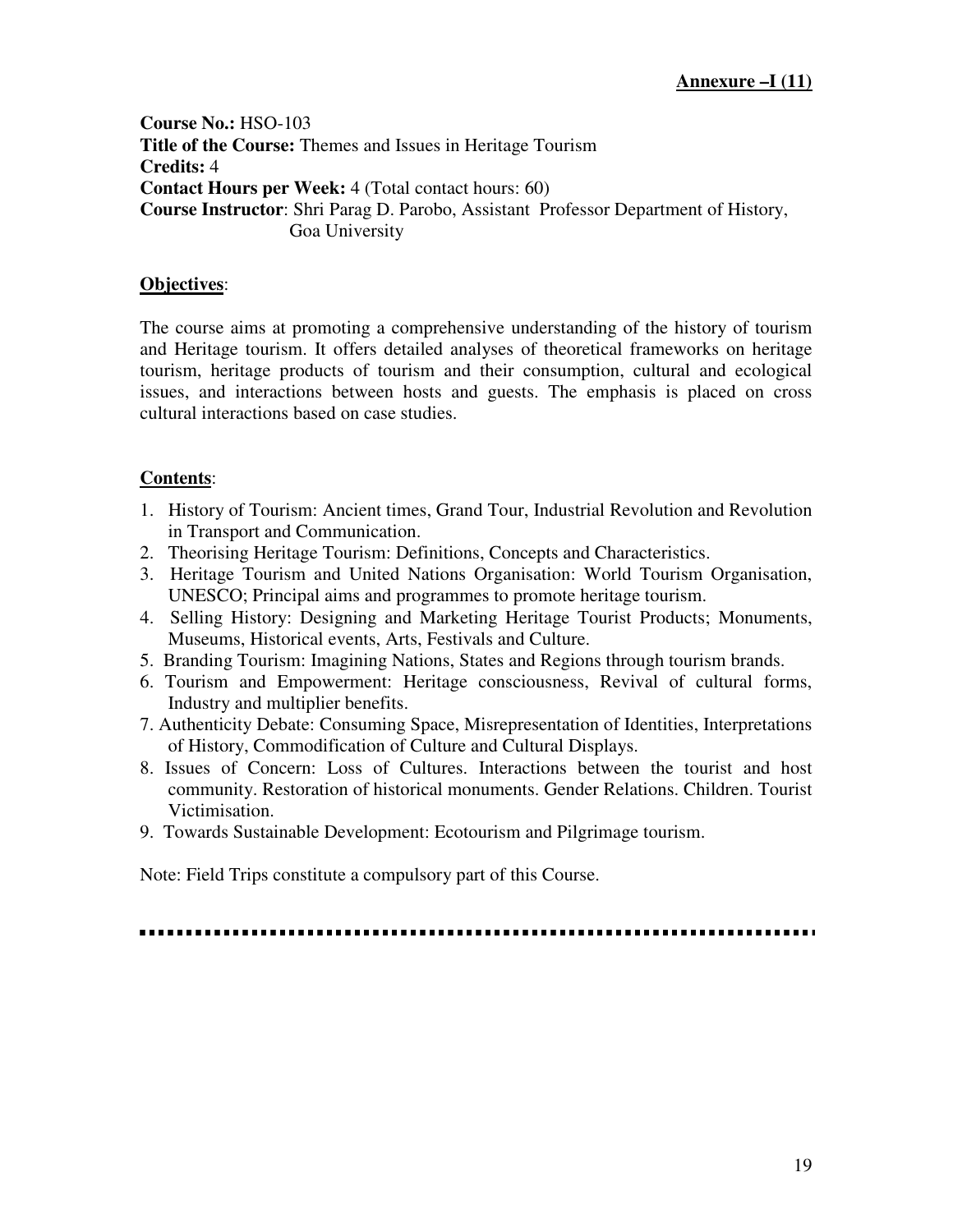**Course No.:** HSO-104 **Title of the Course:** Religions in Ancient India **Credits:** 4 **Contact Hours per Week:** 4 (Total contact hours: 60) **Course Instructor**: Dr. Nagendra Rao, Associate Professor, Department of History, Goa University

# **Objectives**:

The course will analyse aspects such as origin and growth of various religions including Vedic religion, Buddhism, Jainism, classical Hinduism, Christianity and Islam. Theoretical issues and approaches such as orientalism, imperialism, and nationalism, and social and economic background of religions will be discussed. The course will discuss emergence of new movements and ideology in North and South India.

- 1. Historiography Perceptions of past Orientalist, Imperialist, and Nationalist. Approaches to religion – Anthropological, Sociological, Psychoanalytical, and Historical.
- 2. The Harappan religion Origin of Harappan civilization Pasupati The beginning of yoga – Religion and administration – Harappan, Vedic, and Classical Hinduism: continuity and discontinuity – Mother goddess and shamanism.
- 3. The Vedic religion The Vedas Major and minor deities: Indra, Varuna, Soma, and solar deities – Evolutionary mythology – Early Vedic and later Vedic religions: Brahmanas, Aranyakas, and Upanishads.
- 4. Rise of Heterodox faiths: Buddhism and Jainism, their origin and growth Theoretical issues: Durkheim approach to Buddhism – Social and economic reasons for the rise of heterodox faiths – Buddhism: political and economic forces – Religion and economic activity – Buddhism, trade and urbanism – Women in heterodox faiths.
- 5. Classical Hinduism Theoretical issues: Hindu sense of history The making of Puranas - Origin and growth of Hinduism – Main features – Major and minor deities: Vishnu, Shiva, cults and shrines – Bhakti ideology and movement in North India – Devotion, dissent, and domination in South India - Social and economic aspects of *Bhagwad-Gita* – Krishna tradition - Hinduism as a missionary religion – Hindu ethics, rites and ceremonies.
- 6. Non-Indian Religions: Christianity: St. Thomas tradition Judaism Islam.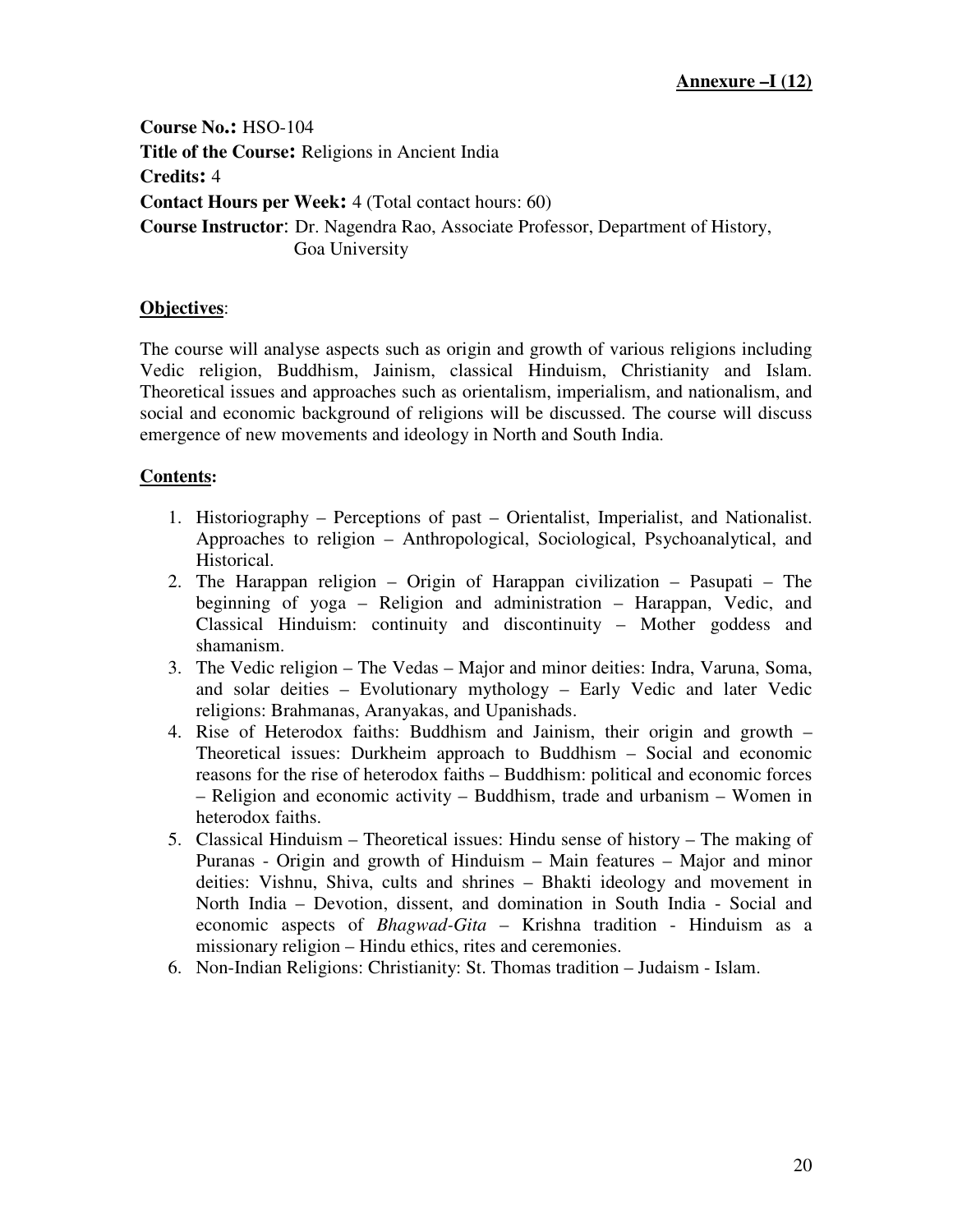**Course No.:** HSO-105 **Title of the Course:** State and Economy in India (300 to 1200 AD) **Credits:** 4 **Contact Hours per Week:** 4 (Total contact hours: 60) **Course Instructor**: Dr. Nagendra Rao, Associate Professor, Department of History, Goa University

#### **Objectives**:

The course will highlight issues that are related to state and economy in North and South India. The course will discuss theories and debates such as feudalism and urban decay in early medieval India. Aspects such as state formation, trade, currency and exchange, and position of working class will be taken up for discussion.

- 1. Historiography and theory: State and economy in North India State and economy in South India. Karl Marx – Image of India.
- 2. Gupta Polity Nature of Gupta state Administration.
- 3. Feudalism Origin and growth. Feudalism context Decentralized polity, economic developments (lack of trade and emergence of serfdom), and kali age crisis.
- 4. Feudalism Debate: Feudalism from above and feudalism from below Indian Feudalism – Feudal Social Formation – Feudalism in South India.
- 5. Criticisms Landlordism Feudalism as world system Feudatory system Integrative state formation – Differences between India and the West.
- 6. Urban decay debate: Evidences and interpretation. Criticisms Evidences-Theory of third urbanization – Urbanization in South India – Urban centers in core and periphery.
- 7. Trade, currency, exchange, and industry.
- 8. Agriculture Distribution of landed property The working class: sudra *dasa*, and *karmakara*.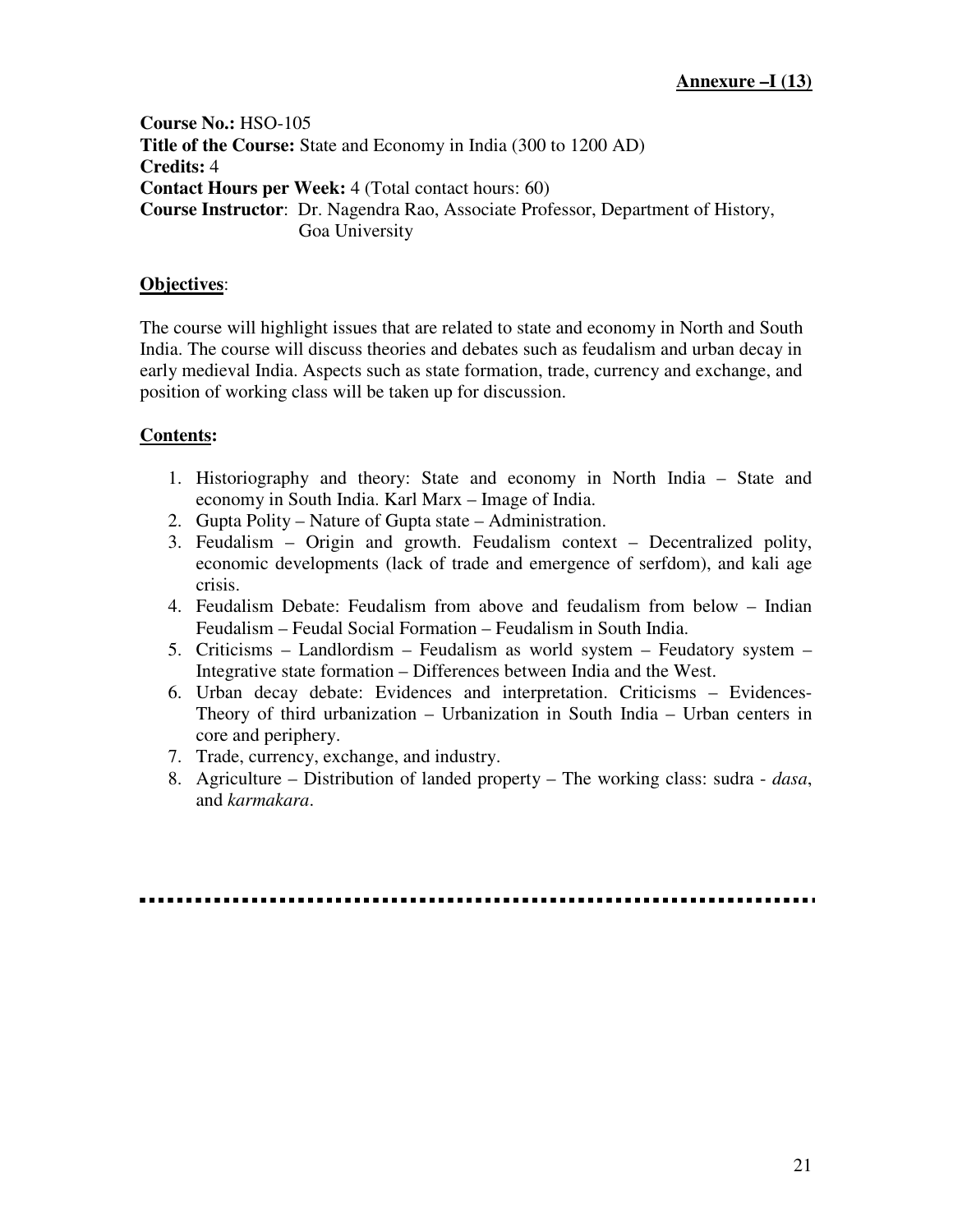**Course No.:** HSO-106 Title of the Course: Movements in Modern India: Society, Caste, Identity and Ecology **Credits:** 4 **Contact Hours per Week:** 2 (Total contact hours: 60) **Course Instructor:** Shri Parag D. Parobo, Assistant Professor, Department of History, Goa University

# **Objectives:**

The course aims at promoting a comprehensive understanding of the nature and scope of the social, caste, agrarian, tribal, women's and ecological movements in Modern India. It offers a detailed analysis of the ideological and conceptual frameworks. The emphasis is placed on comprehension of social movements and revivalist movements within an interdisciplinary framework.

# **Contents**:

- 1. Social Movements and Social Structure: The Ideological Framework of Social Movements, Conceptual Frameworks and Typologies, Leadership and Charisma in Social Movements, Social Movements, Social Change, Equity and Social Justice.
- 2. Reform and Revivalist Movements: Brahmo *Samaj*, Arya *Samaj*, Prarthana *Samaj*, Ramkrishna Mission, Scientific Society, Sikhism, *Deras*, *Panths*, Neo- Buddhism.
- 3. Caste movements: Caste and Indian National Movement, Self Respect Movement, Dalit Movement and Backward Class Movement.
- 4. Agrarian Movements: Peasants and Indian National movement, Indigo Revolt, Deccan Riots, Moplah revolt of 1921, Telangana Armed struggle.
- 5. Tribal Movements: Tribal issues and Indian National Movement, Santhal Revolt, Birsa Munda Movement, Rampa Revolt of 1922.
- 6. Left Movements: Communism and Indian National Movement; Naxalism.
- 7. Ecological Movements: Forestry in India; Chipko Movement; Narmada Movement; Ecology, Equity and Social Justice.
- 8. Women's Movement: Reform Movements and Women, Women and Indian National Movement, Gender and Development, Post Independence Perspectives.
- 9. Ethnicity and Identity movements.

####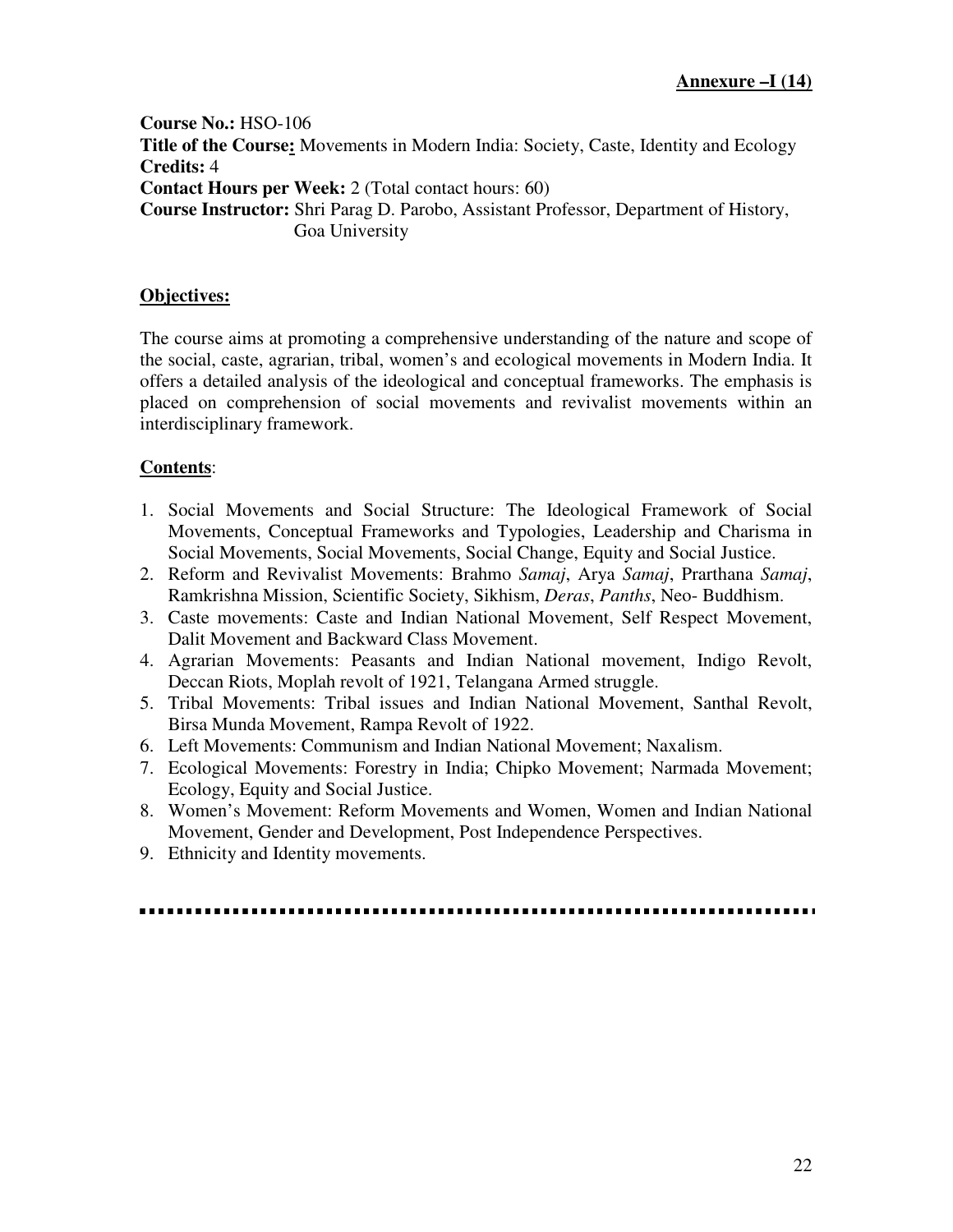**Course No.:** HSO-107 **Title of the Course:** Environmental History of India **Credits:** 4 **Contact Hours per Week:** 4 (Total contact hours: 60) **Course Instructor**: Dr. N. Shyam Bhat, Associate Professor, Department of History, Goa University

#### **Objectives:**

Environmental History of India is a higher level course on a recently emerged topic of great significance in the subject of History. This is introduced for the first time at M.A. level to cover in a systematic, comprehensive and critical way the nature, issues, problems and movements related to environmental history in India. The course has covered three major periods, namely, pre-modern India, modern India and independent India. Firstly, it will deal with the introductory details like meaning and scope of environmental history, various problems connected with man and his intervention with nature, and the traditional methods of environmental conservation followed in India by the State and the people until the establishment of the British colonial rule. The colonial period and the post-colonial period witnessed major watersheds in terms of forest policies and environmental policies respectively and obviously demand greater attention in understanding them. The colonial policy of exploitation and the subsequent developmental pressures and vested interests of the dominant classes of the Indian society will constitute major factors in understanding the environmental issues of modern and contemporary India.

 The objective is to impart historical and rational knowledge about one of the burning issues of the modern world, that is, the problem of environmental degradation, in the context of Indian history. The various problems, issues and debates relating to pollution of environment, changes in resource use, developmental needs and impact on environment from the beginning till the contemporary period will be scrutinised. This should enable the students to comprehend the urgent need for environmental conservation, and appreciate the policy of sustainable development. This study would encourage an interdisciplinary approach to environmental history. It would inculcate the spirit of environmental ethics.

- 1. Introduction: Environmental History Meaning Scope Sources Historiography.
- 2. Habitats in Human History: Modes of Production and Modes of Resource Use Gathering Stage to Industrial Stage – Impact on Environment.
- 3. Man and Nature in Pre-Modern India : Hunter-Gatherer Societies to Agricultural Societies – Cultural Ecology – the Eclectic Belief Systems – Sacred Groves - Impact on Environment – Conservation from Above – Conservation from Below.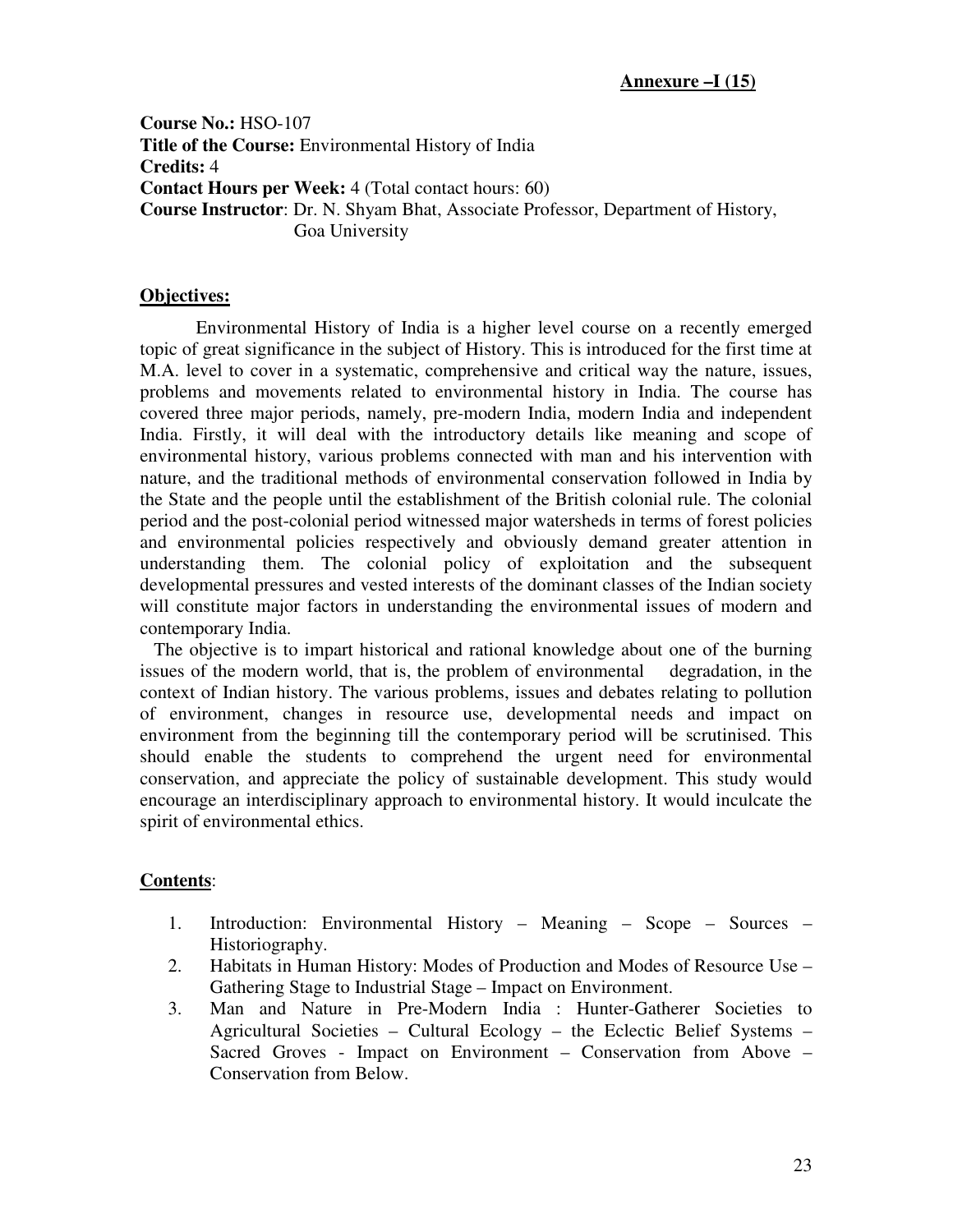- 4. Environmental Change and Conflict in Modern India : British Colonial Intervention as a Watershed in Environmental History – Colonial Interests on Forests – Forest Acts (1865, 1878 and 1927)and Policies – Systematic Conservation vs. Exploitation Debate – Issue of Shifting Cultivation - Settled Cultivators and the State – Decline of Artisanal Industry – Deforestation – Protests Against the British Forest Acts and Policies.
- 5. Independent India : Policies Towards Forestry and Environment Forest Policy Resolutions and Acts ( 1952, 1980 and 1988) – Role of NGOs - Environmental Movements **:** Chipko Movement - Appiko Movement – Scientific Conservation of Environment - Environmental Ethics – Major International Environmental Conventions and Protocols.
- 6. Economic Development and Its Impact on Environment **:** Agriculture- Industry - Urbanisation and problem of Environmental Degradation – Issue of Sustainable Development – Rational use of Natural Resources – Other Alternatives – Conflict Between Socio-Economic Developments and Sustainable Development – Environmental Pollution and Methods of Control – Wild Life Conservation **:** Animals vs. Humans.
- **Note** : Field work/Study tour and presentations related to environmental issues and problems in Goa / Western Ghats shall be a part of this paper.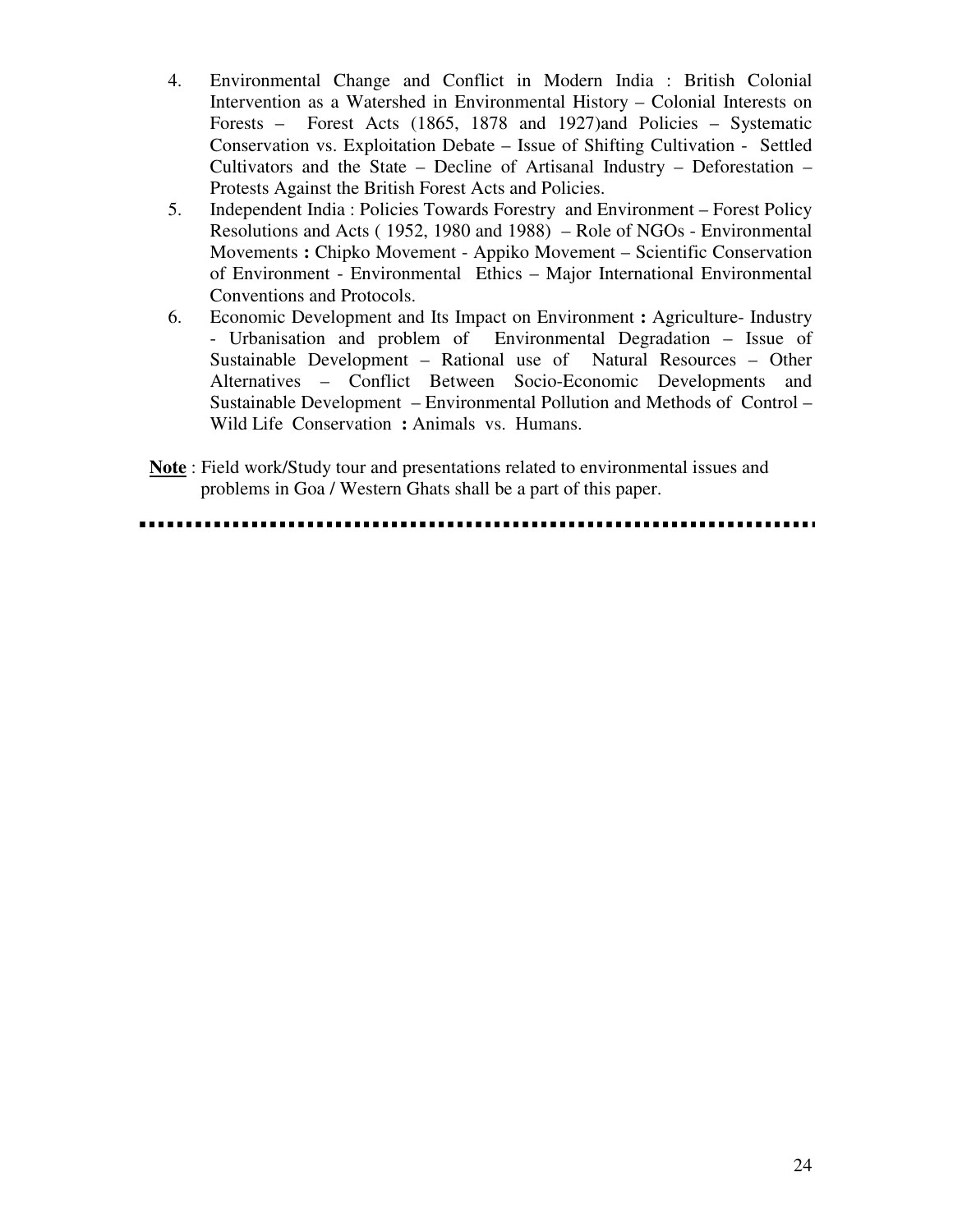**Course No.:** HSO 111 **Title of the Course:** Constructing Goan Identity: Themes and Issues **Credits:** 04 **Contact Hours per Week:** 04 (Total contact hours: 60) **Course Instructor:** Shri Parag D. Parobo, Assistant Professor, Department of History, Goa University.

#### **Objectives:**

The course aims at providing comprehensive understanding on the symbolic signification of constructs of Goan identity built on history and culture. Goan identity has acquired increasing visibility in postcolonial Goa. The issue of identity is a kind of signifying practice that plays the difference. Identity operates at different levels of society and is constantly constructed and reconstructed. The course offers psychoanalysis of 'Goan being' within theoretical frameworks and the themes and issues concerned with imagination, construction and assertion of Goan identity.

#### **Contents:**

- 1. Theoretical Framework: Primordialist approach; Social constructionist approach; Social Identity Theory; Psychodynamics; Structuralism and Post-structuralism.
- 2. Awareness of Self: Verde Valaulikar; Tristao Braganca Cunha.
- 3. Identity and Polity: *Goa Dourada*; *Goa Indica*; Elections and Governments in postcolonial Goa.
- 4. Symbolic Community: Boundary; Little Traditions; Deities; 'Folk'; Syncretism; Diaspora, *Kuds*; Language.
- 5. Contesting Identity: Opinion Poll; Konkani Language Movement, Statehood and *Vishal Gomantak*.
- 6. Psychology of Loss: Immigration, Demography; Tourism; Land; Rivers; Misrepresentation.
- 7. Imagining Goan in Films and Literature: Space, Identity and Stereotyping.
- 8. Civil Society and NGOs
- 9. Globalisation, Environment and Identity: Nylon 6,6 movement; Free Port; Konkan Railway movement, *Raponkars* Agitation, Commodification of Culture, Global Goans Conventions; Special Economic Zones; Casinos; Industrial Policy; Cultural Policy.

Note: Field Trips constitute a compulsory part of this Course.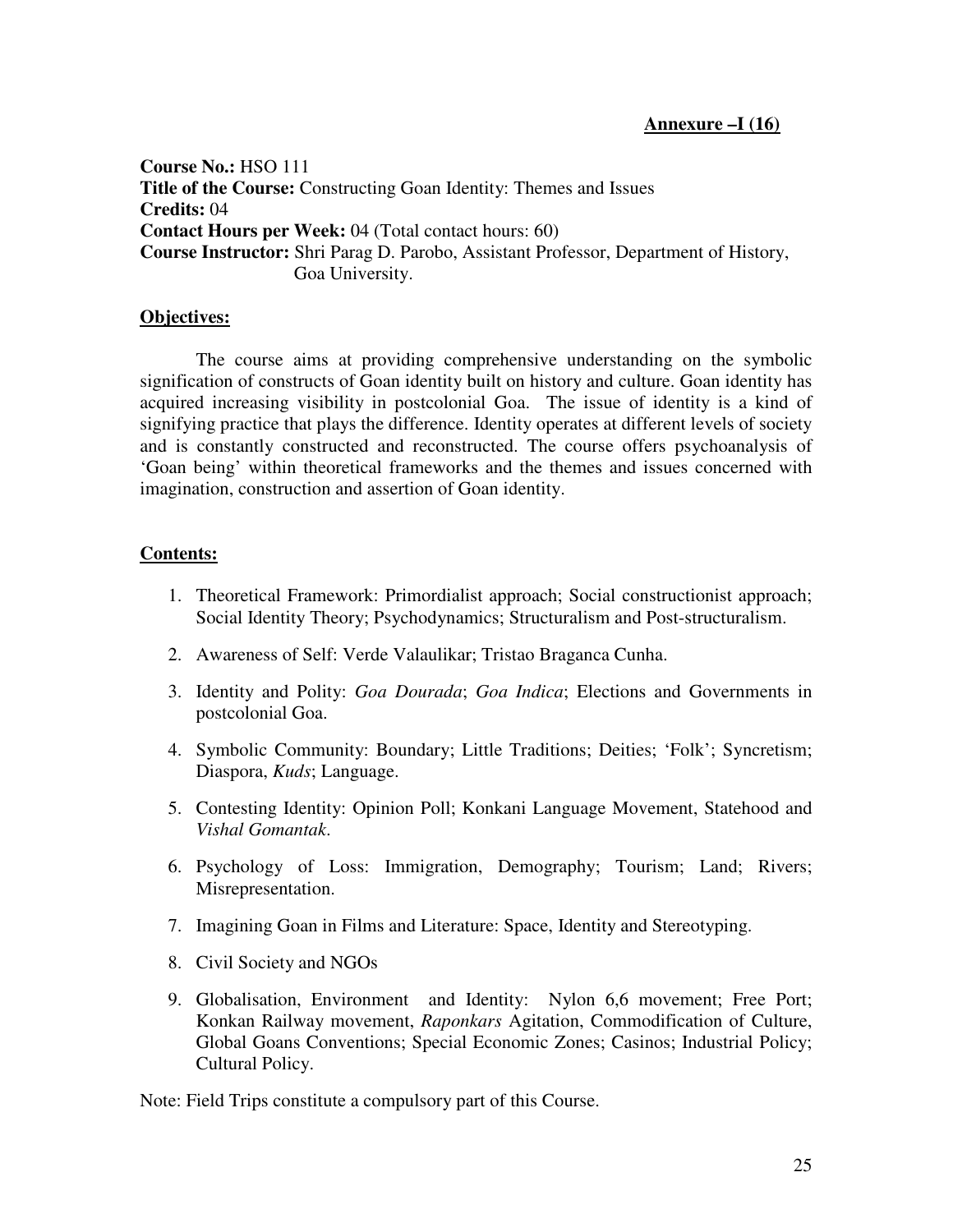**Course No.:** HSO-112 **Title of the Course:** "The Family Laws of Goa: A Gender Audit" **Credits:** 3 **Contact Hours per Week:** 2 (Total contact hours: 30) **Course Instructor:** Prof. Pratima Kamat, Head, Department of History, Goa University

# **Objectives:**

This course aims to provide an introduction to the different personal law systems operating in India and examine how they regulate family relationships by comparatively analysing selected major family law topics in Hindu, Christian, Islamic and Goan family law. Along with a general review of the Goan family law, the comparison will include personal laws as practised today in India. The historical transformation that took place around the Goan family laws will be examined, and also the post-Liberation challenges posed by modernisation and legal reform.

This course aims to:

- 1. present a gender audit of the codified family laws in operation in the state of Goa today,
- 2. compare the 'code-given' legal status of Goan women with that of Indian women who are governed by the personal laws that are applicable to the rest of the country, and
- 3. analyse the extent to which these laws are availed of by women in Goa.

Some of the main topics that will be covered include: legal definitions of family, marriage, divorce, parental control, ownership of property and succession.

- 1. Definition of Family Laws
- 2. Family Laws in India today
- 3. The Civil Code debate
- 4. Gender and Family Law in Colonial Goa,  $16<sup>th</sup>$  to  $19<sup>th</sup>$  centuries
- 5. The Portuguese Civil Code of 1867 and its Republican amendments
- 6. A Gender Audit of the Goan and Indian family laws with reference to
	- o Marriage,
	- o Divorce,
	- o Protection of Children,
	- o Succession,
	- o Ownership of Property and Inheritance Rights.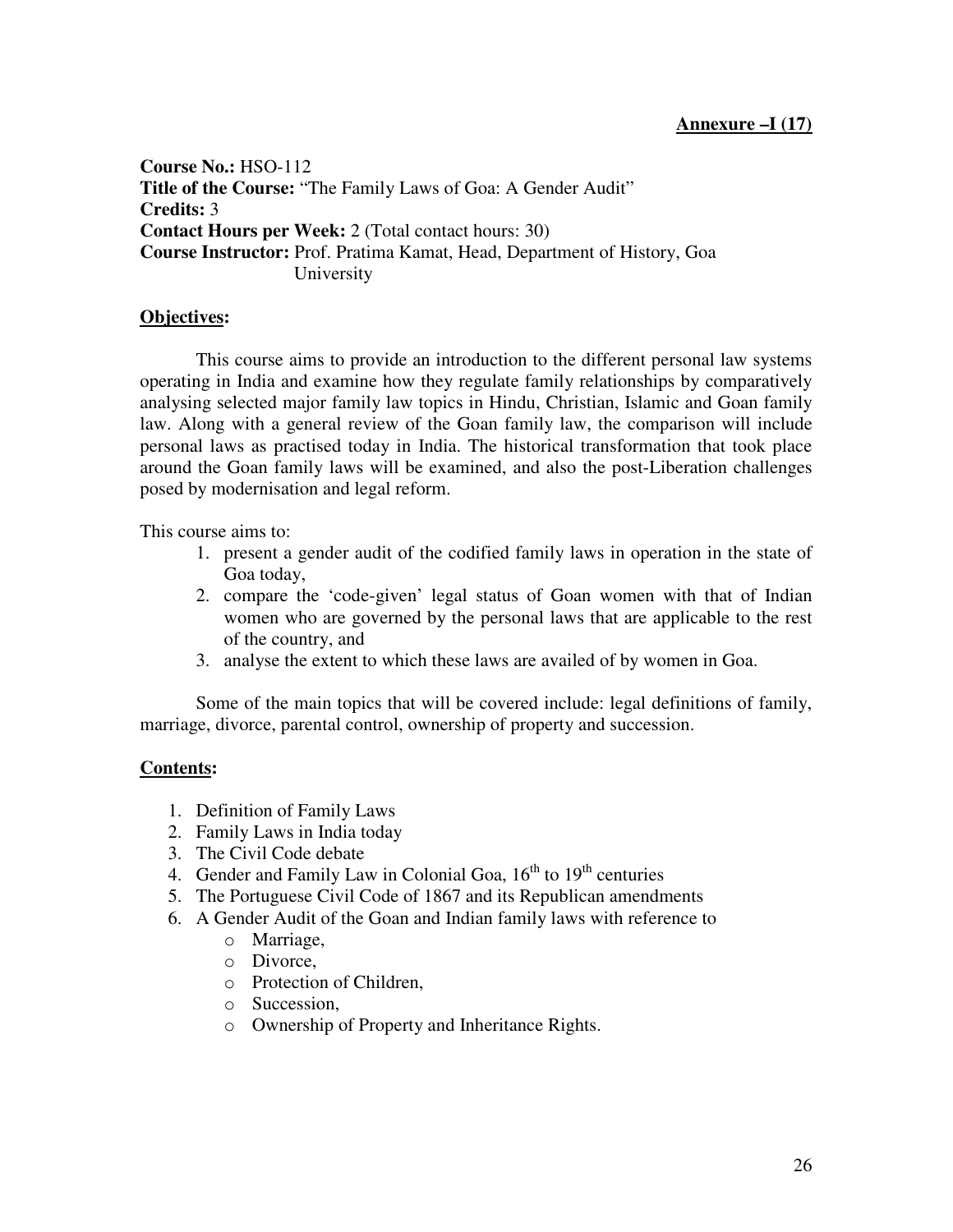**Course No.:** HSO-113 **Title of the Course:** Economic History of Medieval India **Credits:** 4 **Contact Hours per Week:** 4 (Total contact hours: 60) **Course Instructor:** Dr. Nagendra Rao, Associate Professor, Department of History, Goa University

# **Objectives:**

The course aims to study major economic developments in medieval India including regional and maritime trade, changes in business and credit practices, significance of technology and transportation, and changes in the eighteenth century. The study of monetary history and business practices is useful in analyzing the nature of medieval Indian economy.

# **Contents:**

# *Unit I Inland and Maritime Trade*

- 1. Intra-Regional Trade
- 2. Seaborne and Coastal Trade
- 3. India and the Asian Trade
- 4. Historiography of Asian Trade

#### *Unit II Business Practices and Monetary History*

- 1. a) Market and monetary exchange
	- b) Administrative and legal structure
		- c) Social and professional structure
- 2. Monetary economy and currency circulation
- 3. Credit practices and instruments
- 4. Risk sharing practices

# *Unit III Technology and Transportation*

- 1. Agriculture and Industry: technology
- 2. Land Transportation and navigation
- 3. Artillery, paper and printing, power and fuel, and metallurgy and chemistry
- 4. Nature of technological change in India

#### *Unit IV Eighteenth century in Indian history*

- 1. Eighteenth century: salient features
- 2. The  $18<sup>th</sup>$  century debate
- 3. The process of regionalization
- 4. The Economy of the eighteenth century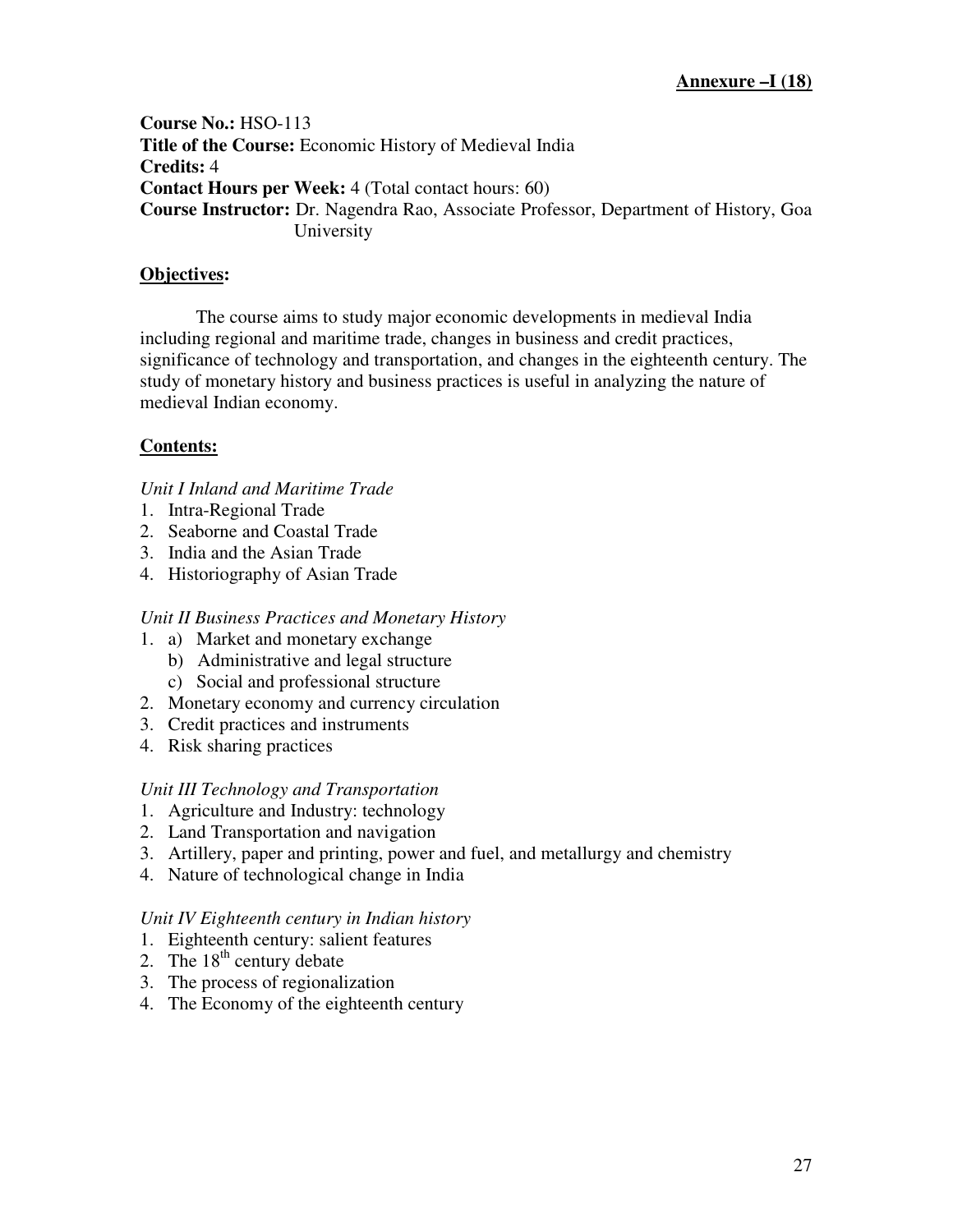**Course No**.: HSO 114 **Title of the Course**: "An Introduction to Archaeology" **Credits**: 4 **Contact Hours per Week**: 4 (Total Contact Hours: 60) **Course Instructor**: Prof. Pratima Kamat, Head, Department of History, Goa University.

#### **Objectives:**

This course aims at providing the students with a basic understanding of the discipline of archaeology.

#### **Contents:**

1. Nature and History of Archaeology:

Meaning and scope of Archaeology. Its relationship with history, anthropology and the pure sciences. Development of archaeology as a discipline in Europe, West Asia and India. Important concepts and terminologies used in archaeology.

2. Methods of Data Retrieval:

Land and Underwater. Exploration and Excavation. Aims and Methods. The Archaeological Record: Component elements and Dimensions of study. Retrieval of human, botanical and ecofactual data.

- 3. Chronology and Dating Methods: Stratigraphy. Determining the chronology. Pottery analysis. Methods of Relative and Absolute Dating.
- 4. Approaches for Documentation and Reconstruction of Past Lifeways: Settlement patterning. Site catchment analysis. Site formation processes. Ethnoarchaeology. Cognitive archaeology.
- 5. New Archaeology and post-processual archaeology
- 6. Conservation and Preservation of Archaeological Remains: Principles and techniques. Transplantation of monuments. Storage and display of antiquities.
- 7. Archaeology and the Public:

Threats to archaeological sites. Legislation for their protection and management. Public awareness. Role of archaeology in Indian education.

\*This course will be taught with the help of guest faculty from Goa, and if required, outstation experts will be invited to deliver lectures.

Study Visits to archaeological sites in Goa is an integral part of this course.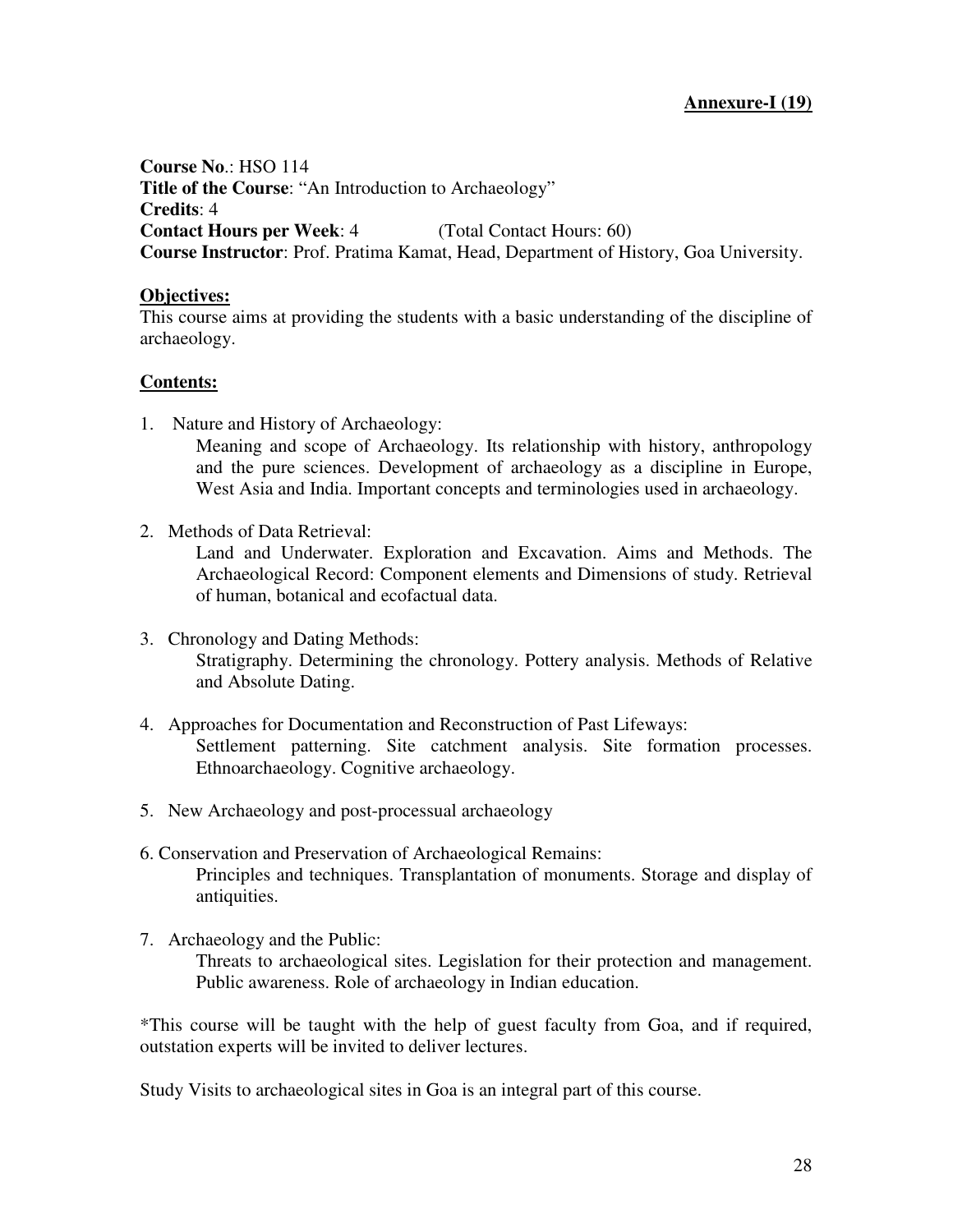#### **Annexure-I (20)**

**Course No.:** HSO 115 **Title of the Course:** "Goan Heritage: An Introduction": Historical Method **Credits: 4 Contact Hours per Week: 4** (Total Contact Hours: 60) **Course Instructor:** Prof. Pratima Kamat, Head, Department of History, Goa University

#### **Objectives:**

This course aims at providing the students with a basic understanding of the various aspects of Goan heritage, its preservation and conservation and its linkages with the tourism industry in the state.

#### **Contents:**

- 1. Heritage: Its meaning and scope. Importance of Heritage Studies.
- 2. Goa: The Land and its People
- 3. Historical Background
- 4. Natural Heritage: Sub-*Ghat*, Riverine and Coastal. Sacred Groves.
- 5. Cultural Heritage: Language and Literature; Art and Architecture; Music and Dance; Food and Dress; Rituals and Ceremonies; Festivals. Syncretic practices.
- 6. Socio-Economic: Traditional communities; *Gaonkari*-*Communidade*; *Khazans*.
- 7. Legal Heritage: Codified Family Laws
- 8. Preservation and Conservation of Goan Heritage: Legislation. Role of the government, NGOs, educational institutions, museums and the community. Problems and Prospects.
- 9. Heritage Informatics: Meaning, Tools and Techniques.
- 10. Heritage Tourism in Goa: Scope, Achievements and Challenges.

Field trips are an integral part of this course. Students will have to participate in at least three field trips of five hours each.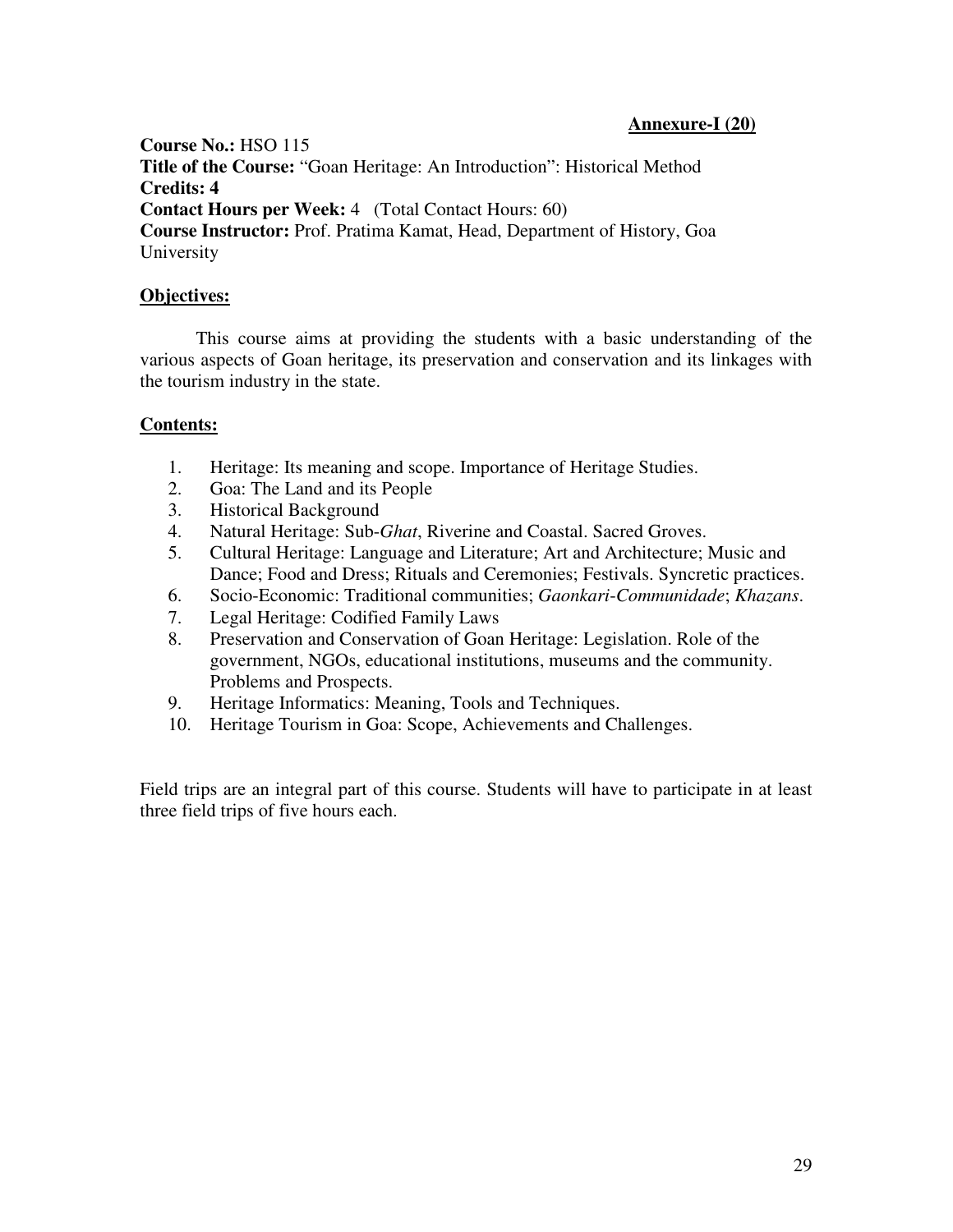**Course No**.: HSO 116 **Title of the Course**: "An Introduction to Indian Iconography" **Credits**: 4 **Contact Hours per Week**: 4 (Total Contact Hours: 60) **Course Instructor**: Prof. Pratima Kamat, Head, Department of History, Goa University.

#### **Objectives:**

This course aims at providing the students with a basic understanding of the discipline of iconography, its development in India, in particular, the Hindu, Jaina and Buddhist traditions.

#### **Contents:**

- 1. Origin and development of iconography in India. Antiquity of image worship in India. Iconometry.
- 2. Classical Tradition: Antiquity of *V*ā*stu* and Ś*ilpa* Śā*stra* and the elucidatory texts. Local Forms. Foreign Influences.
- 3. *Bha*ṅ*g*ῑ, *asana, hasta,* ā*yudha, bh*ū*sha*ṣ*na, mudra, bh*ā*va.* Vehicles. Other motifs.
- 4. Hindu iconography: Ganesh. Shiva: aniconic forms, *mukhalingas*. Vishnu and incarnatory forms. Surya and *navagrahas*. *Devi*: Mahishasuramardini, Mahalaxmi, Gajalaxmi, Saraswati, Saptamatrikas. Brahma. Other Deities. *Yugma* and *Sa*ṁ*gh*ā*ta* images. *Viragal*. *Satikal*.
- 5. Buddhist iconography: Concept and representation. Buddha and the *Boddhisatvas*. Female and male divinities.
- 6. Jaina iconography: Evolution and Features. Antiquity of *Jina* worship. *Tirthankaras*. *Yaksha* and *Yakshini*.

Study Visits to museums and sites of iconographical significance in Goa is an integral part of this course.

# **Annexure-I (22)**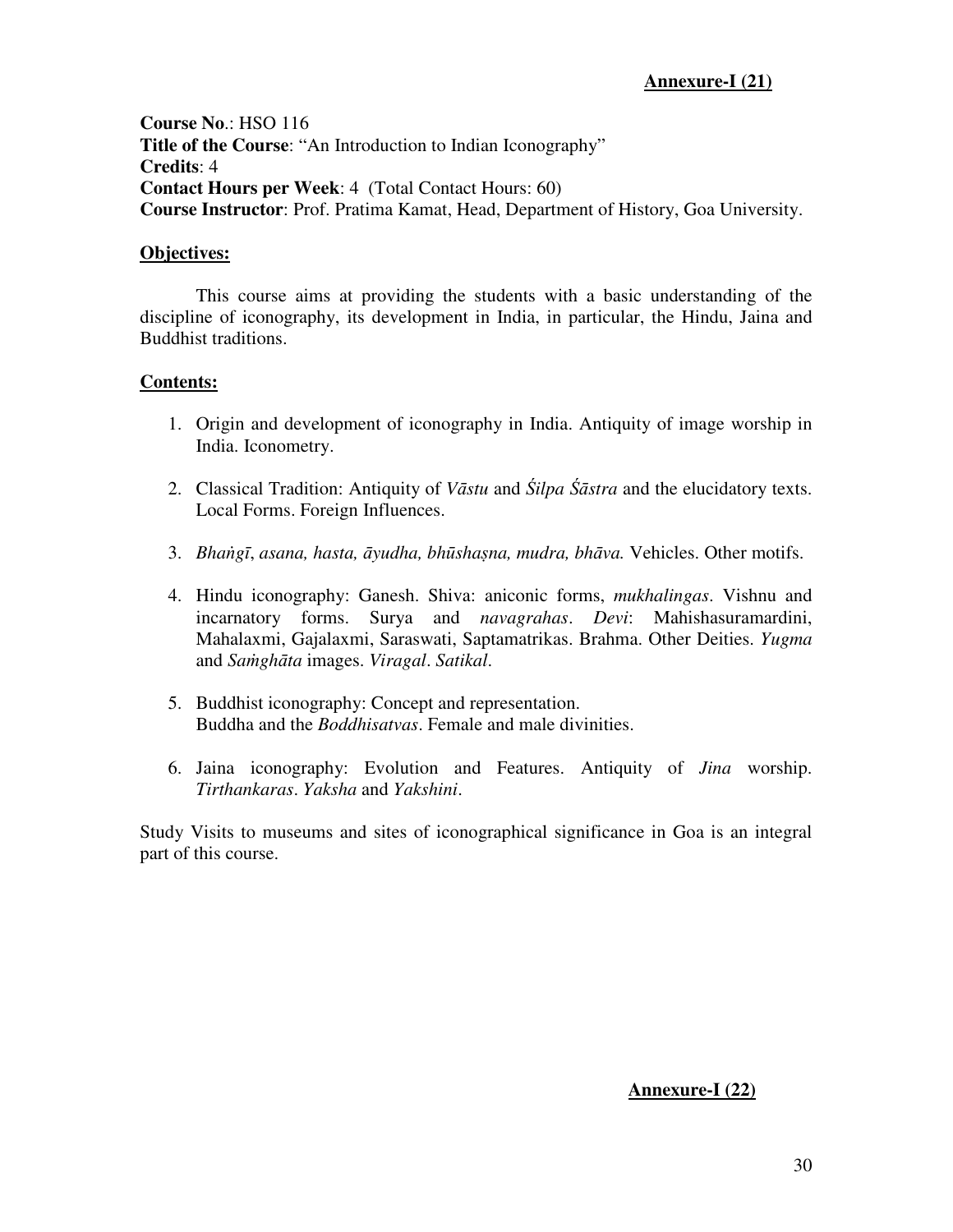**Course No**.: HSO 117 **Title of the Course**: "Introduction to Museology" **Credits**: 4 **Contact Hours per Week**: 4 (Total Contact Hours: 60) **Course Instructor**: Prof. Pratima Kamat, Head, Department of History, Goa University

#### **Objectives:**

This course aims at providing the students with a basic understanding of the discipline of museology.

#### **Contents:**

- 1. Definition and Scope of Museum. Museology. Museography.
- 2. History of the Museum and Typology
- 3. Functions and Importance of Museums
- 4. Collection policies, ethics and procedures
- 5. Documentation
- 6. Techniques of Preservation
- 7. Museum Presentation / Exhibition
- 8. Museum Outreach and Research
- 9. Museum Management
- 10. Legislation concerning Museums
- 11. Introduction to selected museums in India and Goa
	- National Museum, Delhi
	- Salar Jang Museum, Hyderabad
	- *Chhatrapati Shivaji Maharaj Vastu Sangrahalaya*, formerly Prince of Wales Museum, Mumbai
	- Raja Kelkar Museum, Pune
	- *Indira Gandhi Rashtriya Sangrahalaya* (IGRMS), Bhopal
	- Goa State Museum, Panaji
	- Christian Art Museum, Old Goa
	- Ancestral Goa, Loutolim, Goa.

Study Visits to museums in Goa is an integral part of this course.

#### **Annexure-I (23)**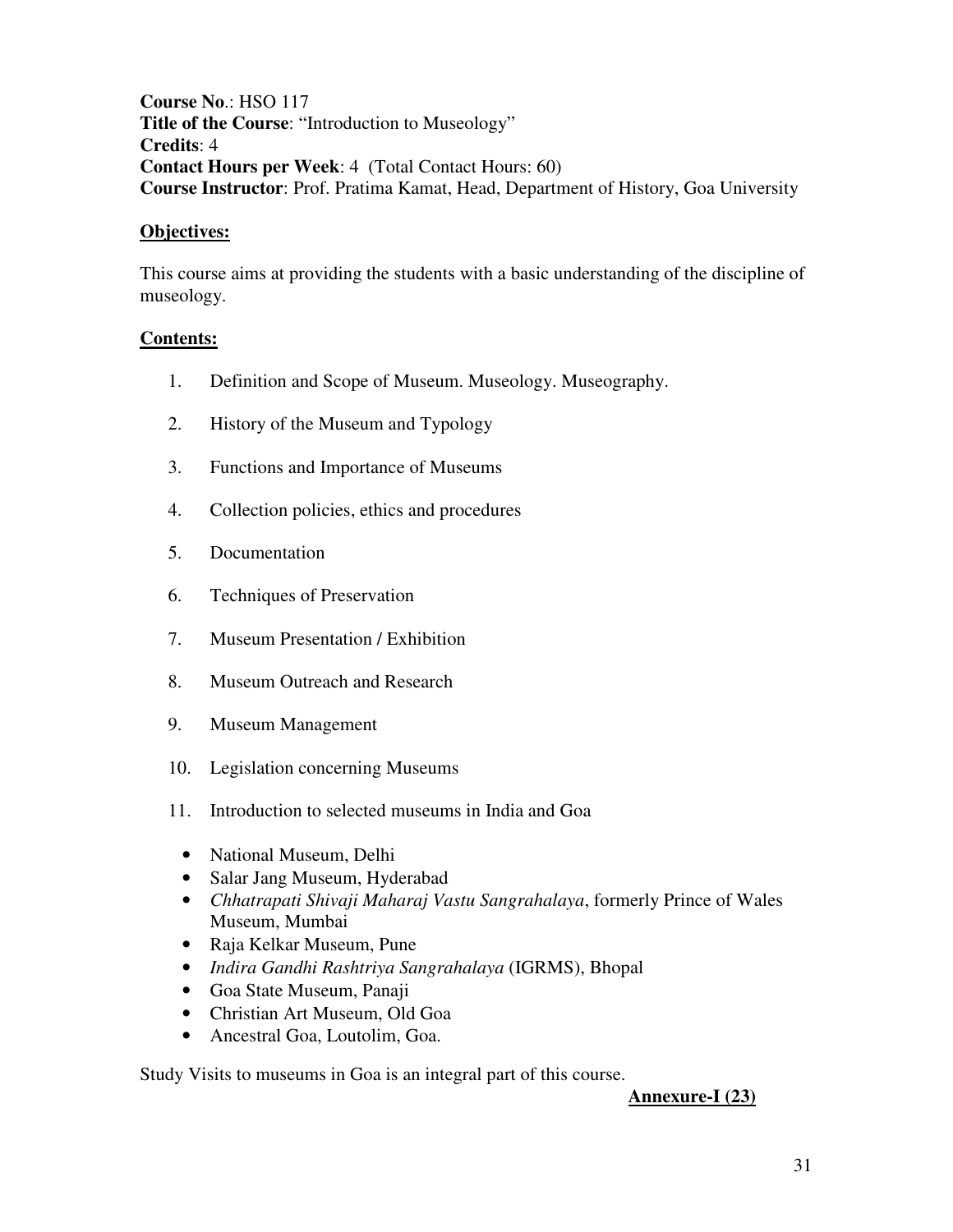**Course No.:** HSO 118 **Title of the Course:** "Oral History Interviewing"**:** Historical Method **Credits: 1 Contact Hours per Week:** 3 (Total Contact Hours: 15) **Course Instructor:** Prof. Pratima Kamat, Head, Department of History, Goa University

#### **Objectives:**

Oral History has, in recent times, emerged as a new trend in historical research in keeping with the subaltern and 'new history' perspective of writing history from below. This course, while introducing the students to the meaning, scope and nature of oral history, attempts to review oral tradition as history and oral history interviewing. The students will be instructed in the theories and methods of field study with special reference to the Goan context.

Field visits and an end-semester paper are inbuilt into this course.

#### **Contents:**

- 1. Meaning, Scope and Uses of Oral History. Oral History Interviewing and Oral Tradition as History
- 2. Qualities of a Good Interviewer
- 3. Equipment: Audio and Video recorders. Use of computers
- 4. Before the Interview: Selection of a topic. Research on the topic. Lists of interviewees. Scheduling Interviews
- 5. Conducting the Interview: Interviewing Tools, Techniques and Methods. Skilled and responsible questioning
- 6. After the Interview: Transcription, Editing, Processing, Archives
- 7. Legal and Ethical Issues

# **Anexure-I (24)**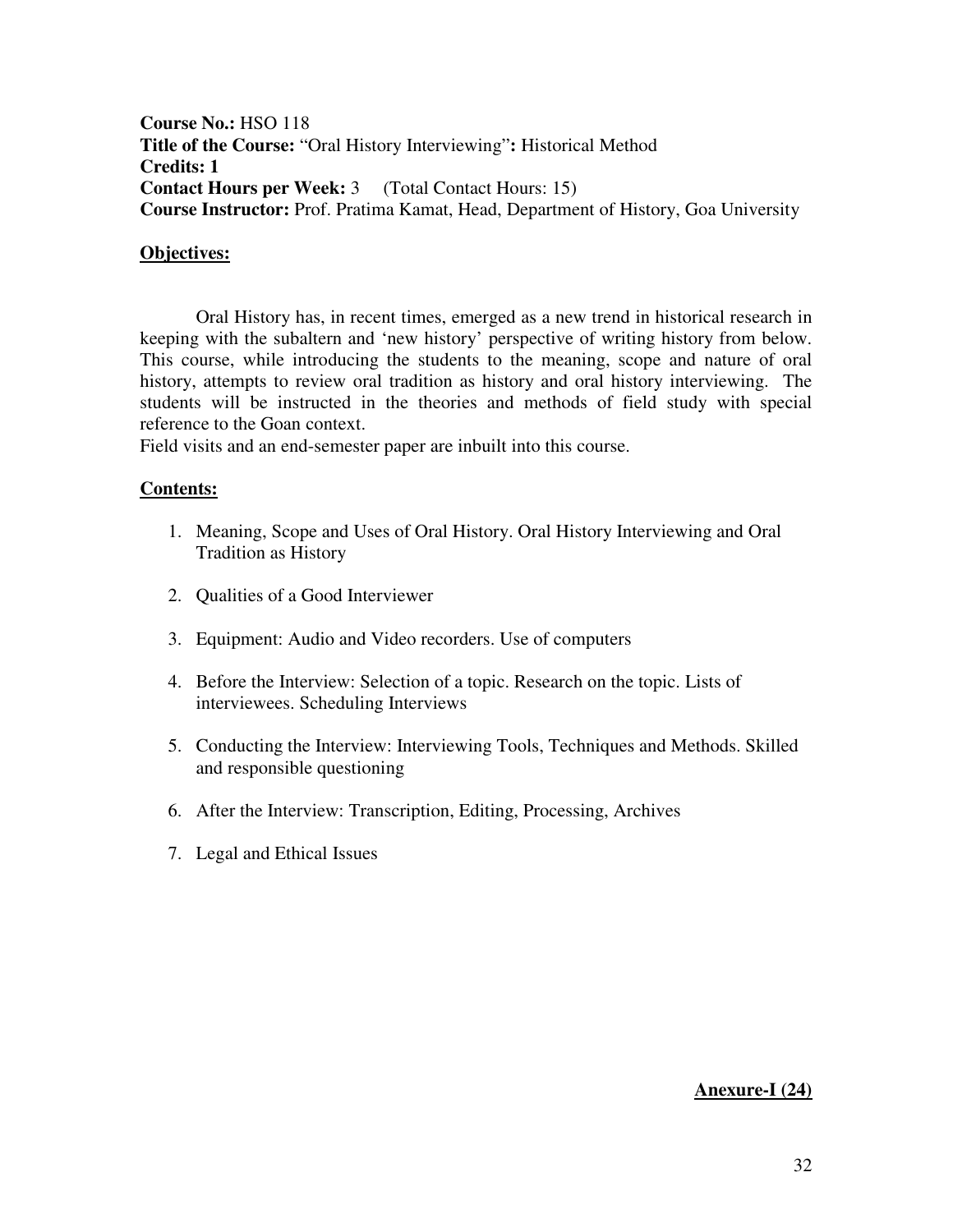**Course No.:** HSO: 123 **Title of the Course**: History of India (1757 – 1857) **Credits:** 04 **Contact Hours per week**: 04 (Total contact hours: 60) **Course Instructor**: Dr. N. Shyam Bhat, Associate Professor, Department of History, Goa University

#### **Objectives:**

This is an advanced course on Indian history during the first hundred years of British colonial rule. Firstly, it addresses the debate on 18th century India. Next it deals with the expansion and consolidation of British power in India. The ideologies of the British Raj will be analysed. The colonial construction of India, the administrative, economic, and social policies of the British will be delineated. Further, the impact of the colonial policies and programmes on Indian polity, economy and society will be focused. The nature and forms of Indian resistance to colonialism will be studied. On the whole, the course will highlight the nature and working of British colonialism in India, and its impact on India from 1757 to 1857.

#### **Contents**:

- 1. Historiography : Different Schools of Thought. Debates on the 18th Century India.
- 2. India in the Mid-18th Century : India on the eve of 1757 Polity Economy and Society.
- 3. Expansion and Consolidation of British Power : Ideology of Expansion and
- 4. Mercantilism Policies, Programmes and Instruments of Expansion War and
- 5. Diplomacy.
- 6. Colonial Construction of India : Administrative Structure Arms of the State: Police,
- 7. Army and Law Ideologies of the Raj and Racial Attitudes.
- 8. Social Policies and Social Change British Understanding of the Indian Society :
- 9. Orientalist, Evangelist and Utilitarian Education Press Social Reform –
- 10. Emerging Social Classes.
- 11. Economic Policies and their Impact : Land Revenue administration –
- 12. Commercialisation of Agriculture Rural Indebtedness Agrarian relations.
- 13. Artisans and Industrial Production Urban Centres Transport and Communication.
- 14. Resistance to Colonial Rule : Nature and Forms of Resistance Tribal and Peasant Movements – the Revolt of 1857.

#### **Anexure-I (25)**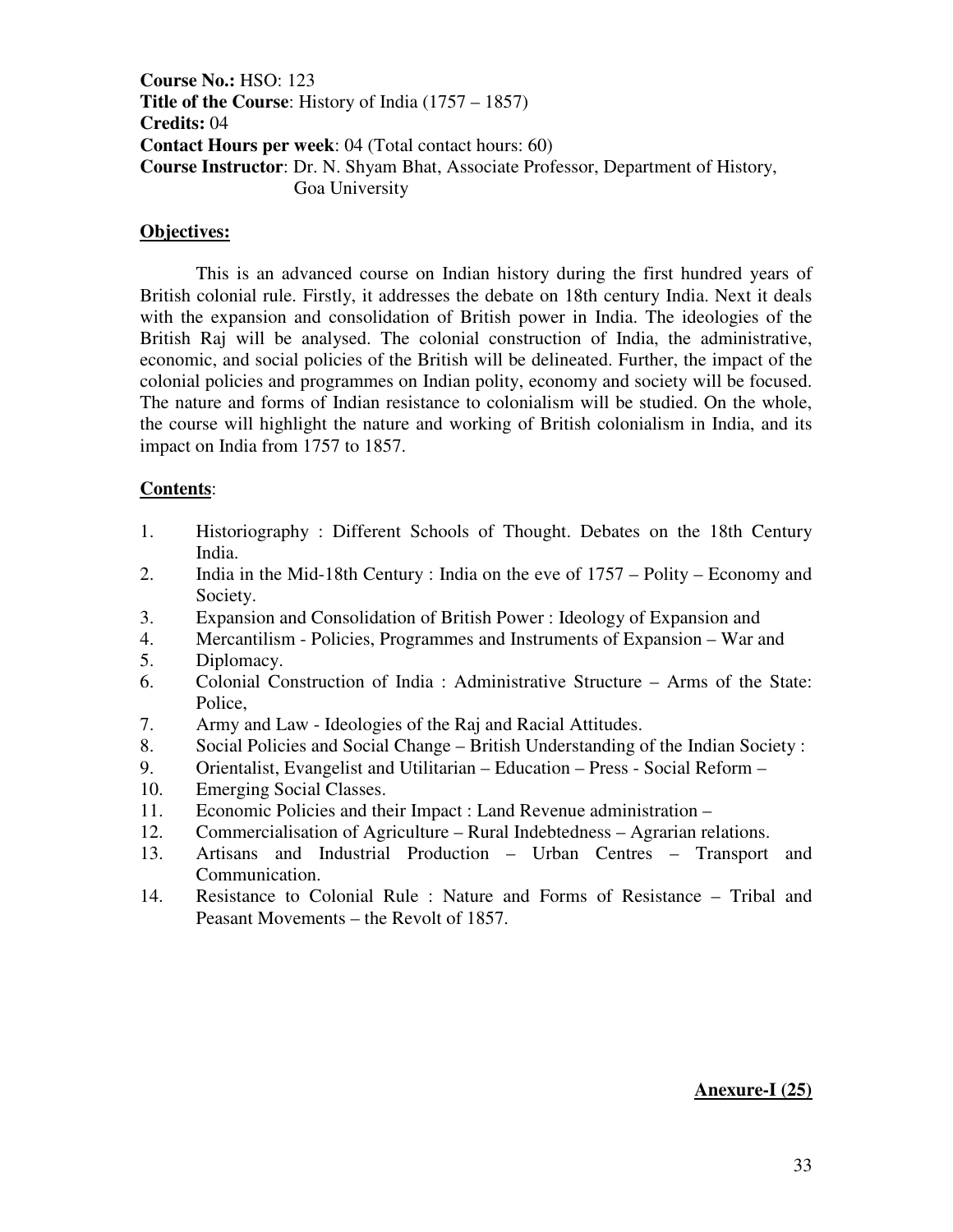**Course No.:** HSO: 124 **Title of the Course**: Oral History **Credits:** 04 **Contact Hours per week**: 04 (Total contact hours: 60) **Course Instructor**: Prof. Pratima Kamat, Head, Department of History, Goa University

#### **Objectives:**

Oral History has, in recent times, emerged as a new trend in historical research in keeping with the subaltern and 'new history' perspective of writing history from below. This course, while introducing the students to the meaning, scope and nature of oral history, attempts to review oral tradition as history and oral history interviewing. The students will be instructed in the theories and methods of field study with special reference to the Goan context.

Field visits and an end-semester paper are inbuilt into this course.

1. What is Oral History?

Meaning, Scope and Uses of Oral History. Life History Interviewing, Use of Personal Testimony in historical presentation and Oral Tradition as History. Private Memory, Collective Memory and the Construction of History. Oral History as Source Material. Its Role in 'Democratizing' the Historical Record.

2**.** Planning and Conducting the Oral History Project

Pre-interview Preparation and Research. Interviewing Tools, Techniques and Methods. Conducting Interview: Learning to Listen and Learning to Ask. Post-interview Transcription, Editing, Processing, Archives. Legal and Ethical Issues. Oral History in Print: Citing and Quoting.

3. Oral Tradition as History

Folk, Folklore and Folklorists. Performance Tradition and Oral Narratives. The Documenting Basics. The Documenting Process: Before the field, In the field and After the field Analysis: A Theoretical Overview.

Note: Field Trips constitute a compulsory part of this Course.

# **Anexure-I (26)**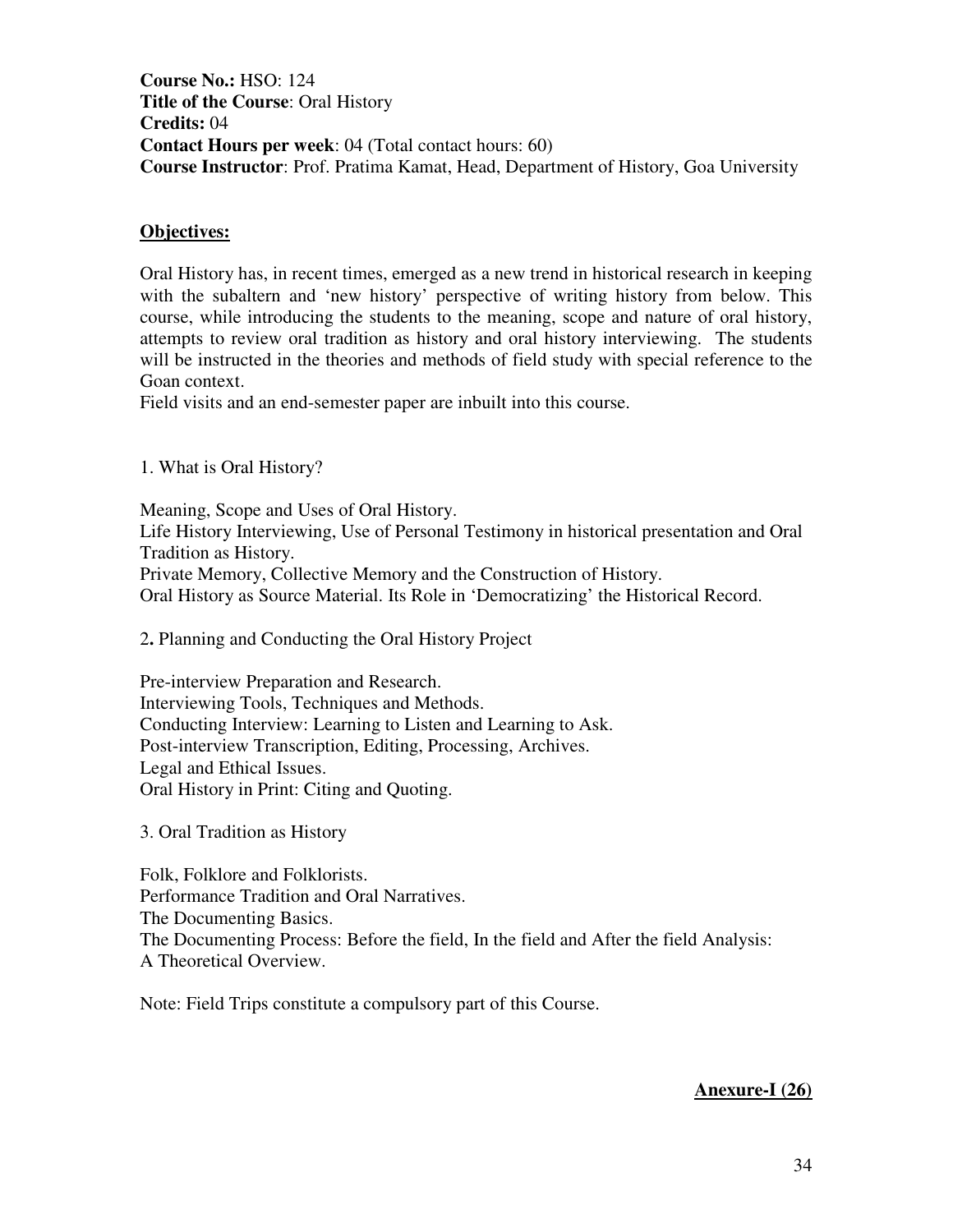**Course No.:** HSO: 125 **Title of the Course**: Portuguese Colonialism : A History **Credits:** 03 **Contact Hours per week**: 03 (Total contact hours: 45) **Course Instructor**: Prof. Pratima Kamat, Head, Department of History, Goa University

# **Objectives:**

This course intends to:

- examine the compulsions that made Portugal take to the seas in the 15th century;
- discuss the process of the establishment of a colonial empire and the mechanisms of its governance under Absolute and Constitutional Monarchy, Republic and the Salazarist *Estado Novo*
- evaluate the assimilative and discriminatory aspects of Portuguese colonialism with a special emphasis on race relations and gender; and
- delineate the local resistance to Portuguese rule in the colonies.

- 1. Portugal Takes to the Seas:
- 2. Motives. Voyages of Exploration. Sea-route to India and Brazil.
- 3. Founding an Empire Overseas:
- 4. Initial Acquisitions. Later Expansion. Provenance: South Atlantic, Indian Ocean and beyond.
- 5. Holding On: War with the Dutch.
- 6. Decline in the East. Revival in the West. Pamboline 'Reforms'.
- 7. Politics of Limited Franchise and the Rose-coloured map.
- 8. Promises of Provincial Autonomy and Denial of Civil Liberties.
- 9. Loss of Empire:
- 10. Early Resistance: Nature and Forms. Independence of Brazil. Liberation of *Estado da India.*
- 11. Decolonisation of Portuguese Africa.
- 12. Timor. Macau.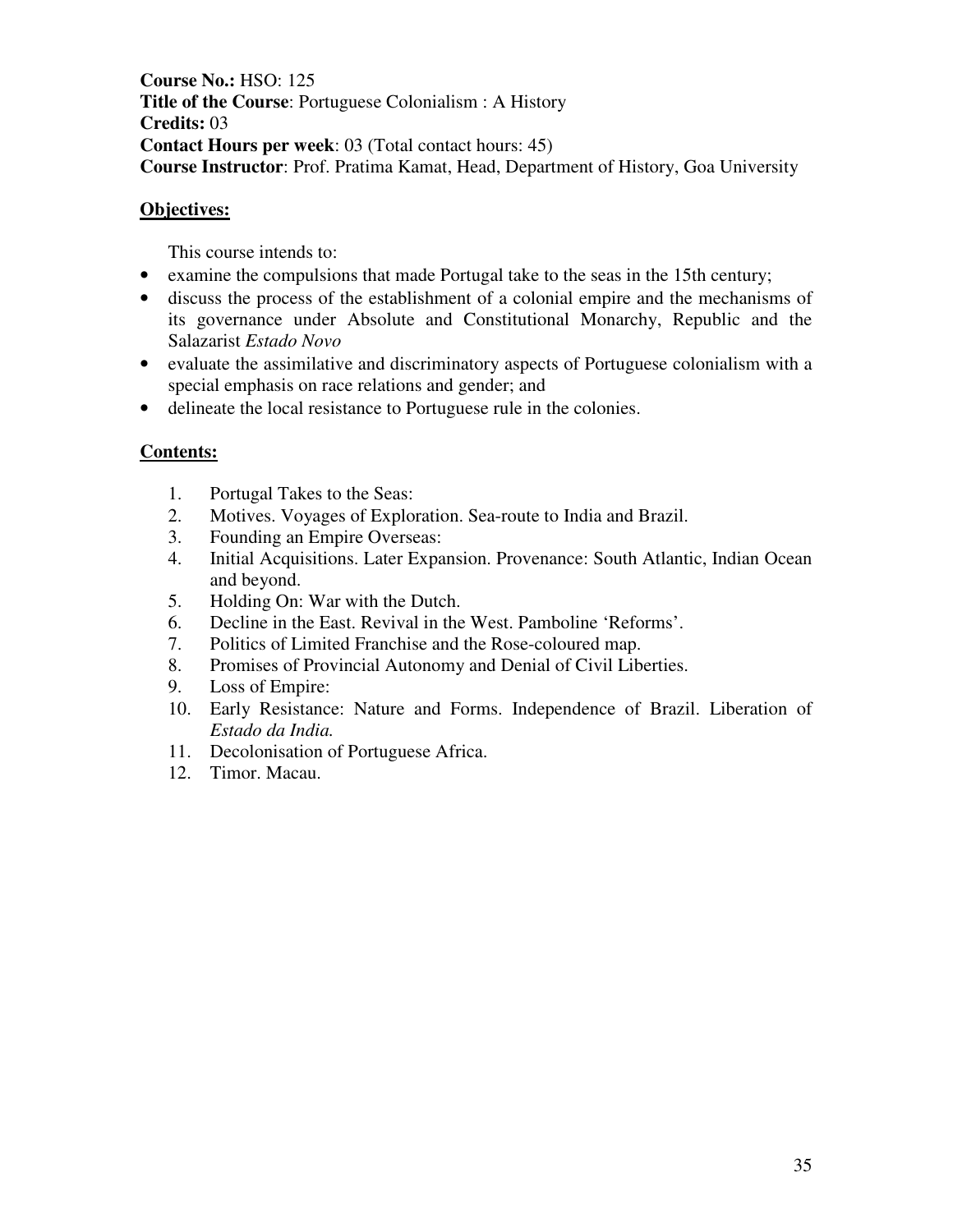**Course No.:** HSO: 126 **Title of the Course**: History of the Indian Diaspora **Credits:** 04 **Contact Hours per week**: 04 (Total contact hours: 60) **Course Instructor**: Prof. Pratima Kamat, Head, Department of History, Goa University

#### **Objectives:**

Here an attempt will be made to trace the genesis of Indian diaspora, identify the stages of migration and the categories of the Indian diaspora. The status and activities of the diasporic communities in the host country will be discussed in the company of their interface with India. A major thrust of this course is to analyse the origins, phases, provenance, ties and effects of the Goan diaspora.

- 1. Diaspora : The concept, origin, evolution and contemporary usage. Diasporic identities and their nature.
- 2. Stages of Migration: Classical: Early Indian Migration. Ceylon. Southeast Asia, Central Asia, East Africa. Colonial: Emigration to British plantation colonies, Brazil and Africa. 20<sup>th</sup> Century migration to the west, Gulf and Australia.
- 3. Categories of Indian Diaspora: PIOs and NRIs. Regional, linguistic, religious, caste divisions. First generation and second generation divide.
- 4. Indian Diaspora in the Host Society: Economic Position. Social Status. Political Participation. Religious and Cultural Activities. Diasporic associations.
- 5. Indian Diaspora and the Homeland: Connections. Collaboration. Political Influences. India's Policy towards the Diaspora.
- 6. Goa Diaspora : Origins, Phases. Provenance. Ties. Effects.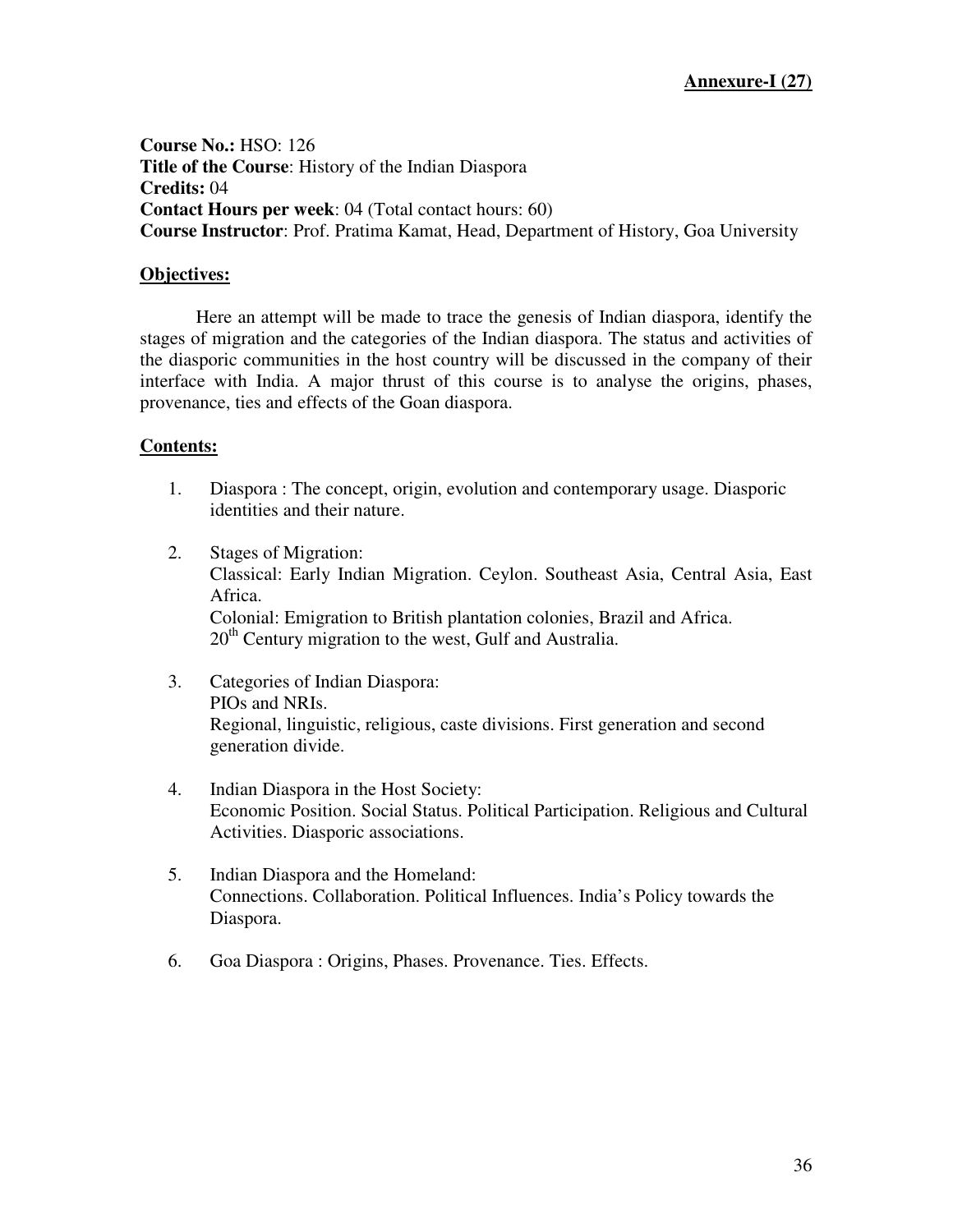**Course No.:** HSO 127 **Title of the Course:** World History in Twentieth Century and Beyond **Credits:** 04 **Contact Hours per Week:** 04 (Total contact hours: 60) **Course Instructor:** Shri Parag D. Parobo, Assistant Professor, Department of History, Goa University.

# **Objectives:**

The course offers a broad survey of history of world from the post Second World War to the present and analyses the major forces that shaped world in the twentieth century and beyond. It deals with continuity and change in understanding present world and considers the global impact of specific events and phenomena such as the Cold War, the Arab-Israeli conflict, decolonization, the collapse of the Soviet bloc, the rise of Asia, issues of terrorism, human rights, globalization and new global problems.

- 1. Making Sense of a complex world: Theory and global politics; debates on world views- realism versus liberalism, traditionalism versus science, constructionists.
- 2. Cold War: Causes, competition, détente, global ramifications; end of communism in Eastern Europe; fall of USSR; media, public space and science.
- 3. End of Empires: Decolonization of Asia and Africa- methods and strategies; Non-Aligned Movement.
- 4. The Middle East and Central Asia: Arab-Israel conflict, Suez Canal crisis, Persian Gulf war, Iraq war, Afghanistan war.
- 5. Quest for Regional Alliances: European Union, SAARC, ASEAN, Shanghai Co-operation Organisation; Free Trade Agreements.
- 6. The United States since 1945: World economy, global culture and diplomacy.
- 7. Emerging Superpowers: Brazil, China and India.
- 8. Nuclear World: Arms race, smart weapons, proliferation of weapons of mass destruction, towards nuclear deterrence, emerging dangers of proliferation.
- 9. Human Security: United Nations and Human Rights, dimensions of poverty, Women's Rights, Third gender movement, Terrorism, Ecological movements.
- 10. Global Issues: Globalisation, Transnational Corporations, Totalitarian states, Ethnic nationalism and intrastate wars.
- 11. Media and Global issues: Power of power politics- wars, novels and movies; Terrorism; Ecology and Ethnicity.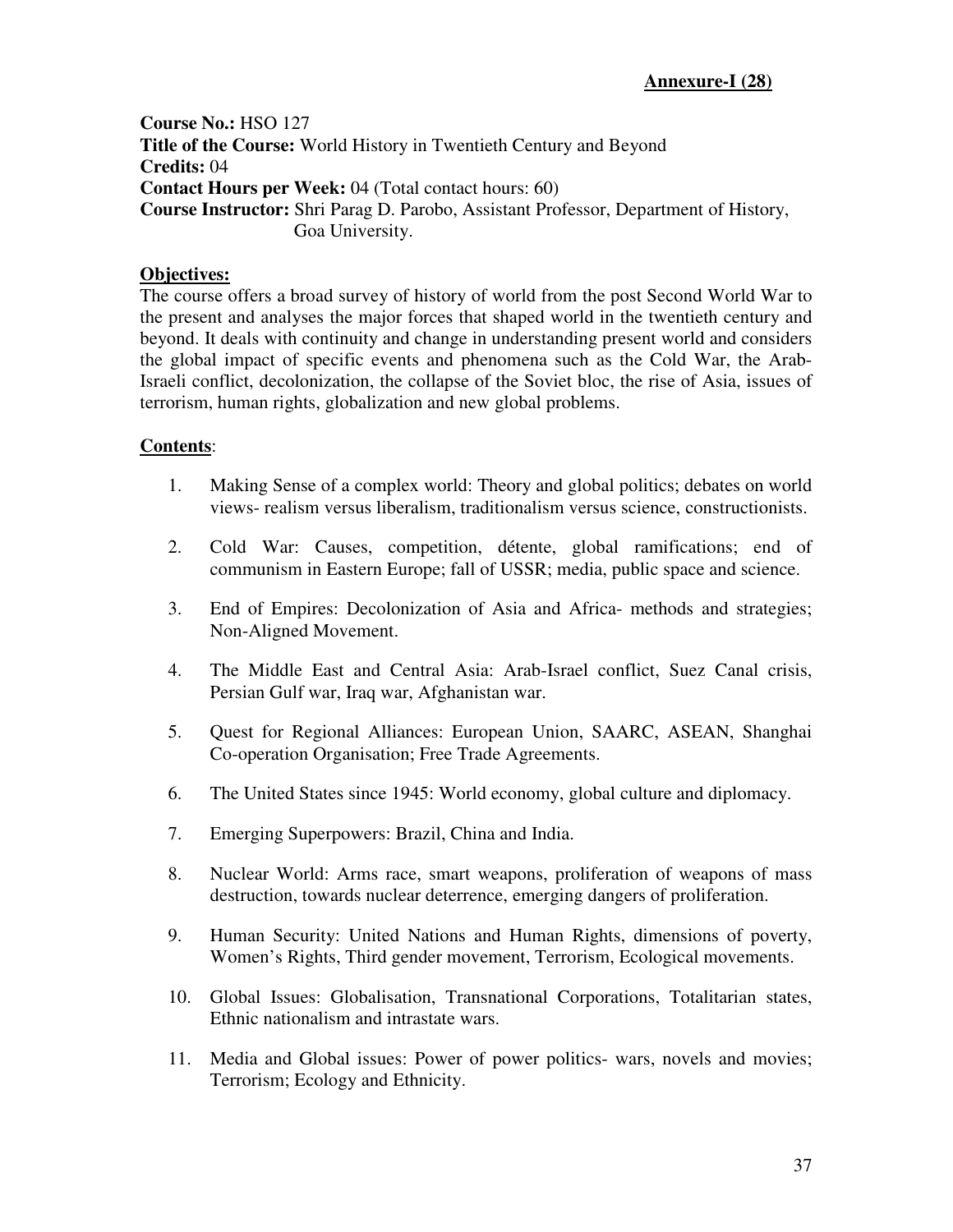**Course No.:** HSO-128 **Title of the Course:** Imperialism and Decolonisation of Africa **Credits:** 4 **Contact Hours per Week:** 4 (Total Contact Hours: 60) **Course Instructor:** Dr**.** Seema S. Risbud, Assistant Professor, Department of History, Goa University

# **Objectives :**

- $\triangleright$  This course will survey the process of territorial acquisition in Africa by European Colonial Powers.
- Analyse the genesis of the ideology of Empire and recipient Colonial society in the context of ruler and ruled relation.
- $\triangleright$  Analyse the process of decolonization, Colonial residue in political and economic spheres and in Socio-cultural realm local resistance and liberation Movements in Africa.

- 1. Imperialism and Colonialism: What is Imperialism? Colonialism? Motives and Modes of Control. manifestations, exploitations, enslavement and legitimization.
- 2. Foundation of Colonial Control in Africa: The European Colonialism, Colonial Governments as system of Power, Political subjugation, Administrative Apparatus, Social challenges- Racial domination vis-à-vis "Colonial Consciousness" Apartheid.
- 3. Colonialism and Economy : Plantations and Colonial Policies, Foreign Investments and Local Economy.
- 4. Local Resistance and Response: African identity and "cultural Consciousness" Pan Africanism, Afro-Asian Solidarity, Afro-Indian Relations- Networking and Cooperation
- 5. Nationalist Stirrings and Liberation of Africa: Decolonisation struggles in Africa, political parties and programmes, Liquidation of the Colonial rule, End of British, French rule in Africa, Liberation of Portuguese Africa.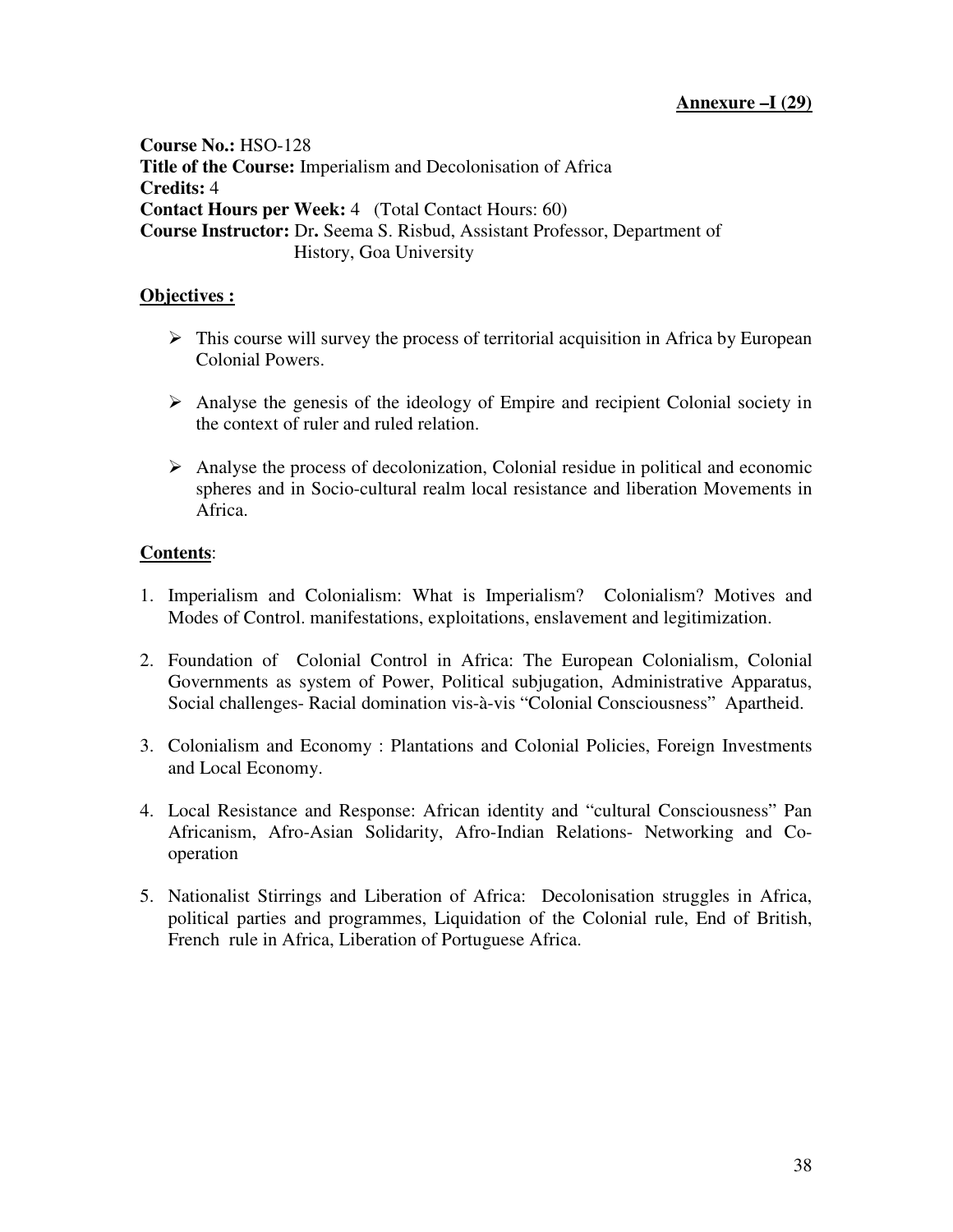**Course No.:** HSO-129 **Title of the Course:** Studies in Polity, Ideas, Society and Culture of the Marathas 1646- 1818 **Credits:** 4

**Contact Hours per Week:** 4 (Total Contact Hours: 60)

**Course Instructor:** Dr**.** Seema S. Risbud, Assistant Professor, Department of History, Goa University

# **Objectives :**

- $\triangleright$  This course will analyse the history of Marathas as nucleolus of power and as centers of administration and cultural control in the region of Western India
- $\triangleright$  Highlight Socio-Cultural identity of the Marathas
- $\triangleright$  Analyse the process of rise and fall of Marathas.

- 1. Sources of Information Literary and Archeological
- 2. The Maratha Upheaval: Land and people; The geographical Setting, Cultural identity of Maratha State, Rise Of Marathas.
- 3. Foundation of the Maratha State: Nature of the Maratha Polity, Theory of Kingship, Administrative Apparatus-Civil and Military, the Maratha Confederacy. Watan Policy Marathas and their neighbours, relations with Mughal, Adilshah of Bijapur, Siddhis, Portuguese and Topikars- English.
- 4. Ideology of Bhakti and Shakti: Bhagvat Dharma and Contribution of Saint Poets, Varkari , the Shakta sampradaya and Maharashtra Dharma.
- 5. Economic Conditions: Land, agriculture,Baluta system irrigation and famine Industry, trade and Commerce Money and Banking Sources of public revenue and expenditure transport and Communication.
- 6. Socio-Cultural life: Religion, Caste, Social Mobility status of Women, Education, Language and Literature, Customs and Traditions, Art and Architecture.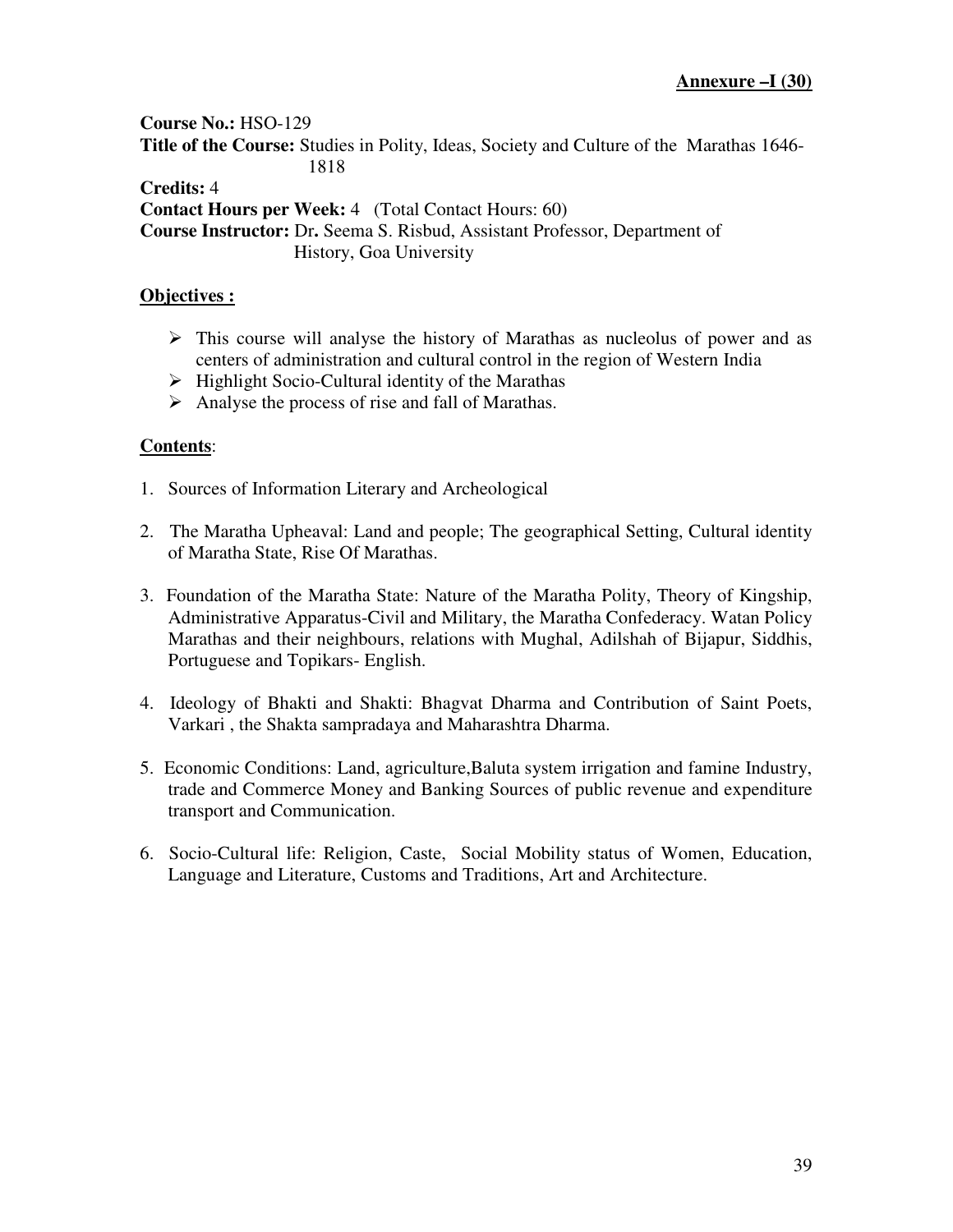# **Anexure-I (31)**

**Course No.:** HSO: 130 **Title of the Course**: Historiography in India **Credits:** 04 **Contact Hours per week**: 04 (Total contact hours: 60) **Course Instructor**:, Dr. N.Shyam Bhat, Associate Professor, Department of History, Goa University

# **Objectives**:

This course is introduced to impart knowledge about the different historiographical trends or schools in Indian history. It covers the major developments in the interpretation of Indian history from the ancient times to the modern. The different ideologies which influenced the historians in their understanding of India's past will be stressed here. The manner in which historians'

understanding of the nature and scope of history as a subject changed and expanded, and the way in which they interpreted and reconstructed the past will form the essence of this course.

- 1. *Itihasa-Purana tradition in Ancient India.*
- 2. History as Biography : Bana and Bilhana.
- 3. History as Chronicle : Kalhana.
- 4. Court History : Court Literature and Prasastis of Medieval South India.
- 5. Court History : Barani and Abul Fazl.
- 6. Orientalists and Indologists : William Jones and Max Muller.
- 7. Imperialist Historiography : James Mill and Vincent Smith.
- 8. Nationalist Historiography : K.P.Jayaswal, R.K.Mookherji and K.A.Nilakanta Sastri.
- 9. Marxist Historiography : D.D. Kosambi and R.P.Dutt.
- 10. Cambridge Historiography : Anil Seal and Judith M. Brown.
- 11. Subaltern Studies.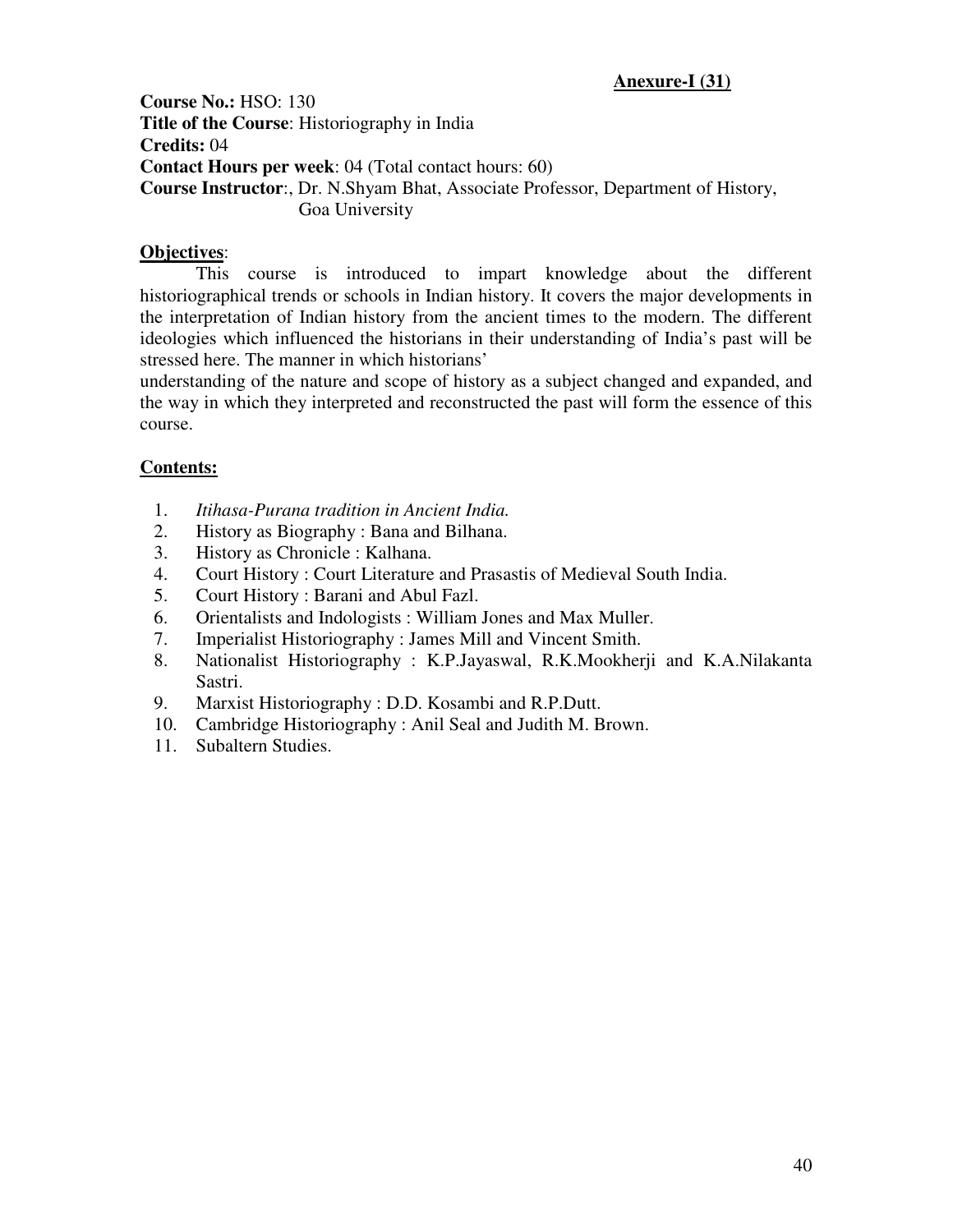**Course No**.: HSO 131 **Title of the Course**: "Business History of India (c*.* AD 1700-1991)" **Credits**: 4 **Contact Hours per Week**: 4 (Total Contact Hours: 60)

# **Objectives**:

This course seeks to impart a detailed knowledge of the processes of expansion of trade and business, Agency houses and trade and East India Company. The course also covers trade during colonial and post-colonial period.

# **Contents:**

# **1. Background: Business in Pre- Colonial India:**

 Caste and business communities Manufacturers and trade- internal and external, Surat as trade centre Credit and indigenous banking Potentialities of capitalist growth.

# **2. Trade and East India Company:**

 European trading interests in India The East India Company and the manufactures upto 1757 British private trade in eighteenth century East India Company's trade, 1757-1833.

# **3. Trade, Credit and Agency Houses:**

 European Agency Houses Currency credit and indigenous bankers, 1800-1850 Origins and growth of Managing Agencies- new industries and technology.

# **4. Expansion of Trade and Business :**

 Reforms of corporate law, railways and telegraphs- their impact on business and trade Emergence of Modern Banking: Presidency banks and Exchange banks History of Presidency Banks of Bengal, Madras and Bombay-1800-1921

# **5. New Merchant Communities 1800-1914:**

Indigenous bankers-1800-1947

 Growth of banking: Imperial Bank; Reserve Bank; and State Bank. Rise of new Indian industrial houses- Tata, Birla, Sri Ram and others; Indian Chamber of Commerce; business and politics- 1914-1947;conflict of European and Indian business interests. National Planning Committee; Bombay Plan.

# **6. Business Expansion in Independent India :**

 Decline of European Managing Agency Houses Five year Plans, Government industrial policy Growth of Business: 1947-1990; technical innovations Multinationals.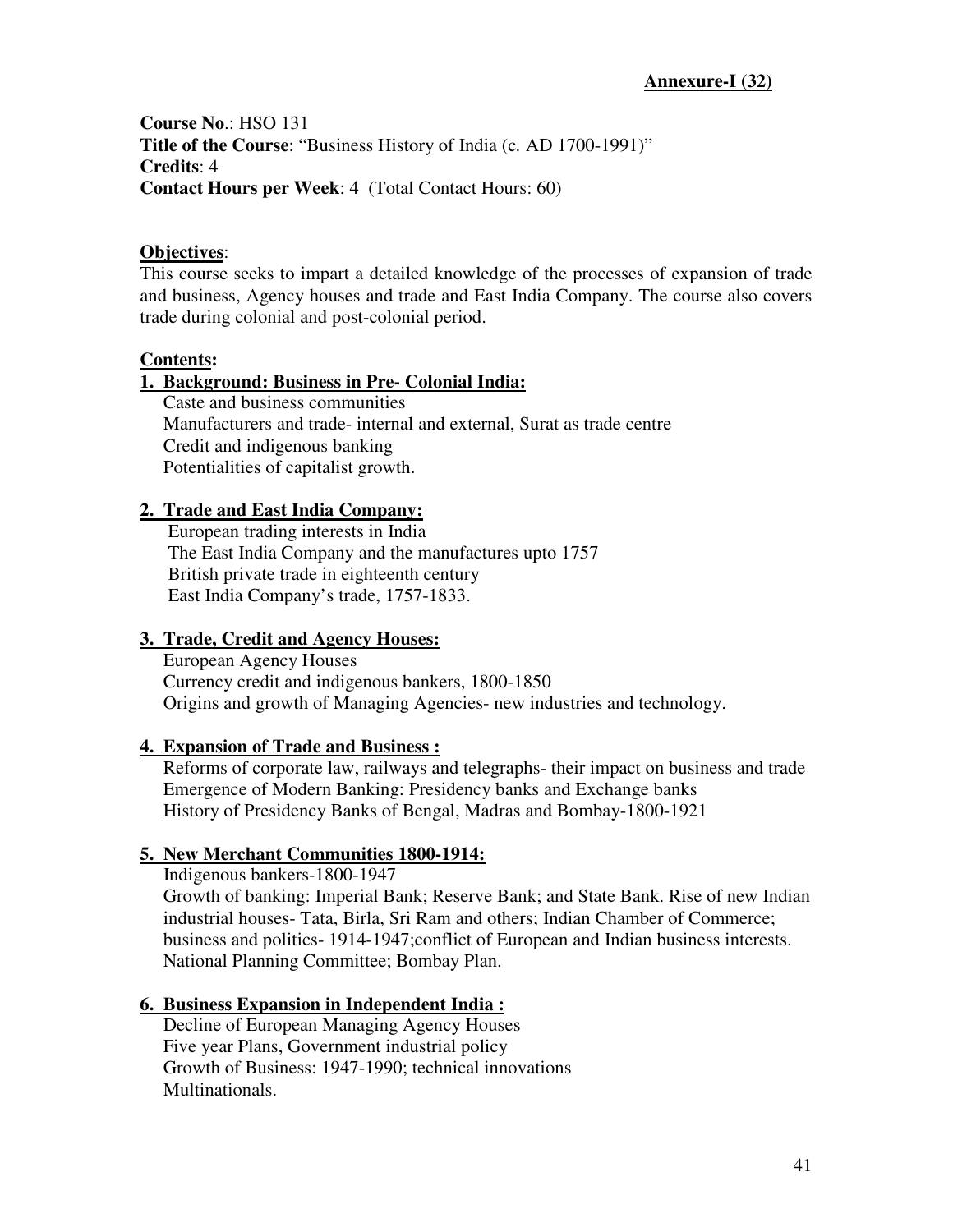Shifts in the policy and their critique.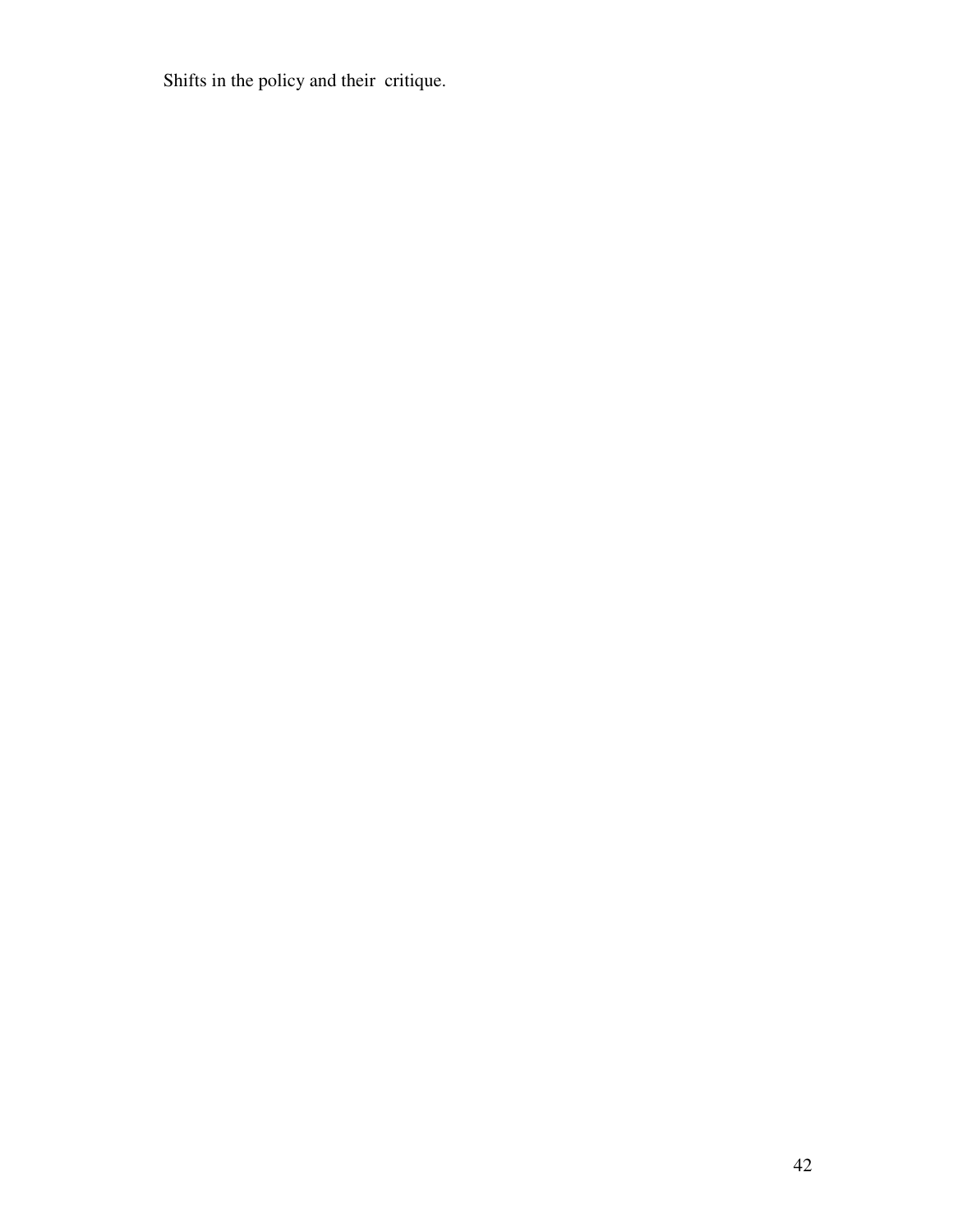**Course No**.: HSO 132 **Title of the Course**: Trade and Urbanisation In India (1200-1700) **Credits**: 4 **Contact Hours per Week**: 4 (Total Contact Hours: 60) **Course Instructor**:

# **Objectives:**

This course deals with the aspects of trade and urbanisation in post-12th century India and also studies the trade in pre-European India in the Chola and Vijayanagara states. It also deals with the role of European companies, their impact on Indian trade and the position of Indian traders. External trade and local trade networks are studied as also the urban centres of India.

- 1. Rise of local and regional trade and revival in urbanisation in North India C 1100; technology and craft production.
- 2. Trade and administration in Chola and Vijayanagara empires; temples and guilds; foreign trade and presence of Indians in South-East Asia; continuity and discontinuity between Chola and Vijayanagar periods.
- 3. Development in Trade and Commerce on the West Coast, Malabar, South Kanara, Goa, Gujarat; linkages with West Asian and Mediterranean trade centres.
- 4. Impact of Portuguese hegemony in the 16th century; the response of Indian merchants to Portuguese domination; development of Indian Ocean Trade network in the  $17<sup>th</sup>$  century ,role of European trading companies; emergence of Surat as a centre.
- 5. Inland trading networks in North India and Deccan; rural economy and trade in North; inter-local and inter-regional trade in India.
- 6. Categories of urban centres, political administrative centres, and trade centres; ports and the hinterland.
- 7. Social composition of the towns: nobility, bureaucracy and political elites; merchants and intermediaries, artisans and working men.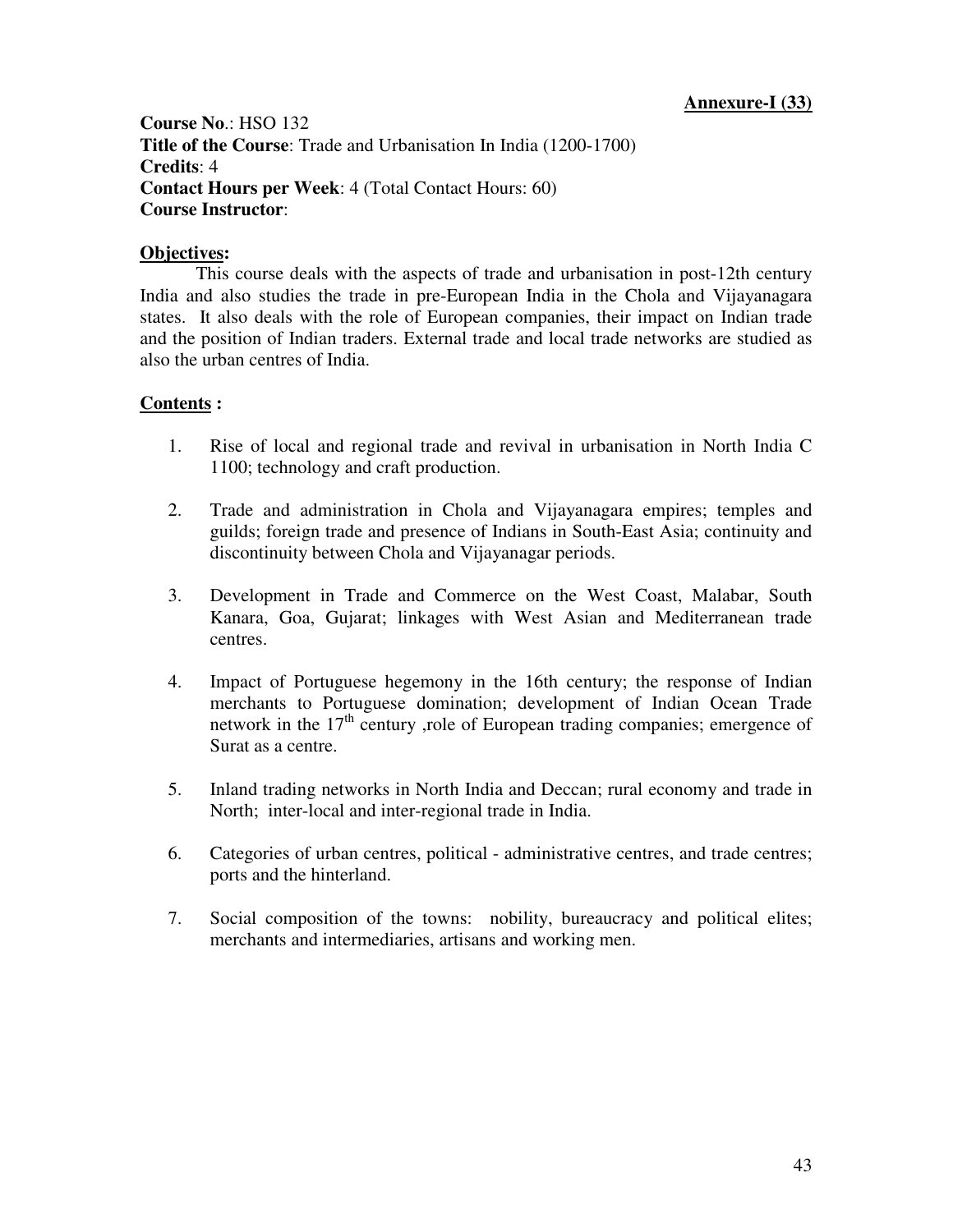#### **Annexure-I (34)**

**Course No**.: HSO 133 **Title of the Course:** Tribal And Peasant Movements In India (1855 – 1951) **Credits**: 4 **Contact Hours per Week**: 4 (Total Contact Hours: 60)

# **Objectives:**

This course aims at acquainting the students with the colonial background to the peasant movements with reference to the nature of the colonial revenue policy and commercialization of agriculture. It is also concerned with providing an analysis of the main issues, forms and phases of the tribal and peasant movements. A discussion on ten case studies constitutes an important component of this course. A historiographical review of this topic is also undertaken.

# **Contents**:

- 1. Tribal and Peasant Movements : Importance and Scope Sources Historiography Methodology.
- 2. The Colonial Background : The Colonial Policies Colonial revenue Policy and its impact on Agriculture and agrarian relations.
- 3. Tribal and Peasant Movements : Issues, Forms and Phases. Role of Women in Resistance Movements.

4. Case Studies : The Santal Rebellion 1855-56. The Indigo Revolt 1860. The Pabna Revolt 1873. The Deccan Riots 1875. Peasant Movements in Awadh 1919-21. The Mapilla Rebellion 1921. The Rampa Rebellion of the Koyas 1922-24. The Bardoli Satyagraha. The Tebhaga Movement 1946-48. The Telangana Movement 1948-51.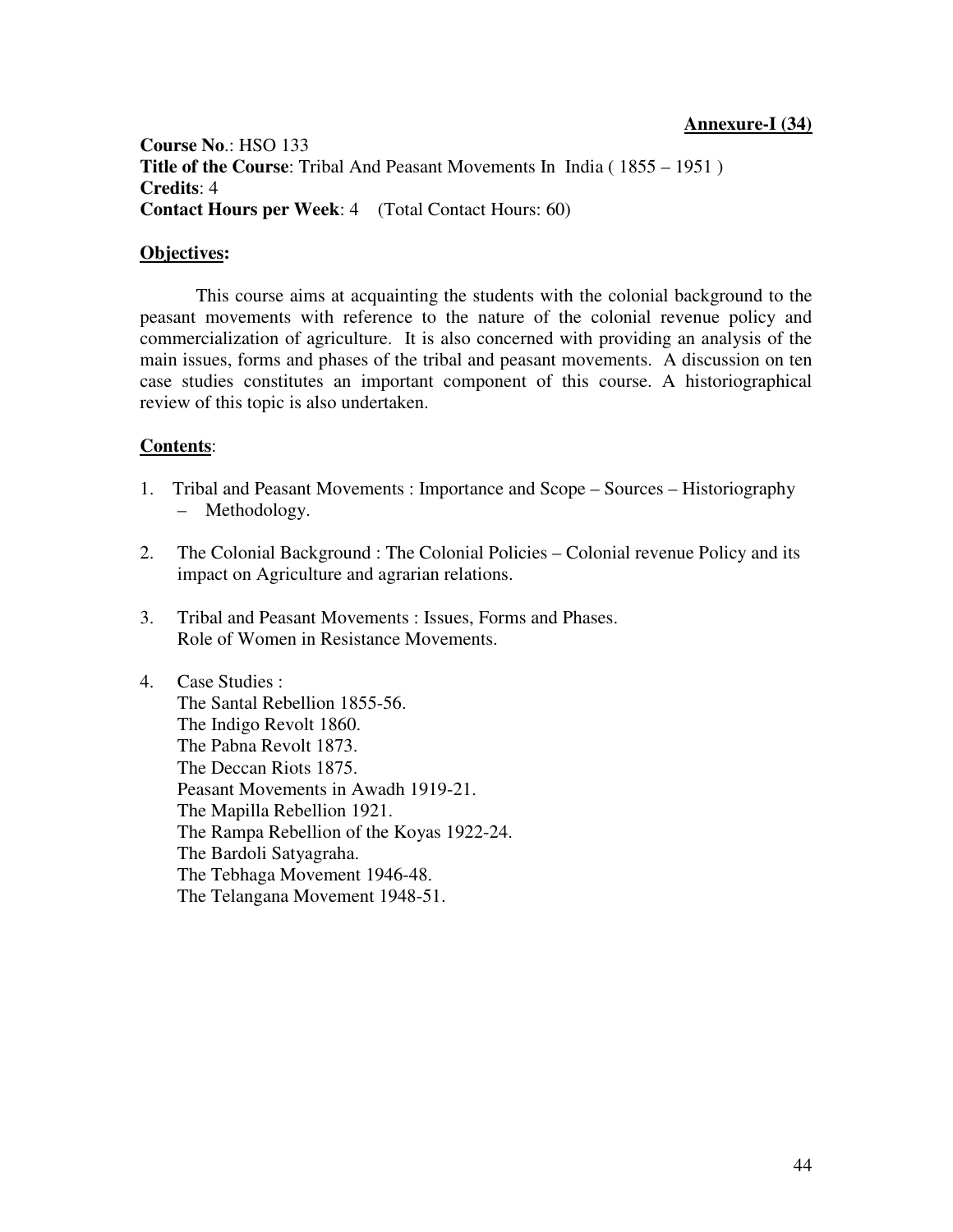# **Annexure-I (35)**

**Course No**.: HSO 134 **Title of the Course**: Debating Post-Colonial Goa **Credits**: 4 **Contact Hours per Week**: 4 (Total Contact Hours: 60) **Course Instructor**: Prof. Pratima Kamat, Head, Department of History, Goa University.

### **Objectives :**

This course aims to get the students to look critically at Goa's political and socioeconomic experience in the post-colonial period with special reference to trends in cabinet government, issues of identity and the dilemma of development that Goa faces in recent decades.

# **Contents :**

.

- 1. Integration: Military Rule and the Transition to Democracy.
- 2. Cabinet Government: The Bandodkar Era; Later MGP and Congress Governments, 1973-1990; The Decade of Defections; The rule of the BJP. The Role of the Governors.
- 3. Transformation: Tenancy Reforms. *Panchayati Raj,* Urbanisation. Tertiary Economy. Demographic changes. Educational Expansion. Status of Women and Children. The Gulf connection.
- 4. Dilemmas of Development: Mining, *Ramponkar,* Nylon 6,6, Konkan Railway, Mhadei issue, Migration, Tourism, Regional Plan, SEZz, Role of NGOs and civic action groups.
- 5. Issues of Identity: Opinion Poll, Politics of Language, Demand for Statehood, *Asmitai Vars, Goa Dourada-Goa Indica.*

\*\*\*\*\*\*\*\*\*\*\*\*\*\*\*\*\*\*\*\*\*\*\*\*\*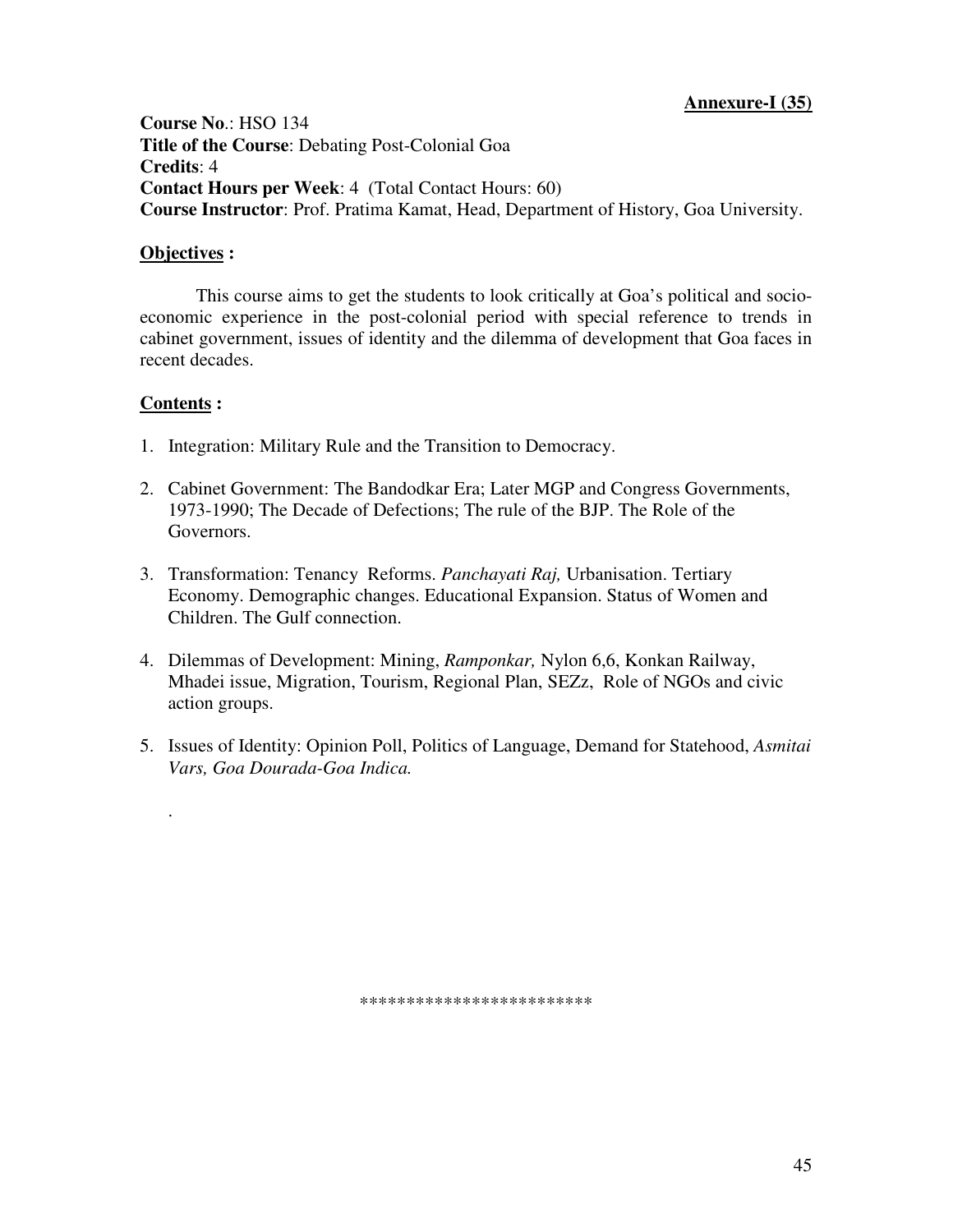### **Course No.:** HSC-100

**Title of the Course:** "Doing History": An Introduction to Historical Method

- 1. Barzun, Jacques and Henry Graff, *The Modern Researcher,* Belmont, CA: Thonson/ Wadsworth, 2004.
- 2. Beasley, David, *How to use a Research Library,* New Delhi, Oxford University Press, 1988.
- 3. Bloch, Marc, *The Historian's Craft,* Manchester: Manchester University Press, reprint, 1992.
- 4. Booth, Wayne C. and Gregory G. Colomb (Contributor), Joseph M. Williams, William C. Booth. *The Craft of Research : From Planning to Reporting*. Univ of Chicago Press.
- 5. Braudel, Fernand, *On History,* London, 1980.
- 6. Brundage, Anthony. Going to the Sources: A Guide to Historical Research and Writing. 2nd edition (June 1997).
- 7. Bunzl, Martin, *Real History: Reflections on Historical Practice,*  London:Routledge,1997.
- 8. Burke, Peter ed., *New Perspectives on Historical Writing*. University Park, Penn., 1991.
- 9. Burston, H.G.and D. Thompson, *Studies in the Nature and Teaching of History,*  London: Routledge and Kegan Paul, 1967.
- 10. Campbell, W.G., et.al., *Form and Style: Theses, Reports, Term Papers,* 7  $7^{\text{th}}$ edition, Boston: Houghton Mifflin, 1986.
- 11. Cannon, John, ed. *The Historian at Work,* London: Allen and Unwin, 1980.
- 12. Carr, E.H., *What is History?*, 2<sup>nd</sup> edition, London: Penguin, 1987.
- 13. Chicago Manual of Style. 15<sup>th</sup> edition, Chicago: Chicago University Press, 2003.
- 14. Clark, G. Kitson, *The Critical Historian,* London: Heinemann, 1967.
- 15. Clark, G. Kitson, *Guide for Research Students Working on Historical Subjects,*  2<sup>nd</sup> edition, Cambridge, Cambridge University Press, 1968.
- 16. Collingwood, R.G., *The Idea of History,* Rev. ed. Oxford: Clarendon Press, 1993. 1999.
- 17. Elton, G.R., *The Practice of History,* London: Fontana Press, 1987.
- 18. Gardincer, Patrick, *The Nature of Historical Explanation,* London: Oxford University Press, 1952.
- 19. Garraghan, G.J., *A Guide to Historical Method,* New York: Fordham University Press, 1957.
- 20. Gilderhus, Mark T. *History and Historians: A Historiographical Introduction*. 4th Edition. New York: Prentice-Hall, 2000.
- 21. Gottschalk, Louis. *Understanding History: A Primer of Historical Method*. New York: Alfred A. Knopf, 1950.
- 22. Howell, Martha and Walter Prevenier. *From Reliable Sources: An Introduction to Historical Methods*. Ithaca: Cornell University Press, 2001.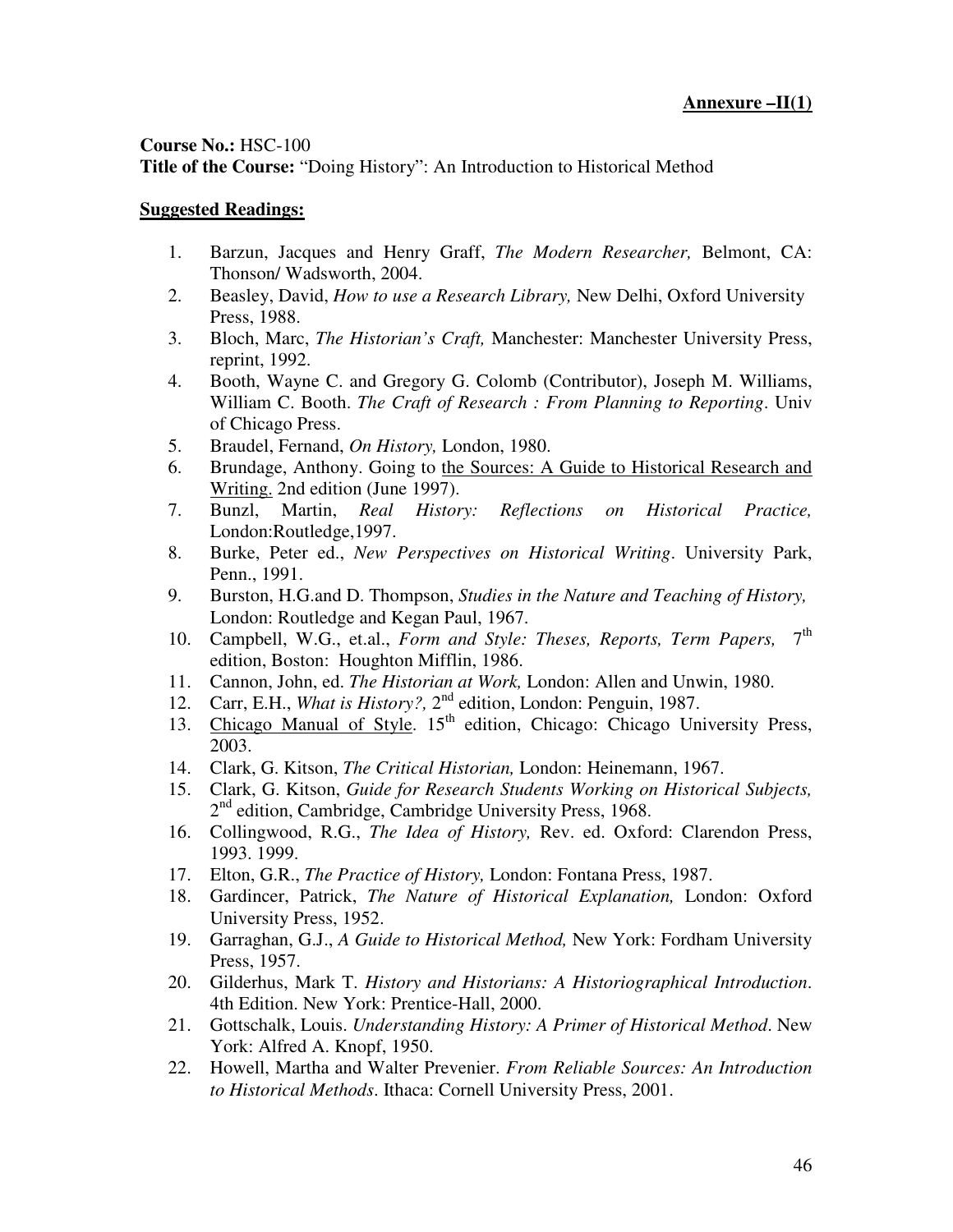- 23. Jenkins, Keith, *On 'What is History?': From Carr to Elton to Rorty and White,*  London and New York.
- 24. Jenkins, Keith. *Re-thinking History*. London, 1991.
- 25. Langlois and Seignbois, *Introduction to the Study of History,* Reprint, New York: Henry Holt and Co., 1966.
- 26. Lewis, M. J. and Roger Lloyd-Jones. Using Computers in History: A Practical Guide. Routledge, 1996.
- 27. Mann, Thomas, *A Guide to Library Research Method,* New York: Oxford University Press, 1987.
- 28. Marwick, Arthur, *The Nature of History,* 3 rd edition, Basingstoke: Macmillan, 1989.
- 29. McCullagh, C. Behan. *Justifying Historical Descriptions*. New York:Cambridge University Press, 1984.
- 30. McDowell, W.H., *Historical Research: A Guide,* London: Pearson Education Limited, 2002.
- 31. MLA Handbook for Writers of Research Papers 5<sup>th</sup> edition, New York:Modern Language Association of America, 1999.
- 32. Renier, G.J., *History: Its Purpose and Method,* Rev. ed. Boston: the Beacon Press, 1965.
- 33. Ritchie, D. A. *Doing Oral History: A Practical Guide*. 2nd ed. Oxford University Press, 2003.
- 34. Rowse, A.L., *The Use of History*
- 35. Shafer, Robert Jones. *A Guide to Historical Method*. 3rd. Edition, Homewood, IL: Dorsey Press, 1980.
- 36. Tonkin, E. *Narrating our Pasts: The Social Construction of Oral History*. Cambridge University Press, 1992.
- 37. Turabian, Kate L. *A Manual for Writers of Research Papers, Theses, and Dissertations*, Seventh Edition: Chicago Style for Students and Researchers (Chicago Guides to Writing, Editing, and Publishing).
- 38. Vansina, J. *Oral Tradition as* History, University of Wisconsin Press, 1985.
- 39. Webster, John B., *An Introduction to History,* Delhi: Macmillan and Co., 1977.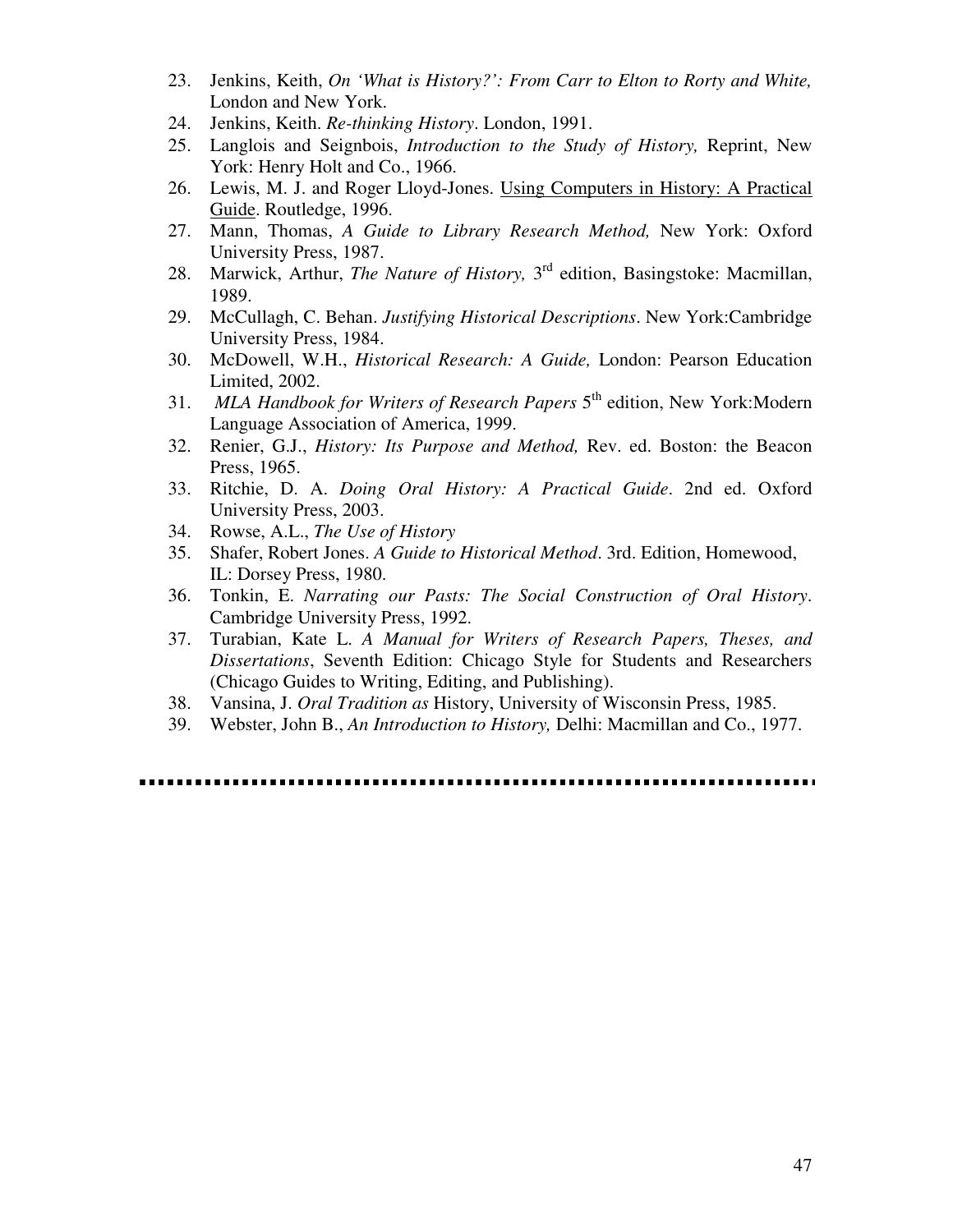**Course No.:** HSC-101 **Title of the Course:** Theories of History

- 1. Anderson, Perry. *Arguments within English Marxism*. London: Verso, 1980.
- 2. Atkinson, R. F. *Knowledge and Explanation in History: An Introduction to the Study of History*. London: Macmillan, 1978.
- 3. Bajaj, Satish. *History: Its Philosophy, Theory and Methodology*. Patiala: Indian Institute of Languages, 1987.
- 4. Beauvoir, Simone de. *The Second Sex*, 1949, translated by H. M. Parshley, Penguin 1972.
- 5. Bergin, Thomas, *The New Science of Gambattista Vico*. New York: Cornell University Press, 1968.
- 6. Berlin, Isaiah. *Vico and Herder: Two Studies in the History of Ideas.* London: Hogarth, 1976.
- 7. Bloch, Marc. *The Historian's Craft,* translated by Peter Putnam, New York: Vintage Book, 1953.
- 8. *-------------Feudal Society,* translated by L.A. Manyon, Chicago: University of Chicago Press, 1961.
- 9. Boggs**,** C. *Gramsci's Marxism*. London: Pluto Press, 1979.
- 10. Burguière, André. *Annales School: An Intellectual History.* Ithaca NY: Cornell University Press. 2009.
- 11. Callinicos, A. *Marxism and Philosophy.* Oxford: Clarendon, 1983.
- 12. ---------------- (ed.) *Marxist Theory*. Oxford: Oxford University Press, 1989.
- 13. ----------------: *Against Postmodernism: A Marxist Critique*. Cambridge: Polity Press, 1991.
- 14. Carr, E. *What is history?* Hampshire: Palgrave, 2001.
- 15. Colilli, Paul. *Vico and the Archives of Hermetic Reason*. Welland, Ont.: Editions Soleil, 2004.
- 16. Collingwood, R. *The Idea of History*. Oxford: Oxford University Press, 1994.
- 17. Danto, Arthur. *Analytical Philosophy of History*. Cambridge: Cambridge University Press, 1965.
- 18. Derrida, Jacques. *Writing and Difference*. London: Routledge, 1995.
- 19. Evans, R. J. *In Defense of History*, New York: W.W. Norton & Co., 1999.
- 20. Foucault, Michel. *History of Madness*. New York: Routledge, 2006.
- 21. Gamble, Sarah. *The Routledge Companion to Feminism and Postfeminism*  London: Routledge, 2001.
- 22. Gane, Mike. *Towards a Critique of Foucault*. London: Routledge & Kegan Paul, 1986.
- 23. Gardiner, Patrick L. *The Philosophy of History*. New York: Oxford University Press, 1974
- 24. Gramsci, Antonio *Selections from the Prison Notebooks*, translated and edited by Quintin Hoare and Geoffrey Nowell-Smith. New York: International Publishers,1971.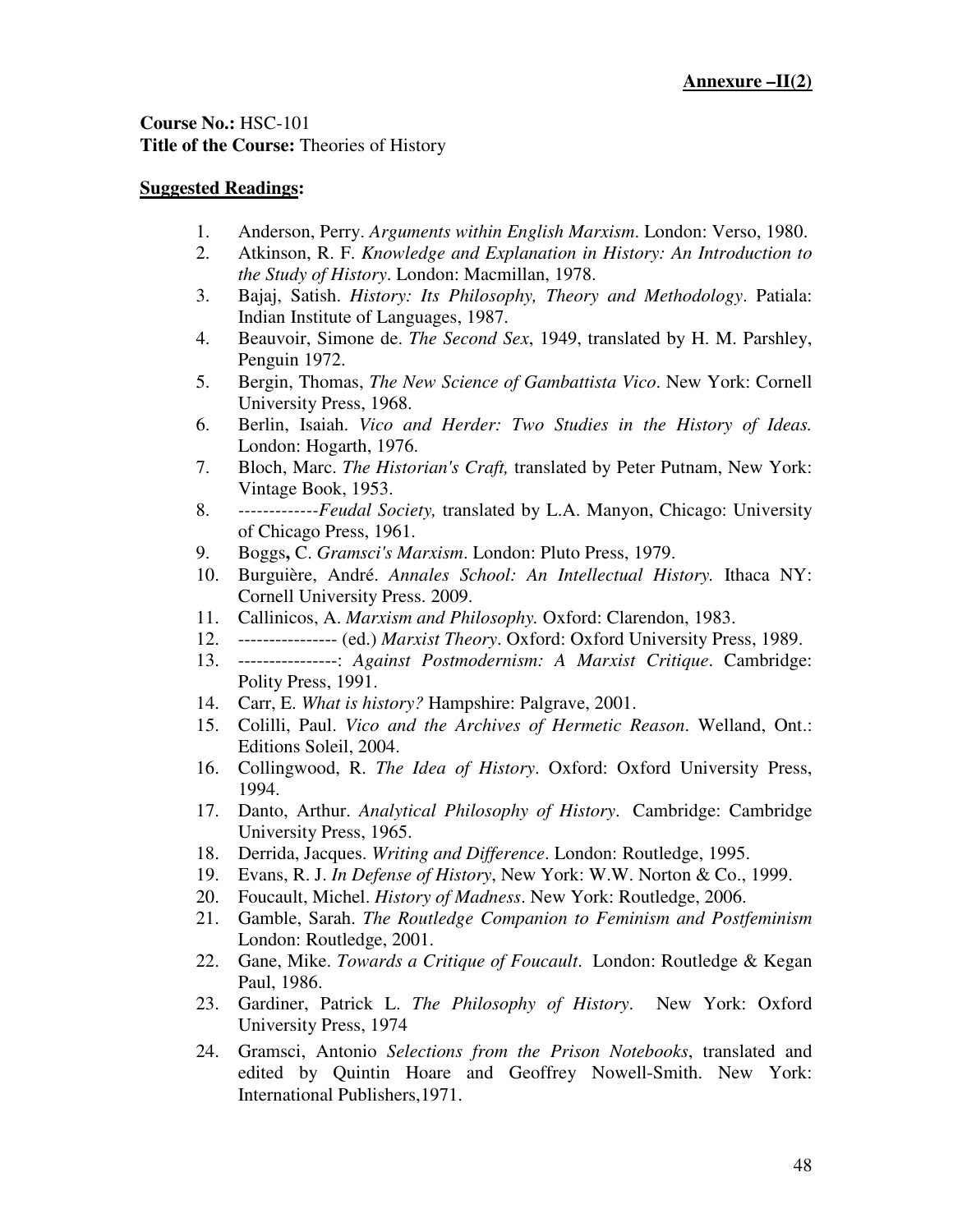- 25. Guha, Ranajit. *Elementary Aspects of Peasant Insurgency in Colonial India*. Delhi: Oxford University Press, 1983.
- 26. ------------------ *Dominance without Hegemony: History and Power in Colonial India*. Harvard University Press, 1998.
- 27. ---------------(ed.) *Subaltern Studies Vol. I Writings on South Asian History and Society.* Delhi: Oxford University Press, 1982.
- 28. Joll, James. *Antonio Gramsci*. New York: Viking Press, 1977.
- 29. Kaye, Harvey and Keith McClelland, (eds.), *E. P. Thompson: Critical Perspectives*. London: Polity Press, 1990.
- 30. Macfie, A. *Orientalism: A Reader*. Edinburgh: Edinburgh University Press, 2000
- 31. Marwick, Arthur. *The New Nature of History: Knowledge, Evidence, Language*. Houndmills: Palgrave, 2001.
- 32. McNay, Lois. *Foucault: A Critical Introduction*. Cambridge: Polity Press, 1994.
- 33. Palmer, B.D. *The Making of E.P. Thompson: Marxism, Humanism, and History*. Toronto: New Hogtown Press, 1981.
- 34. ------------- *E.P. Thompson Objections and Oppositions*. New York: Verso, 1994.
- 35. ------------- *Descent into Discourse: The Reification of Language and the Writing of Social History*. Philadelphia: Temple University Press, 1990.
- 36. Perry, Matt. *Marxism and History*. New York: Palgrave, 2002.
- 37. Pompa, Leon. *Vico: A Study of the New Science*. Cambridge: Cambridge University Press, 1990.
- 38. Popper, Karl. *The Poverty of Historicism.* London: ARK Paperbacks, 1961.
- 39. Said, Edward. *Orientalism.* New York: Vintage Books, 1979.
- 40. Sim, Stuart (ed.). *The Routledge Companion to Postmodernism.* London: Routledge, 2001.
- 41. Smart, Barry. *Michel Foucault.* London: Roultedge, 2007.
- 42. Southgate, Beverley. *Postmodernism in History: Fear or Freedom?*  London: Routledge, 2003.
- 43. Thompson, E. P. *The Making of the English Working Class*. Harmondsworth: Penguin, 1968.
- 44. *---------------The Poverty of Theory and Other Essays*, London: Merlin Press, 1978.
- 45. Thompson, Willie. *Postmodernism and History*. New York: Palgrave Macmillan, 2004.
- 46. Tosh, John. *The Pursuit of History: Aims, Methods and New Directions in the Study of Modern History*. London: Longman, 2006.
- 47. ----------*Why History Matters*. New York: Palgrave, 2008.
- 48. Verene, Donald. *Vico's Science of Imagination*. Ithaca: Cornell University Press, 1981.
- 49. Vico, Giambattista. *The New Science of Giambattista Vico* (1744), translated and edited by Thomas G. Bergin & Max H. Fisch. Ithaca: Cornell University Press, 1948.
- 50. Walsh, W. H*. An Introduction to Study of History*. New York: Longmans, Green & Co., I95I.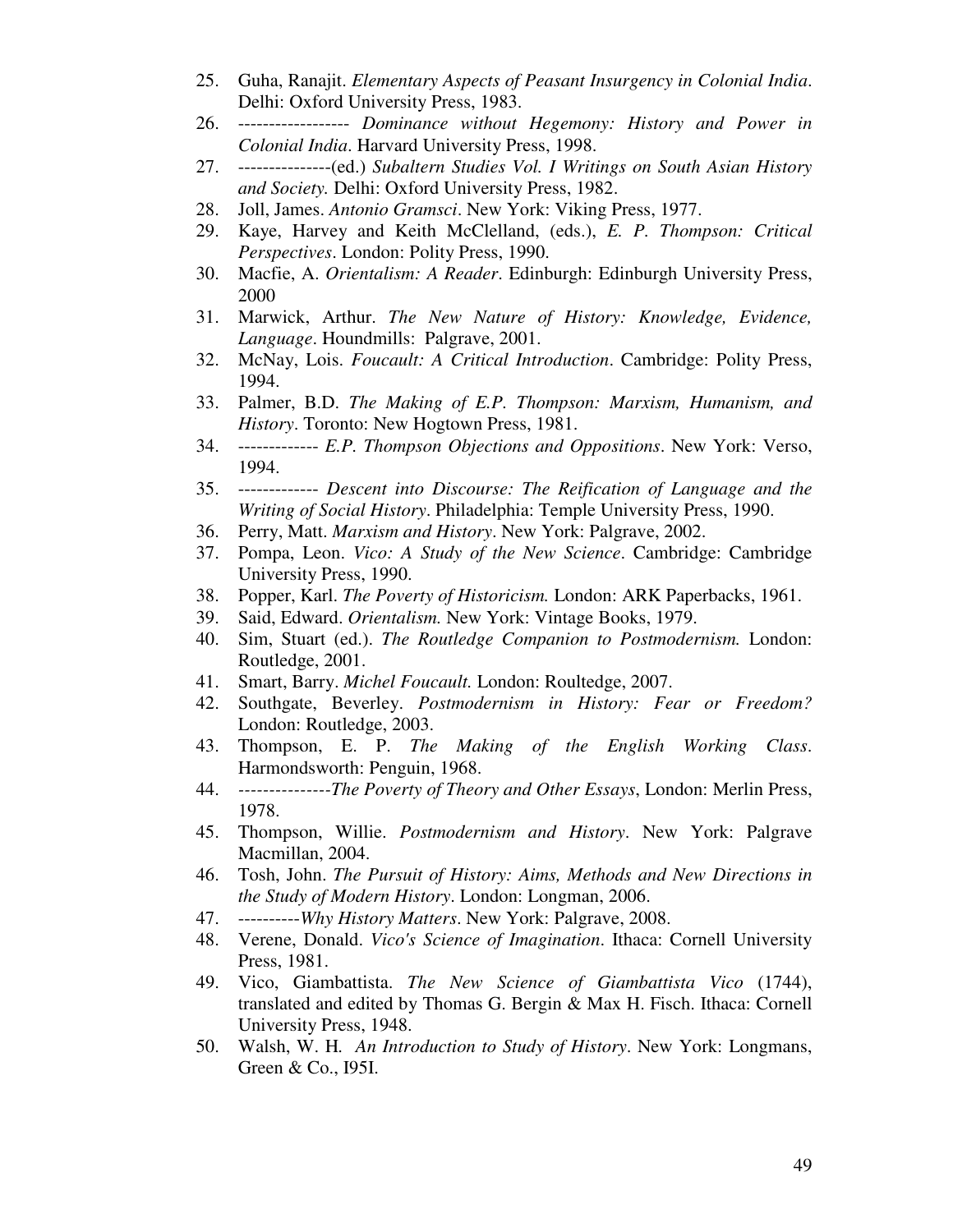- 51. Widgery, A. G. *Interpretations of History: From Confucius to Toynbee*. London: George Allen and Unwin, 1961.
- 52. Wolfreys, Julian. *The Derrida Reader.* Edinburgh: Edinburgh University Press. 1998.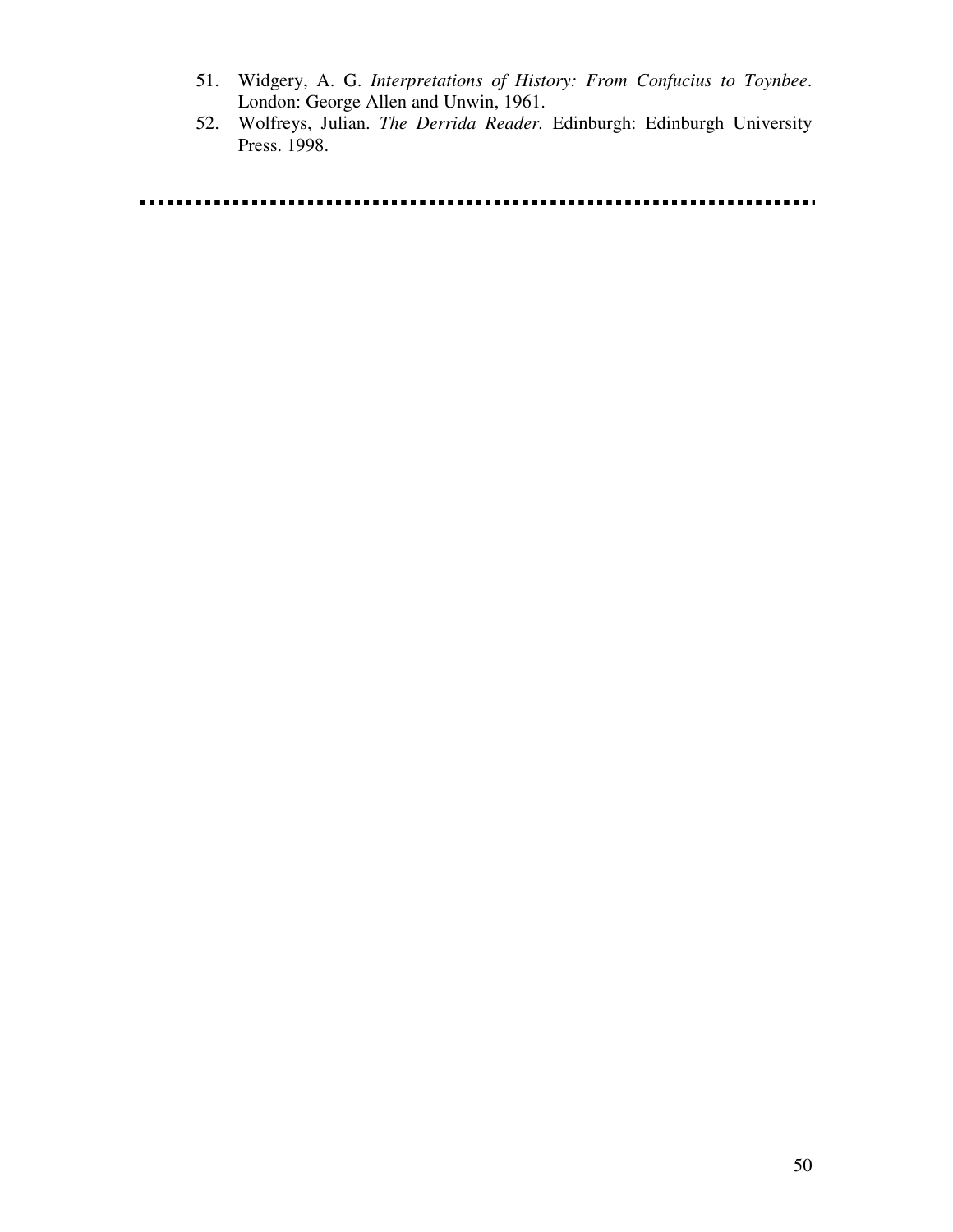# **Course No.:** HSC-102 **Title of the Course:** Indian National Movement (1857-1947)

- 1. Bandyopadhyay, Sekhar, *From Plassey to Partition : A History of Modern India*, ( New Delhi, Orient Longman, 2004).
- 2. Brown, Judith M., *Gandhi's Rise to Power : Indian Politics 1915-1922,* (Cambridge, 1972).
- 3. Chand, Tara, *History of the Freedom Movement in India*, 4 vols., (New Delhi, Govt. of India, 1983).
- 4. Chandra, Bipan, *Nationalism and Colonialism in Modern India*, (New Delhi, Orient Longman, 1979).
- 5. \_\_\_\_\_\_, *Rise and Growth of Economic Nationalism in Modern India,* ( New Delhi, People's Publishing House, 1982).
- 6. \_\_\_\_\_\_, *Long -Term Dynamics of the Indian National Congress,* (Presidential Address, IHC,  $46<sup>th</sup>$  Session, Amritsar, 1985).
- 7. \_\_\_\_\_\_, *Communalism in Modern Indi*a, (New Delhi, Penguin Books, 1989).
- 8. \_\_\_\_\_\_, *Essays on Indian Nationalism,*(New Delhi, Har-Anand, Second edition, 1999).
- 9. Chandra, Bipan and others, *Freedom Struggle,* ( NBT, New Delhi, Sixth reprint, 1983).
- 10. **C**handra, Bipan and others, *India's Struggle for Independence*, (New Delhi, Penguin Books, 1989).
- 11. Chhabra, G.S., *Advanced Study in the Constitutional History of India (1773- 1947),* Jullundar, New Academic Publishing Co., 1973).
- 12. Choudhury, S.B., *Civil Rebellion in the Indian Mutinies (1857-59*), (Calcutta, 1957).
- 13. \_\_\_\_\_\_\_, *Theories of the Indian Mutiny (1857-59),* (Calcutta, The World Press, 1965).
- 14. Desai, A.R., *Social Background of Indian Nationalism*, (Bombay, Popular Prakashan, 1982).
- 15. \_\_\_\_\_\_(Ed.), *Peasant Struggles in India*, (New Delhi, OUP, 1985).
- 16. Dutt, R.P., *India To-Day*, (Calcutta, Manisha Granthalaya, reprint 1986).
- 17. Engineer, Asghar Ali and Moin Shakir, *Communalism in Modern India*, (Delhi, reprint 1988).
- 18. Gallaghar, Johnson and Anil Seal ( Eds.), *Locality, Province and Nation : Essays on Indian Politics 1870-1940,* (1973).
- 19. Gopal, S., *British Policy in India 1858-1905*, (Cambridge, 1965).
- 20. Guha, Ranajit (Ed.), *Subaltern Studies*, Vols. I to VI, (New Delhi, OUP, 1982- 89); Partha Chatterjee and Gyanendra Pandey (Eds.), Vol. VII, (1993), David Arnold and David Hardiman (Eds.),Vol.VIII(1996), Shahid Amin and Dipesh Chakrabarty (Eds.), Vol.IX (1997) and Gautam Bhadra, Gyan Prakash and Susie Taru (Eds.),Vol.X (1999).
- 21. Gupta, Manmathnath, History of the Indian Revolutionary Movement, (Bombay, Somaiya Publications, 1972).
- 22. Handa, R.L., *History of Freedom Movement in Princely States*, (Delhi, 1968).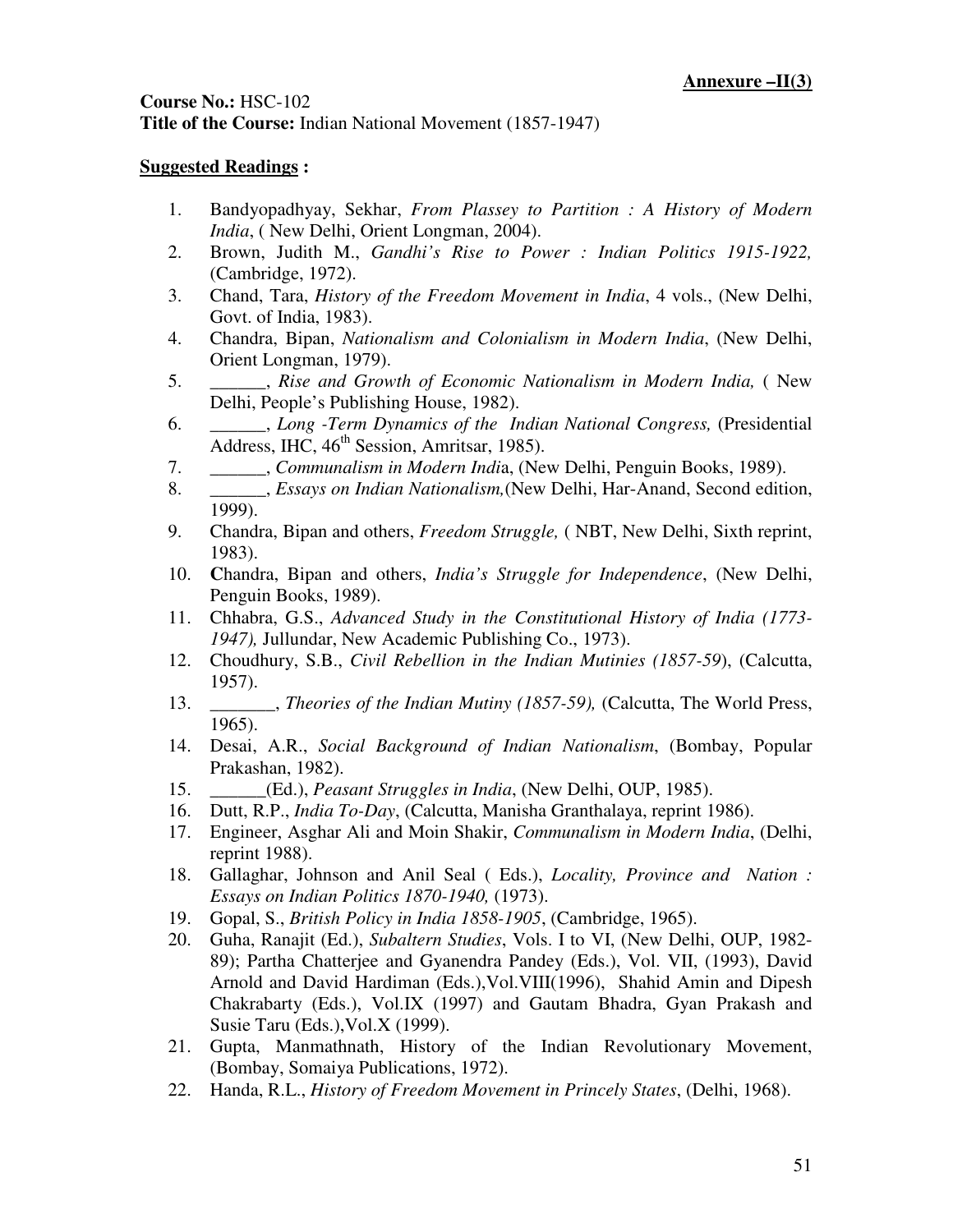- 23. Hasan, Mushirul (Ed.), *Communal and Pan-Islamic Trends in Colonial India*, (New Delhi, Manohar, 1985).
- 24. Jalal, Ayesha, *The Sole Spokesman : Jinnah, the Muslim League and the Demand for Pakistan*, (Cambridge 1985).
- 25. Jones, Kenneth W., *Socio-Religious Reform Movements in British India*, (Cambridge, 1994).
- 26. Kumar, Kapil, *Congress and Classes : Nationalism, Workers and Peasants*, (New Delhi, South Asia Books, 1988).
- 27. Kumar, Ravinder, *Essays in the Social History of Modern India*, ( Delhi, OUP, 1983).
- 28. Low, D.A. (Ed.), *Congress and the Raj : Facets of the Indian Struggle 1917-*47, (New Delhi, OUP, reprint 2004).
- 29. Majumdar, R.C., *History of Freedom Movement in India,* 3 vols., (Calcutta, Firma L.K. Mukhopadhyay, 1962-63).
- 30. \_\_\_\_\_\_ (Ed.), *British Paramountcy and Indian Renaissance,* Vol. X, Parts I and II, (HCIP), Bombay, Bharatiya Vidya Bhavan, 1965), and *Struggle for Freedom,* Vol. XI,(HCIP), (Bombay, Bharatiya Vidya Bhavan, 1979).
- 31. Masselos, Jim, *Indian Nationalism : An History,* (New Delhi, Sterling, 1985).
- 32. Mehrotra, S.R., *The Emergence of Indian National Congress,* ( Delhi, Vikas, 1971).
- 33. Metcalf, Thomas R., *The Aftermath of Revolt : India, 1857-1870*, (Princeton, 1965).
- 34. Minault, Gail, *The Khilafat Movement : Religious Symbolism and Political Mobilisation in India,* (Delhi, OUP, 1982).
- 35. Mukherjee, Rudrangshu, *Awadh in Revolt 1857-58 : A Study of Popular Resistance*, (New Delhi, OUP, 1984).
- 36. Nanda, B.R., Gokhale, *The Indian Moderates and the British Raj*, (Delhi, 1977).
- 37. \_\_\_\_\_\_ (Ed.), *Essays on Modern Indian History,* (New Delhi, OUP, 1983).
- 38. Pandey, B.N., *The Break-up of British India, (*London, Macmillan, 1969).
- 39. Panikkar, K.N. (Ed.), *National and Left Movements in India,* (New Delhi, 1980).
- 40. Rothermund, D., *The Phases of Indian Nationalism and Other Essays*, (Bombay, Nachiketa Publications, 1970).
- 41. Roy, Tirthankar, *The Economic History of India, 1857-1947,* (New Delhi, OUP, 2000).
- 42. Sarkar, Sumit, *The Swadeshi Movement in Bengal (1903-08*), (New Delhi, 1973).
- 43. \_\_\_\_\_, *Modern India 1885-1947,* (New Delhi, Macmillan, 1983).
- 44. Seal, Anil, *The Emergence of Indian Nationalism,* (Cambridge, 1968).
- 45. Shakir, Moin, *Khilafat to Partition A Study of Major Political Trends among Indian Muslims during 1919-1941*, (Delhi, 1983).
- 46. Singh, A. (Ed.), *The Partition in Retrospect,* ( New Delhi, Anamika, 2000).
- 47. Stokes, Eric, *Peasant and the Raj*, (Cambridge, 1978).
- 48. Wolpert, Stanley, *Jinnah of Pakistan*, (New York, 1984).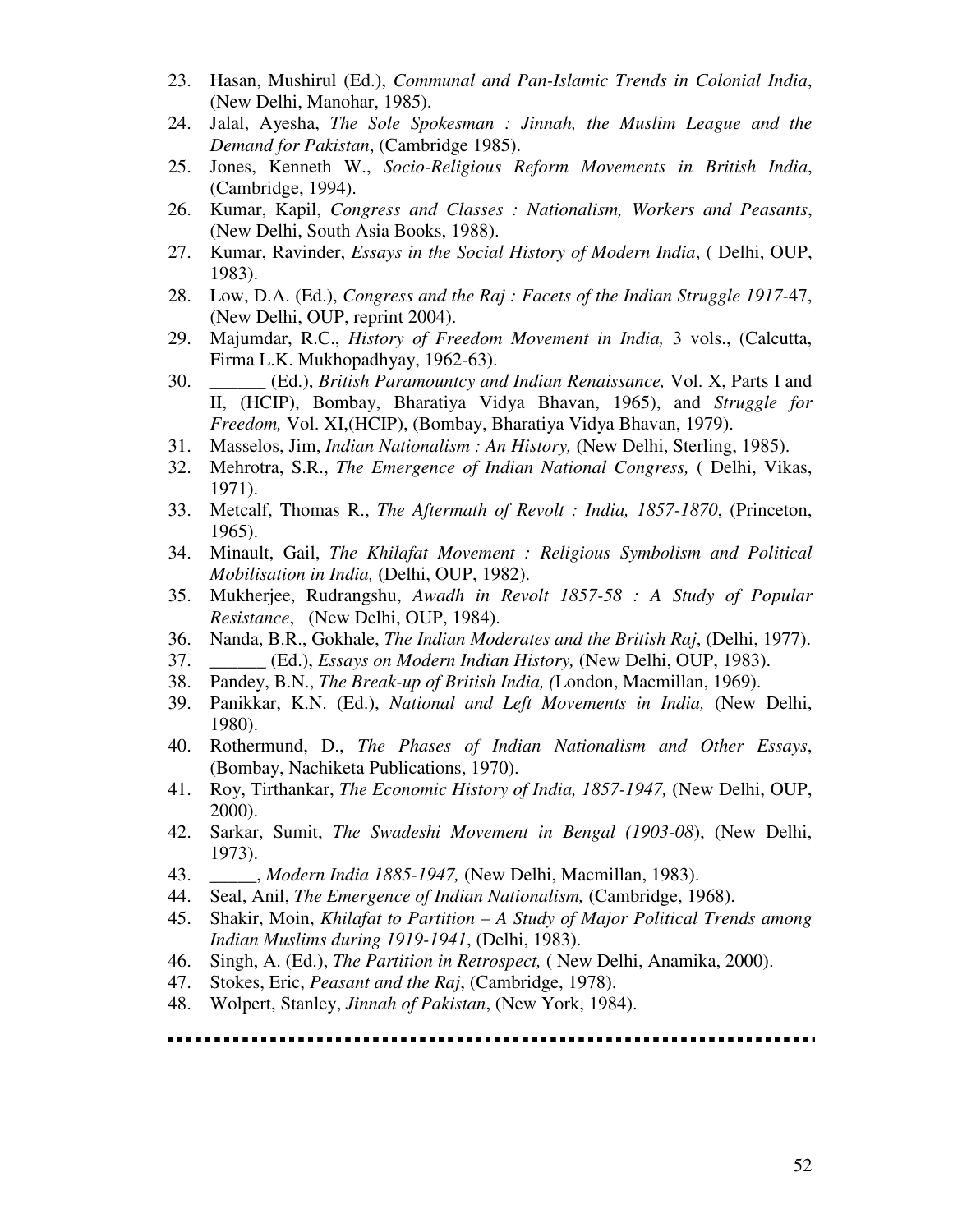#### **Annexure-II(4)**

**Course No.:** HSC 108 **Title of the Course:** India and Indian Ocean: A History

- 1. Arasaratnam, Sinnappah. *Maritime India in the Seventeenth Century*. New Delhi: Oxford University Press, 1994.
- 2. Arunachalam, B (ed). *Essays in Maritime Studies*. Mumbai: Maritime History Society, 2002.
- 3. -------------------. *Heritage of Indian Sea Navigation*. . Mumbai: Maritime History Society, 2002.
- 4. Banga, Indu. *Ports and Their Hinterlands in India 1700-1950*. New Delhi: Manohar, 1992.
- 5. Behara, K.S. (ed.). *Maritime Heritage of India*. Aryan Books International, New Delhi, 1999.
- 6. Boxer, C.R. *The Portuguese Seaborne Empire 1415-1825*. London: Hutchinson, 1969.
- 7. -------------. The Dutch Seaborne Empire 1600–1800. London: Hutchinson, 1965
- 8. Boussac, Marie-Françoise and Salles, Jean-François (eds). *Athens, Aden, Arikamedu: Essays on the Interrelations between India, Arabia, and the Eastern Mediterranean*. New Delhi: Manohar, 1995.
- 9. Braudel, Fernand. *Civilization and Capitalism, 15th-18th Century*. Vol. 3, *Perspective of the World.* New York: Harper and Row, 1984.
- 10. Braudel, Fernand. *The Mediterranean and the Mediterranean World in the Age of Philip II.* 2 vols. New York: Harper and Row, 1976.
- 11. Casson, Lionel. *Ships and Seamanship in the Ancient World*. Baltimore: Johns Hopkins University Press, 1995.
- 12. Chakravarti, Ranabir (ed). *Trade in Early India*. Delhi: Oxford University Press, 2001.
- 13. Champakalakshmi, R. *Trade Ideology and Urbanization: South India 300 BC to AD 1300*. New York: Oxford University Press. 1996.
- 14. Chandra, Satish (ed). *The Indian Ocean: Explorations in History, Commerce and Politics*. New Delhi: Sage, 1987.
- 15. Chandra, Satish, Arunachalam, B and Suryanaryan, V (eds). *The Indian Ocean and its Islands: Strategic, Scientific and Historical Perspectives*. New Delhi: Sage, 1993.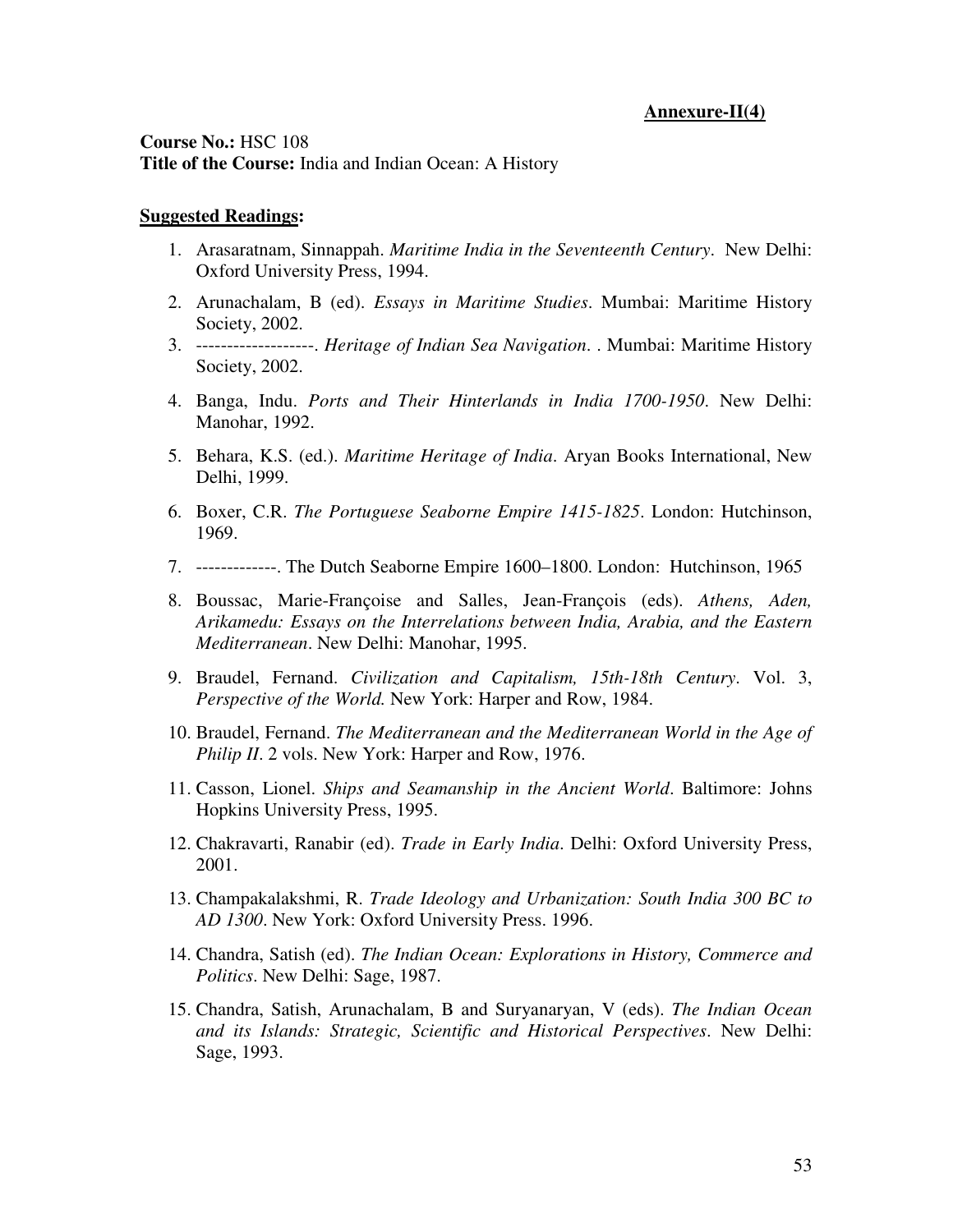- 16. Chaudhuri, K.N. *Trade and Civilisation in the Indian Ocean: An Economic History from the Rise of Islam to 1750*. Cambridge: Cambridge University Press, 1985.
- 17. Cottrell**,** Alvin S. and Burrell, R. M (eds). *The Indian Ocean: its political, economic, and military importance*. New York: Praeger, 1972
- 18. Correia Affonso, John (ed.). *Indo-Portuguese History, Sources and Problems.*  New Delhi: Oxford University Press, 1961.
- 19. Curtain, Philip D. *Cross-Cultural Trade in World History*. Cambridge: Cambridge University Press, 1984.
- 20. Gupta, Ashin Das and Pearson, M.N (eds). *India and the Indian Ocean 1500- 1800*. Calcutta: Oxford University Press, 1987.
- 21. Hall, Kenneth R. *Maritime Trade and State Development in Early Southeast Asia.* Honolulu: University of Hawaii Press, 1985.
- 22. Hourani, George F. *Arab Seafaring in the Indian Ocean in Ancient and Early Medieval Times*. Princeton: Princeton University Press, 1995.
- 23. Kearney, Milo. *The Indian Ocean in World History*. London: Routledge, 2004.
- 24. Kohli, S.N. *Sea Power and the Indian Ocean*. New Delhi: Tata McGraw-Hill, 1978.
- 25. Lombard, Denys and Aubin, Jean (eds). *Asian Merchants and Businessmen in the Indian Ocean and the China Sea*. New Delhi: Oxford University, 2000.
- 26. Mathew, K.S (ed.). *Mariners, Merchants and Oceans: Studies in Maritime History*. New Delhi: Manohar, 1995.
- 27. -----------------. (ed). Ship-Building and Navigation in the Indian Ocean Region AD 1400-1800. Delhi: Munshiram Manoharlal, 1997.
- 28. -----------------(ed). *Indo-Portuguese Trade and the Fuggers of Germany: Sixteenth Century*. New Delhi: Manohar, 1997.
- 29. ---------------------- (ed.) *Studies in Maritime History*. Delhi: Manohar, 1995
- 30. McGrail, S. *Boats of the World, from the Stone Age to Medieval Times*. Oxford: Oxford University Press, 2001.
- 31. McPherson, Kenneth. *The Indian Ocean: A History of People and the Sea*. New York: Oxford University Press, 1993.
- 32. Mukherjee R. and Subramanium, L. *Politics and Trade in the Indian*. New Delhi: Oxford University Press, 2003.
- 33. Owen, Kail. *The Dutch in India*. Delhi: Macmillan, 1981.
- 34. Pearson, M. N. *The Portuguese in India*. Cambridge: Cambridge University Press, 1994.
- 35. -------------------. *Coastal Western India*. New Delhi: Concept Publishers, 1980.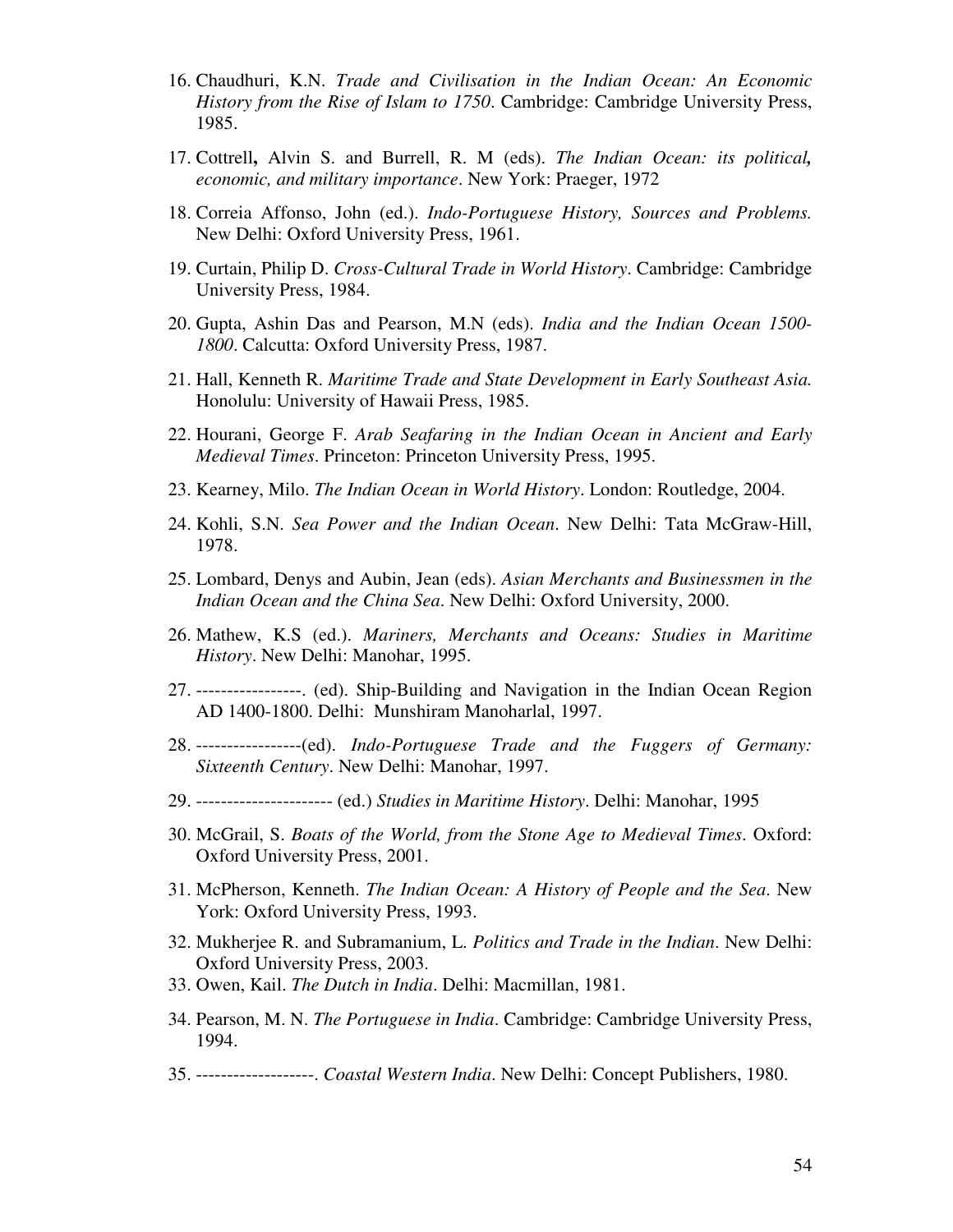- 36. Prakash, Om. *The Dutch East India Company and the Economy of Bengal, 1630- 1720*. Princeton: Princeton University Press, 1985.
- 37. Ratnagar, Shereen. *Encounters: The Western Trade of the Harappan Civilisation*. Delhi: Oxford University Press, 1981.
- 38. Ray, Animesh. *Maritime India: Ports and Shipping*. New Delhi: Munshiram Manoharlal Publishers, 1993.
- 39. Ray, Himanshu Prabha. *Monastery and Guild: Commerce under the Satavahanas*. Delhi: Oxford University Press, 1986.
- 40. Ray, Himanshu Prabha and Salles, Jean-Franço (ed). *Tradition and Archaeology: Early Maritime Contacts in the Indian Ocean*. New Delhi: Manohar, 1999.
- 41. Ray, Himanshu Prabha (ed). *Archaeology of Seafaring: The Indian Ocean in the Ancient Period*. Delhi: Pragati Publications, 1999.
- 42. Reade, Julian (ed). *The Indian Ocean in Antiquity*. London: Kegan Paul, 1996.
- 43. Rothermund, Dietmar *Asian Trade and European Expansion in the Age of Mercantilism*, New Delhi: Manohar, 1981.
- 44. Scammell, G.V. *The First Imperial Age-European Overseas Expansion (1400- 1715)*. London: Unwin Hyman, 1989.
- 45. Subramanyam, Sanjay. *Improvising Empire: Portuguese Trade and Settlement in the Bay of Bengal 1500-1700*. New Delhi: Oxford University Press, 1990.
- 46. Tarling, Nicholas (ed.) *Cambridge History of Southeast Asia: From Early Times to c. 1500*. New York: Cambridge University Press, 1999.
- 47. Thapar, Romila. *Early India: From the Origins to AD 1300*. New Delhi: Penguin, 2003.
- 48. Wink, André. *Al-Hind: The Making of the Indo-Islamic World*. 3 volumes. Leiden: E.J. Brill, 2002.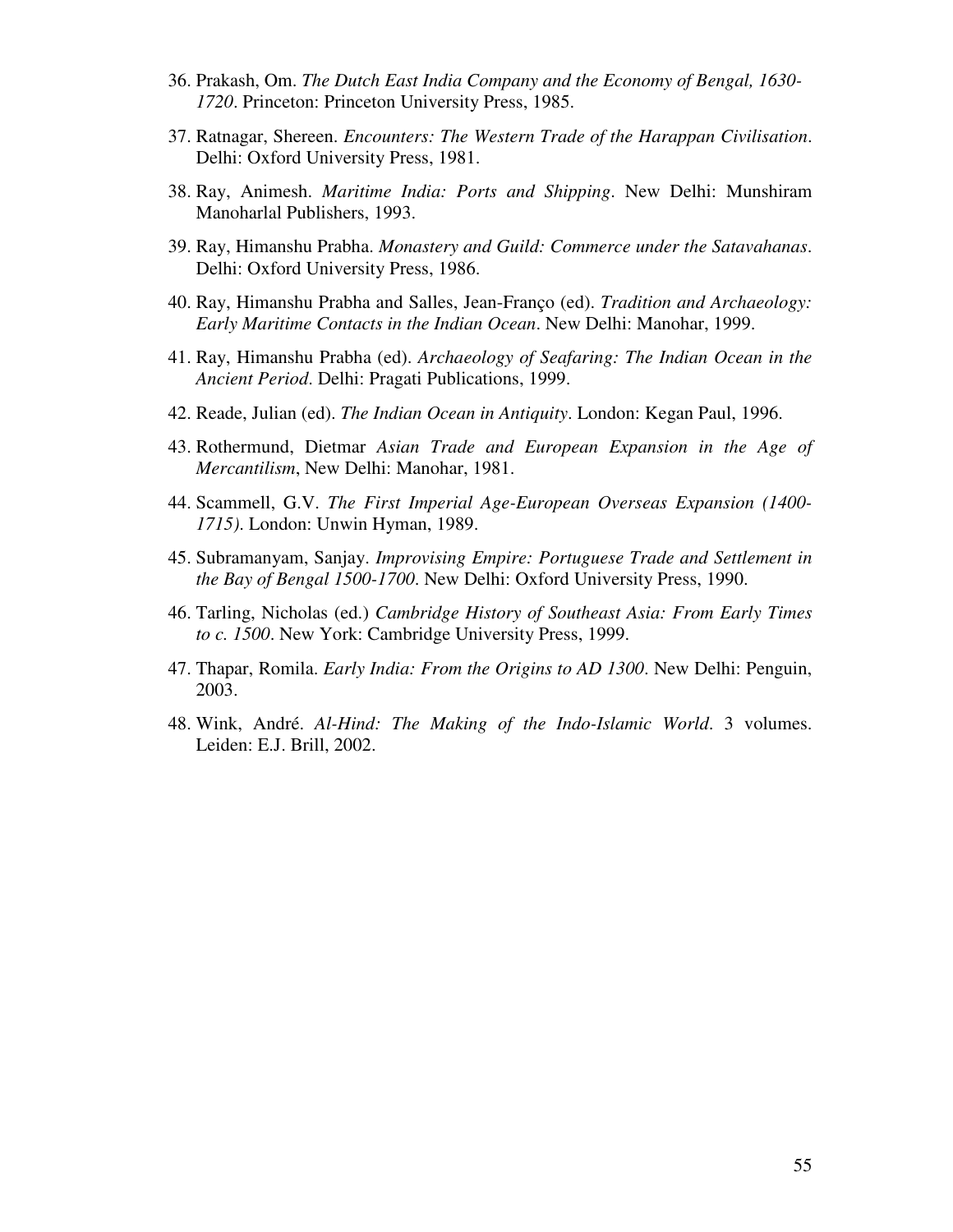# **Course No.:** HSC-109

**Title of the Course:** Aspects of Ancient Indian History (from earliest times to AD 1200)

# **Suggested Readings:**

- 1. Agarwal D.P. *The Archaeology of India*, Select Books Services Syndicate, 1984.
- 2. Basham, A.L. *The Wonder that was India,* Rupa 1971.
- 3. Champakalakshmi, R. *Trade, Ideology and Urbanization: South India 300 B.C. to A.D. 1300*. Oxford University Press, 1996.
- 4. Jha D.N. (ed). *Feudal Social Formation in Early India,* Chanakya, 1988.
- 5. Kosambi D.D. *An Introduction to the Study of Indian History*, Popular Prakashan, 1975.
- 6. Narayanan, M.G.S. *Foundations of South Indian Society and Culture*, Bharatiya Book Corporation, 1994.
- *7.* Possehl, G.L. (ed). *The Indus Civilization: a contemporary perspective*, Vistar Publications, 2006.
- 8. Sharma R.S. *Indian Feudalism*, MacMillan, 1981.
- 9. -----------------. *Material Culture and Social Formations in Ancient India*, MacMillan India Limited., 1983.
- 10. ---------------. *India's Ancient Past*, Oxford University Press. 2006.
- 11. Thapar, Romila. *Asoka and the Decline of the Mauryas*, Oxford University Press, 1985.
- 12. -------------------------. *The Mauryas Revisited*, K. P. Bagchi & Company,1993.
- 13. -----------------------. *Recent Perspective of Early Indian History*, Popular Prakashan, 1995.
- 14. ---------------------. *History and Beyond*, Oxford University Press, 2000.
- 15. -----------------------. *Early India: From the Origins to AD 1300,* University of California Press.
- 16. Trautmann, T.R. (ed). *The Aryan Debate,* Oxford University Press, 2005.
- 17. Veluthat, Kesavan. *The Political Structure of Early Medieval South India,*  Orient Longman, 1993.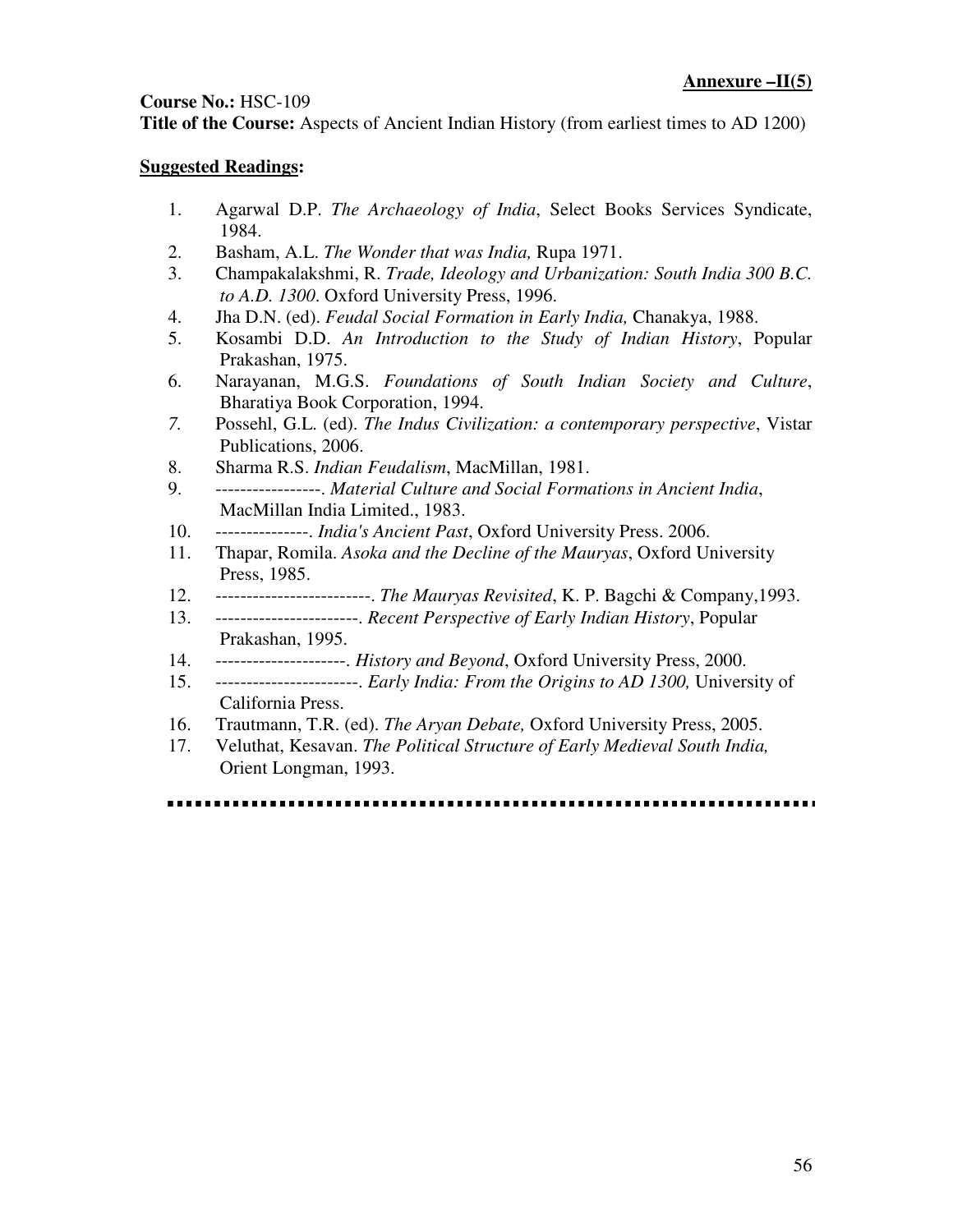**Course No.:** HSC-110 **Title of the Course:** "Issues and Debates in Goan History"

- 1. Alvares, Claude, *Fish, Curry and Rice: A Citizen's Report On The Goan Environment.* Mapusa. The Other India Book Press.
- 2. Anthropological Survey of India. *People of India: Goa,* Bombay: Popular Prakashan, 1993.
- 3. Borges, Charles et.al., eds. *Goa and Portugal: History and Development,* New Delhi: Concept Publishing Company, 2000.
- 4. Cunha T.B.*Goa's Freedom Struggle,*Bombay: T.B.Cunha Memorial Committee, 1961.
- 5. Costa, Anthony da, *The Christianization of Goa Islands.*
- 6. Esteves, Sarto, *Goa and Its Future,* Bombay: Manaktalas, 1966.
- 7. Esteves, Sarto, *Politics and Political Leadership in Goa.*
- 8. Fonseca J.N. da, *An Historical and Archaeological Sketch of City of Goa,* Reprint. New Delhi: Asian Educational Services, 1986.
- 9. George, Evagrio, *Salazar's rule in Goa and the Goa Case,* Delhi: E.F. George, 1959.
- 10. Gomes Pereira, Rui. *Goa* Vol. II *Gaunkari-The Old Village Associations,* Panaji : A. Gomes Pereira, 1981.
- 11. Gune, V.T., ed. *Gazetteer of the Union Territory of Goa, Daman and Diu,* Vol. I, Panaji: Gazetteer Department, 1979.
- 12. Kamat, Pratima. *Farar Far: Popular Resistance to Colonial Hegemony In Goa, 1510-1961*. Panaji: Institute Menezes Braganza, 1999.
- 13. Kamat, Pratima. *'Tarini' and 'Tar-Vir': The Unique Boat Deities of Goa*. Panaji: GOINCARH, 2008.
- 14. Kamat, Pratima. Goa: *Its Tryst with Trade*. Panaji: GCCI, 2009.
- 15. ---. "Historical Geography and Natural Resources". *Goa Through the Ages.* Vol. II *An Economic History*. Ed. T.R. de Souza. New Delhi: Concept Publishing Company, 1990, pp. 1-54.
- 16. ---. "Syncretic *Shaktipitha*: The Image of the Divine Feminine as Santeri-Shantadurga-Saibin in Goa." *Purabhilekh-Puratatva* (Journal of the Directorate of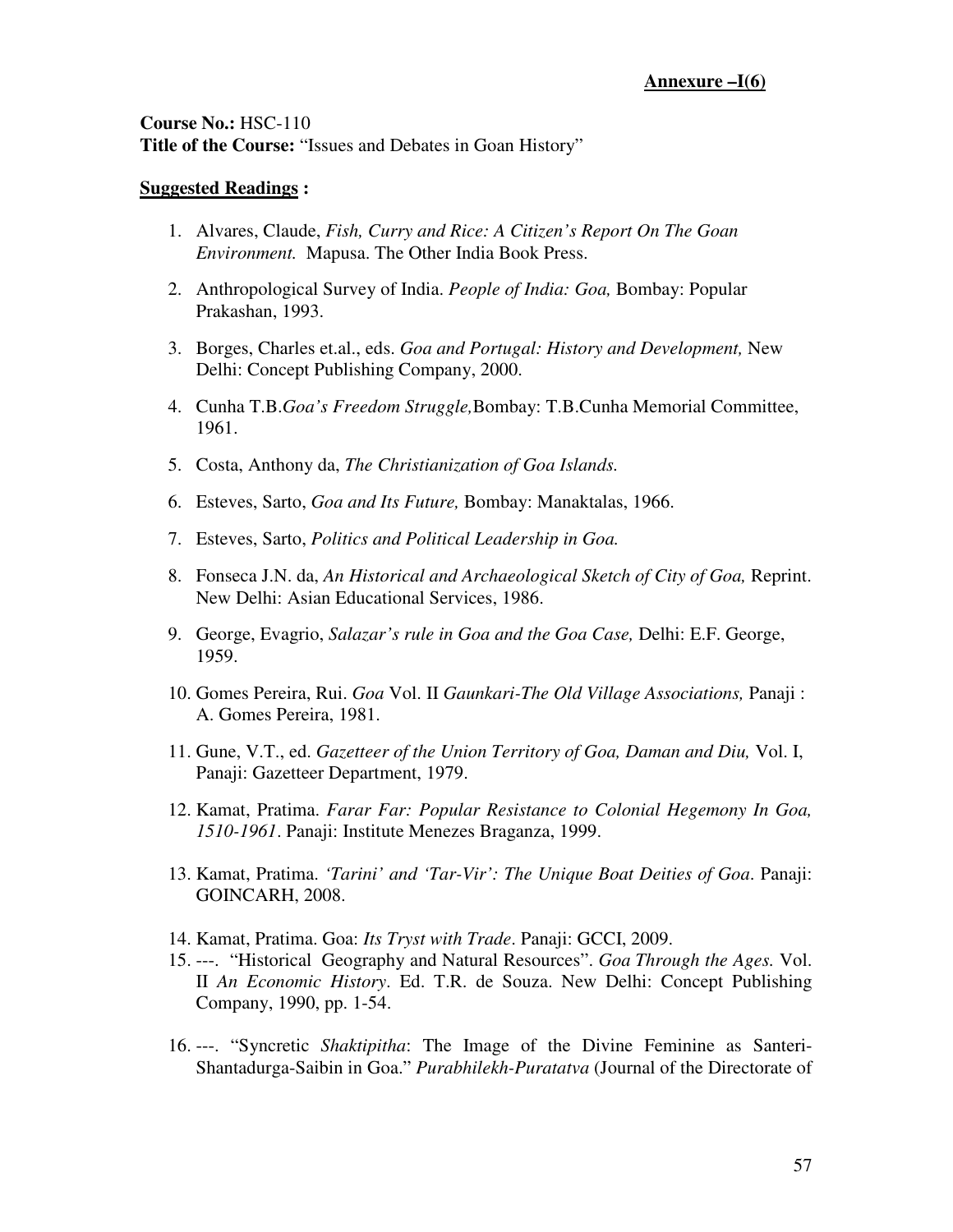Archives and Archaeology, Panaji, Goa). Vol. II, no. 2 (July-December, 2001): 3- 31.

- 17. ---. "The Petroglyphs of Pansaimol, Goa". *History Today* (Journal of History and Historical Archaeology, New Delhi). No. 6 (2005-06): 75-80.
- 18. 13. Livermore, H.V., *A New History of Portugal,* London: Cambridge University Press, 1966.
- 19. Manekar, O.R., *The Goa Action,* Bombay: Popular Book Depot, 1962.
- 20. Mishra, P. *The Kadambas,* Allahabad: Mithila Prakashan, 1979.
- 21. Moraes, George, *The Kadamba Kula,* Bombay: B.X.Furtado and Sons., 1931.
- 22. Pereira, Gerald, *An Outline of Pre-Portuguese History of Goa,* Vasco da Gama: Gerald Pereira, 1973.
- 23. Pinto, Celsa, *Trade and Finance in Portuguese India,* New Delhi: Concept Publishing Company,
- 24. Priolkar, A.K., *The Goa Inquisition,* Bombay: A.K. Priolkar, 1961.
- 25. Rao, R.P. *Portuguese Rule of Goa, 1510-1961,* Bombay: Asia Publishing House, 1963.
- 26. Rubinoff, Arthur G. *India's Use of Force in Goa,* Bombay: Popular Prakashan, 1971.
- 27. Saksena, R.N., *Goa Into the Mainstream,* New Delhi, Abhinav Publications, 1974.
- 28. Shastri, B.S., *Studies in Indo-Portuguese History,* Bangalore : IBH Prakashana, 1981.
- 29. -------, ed. *Goan Society Through the Ages,* New Delhi: Asian Educational Services, 1987.
- 30. --------, ed. *Socio-Economic Aspects of Portuguese Colonialism in Goa, 19th and 20th Centuries,* Belgaum: Yarbal Offset Printers, 1991.
- 31. Souza, B.G. de, *Goan Society in Transition A Study in Social Change,* Bombay: Popular Prakashan, 1975.
- 32. Souza, T.R. de, *Medieval Goa,* New Delhi: Concept Publishing Company, 1979.
- 33. ---------------------, ed. *Goa Through the Ages,* Vol. II, *An Economic History,* New Delhi, Concept Publishing Company, 1990.
- 34. ---------------, *Goa To Me,* New Delhi: Concept Publishing Company, 1994.
- 35. Varde, P.S., *History of Education in Goa From 1510 To The Present Day.*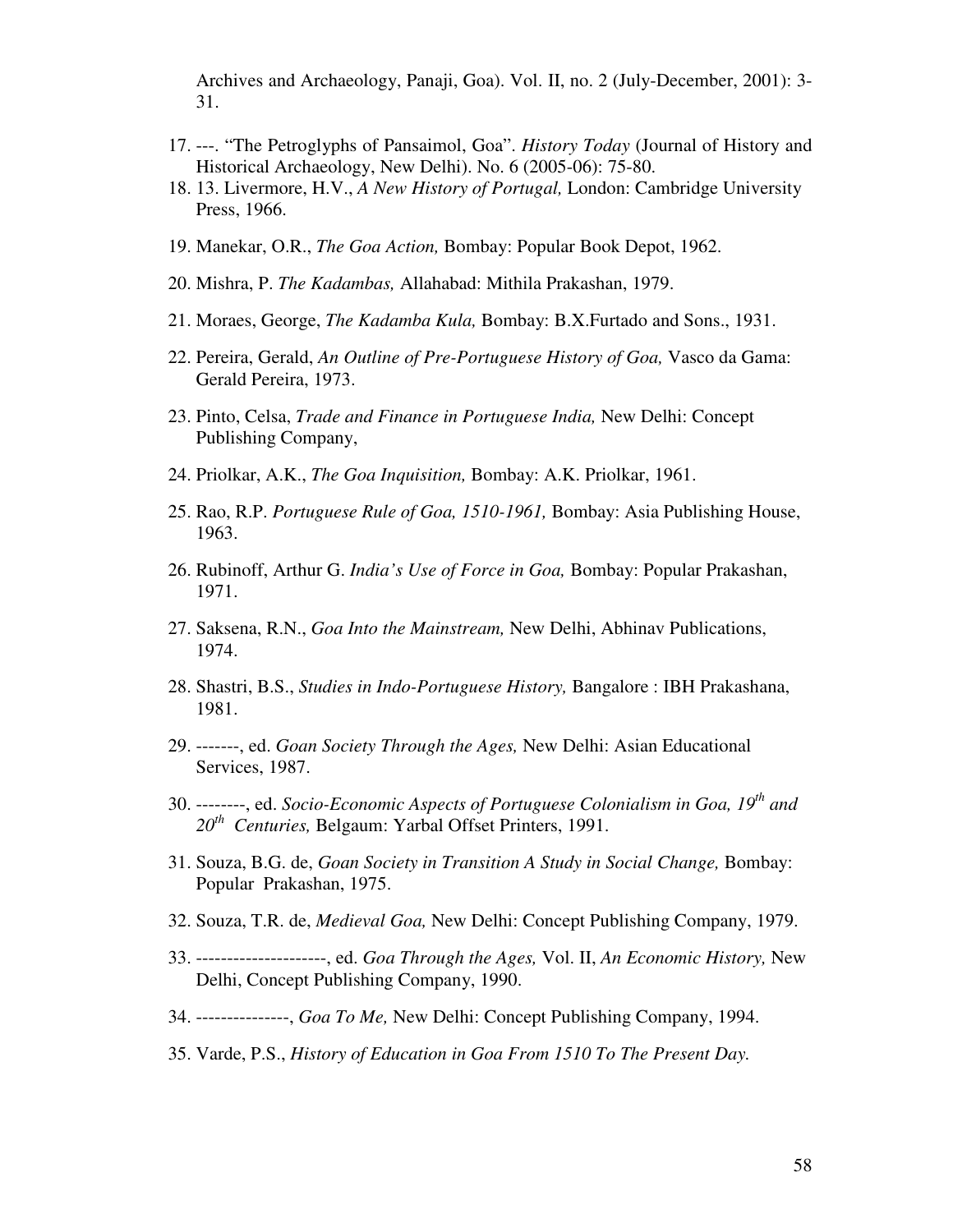36. Yazdani, G. ed. *The Early History of the Deccan,* Parts I-VI, London: Oxford University Press, 1960.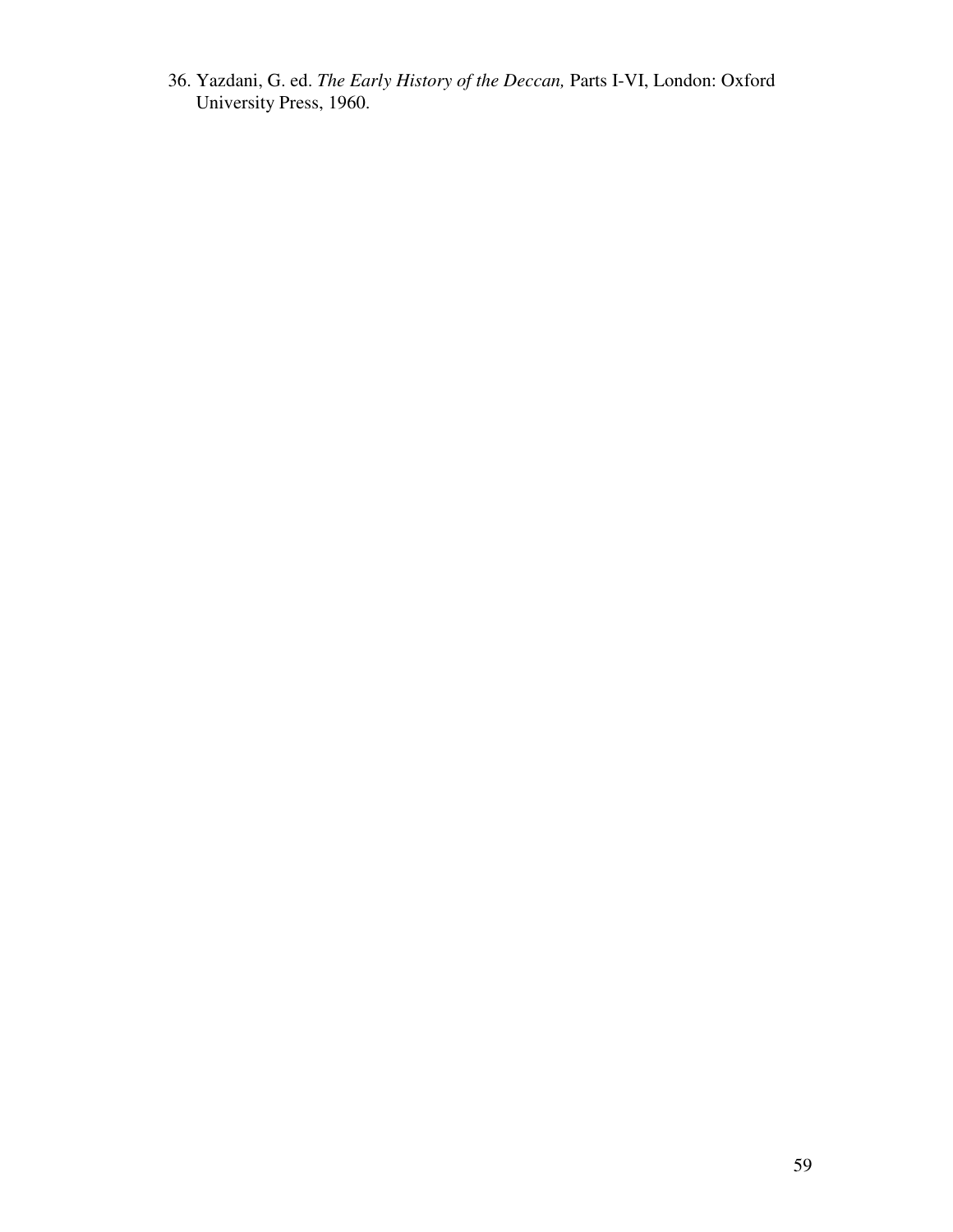# **Course No.:** HSC-119

**Title of the Course:** Aspects of State and Society in India (1200-1700 AD)

- 1. Agarwala, P. *A comprehensive history of business in India from 3000 BC to 2000 AD*, Tata McGraw Hill,2001.
- 2. Alvares, Claude. *Decolonizing History: Technology and Culture in India, China and the West 1492 to the Present Day,* The Apex Press, 1991.
- 3. Champakalakshmi, R. *Trade, Ideology and Urbanization : South India 300 B.C. To A.D. 1300*. Oxford University Press, 1996
- 4. -----------------------------. *State and Society in Pre-modern South India*, Cosmobooks, 2002.
- 5. Chandra, Satish. *Historiography, Religion, and State in Medieval India,* Har-Anand Publications, 1996.
- 6. --------------------. *Medieval India: From Sultanat to the Mughals,* Har-Anand Publications, 2005.
- 7. Chitnis, K. Socio-Economic Aspects of Medieval India, Mrs. R. K. Chitnis, 1979.
- 8. Eaton, Richard. *The Rise of Islam and the Bengal Frontier, 1204-1760,*  University of California Press, 1993.
- 9. Habib, Mohammad. *A Comprehensive History of India The Delhi Sultanat : [A.D. 1206-1526] ,* People s Publishing House,1993.
- 10. Habib, Irfan. *Medieval India: Researches in the History of India 1200-1750,*  Oxford University Press, 1999.
- 11. -----------------. *The Agrarian System of Mughal India 1556-1707,* Oxford University Press,1999.
- 12. Heras, H. *South India Under the Vijayanagar Empire : The Aravindu Dynasty*, Cosmo Publications,1987.
- 13. Kar, Sunanda. *Agrarian system in northern India from the seventh to the twelfth century*, Himalaya Publishing House, 1990.
- 14. Karashima, Noboru. *South Indian History and Society: Studies from Transcriptions A.D. 850-1800*, Oxford University Press, 1984.
- 15. *--------------------------. A concordance of Nayakas: The Vijayanagar Inscriptions in South India*, Oxford University Press, 2002.
- 16. Kulke, H. (ed). *The State in India 1100-1700,* Oxford University Press, 1995.
- 17. Naqvi, Hameeda Khatoon. *Urbanisation and Urban Centres Under the Great Mughals, 1556-1707: An Essay in Interpretation,* Indian Institute of Advanced Study, 1971.
- 18. Narayanan, M.G.S. *Foundations of South Indian Society and Culture*, Bharatiya Book Corporation, 1994.
- 19. Nath, R. *History of Sultanate Architecture,* Abhinav Publications, 1978.
- 20. Ramesh, K.V. *A History of South Kanara: [From the Earliest Times to the Fall of Vijayanagara]*, Karnatak University, 1970.
- 21. Rayachaudhuri, Tapan and Habib, Irfan (eds). *The Cambridge Economic History of India Volume I: c.1200-c.1750,* Orient Blackswan, 2007.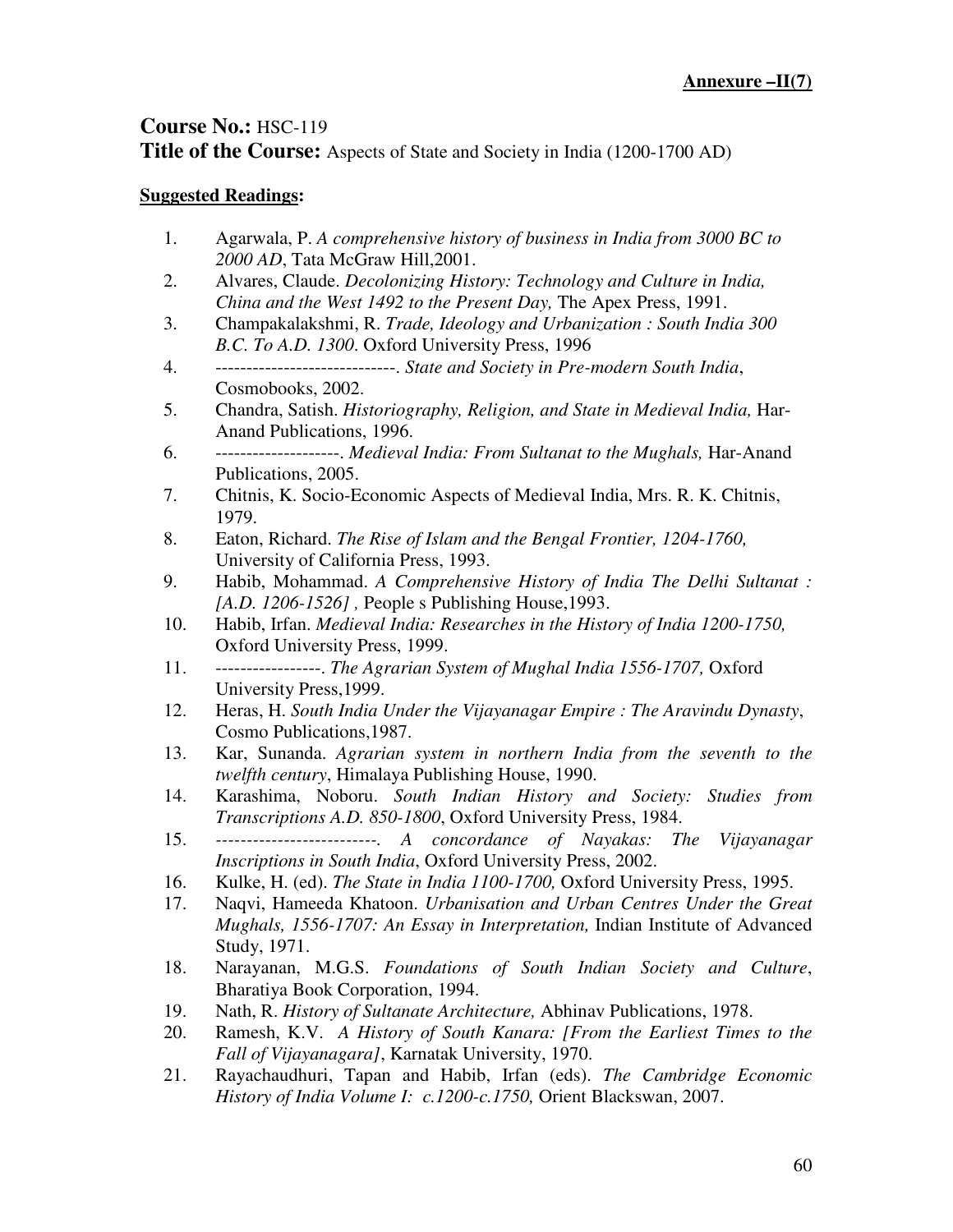- 22. Richards, John F. *The Mughal Empire, Volume 1; Volume 5,* Cambridge University Press, 1996.
- 23. Roy, Aniruddha. *Technology in Ancient and Medieval India*, Sundeep Prakashan,1986.
- 24. Sastri, K. A. *A History of South India*, Oxford University Press, 1988.
- 25. Stein, Burton. *Peasant, State and Society in Medieval South India,* Oxford University Press, 1980.
- 26. ---------------------. *The New Cambridge History of India: Vijayanagara*, Cambridge University Press, 1994.
- 27. Tripathi, R. *Some Aspects of Muslim Administration*, Central Book Depot, 1964.
- 28. Veluthat, Kesavan. *The Political Structure of Early Medieval South India,*  Orient Longman, 1993.
- 29. *------------------------Into The "Medieval" And Out Of It: Early South India in Transition*, Indian History Congress, 1997.

#### . . . . .  $\blacksquare$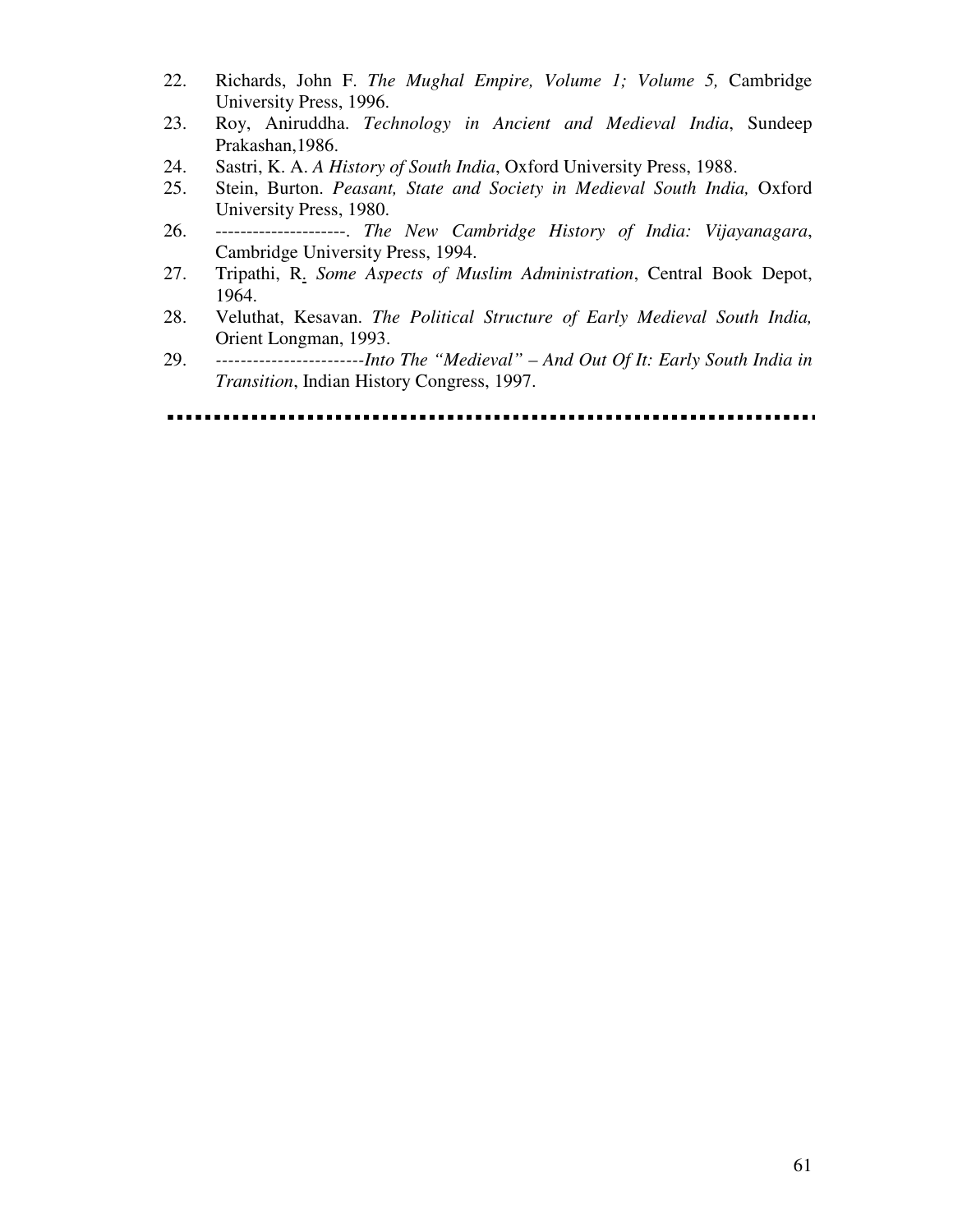### **Course No.:** HSC 120 **Title of the Course:** The Making of Modern Europe

- 1. Anderson, M. S. *Europe in the Eighteenth Century*. London: Longmans, 1976.
- 2. Anderson, Perry. *The Lineages of the Absolutist State*. London: New Left Books, 1974.
- 3. Andrews, Stuart. *Eighteenth Century Europe 1680s-1850.*London: Longmans, 1965.
- 4. Aston, T. H. and Philipin, C. H. E (eds). *The Brenner Debate*. Cambridge: Cambridge University Press, 1987.
- 5. Bloch, Marc. *Feudal Society: Social Classes and Political Organization.*  Chicago: University of Chicago Press, 1964.
- 6. Braudel, Fernand. *Civilization and Capitalism, 15th-18th Century*. Vol. 3, *Perspective of the World.* New York: Harper and Row, 1984.
- 7. Braudel, Fernand. *The Mediterranean and the Mediterranean World in the Age of Philip II.* 2 vols. New York: Harper and Row, 1976.
- 8. Butterfield, H. *The Origins of Modern Science*. New York: Free Press, 1965.
- 9. Cipolla, Carlo M. *Before the Industrial Revolution: European Society and Economy 1000-1700*. New York: W. W. Norton, 1994.
- 10. Collins, James B. *The State in Early Modern France: New Approaches to European History.* Cambridge: Cambridge University Press, 1995.
- 11. Boxer, C.R. *The Portuguese Seaborne Empire 1415-1825*. London: Hutchinson, 1969.
- 12. -------------. The Dutch Seaborne Empire 1600–1800. London: Hutchinson, 1965
- 13. Davies, Norman*. Europe: A History*. Oxford: Oxford University Press, 1996.
- 14. Davis, Ralph. *The Rise of the Atlantic Economies*. Ithaca: Cornell University Press,1973
- 15. De Vrics, Jan. *Economy of Europe in an Age of Crisis 1600-1750.* Cambridge: Cambridge University Press, 1976.
- 16. Dobb, Maurice. *Studies in the Development of Capitalism.* Cambridge: Cambridge University Press, 1963.
- 17. Elton, G. R. *Reformation Europe, 1517-1559*. New York: Harper & Row, 1963.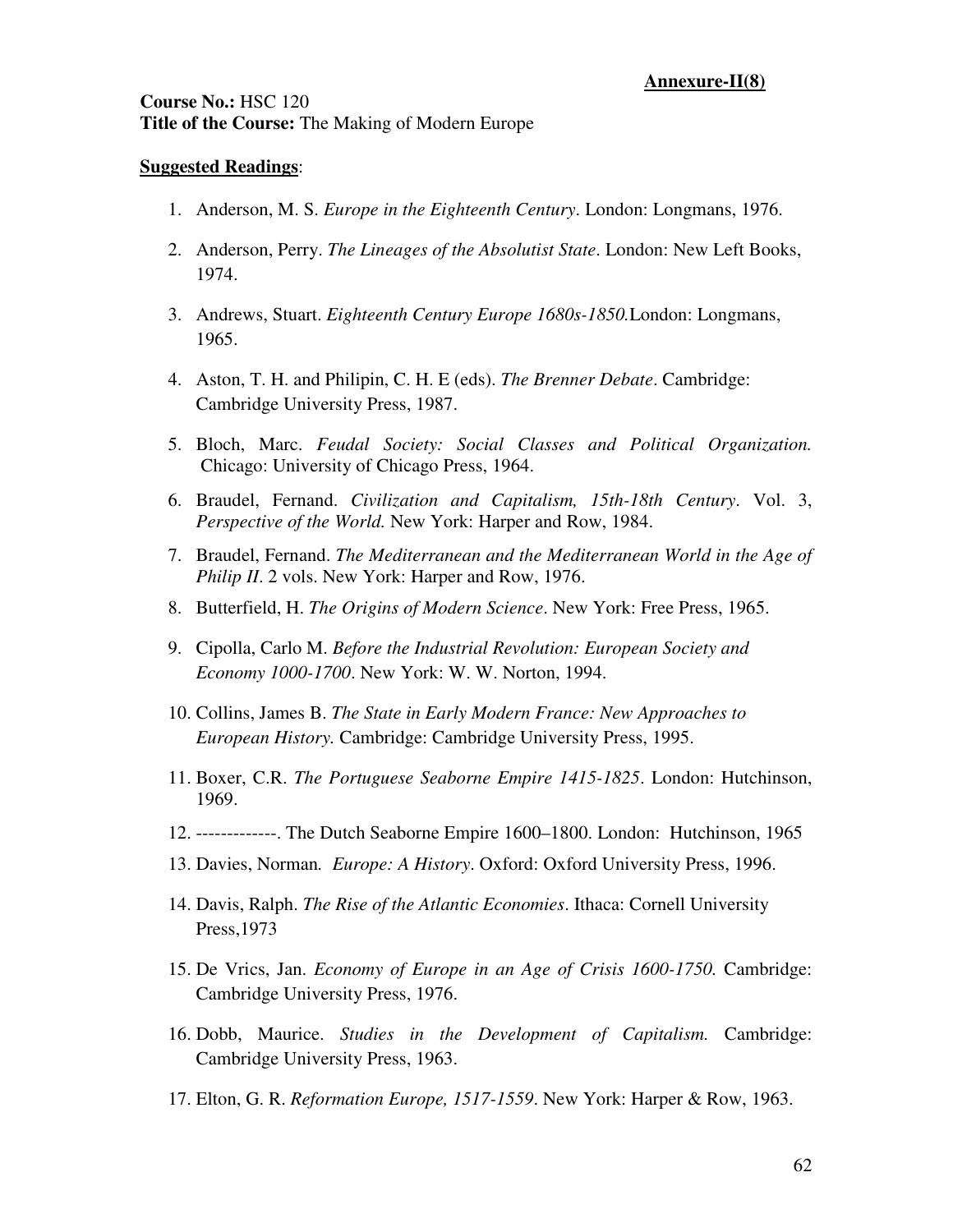- 18. ------------- (ed). *New Cambridge Modern History of Europe. Vol. II.* Cambridge: Cambridge: Cambridge University Press, 1958.
- 19. Gilmore, M. P. *The World of Humanism, 1453-1517.* New York: Harper, 1952.
- 20. Hale, J. R. *Renaissance Europe.* New York: Harper & Row, 1972.
- 21. Hall, R. *From Galileo to Newton 1630-1720*. New York: Harper & Row, 1963.
- 22. Hill, Christopher. *A Century of Revolutions.* New York: W. W. Norton, 1982.
- 23. Hilton, Rodney. *Transition from Feudalism to Capitalism*. London: New Left Books, 1976.
- 24. Koenigsberger, H. G. and Mosse, G. L. *Europe in the Sixteenth Century*. London: Longman, 1971.
- 25. Kriedte, Peter. *Peasants, Landlords and Merchant Capitalists: Europe and the World Economy, 1500–1800*. Cambridge: Cambridge University Press, 1983.
- 26. Lee, Stephen. *Aspects of European History, 1494-1789*. London: Routledge, 1984.
- 27. Lynch, J. *Spain under the Hapsburg*, New York: Oxford University Press, 1964.
- 28. Mathias, Peter (ed). *First Industrial Revolution*, Oxford: Blackwell, 1990.
- 29. Miskimin, Harry. *The Economy of the Later Renaissance Europe-1460-1600*. Cambridge: Cambridge University Press, 1977.
- 30. Nauert, Charles, *Humanism and the Culture of the Renaissance*. Cambridge: Cambridge University Press, 1996.
- 31. Parker, G and Smith L. M. *General Crisis in the Seventeenth Century*. London: Routledge, 1978.
- 32. Pennigton, D. H. *Seventeenth Century Europe*. London: Longman, 1972.
- 33. Phukan, Meenaxi. *Rise of the Modern West: Social and Economic* History of the Early *Modern Europe*. New Delhi: Macmillan, 1998.
- 34. Polišenský, Josef V. *War and Society in Europe 1618-1648. Cambridge:*  Cambridge University Press, 1978.
- 35. Postan, M. M. (ed). *Cambridge Economic History of Europe: The Agrarian Age of the Middle Ages. Vol. I*. Cambridge: Cambridge: Cambridge University Press, 1966.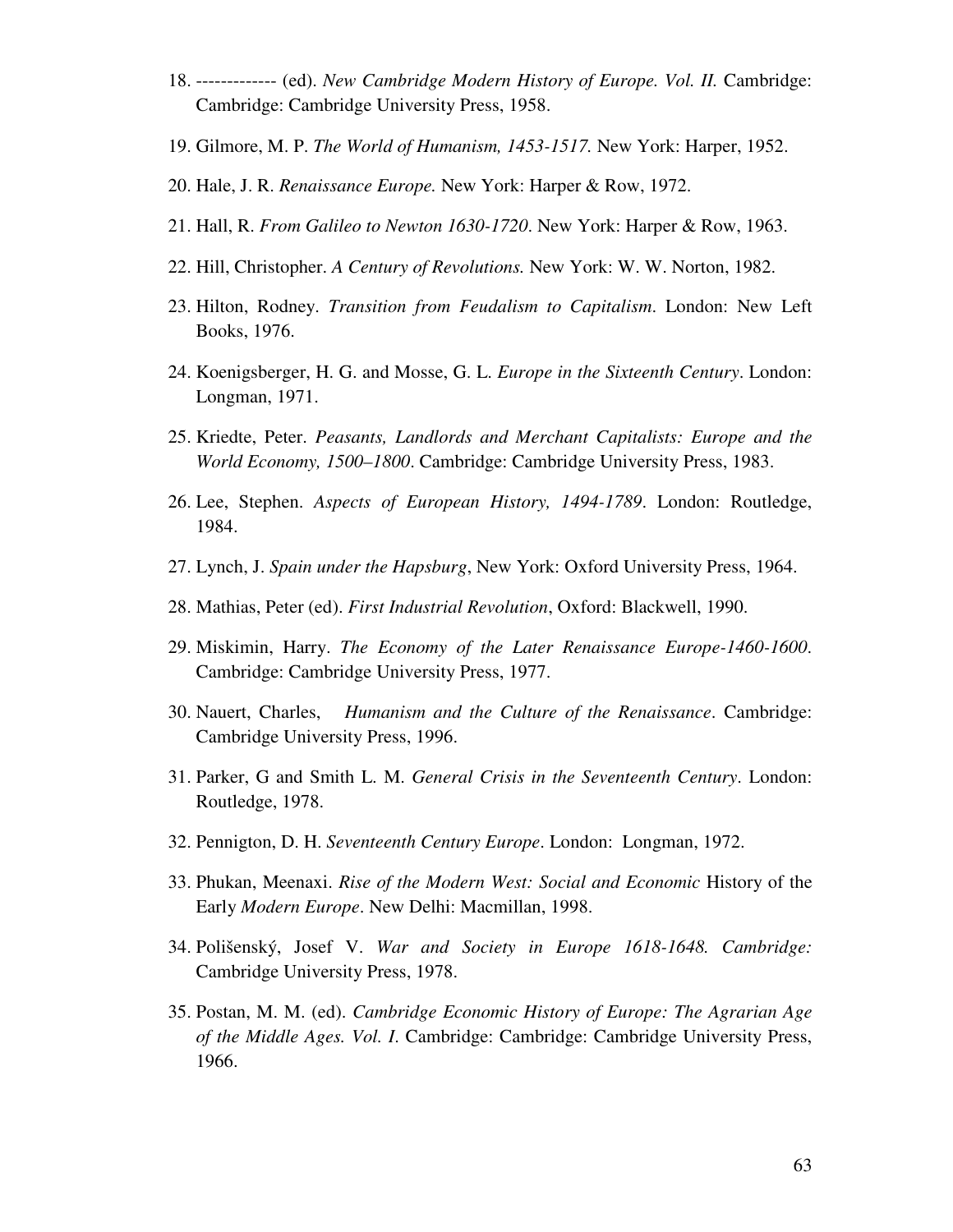- 36. Postan, M. M and Rich, E. E. (eds). *Cambridge Economic History of Europe: Trade and Industry in Middle Ages. Vol. II*. Cambridge: Cambridge: Cambridge University Press, 1952.
- 37. Postan, M. M, Rich, E. E. and Miller, E (eds). *Cambridge Economic History of Europe: Economic Organisation and Policies in Middle Ages. Vol. VI*. Cambridge: Cambridge: Cambridge University Press, 1971.
- 38. Postan, M. M, Coleman, D and Mathais, Peter (eds). *Cambridge Economic History of Europe. Vol. VI*. Cambridge: Cambridge: Cambridge University Press, 1978.
- 39. Rabb, Theodore. *The Struggle of Stability in Early Modern Europe*. Oxford: Oxford University Press, 1975.
- 40. Rice, F. *The Foundations of Early Modern Europe*. London: Weidenfield and Nicolson, 1970.
- 41. Rich, E. E and Wilson, C. H (eds). *Cambridge Economic History of Europe- Vols. IV and V*. Cambridge: Cambridge: Cambridge University Press, 1967, 1977.
- 42. Scammel, G. *The First Imperial Age-European Overseas Expansion (1400-1715)*. London: Unwin Hyman, 1989.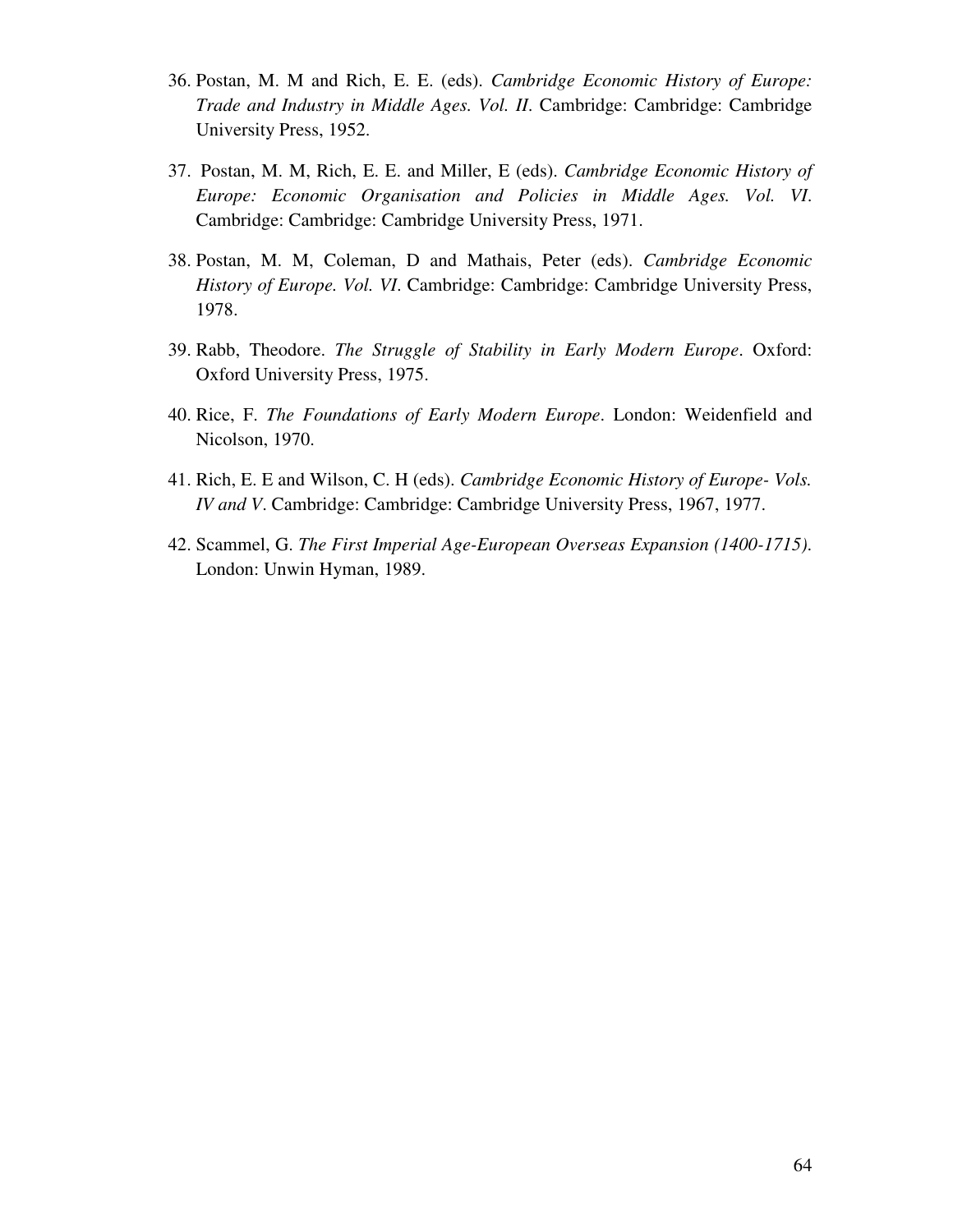**Course No.:** HSC-121 **Title of the Course:** Modern Europe: 1789- 1989

- 1. Alexandro, V, A. *Contemporary World History 1917-195* Moscow: Progress Publishers, 1986.
- 2. Carr, E.H. *The Twenty Years Crisis, 1919-1939*, London Macmillan, 1965.
- 3. Cornwell, R, D. *World History in the Twentieth Century* London: Longman, 1976.
- 4. Fisher, H.A.L., *A History of Europe London*, Fontana Library, 1969.
- 5. Grenville, J.A.S. *A History of the World in the Twentieth Century*, Cambridge Masss: Havard University press, 1994.
- 6. Hobsbawm, E.J., *Nation and Nationalism* Cambridge University press, 1970
- 7. ----------- *The Age of Extremes: A History of the World, 1914\_- 1991* New York Vintage, 1994.
- 8. Keegan, John. *The Second World War*. New York: Penguin, 1990.
- 9. Lefebvre, George, *Coming of the French Revolution*, Princeton University Press, 1989.
- 10. Leftler, Melvyn p. and David S. Painter, *Origins of Cold War: An International History,* London Routledge.
- 11. Palmowski, Jan. *A Dictionary of Twentieth Century World History*. New York: Oxford University Press, 1917.
- 12. Thompson, David, Europe since Napoleon Penguin 1957, 1966.
- 13. Vovelle, Michel, *Fall of the French Monarchy* Cambridge University Press, 1984.
- 14. Watson, Seton, *The Russian Empire* Oxford, Clarendon, 1967.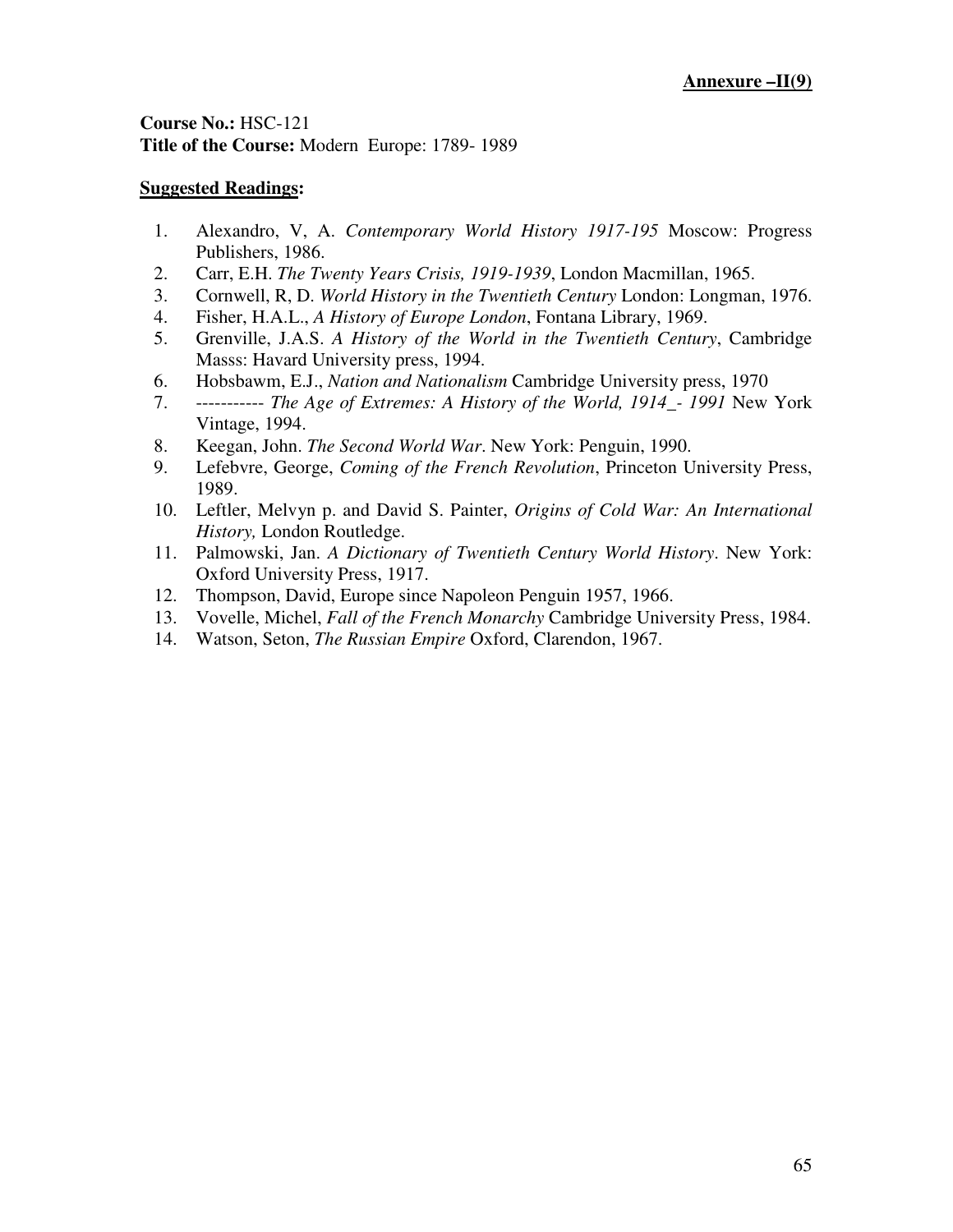# **COURSE CODE**: HSC-122

**COURSE** : Colonialism And Nationalism In Asia

- 1. Amin, Samir, Imperialism and Unequal Development (England, The Harvester Press, 1977).
- 2. \_, Accumulation on World Scale (1974). Anderson, Benedict, Imagined Communities: Reflections on the Origin and Spread of Nationalism ( London, Verso, Revised edition, 1991).
- 3. Baran, Paul, The Political Economy of Growth (New Delhi, People's Publishing House, 1958).
- 4. Beasley, W. C., Modern Japan Aspects of History, Literature and Society (University of California press, 1975).
- 5. Braudel, Fernand, The Perspectives of Capitalism (3vols.).
- 6. Bukharin, N., Imperialism and the World Economy (1927).
- 7. Cady, J.F., South East Asia : Its Historical Development (New York, Mcgraw Hill Book Co., 1964).
- 8. Chandra, Bipan, The Rise and Growth of Economic Nationalism in Modern India (New Delhi, People's Publishing House, 1965).
- 9. \_\_\_\_\_, Nationalism and Colonialism in Modern India (New Delhi, Orient Longman, 1979).
- 10. Clyde, P.H. and B.F.Beers, The Far East : A History of Western Impacts and Eastern Responses, 1830-1975 (New Delhi, Prentice Hall of India, 1977).
- 11. Desai, A.R., Social Background of Indian Nationalism (Bombay, Popular Prakashan, 1982).
- 12. Dobb, Maurice, Studies in the Development of Capitalism (London, Routledge and Kegan Paul, 1963).
- 13. Edwardes, Michael, Asia in the European Age 1498-1955 (New Delhi, Asia Publishing House, 1961).
- 14. Fairbank, John K. et.al., East Asia : Tradition and Transformation (Boston, Houghton Miffin Co., 1978).
- 15. Field House, D.K., The Colonial Empires: A Comparative Survey from the Eighteenth Century (London, 1966).
- 16. \_\_\_\_, Colonialism : An Introduction (1870-1945), (1981).
- 17. \_\_\_\_, Economics and Empire (1830-1914) (Cornell University press, Ithaca, 1973).
- 18. Frank, A.G., World Accumulation 1492-1789 (1978).
- 19. \_\_\_\_, Dependent Accumulation and Underdevelopment (1978).
- 20. \_\_\_\_, On Capitalist Underdevelopment (1975).
- 21. Furnivall, J.S., Colonial Policy and Practice : A Comparative Study of Burma and Netherlands India (New York, New York University Press, 1956).
- 22. \_\_\_\_, Netherlands India, A Study of Plural Economy ( New York, Macmillan, 1944).
- 23. Gellner, Ernest, Encounters with Nationalism ((U.K. Blackwell Publishers, 1997).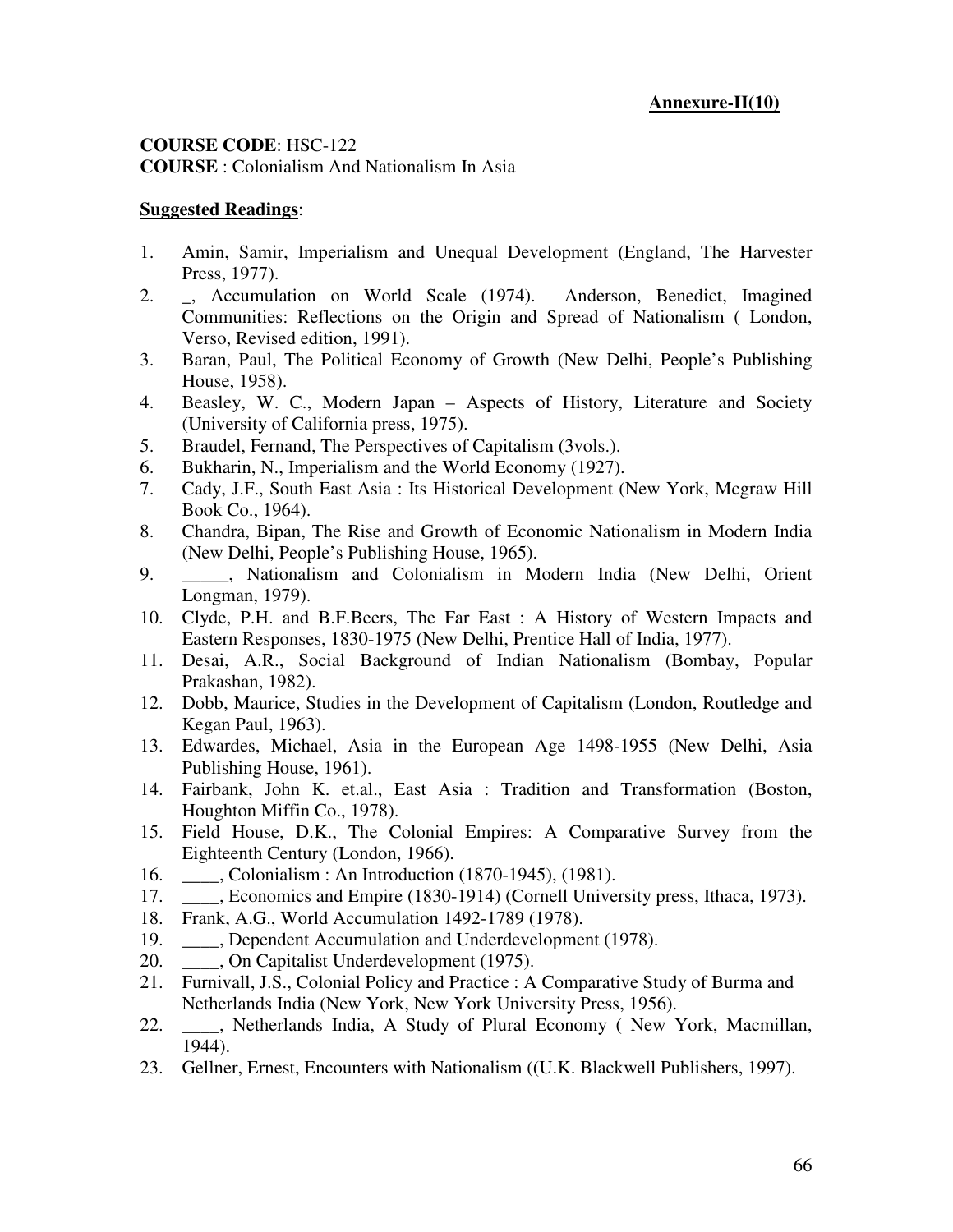- 24. Gillard, David, The Struggle for Asia 1828-1914 : A Study in British and Russian Imperialism (London, Methuen, 1977).
- 25. Hall, D.G.E., A History of South East Asia (London, Macmillan, 1964).
- 26. Hayes, C.J.H., Essays on Nationalism (1926).
- 27. Hoang-van-Chi, From Colonialism to Communism : A Case History of North Vietnam.
- 28. Hobson, A.J., Imperialism : A Study (London, George Allen & Unwin Ltd., 1961).
- 29. Hsu, Immanuel C.Y., The Rise of Modern China (Oxford, 1990).
- 30. Jeffrey, Robin, Asia : The Winnings of Independence.
- 31. Kahin, George Mc Turnan, Nationalism and Revolution in Indonesia (U.S.A., 2003).
- 32. Kennedy, John, Asian Nationalism in the Twentieth Century (London, Macmillan, 1968).
- 33. Lenin, V.I., Imperialism, the Highest Stage of Capitalism (Moscow, Progress Publishers, 1978).
- 34. Lichtheim, George L., Imperialism (Allen Lane, London, 1971).
- 35. Luxemburg, Rosa, Imperialism and the Accumulation of Capital ((1913), (Trns,, Wichmann, R.), (Penguin, London,1972).
- 36. Mommsen, W.J., Theories of Imperialism (Trns. Falla,P.S.),(Random House, New York, 1980).
- 37. Nkrumah, K., Neocolonialism : The last Stage of Capitalism Nelson, London, 1965).
- 38. Panikkar, K.M., Asia and Western Dominance:A Survey of the Vasco da Gama Epoch of Asian History, 1498-1945 (London, Allen and Unwin, 1947).
- 39. Rhodes, Robert, Imperialism and Underdevelopment : A Reader (New York, Monthly review Press, 1970).
- 40. Roxborough, Ian, Theories of Underdevelopment (Macmillan, London, 1979).
- 41. Sardesai, D.R., South East Asia : Past and Present (New Delhi, Vikas, 981).
- 42. Schumpeter, Joseph, Imperialism and Social Classes (1918), (Trns. Norton, H.),(Augustus Kelley, New York, 1981).
- 43. Smith Anthony D., State and nation in the Third World : The Western State and African Nationalism (Sussex, Wheatshaf Books, 1983).
- 44. Sweezy, Paul M., The Theory of Capitalist Underdevelopment : Principles of Marxian Political Economy (Dennis Dobson, London, 1946).
- 45. Wallerstein, Immanuel, The Modern World System (3vols.), (New York, Academic Press, 1974).
- 46. Warren, Bill, Imperialism : Pioneer of Capitalism (London, 1980).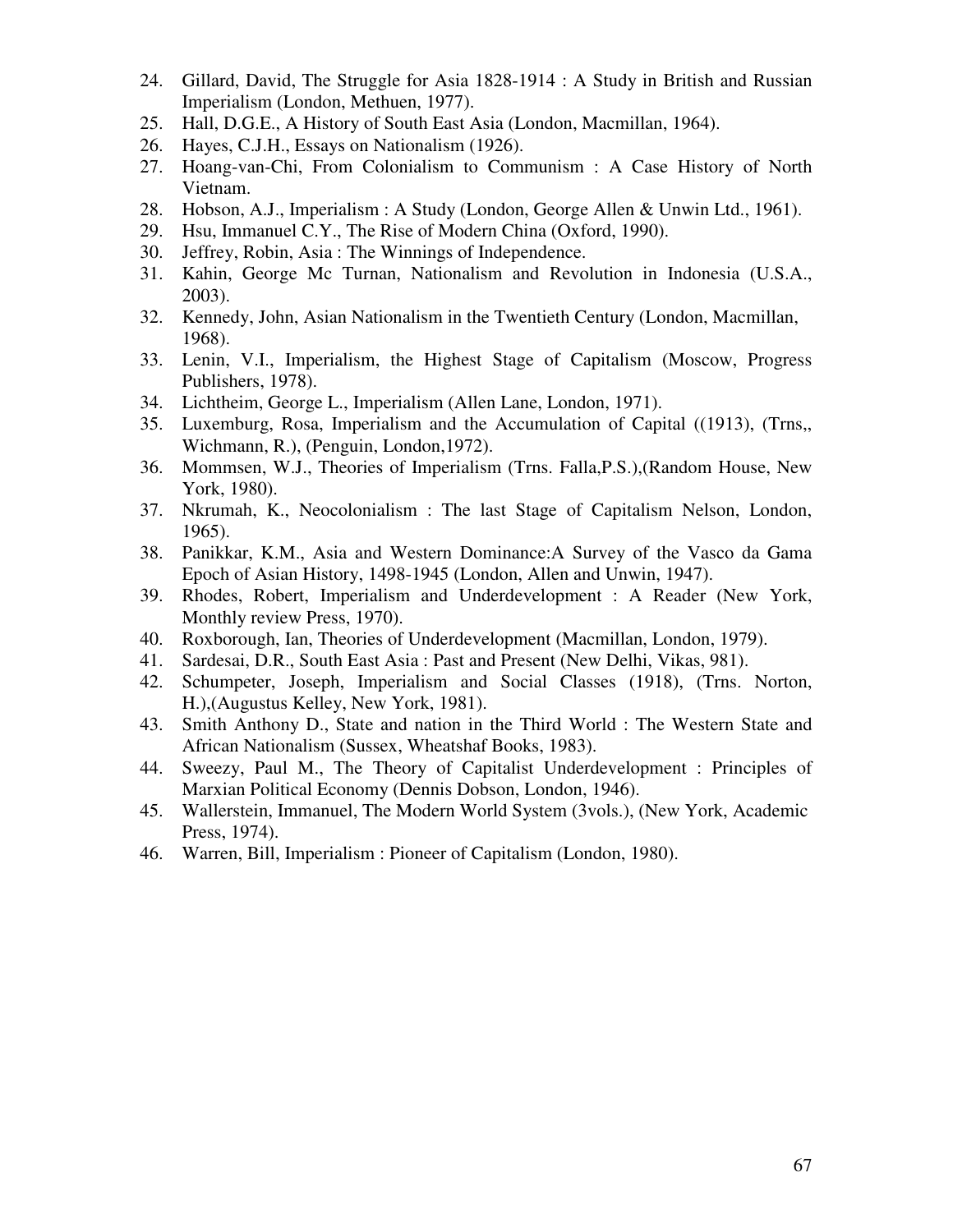### **Course No.:** HSO-103

**Title of the Course:** Themes and Issues in Heritage Tourism

- 1. Apostolopoulous, Yiorgos, Stella Leivadi and Andrew Yiannakis (eds), *The Sociology of Tourism*. London: Routledge, 1996.
- 2. Aronsson, Lars. *The Development of Sustainable Tourism.* London: Continuum, 2000.
- 3. Ashworth, Gregory. *Marketing Tourism Places*. London: Routledge, 1990.
- 4. Ashworth, G. J. and P. J. Larkham (eds.). *Building a new heritage: Tourism, culture and identity in the new Europe.* New York: Routledge, 1994.
- 5. Ashworth, G. L and J. E. Tunbridge (eds.). *The Tourist-Historic city.* London: Belhaven, 1990.
- 6. Bhatia, A. K. *Tourism: Principles and Practices*. New Delhi: Sterling, 1990.
- 7. Blakely, E. *Planning local Economic Development.* Newbury Park: Sage Publications, 1989.
- 8. Bochner, S. (ed.), *Cultures in contact: Studies in cross-cultural interaction.*  Oxford: Pergamon Press, 1982.
- 9. Boissevain, J. (ed.). *Coping with tourists.* Providence, RI: Berghahn Books, 1996.
- 10. Boniface, Priscilla. *Heritage and Tourism in the Global Village* London: Routledge, 1993.
- 11. ---------------------. *Managing quality Cultural Tourism.* London: Routledge, 1995.
- 12. Burkart, J. A and Medlik, S. *Tourism: Past, Present and Future*. London: Heinemann Professional, 1981.
- 13. Burns, Peter M. *An Introduction to Tourism and Anthropology*. London: Routledge, 1999.
- 14. Clifford, J. *The Predicament of Culture*. Cambridge, MA: Harvard University Press, 1988.
- 15. Cooper, C. *Progress in Tourism, Recreation and Hospitality*. New Delhi: CBS, 1992.
- 16. Edenson, Tim. *Tourists at the Taj: Performing and Meaning at a Symbolic Site*. London: Routledge, 1998.
- 17. Equitable Tourism Options. *A study of Tourism in South India: Kerala, Karnataka and Tamilnadu with special reference to its impacts on fisherfolk.* Bangalore: Equitable Tourism Options, 1989.
- 18. Fabian, Johannes. *Time and the Other: How Anthropology Makes Its Object.*  New York: Columbia University Press, 1983.
- 19. Furnham, A and S. Bochner. *Culture Shock: Psychological reactions to unfamiliar environments*. London: Methuen, 1986.
- 20. Faulkner, Bill. *Tourism in the Twenty-first Century: Reflections on Experience*. London: Continuum, 2000.
- 21. Gonsalves, Paul. *Alternative Tourism: An Operations Manual for Third World Groups*. Bangalore: Equations, 1987.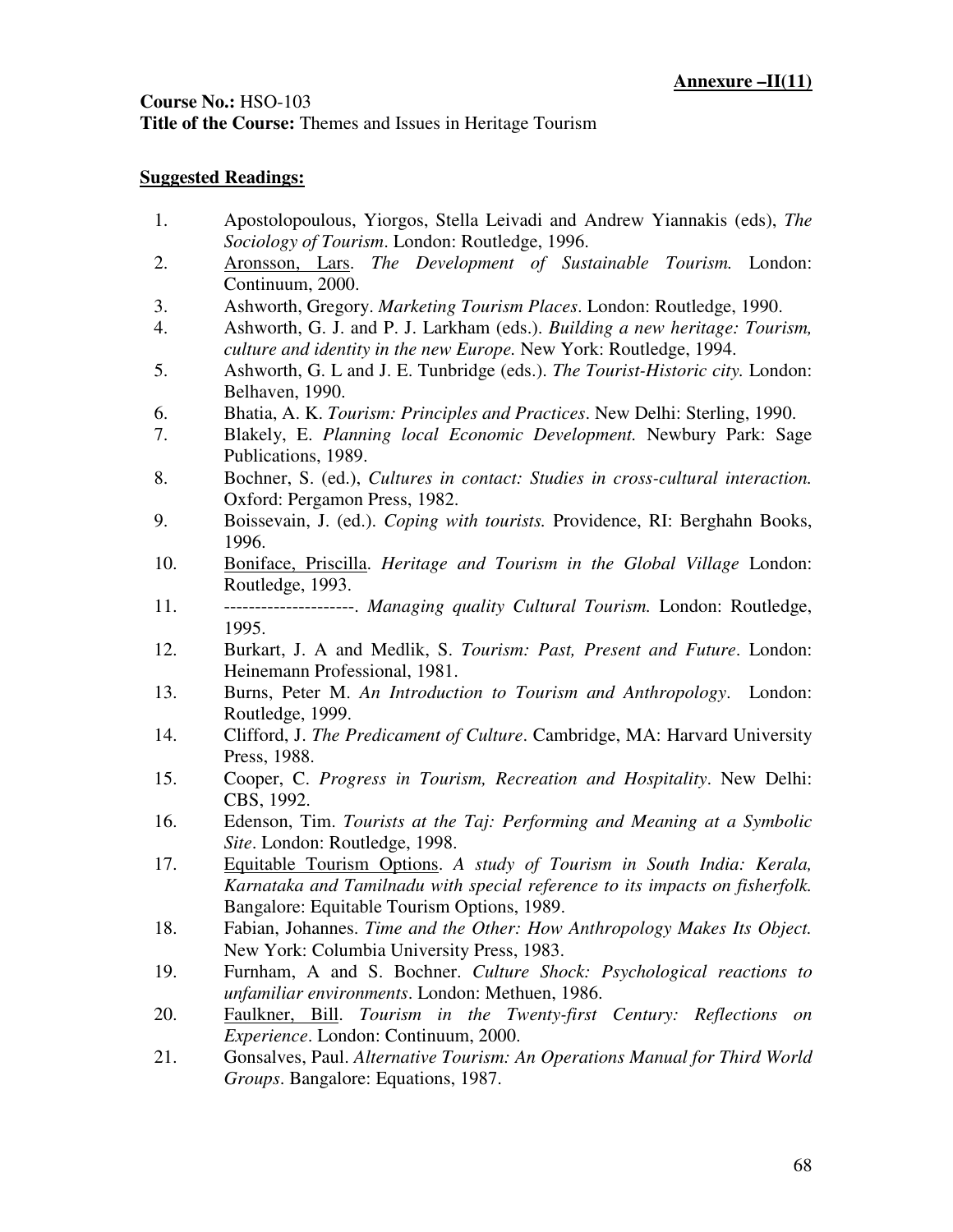- 22. Goodall, Brian. *Marketing in the Tourism Industry: The Promotion of Destination Regions*. London: Routledge, 1990.
- 23. Graburn, N.H.H. *Ethnic and Tourist Arts: Cultural expressions from the Fourth.* Berkeley: University of California Press, 1976.
- 24. Gunn, C. A. *Tourism Planning*. New York: Taylor and Francis, 1985.
- 25. Hall, C.M. *Tourism and Politics: Policy, Power and Place*. Chichester: John Wiley, 1994
- 26. Herbert, D.T (ed.). *Heritage, Tourism and Society*. London: Mansell, 1995.
- 27. Holden, Andrew. *Environment and Tourism.* London: Routledge, 2003.
- 28. Holden, Peter. *Alternative Tourism: With a Focus on Asia.* Thailand: Ecomenical Coalition on Third World Tourism, 1984.
- 29. Horne, D. *The Great Museum: The Re-presentation of History*. London: Pluto Press, 1984.
- 30. Johnson, P and B. Thomas (eds.), *Choice and demand in Tourism.* London: Mansell, 1992.
- 31. Kinnaird, V and Hall, D. *Tourism: A Gender Analysis*. New York: John Wiley and Sons, 1994.
- 32. Kirshenblatt-Gimblett, B. *Destination Culture: Tourism, Museums, and Heritage*. Berkeley: University of California Press, 1998.
- 33. Kotler, Philip. *Marketing for Hospitality and Tourism*. Englewood Cliffs, N.J.: Prentice-Hall, Prentice Hall International, 1999.
- 34. Lanfant, M. J. Allcock, and E. Bruner (eds.,) *International Tourism: Identity and Change*. London: Routledge, 1995.
- 35. Lash, S. and J. Urry (eds.). *Economies of Signs and Space*. London: Sage, 1994
- 36. Lashley, Conrad and Alison Morrison (eds.). *In Search of Hospitality.* Oxford, Butterworth Heinermann, 2000.
- 37. Law, Christopher. *Urban Tourism: The Visitor Economy and the Growth of Large Cities*. London: Continuum, 2002.
- 38. Laws, Eric. *Tourism Marketing: Quality and Service Management Perspectives*. London: Continuum, 2002.
- 39. Lonsway, Brian *Making Leisure Work: Architecture and the Experience* Economy. London: Routledge, 2009.
- 40. MacCannell, D. *The Tourist: A new theory of the leisure class.* New York: Shocken, 1976.
- 41. -----------------. *Empty Meeting Grounds: The Tourist Papers*. London: Routledge, 1992.
- 42. Mcintosh, Robert. *Tourism: Principles, Practices, Philosophies*. New York: John Wiley & Sons, Inc, 1990
- 43. Mathieson, A and G. Wall. *Tourism: Economic, Physical and Social Impacts*. London: Longman, 1982.
- 44. Meethan, Kevin. *Tourism in Global Society: Place, Culture and Consumption*. New York: Palgrave, 2001.
- 45. Memi, A. *The Colonizer and the Colonized*. London: Earthscan, 1990.
- 46. Mitchell, T. *Colonising Egypt*. Berkeley: University of California Press, 1991.
- 47. Morley, D., and K. Robins. *Spaces of Identity: Global Media, Electronic Landscapes and Cultural Boundaries.* London: Routledge, 1995.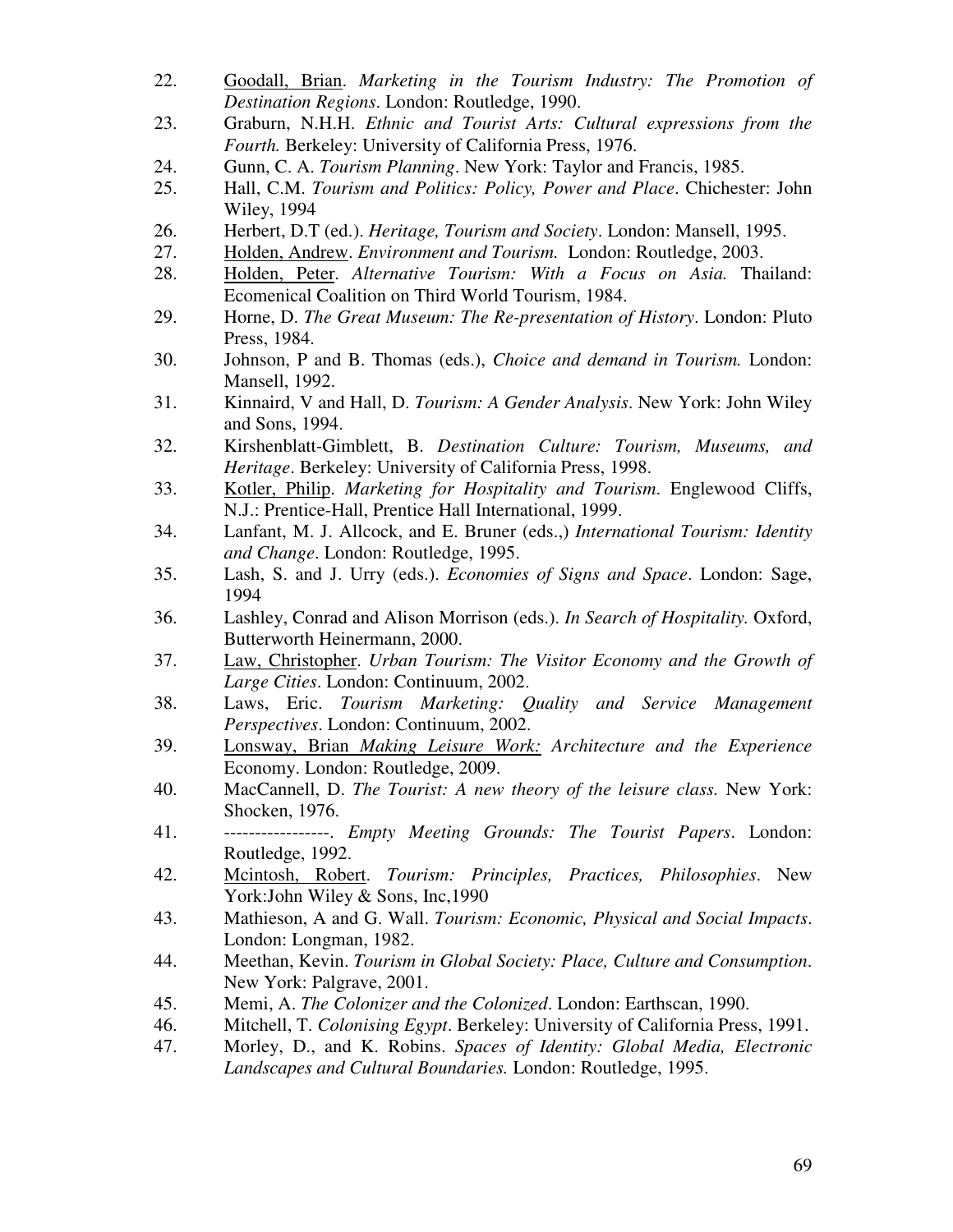- 48. Mowforth, M. and I. Munt. *Tourism and Sustainability: New Tourism in the Third World*. London: Routledge, 1998.
- 49. Murphy, P. *Tourism: A Community Approach.* New York: Methuen, 1985.
- 50. Nash, D. *Anthropology of Tourism.* New York: Pergamon Press, 1996.
- 51. Noronha, Ligia. *Coastal Tourism, Environment, and Sustainable Local Development* New Delhi: TERI, 2003.
- 52. Pearce, D. and R. Butler (eds.), *Contemporary issues in Tourism Development.* London: Routledge, 1999.
- 53. Pilchera, J and S. Wagg (eds), *Thatcher's Children*. London: Falmer Press, 1996.
- 54. Prentice, R. *Tourism and Heritage Attractions*. London: Routledge, 1993.
- 55. Ryan, C. *Recreational Tourism: A Social Science Perspective*. London: Routledge, 1991.
- 56. Robinson, M and P. Boniface, P. *Tourism and Cultural Conflicts.* New York: CABI Publishing, 1998.
- 57. Selwyn, T (ed.). *The Tourist Image: Myths and Myth making in tourism.* New York: John Wiley and Sons, 1986.
- 58. Shaw, Gareth and Allen M. Williams. *Critical Issues in Tourism: A Geographical Perspective.* London: Blackwell Publishers, 1994.
- 59. Sheller, M. *Consuming the Caribbean*. London: Routledge, 2002.
- 60. Shils, Edward. *Tradition*. Chicago: Chicago University Press, 1981.
- 61. Sinclair, M. *The Economics of Tourism.* London: Routledge, 1998.
- 62. Singh, Shalini. *Cultural Tourism and Heritage Management*. Jaipur: Rawat Publications, 1994.
- 63. Smith, Melanie. Issues in Cultural Tourism Studies. London: Routledge, 2009.
- 64. Smith, V. *Hosts and guests: The Anthropology of Tourism*. Oxford: Basil Blackwell, 1989.
- 65. Smith, V. and W. R. Eadington (eds.). *Tourism Alternatives: Potentials and Problems in the Development of Tourism*. Philadelphia: University of Pennsylvania Press, 1992.
- 66. Timothy, Dallen and Daniel Olsen (eds.). *Tourism, Religion and Spiritual Journeys*. London: Routledge, 2006.
- 67. Tomlinson, J. *Cultural Imperialism: A Critical Introduction.* London: Pinter, 1991.
- 68. Tribe, John. *The Economics of Leisure and Tourism.* Oxford: Butterworth Heinemann, 2001.
- 69. ---------- *Corporate Strategy for Tourism*. London: International Thomson Business Press, 1997.
- 70. Tucker, Hazel. *Living with Tourism*: *Negotiating Identities in a Turkish Village* London: Routledge, 2003.
- 71. Veal, A. *Research Methods for Leisure and Tourism: A Practical Guide.* Essex: Longman Group, 1992.
- 72. Virani, Pinki, *Bitter Chocolate*. New Delhi: Penguin, 2000.
- 73. Urry, J. *The Tourist Gaze: Leisure and Travel in Contemporary Societies*. London: Sage, 1990.
- 74. ----------- *Consuming Places*. New York: Routledge, 1995.
- 75. Wang, Ning. *Tourism and Modernity: A Sociological Analysis*. New York: Pergamon, 2000.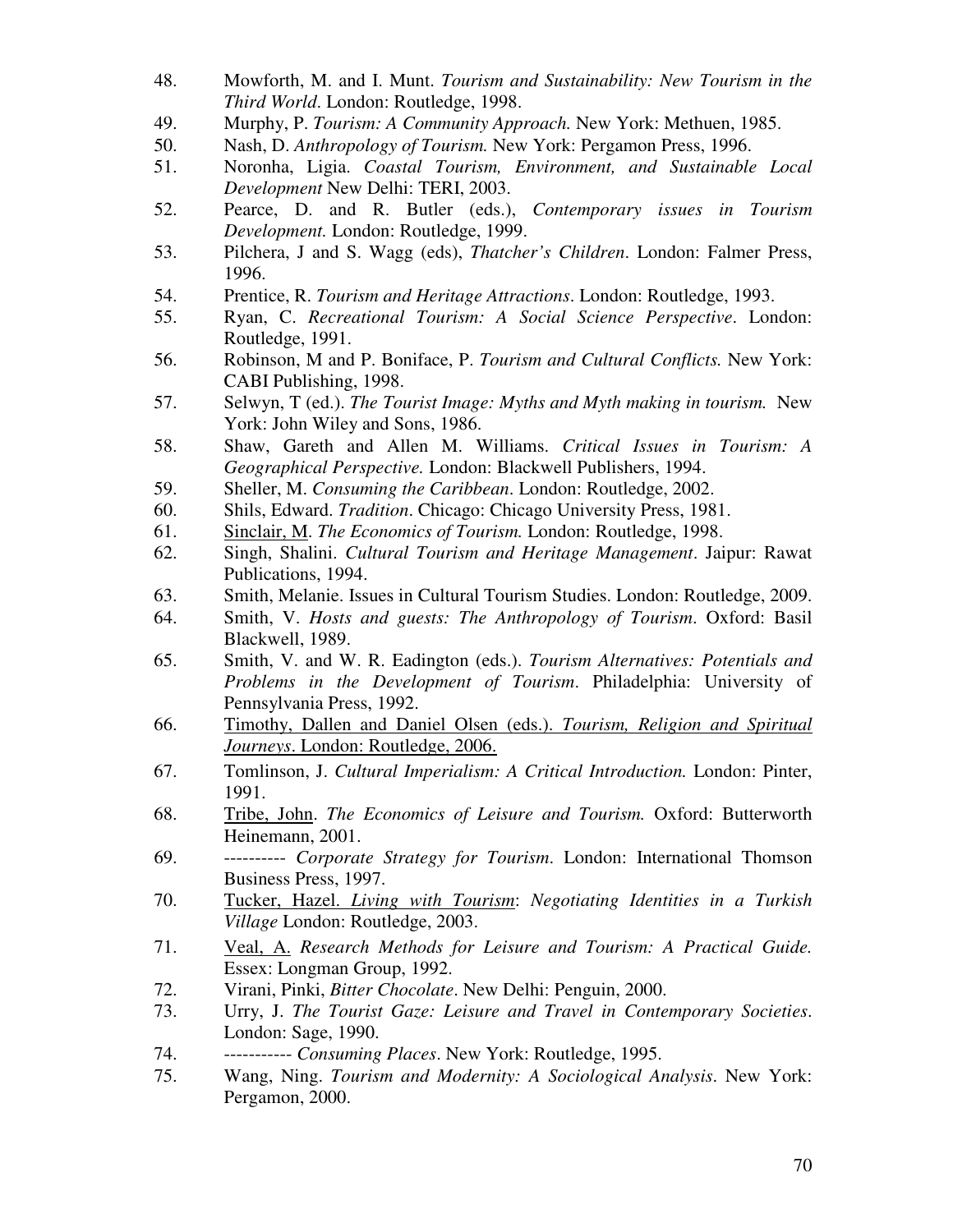- 76. Wearing, S. and J. Neil. *Ecotourism: Impacts, Potentials and Possibilities*. Oxford: Butterworth-Heinemann, 1999.
- 77. Weiler, Betty. *Special Interest Tourism.* New York: Halsted Press, 1992.
- 78. Witt, S. F and L. Moutinho (eds.) *Tourism Marketing and Management Handbook*. London: Prentice Hall, 1989.
- 79. Young, G. *Tourism: Blessing or Blight?* London: Penguin, 1973.

#### . . . . . . . . . . . . . . ....................... .......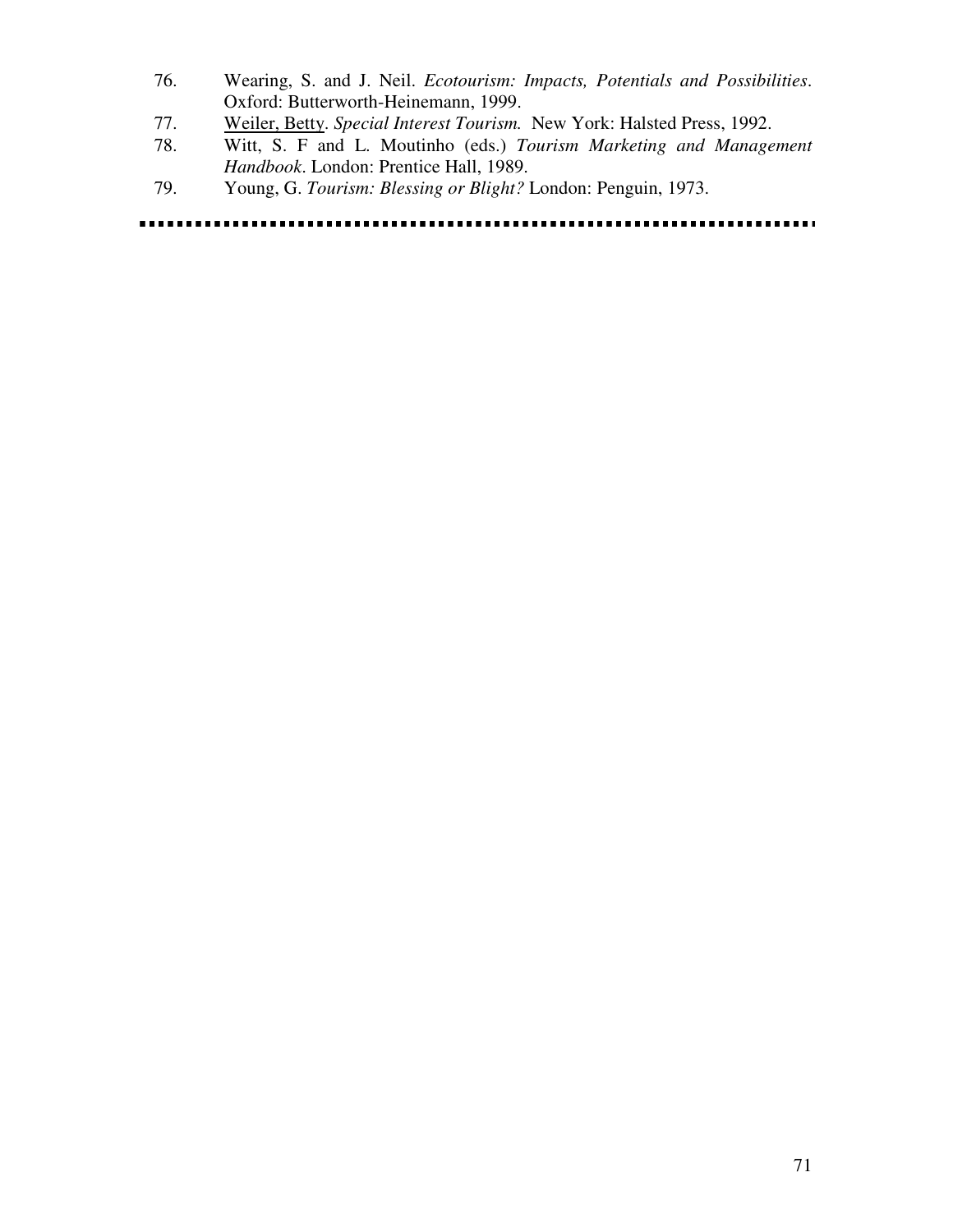### **Course No.:** HSO-104 **Title of the Course:** Religions in Ancient India

- 1. Banerjee, P. *Early Indian Religions*, Vikas Publishing House Private Limited, 1975.
- 2. Barth, A. *The Religions of India*, Low Price Publications, 1990.
- 3. Champakalakshmi, R. and Gopal, S. *Tradition, Dissent, and Ideology Essays in Honour of Romila Thapar,* Oxford University Press, 1996.
- 4. Chakrabarti, D.K. 'Buddhist Sites Across South Asia as Influenced By Political and Economic Forces', *World Archaeology,* vol. 27, no. 2, 1995.
- 5. Conze, D. *A Short History of Buddhism*, Unwin Paperbacks, 1986.
- 6. Dandekar, R. *Insights into Hinduism*, Ajanta Publications, 1979.
- 7. -----------------------. *Some Aspects of the History of Hinduism*, Bhandarkar Oriental Research Institute, 1989.
- 8. Dandekar, R.N. *Recent trends in Indology*, Bhandarkar Oriental Research Institute, 1978.
- 9. Kosambi, D.D. *Introduction to the Study of Indian History,* Popular Prakashan, 1956.
- 10. -------------------. *Myth and Reality Studies in the formation of Indian Culture,*  Popular Prakashan, 1994.
- 11. Morrison, D. 'Trade, Urbanism, and Agricultural Expansion: Buddhist Monastic Institutions and State in Early Historic Western Deccan', *World Archaeology,* vol. 27, no. 2, 1995.
- 12. Narayanan, M.G.S. *Foundations of South Indian Society and Culture,*  Bharatiya Book Corporation, 1994.
- 13. Rhys-David, T. *Buddhist India*, Susil Gupta, 1955.
- 14. Sharma, A. 'How and Why Did the Women in Ancient India Become Buddhist Nuns?' *Sociological Analysis,* vol. 38, no. 3, 1977.
- 15. ------------------. 'Ancient Hinduism as a Missionary Religion', *Numen,* vol. 39, Fasc. 2, 1992.
- 16. ------------------. 'Did the Hindus Lack a Sense of History?' *Numen,* vol. 50, no. 2, 2003.
- 17. Orru, M and Wang, A. 'Durkheim, Religion, and Buddhism', *Journal of the Scientific Study of Religion,* vol. 31, no. 1, 1992.
- 18. Ratnagar, S. *Understanding Harappa Civilization in the Greater Indus valley*, Tulika, 2002.
- 19. Sankrintyayan, R. *Buddhism: The Marxist Approach*, People's Publishing House, 1970.
- 20. Sharma, R.S. *Material Culture and Social Formation in Ancient India,*  Macmillan, 1983.
- 21. Singh, K. *Religions of India : Hinduism, Jainism, Buddhism, Zoroastrianism, Christianity, Islam, Judaism*, Clarion Books,1983.
- 22. Thapar, R. (ed). *Recent Perspectives of Early Indian History,* Popular Prakashan, 1995.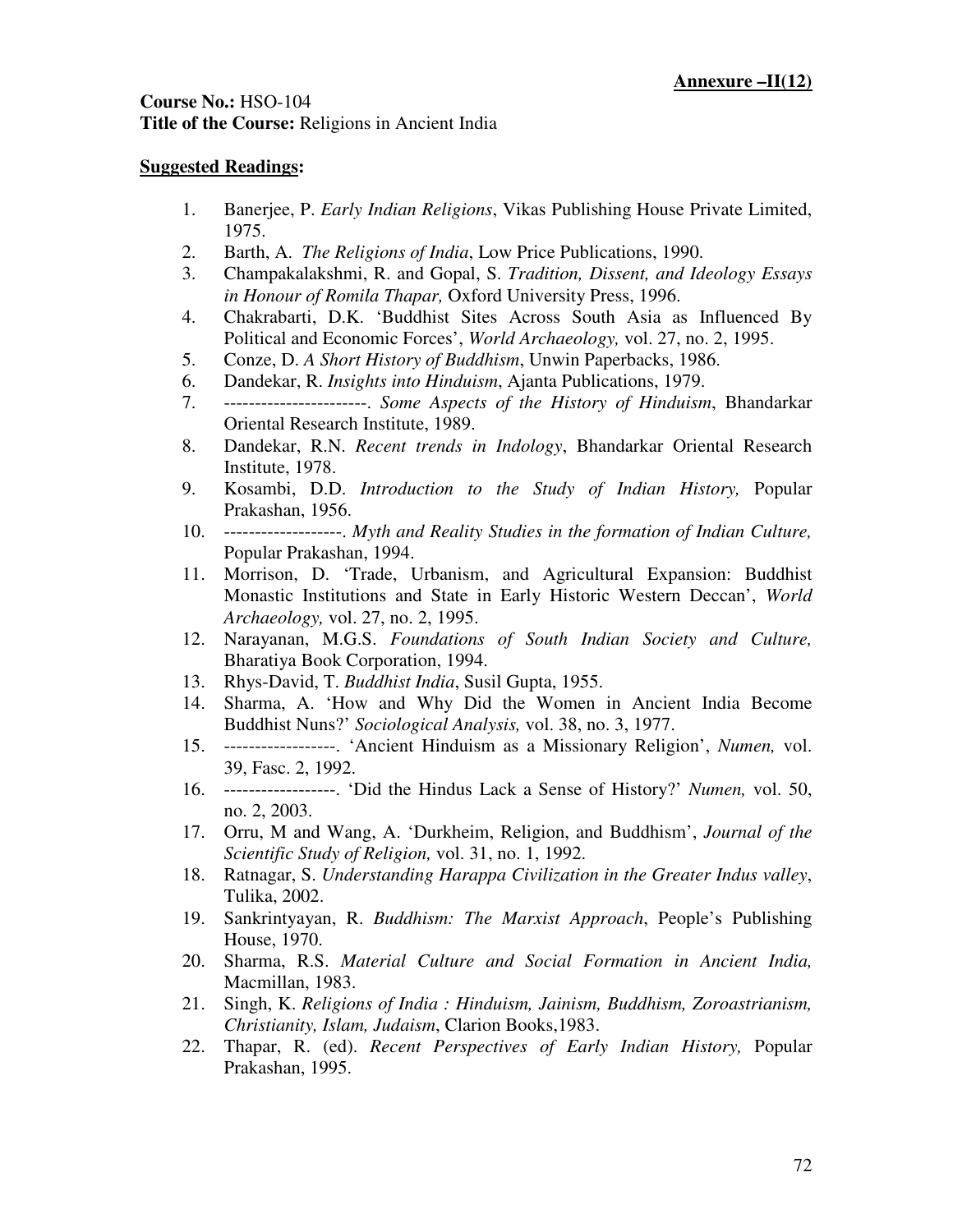23. Wilson, H. *Hindu Religions: An Account of the Various Religions Sects of India*, Bharatiya Book Corporation, 1977.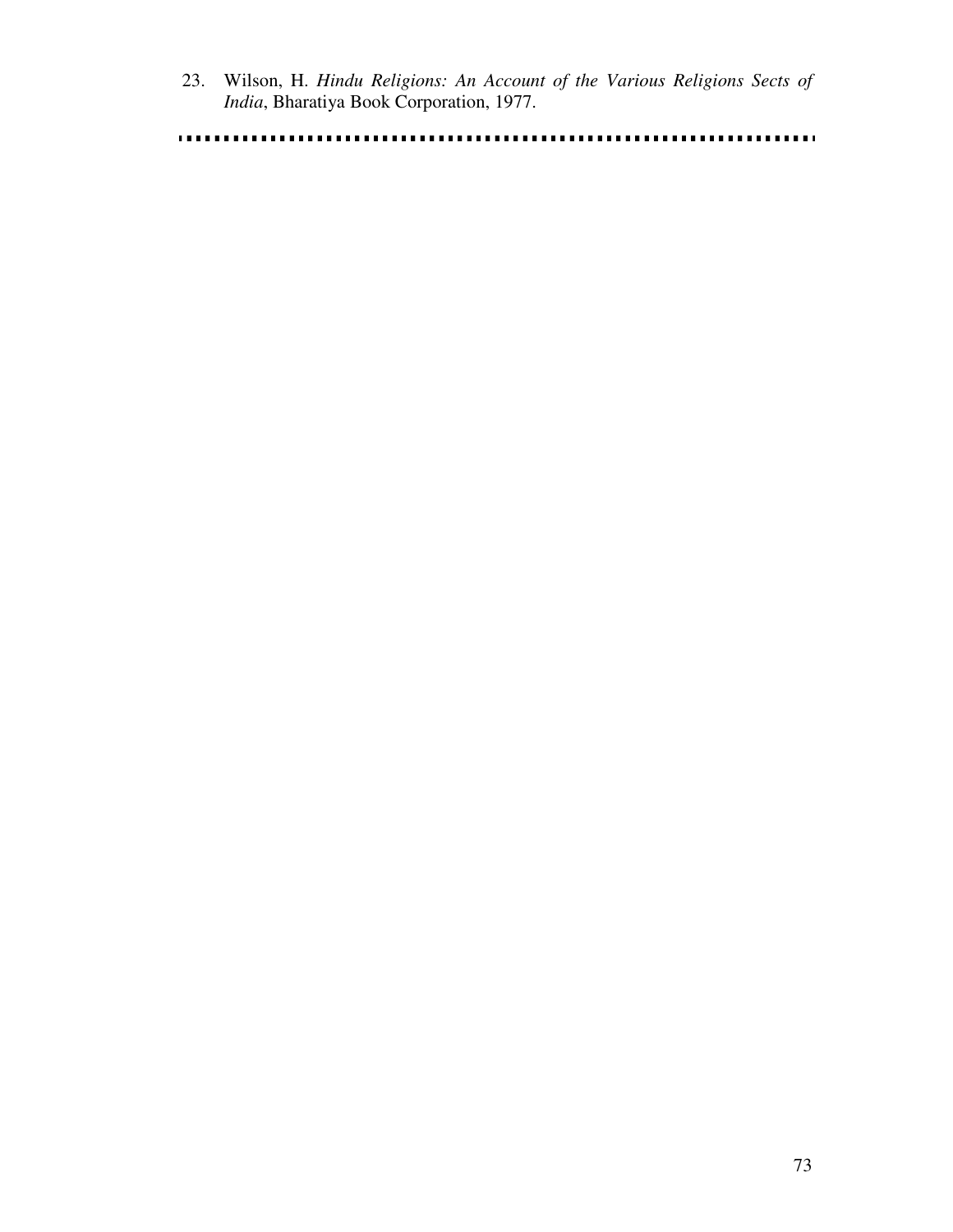# **Course No.:** HSO-105 **Title of the Course:** State and Economy in India (300 to 1200 AD)

- 1. Appadorai, A. *Economic Conditions in Southern India 1000-1500 AD,* University of Madras, 1936.
- 2. Bhattacharya, S and Thapar, R. (eds). *Situating Indian History for Sarvepalli Gopal,* Oxford University Press, 1986.
- 3. Byres T.J. and Mukhia, H. (eds). 'Feudalism and Non European Societies'*, The Journal of Peasant Studies,* vol. 12, nos. 2-3, 1985.
- 4. Champakalakshmi, R. *Trade, Ideology and Urbanization: South India 300 B.C. to A.D. 1300,* Oxford University Press, 1996.
- 5. Deyell, J.S. *Living Without Silver: The Monetary History of Early Medieval North India,* Oxford University Press, 1990.
- 6. Habib, I. *Essays in Indian History Towards a Marxist Perception,* Tulika, 1995.
- 7. Hall, K.R. *Trade and Statecraft in the Age of Colas,* Abhinav, 1980.
- 8. Jha, D.N. *Revenue System in Post-Maurya and Gupta Times,* Punthi Pustak, 1967.
- 9. Kosambi, D.D. *An Introduction to the Study of Indian History,* Popular Prakashan, 1956.
- 10. Kulke, H. (ed). *State in India 1000-1700,* Oxford University Press, 1995.
- 11. Maity, S.K. *The Economic Life of Northern India in the Gupta Period,* The World Press Private Ltd, 1957.
- 12. Malik, S.C. (ed). *Indian Movement: Some Aspects of Dissent, Protest and Reform,* Indian Institute of Advanced Studies, 1978.
- 13. Narayanan, M.G.S. *Re-Interpretations in South Indian History,* College Book House, 1977.
- 14. -----------------------. *Foundations of South Indian Society and Culture,*  Bharatiya Book Corporation, 1994.
- 15. Sharma, R.S. *Indian Feudalism,* Macmillan, 1981.
- 16. -------------------. *Aspects of Political Ideas and Institutions in Ancient India,*  Motilal Banarsidas, 1968.
- 17. --------------------. *Sudras in Ancient India,* Motilal Banarsidas, 1980.
- 18. ---------------------. *Urban Decay in India,* Munshiram Manoharlal, 1987.
- 19. Sircar, D.C. (ed). *Land System and Feudalism in Ancient India,* University of Calcutta, 1966.
- 20. Thakur, V.K. *Historiography of Indian Feudalism: Towards a Model of Early Medieval Indian Economy,* Janaki Prakashan, 1989.
- 21. Thapar, R. (ed). *Recent Perspectives of Early Indian History,* Popular Prakashan, 1995.
- 22. Yadava, B.N.S. 'Problem of interaction between socio-economic classes in early medieval complex', *Indian Historical Review,* vol. 3, no. 1, 1976
- 23. ------------------. 'The Accounts of the Kali Age and the Social Transition from Antiquity to the Middle Ages', *The Indian Historical Review,* vol. 5, nos. 1-2, 1979.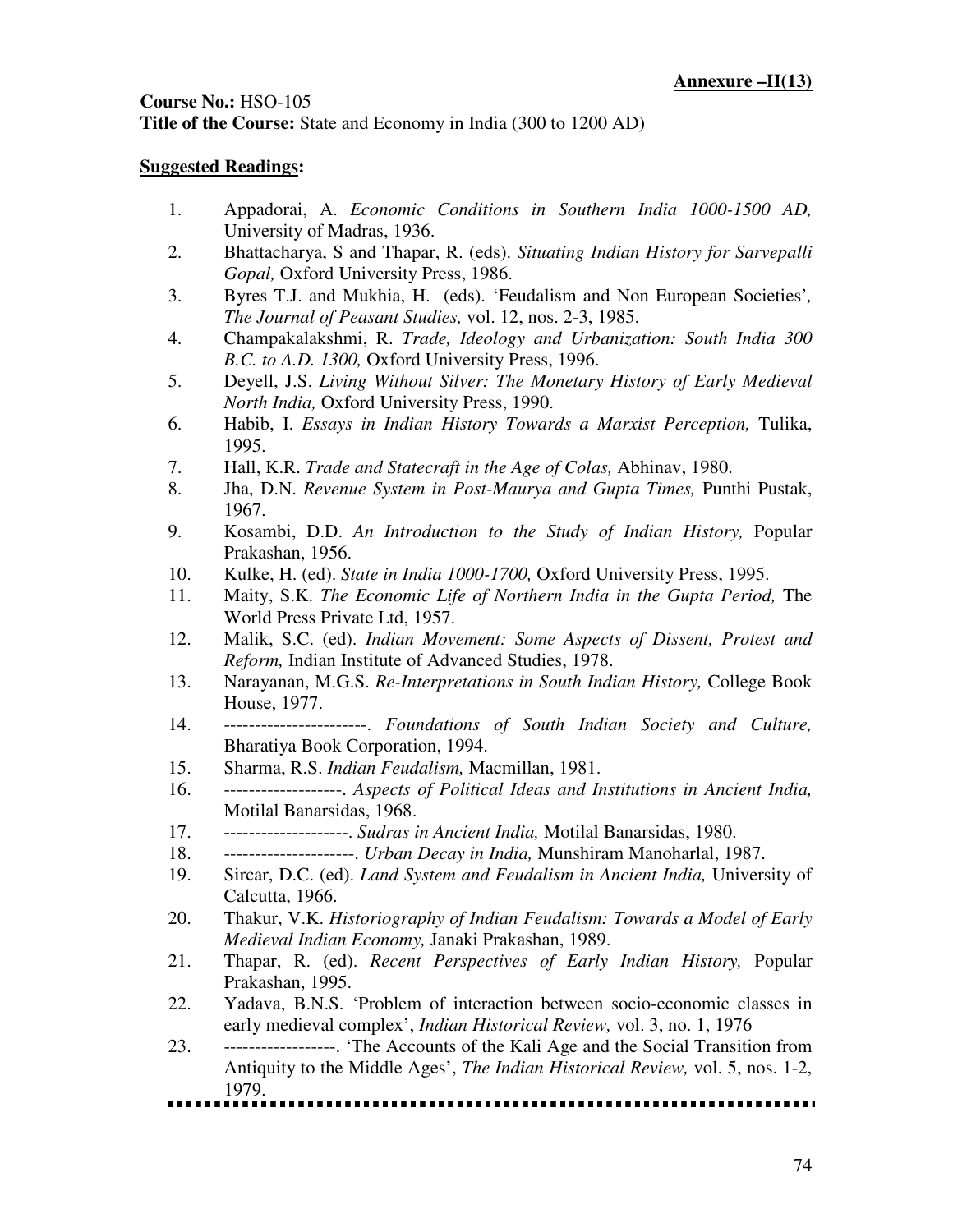**Title of the Course:** Movements in Modern India: Society, Caste, Identity and Ecology

- 1. Afshar, Haleh and Bina Agarwal (eds.,) *Women, Poverty and Ideology in Asia*. London: Macmillan, 1989.
- 2. Agnes, Flavia. *Law and Gender Inequality: The Politics of Women's Rights in India*. New Delhi: Oxford University Press, 2000.
- 3. Agnew, Vijay. *Elite Women in Indian Politics*. Delhi: Vikas, 1979.
- 4. Arnold, David and Guha, Ramachandra (eds.,) *Nature, Culture, Imperialism: Essays on the Environmental History of South Asia*. New Delhi: Oxford University Press, 1995.
- 5. Baviskar, A. *In the Belly of the River: Tribal Conflicts over Water in the Narmada Valley,* Delhi: Oxford University Press, 1995.
- 6. Baviskar, B.S. and Don Attwood (ed.), *Who Shares?* Delhi: Oxford University Press, 1983.
- 7. Beteille**,** Andre**.** *The Backward Classes and the New Social Order*. Delhi: Oxford University Press**,** Delhi**:** Oxford University Press**,** 1981.
- 8. Bipan, Chandra and others (ed.) *India's Struggle for Independence*. New Delhi: Penguin, 1989.
- 9. Corbridge, S., G. Williams, M. Srivastava, and R Véron, (eds.,) *Seeing the State: Governance and Governmentality in India*. Cambridge: Cambridge University Press, 2005.
- 10. Datta, K. K. *Social History of Modern India*. Delhi: Macmilan, 1975.
- 11. Desai, A.R. *Peasant Struggles in India*. Delhi: Oxford University Press, 1979.
- 12. Desouza, Alfred (ed.) *Women in Contemporary India.* Delhi: Manohar, 1975.
- 13. Dhanagare, D.N. *Peasant Movements in India*, Delhi: Oxford University Press, 1983.
- 14. Dube, Saurabh, *Untouchable Pasts: Religion Identity and Power among a Central Indian Community, 1780-1950*. New Delhi: Vistaas Publications, 2001.
- 15. Dwivedi, R. *Conflict and Collective Action*. London: Routledge, 2006.
- 16. Eisenstadt, S. N. *Modernization: Protest and Change*. New Jersey: Prentice Hall, 1965.
- 17. Escobar, A. *Encountering Development: The Making and Unmaking of the Third World*, Princeton: Princeton University Press, 1995.
- 18. Forbes, Geraldine. *Women in Modern India*. Cambridge: Cambridge University Press, 1996.
- 19. Frankel, Francine (ed.). *Dominance and State Power in Modern India*, Delhi: Oxford University Press, 1989.
- 20. --------------. et. al. (eds.). *Transforming India: Social and Political Dynamics of Democracy*, Oxford: Oxford University Press, 2000.
- 21. ---------------. *India's Political Economy: The Gradual Revolution 1947-2004*, New Delhi: Oxford University Press, 2005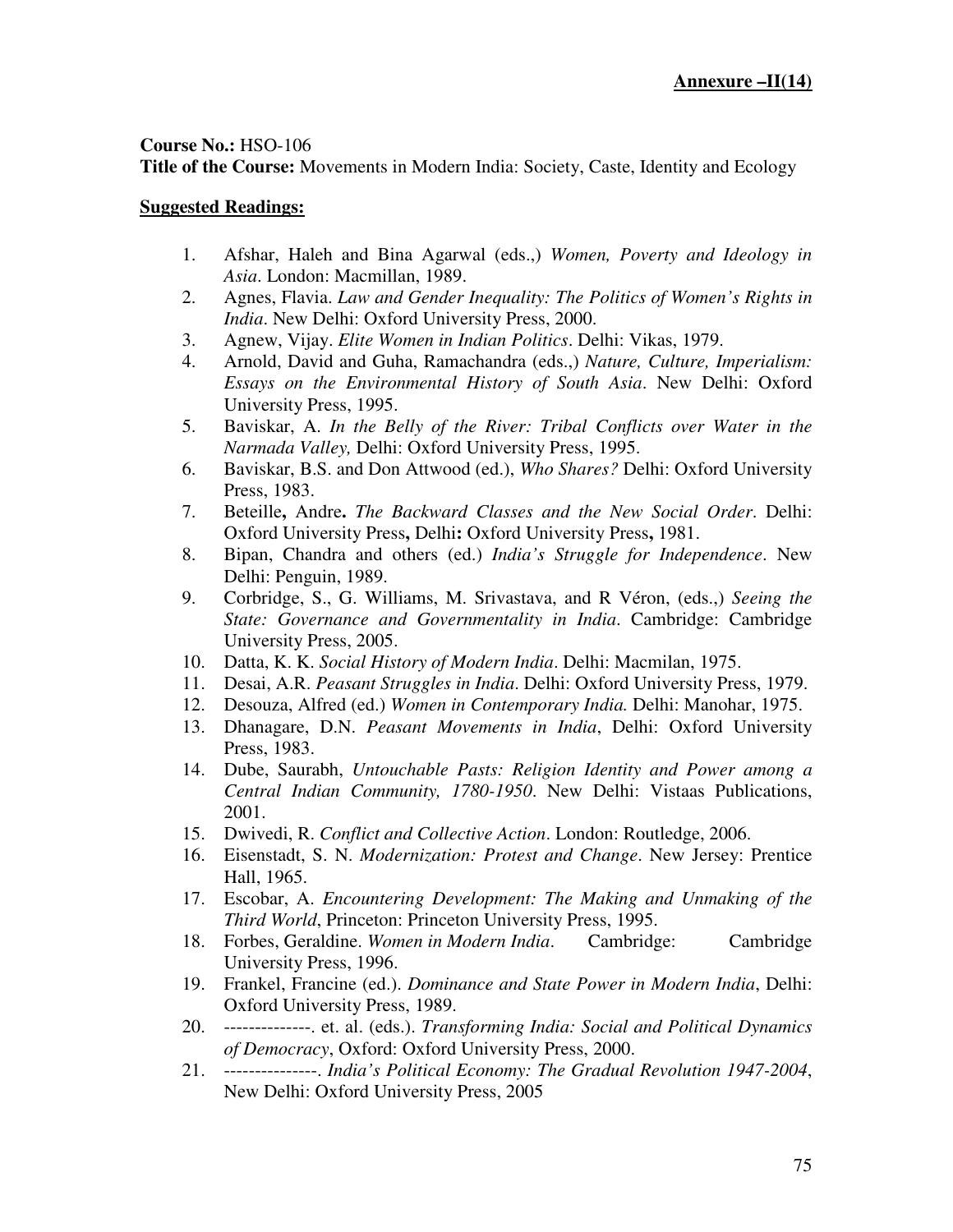- 22. Fuchs, Stephen. *Rebellious Prophets*. Bombay: Asia Publishing House, 1965.
- 23. Gadgil, Madhav. *Ecological Journeys: The Science and Politics of Conservation in India*, New Delhi: Permanent Black, 2005.
- 24. George, Shanti. *Operation Flood*. Delhi: Oxford University Press, 1985.
- 25. Gore, M.S. *The Social Context of Ideology: Ambedkar's Political and Social Thought*. New Delhi: Sage Publications, 1993.
- 26. Guha, Ranajit.,.*Elementary Aspects Peasant Insurgency in Colonial India,* Delhi: Oxford University Press, 1983.
- 27. ------------------, (ed.,) *Subaltern Studies* (Vol. I to Vol. VI). Delhi: Oxford University Press, 1982-1989.
- 28. ------------------- *The Unquiet Woods: Ecological Change and Peasant Resistance in the Himalaya*. Berkeley, University of California Press, 1989.
- 29. Gusfield, Joseph, R, *Protest, Reform and Revolt: A Reader in Social Movements*, New York: John Wiley and Sons, 1970.
- 30. Hardiman, David (ed). *Peasant Resistance in India 1858-1914*. Delhi: Oxford University Press, 1993.
- 31. Hanlon, Rosalind O', *Caste, Conflict and Ideology: Mahatma Jotirao Phule and Low Caste Protest in Nineteenth Century Western India*. New Delhi: Orient Longman, 1985.
- 32. Haynes, Douhlas and Gyan Prakash, eds. *Contesting Power: Resistance and Everyday Social Relations in South Asia*. Delhi: Oxford University Press, 1991.
- 33. Heimasath, *Indian Nationalism and Hindu Social Reform*. Princeton: Princeton University Press, 1989.
- 34. Irschick, Eugene. *Politics and Social Conflict in South India: The Non-Brahmin Movement and Tamil Separatism 1916-1929*. Berkeley: University of California Press, 1969.
- 35. Jonnes, Kennith. *Socio-Religious Reform Movements in British India*. Cambridge: Cambridge University Press, 1994.
- 36. Juergensmeyer, Mark. *Religion as Social Vision: The Movement against Untouchablility in Twentieth Century Punjab*. Berkeley: University of California Press, 1982.
- 37. Khare, R. S. *The Untouchable as Himself: Ideology, Identity and Pragmatism among the Lucknow Chamars*. Cambridge: Cambridge University Press, 1984.
- 38. Krishnamurty, J. ed. *Women in Colonial India: Essays on Survival, Work and the State*. Delhi: Oxford University Press, 1989.
- 39. Lynch, Owen. *The Politics of Untouchability*. Columbia: Columbia University Press, 1969.
- 40. Mani, Lata. *Contentious Traditions: The Debate on Sati in Colonial India.* Berkeley: University of California Press, 1998.
- 41. Menon, Nivedita. (ed.) *Gender and Politics in India*. New Delhi: Oxford University Press, 1999.
- 42. Michael, S.M. *Dalits in Modern India*. New Delhi: Vistaar Publications, 1999.
- 43. Miller, Barbara. D. *The Endangered Sex*. New York: Cornell University. Press, 1981.
- 44. Minault, Gail. *Secluded Scholars: Women's Education and Muslim Social Reform in Colonial India*. Delhi: Oxford University Press, 1998.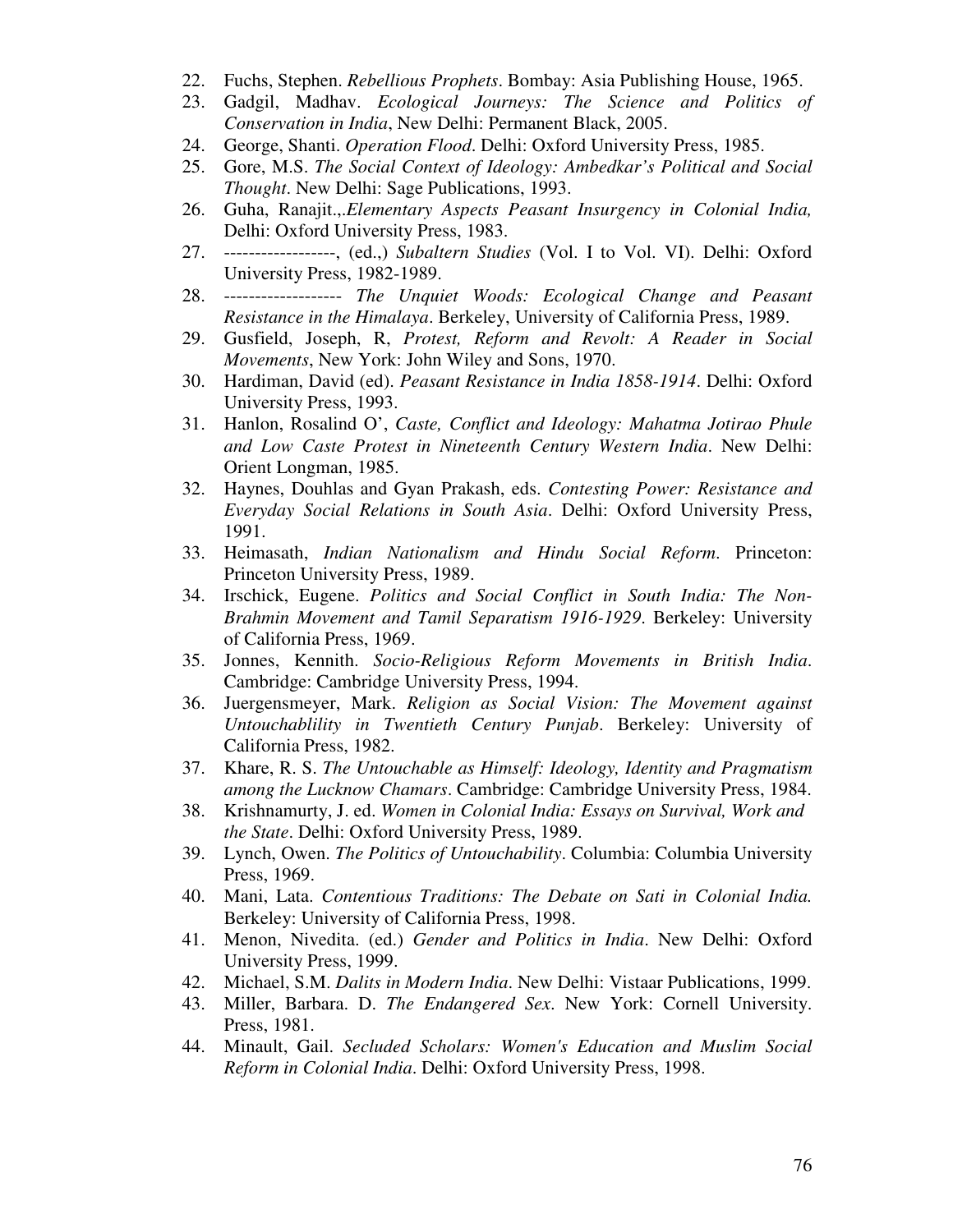- 45. Omvedt, Gail. *Cultural Revolt in a Colonial Society: The Non-Brahmin Movements in Western India 1873 to 1930*. Bombay: Scientific Socialist Education Trust, 1976.
- 46. Oommen, T. K. *Protest and Change*, New Delhi: Sage Publications, 1990.
- 47. Peet, R. and W. Watts (eds.,). *Liberation Ecologies: Environment, Development and Social Movements*. London: Routledge, 2000.
- 48. Rangan, H., *Of Myths and Movements: Rewriting Chipko into Himalayan History*. New Delhi: Oxford University Press, 2000.
- 49. Rao, M. S. A (ed.) *Social Movements and Transformation*. New Delhi: Manohar Publications, 2000.
- 50. Ray, Bharati and Basu, Aparna (eds.,) *From Freedom to Independence: Women and Fifty Years of India's Independence*. New Delhi: Oxford University Press, 1999.
- 51. -----------------------(ed.) *From the Seams of History: Essays on Indian Women.* New Delhi: Oxford University Press, 1995.
- 52. Ray, Raka. *Field's of Protest: Women's Movements in India*. New Delhi: Kali for Women, 1999.
- 53. Ray, Raka and Mary Fainsod Katzenstein (eds.,) *Social Movements in India*: Poverty, Power, and Politics. New Delhi: Oxford University Press, 2005.
- 54. Sarkar, Sumit. *Modern India*. New Delhi: Macmillan, 1983.
- 55. Scott, James C. *Weapons of the Weak: Everyday Forms of Peasant Resistance*. New Haven: Yale University Press, 1985.
- 56. Shah, Ghanshyam (ed.). *Dalit Identity and Politics*, New Delhi: Sage Publications, 2001.
- 57. --------------------(ed.), *Social Movements and the State*. New Delhi: Sage Publications, 2002.
- 58. -------------------- *Social Movements in India: A Review of the Literature*, New Delhi: Sage Publications, 1990.
- 59. Singh, K. S (ed.). *Tribal Movements in India*. (2 Volumes) New Delhi: Manohar, 1982-83.
- 60. Sivaramakrishnan, K. and A Agrawal. (eds,). *Regional Modernities: The Cultural Politics of Development in India*. Stanford: Stanford University Press, 2004.
- 61. Sriniva, M. N. *Social Change in Modern India*. Berkely: University of California Press, 1966.
- 62. Thorat, Sukhadev. *Dalits in India: A Profile*. New Delhi: Sage, 2007.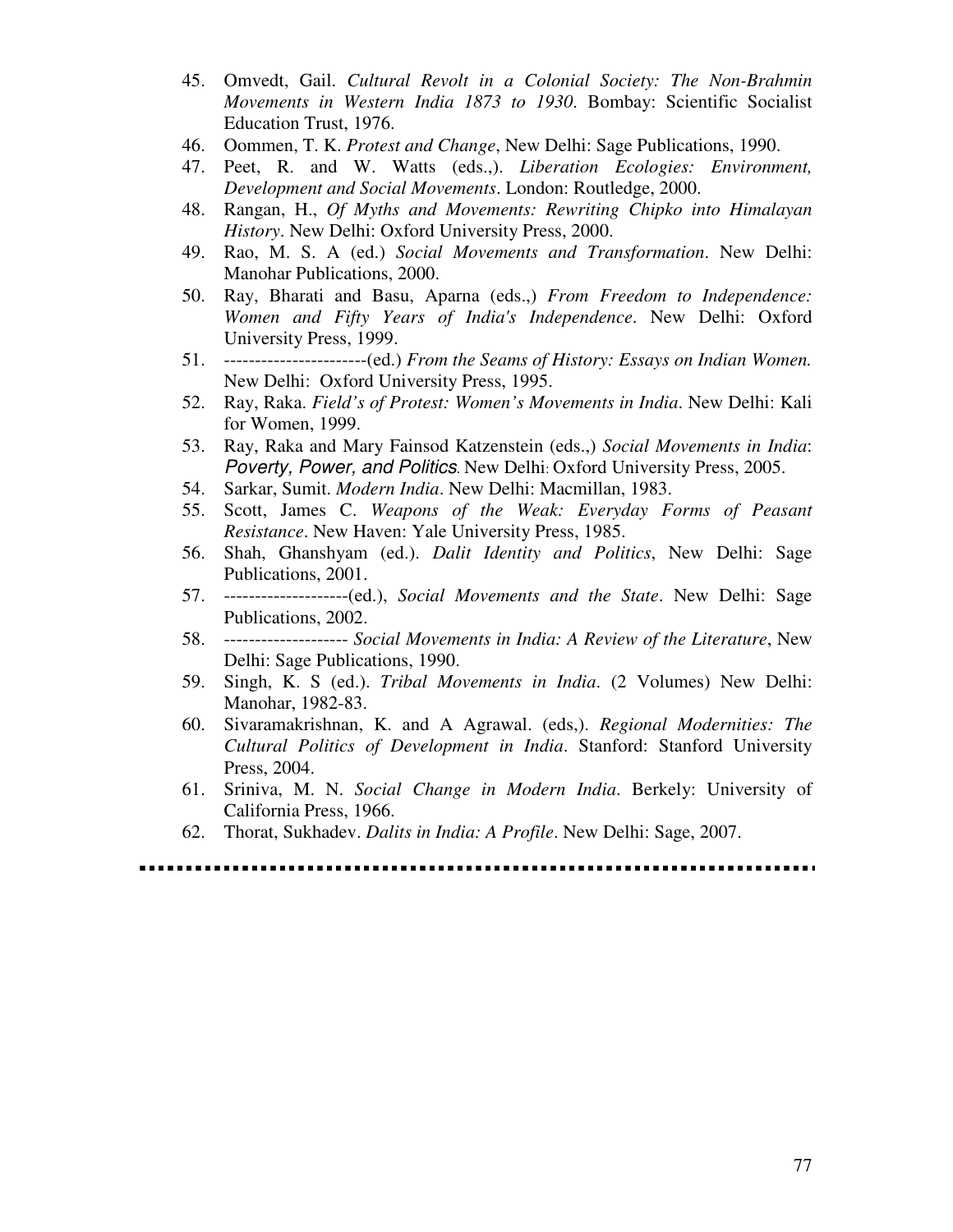# **Course No.:** HSO-107 **Title of the Course:** Environmental History of India

- 1. Allchin, B. and Allchin, F.R., *The Birth of Indian Civilization,(*Harmondsworth, Penguin, 1968).
- 2. Alvares, Claude (Ed.), *Fish Curry and Rice, A sourcebook on Goa, its ecology and life-style,* (Goa, The Goa Foundation, Revised 4<sup>th</sup> edition, 2002).
- 3. Arnold, David, and Ramachandra Guha (Eds.), *Nature, Culture, Imperialism, Essays on the Environmental History of South Asia,* (Delhi, OUP, 1996).
- 4. Bellamy, Patrick, *Dictionary of Environment*, ( New Delhi, Academic (India) Publishers, 3<sup>rd</sup> edition, 2007).
- 5. Chaudhuri, K.A., *Ancient Agriculture and Forestry in Northern India,* (Bombay, 1977).
- 6. Dasgupta, P. *The Control of Resources*, (Delhi, OUP, 1982).
- 7. Desai, A.R. (Ed.), *Agrarian Struggles in India*, ( Delhi, OUP, 1979).
- 8. \_\_\_ (Ed.), *Agrarian Struggles in India since Independence*, (Delhi, OUP, 1986).
- 9. Dhavalikar, M.K., *The First Farmers of the Deccan,* (Pune, Deccan College, 1988).
- 10. Editorial Committee, *Perspectives on Dakshina Kannada and Kodagu, Mangalore University Decennial Volume,* ( Mangalore, 1991).
- 11. Fernandes, W. and Menon, G., *Tribal Women and Forest Economy : Deforestation, Exploitation and Status Change,* (New Delhi, Indian Social Institute, 1987 ).
- 12. Gadgil, Madhav and Ramachandra Guha, *The Use and Abuse of Nature*  (incorporating *This Fissured Land An Ecological History of India* and *Ecology and Equity* ), (Omnibus edition), (New Delhi, OUP, Fifth Impression, 2008).
- 13. Gill, Manmohan Singh, and Jasleen Kewlani (Eds.), *Environmental Conscience Socio- Legal and Judicial Paradigm,* (New Delhi, Concept Publishing Co., 2009).
- 14. Guha, Ranajit, (Ed.), *Subaltern Studies*, Vol. I, (Delhi, OUP, 1982).
- 15. Guha, Sumit, *Environment & Ethnicity in India 1200-1991*, ( Cambridge, CUP, 1999). Guha, Ramachandra, *The Unquiet Woods : Ecological Change and Peasant Resistance in the Himalaya,* (Delhi, OUP, Berkeley : University of California Press, 1989 ).
- 16. Harris, M., *Culture, People and Nature : An Introduction to General Anthropology*, ( New York, Harper and Row, 1980).
- 17. Hiremath, K.G. (Ed.), *Recent Advances in Environmental Science,* (New Delhi, Discovery Publishing House, 2003).
- 18. Joseph, Benny, *Environmental Studies,* ( New Delhi, Tata McGraw-Hill Pubg. Co., Second edition, 2009).
- 19. Krishna, K.V.S.G. Murali, and M.V.Venkata Rao, *Our Environment,* (Kakinada, Environmental Protection Society, First edition, 1998).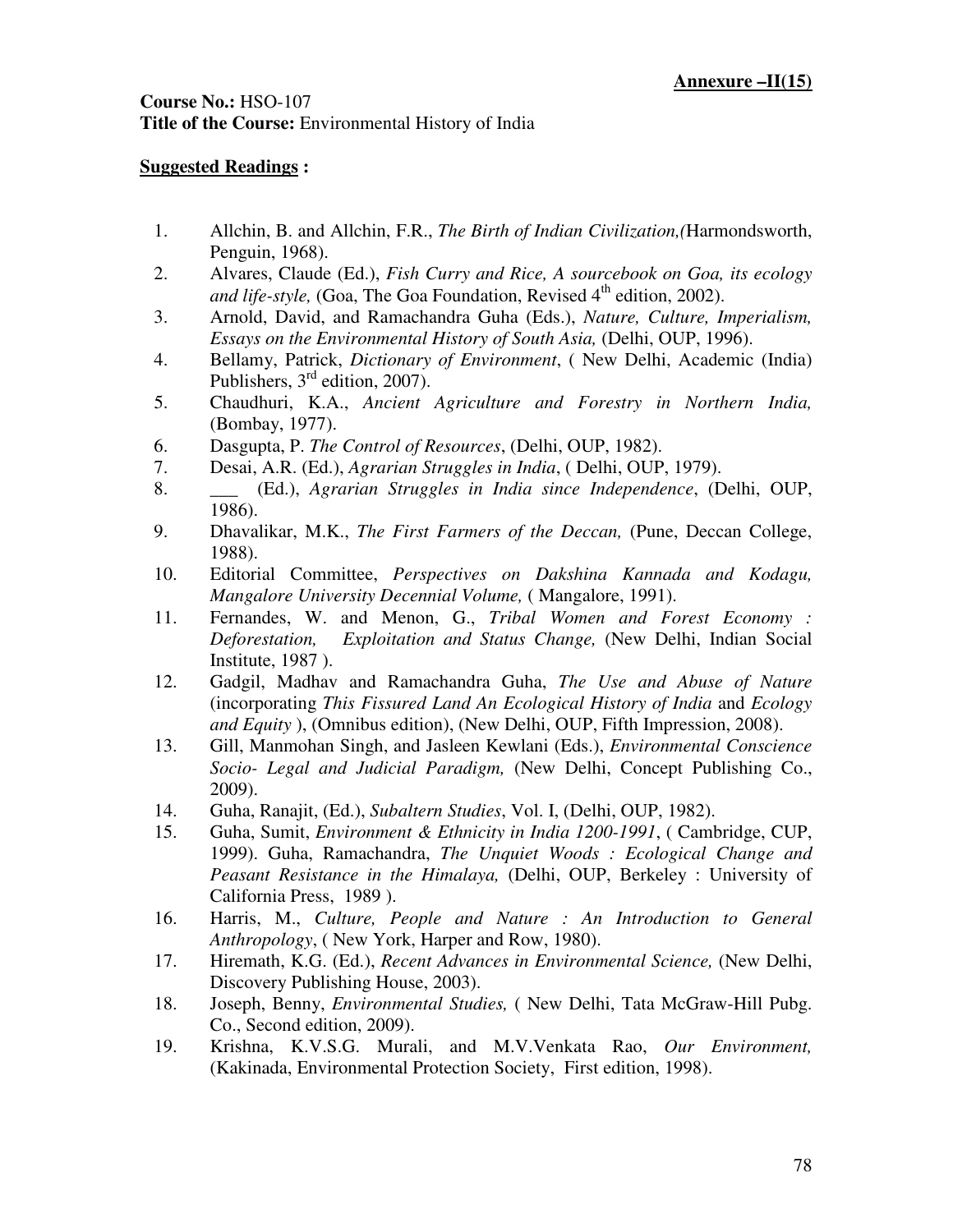- 20. Kumar, Dharma, and Tapan Raychaudhuri (Eds.), *The Cambridge Economic History of India*, Vol.1, (Cambridge, CUP, 1982).
- 21. Kumar, Dharma, (Ed.), *The Cambridge Economic History of India*, Vol.2, (Cambridge, CUP, 1982).
- 22. Murthy, Linga and others,(Eds.), *Environmental Concerns of Economic Development,* (New Delhi, Serials Publications, 2008).
- 23. Noronha, Ligia and others (Eds.),*Coastal tourism, environmment, and sustainable local development*, (new Delhi, TERI, 2002).
- 24. Pai, Mohan, *The Western Ghats,* ( Bangalore, Published by the Author, 2005).
- 25. Chakrabarti, Ranjan (Ed.),*Situating Environmental History,*(New Delhi, Manohar, 2007).
- 26. Possehl,G.L. (Ed.), *Harappan Civilization*, (New Delhi, OUP and IBH,1982).
- 27. Raju, A.J. Solomon, *A Textbook of Ecotourism Ecorestoration and Sustainable Development*, (Kolkata, New Central Book Agency, 2007).
- 28. Rao, T. Ananda and P.V.Suresh, *Coastal Ecosystems of the Karnataka State, India, Vol. I – Mangroves,*( Bangalore, Karnataka Association for the Advancement of Science, 2001).
- 29. Rao, T. Ananda and A. N. Sherieff, *Coastal Ecosystems of the Karnataka State, India, Vol. II – Beaches,*( Bangalore, Karnataka Association for the Advancement of Science, 2002).
- 30. Satya, Laxman D., *Medicine, Disease and Ecology in Colonial India The Deccan Plateau in the 19th Century,* ( New Delhi, Manohar, 2009 ).
- 31. Sen, G. (Ed.), *Indigenous Vision : People of India. Attitudes to the Environment*, (Delhi, Sage Publications and Delhi : India International Centre, New Delhi, 1992).
- 32. Singh, K.S. (Ed.), *Tribal Movements in India,* Vo. II, ( New Delhi, Manohar, 1983).
- 33. Vayda, A.P., (Ed.), *Environment and Cultural Behaviour,* (New York, Academic Press, 1969).
- 34. Worster, D., *The Ends of the Earth : Perspectives on Modern Environmental History,* (Cambridge, CUP, 1988).

#### **Research Papers:**

- 1. Guha, Ramachandra, "Forestry in British and Post-British India : A Historical Analysis", *Economic and Political Weekly*, Vol.18, No.44 (Oct.29,1983), pp.1882-1896 and Vol.18, No.45/46 (Nov.5-12,1983), pp.1940-1947.
- 2. Guha, Ramachandra, and Madhav Gadgil, "State Forestry and Social Conflict in British India", *Past and Present*, No.123 (May,1989), PP.141-177.
- 3. Pouchepadass, Jacques, "Colonialism and Environment in India : Comparative Perspective", *Economic and Political Weekly*, Vol.30, No.33 (Aug.19, 1995), pp.2059-2067.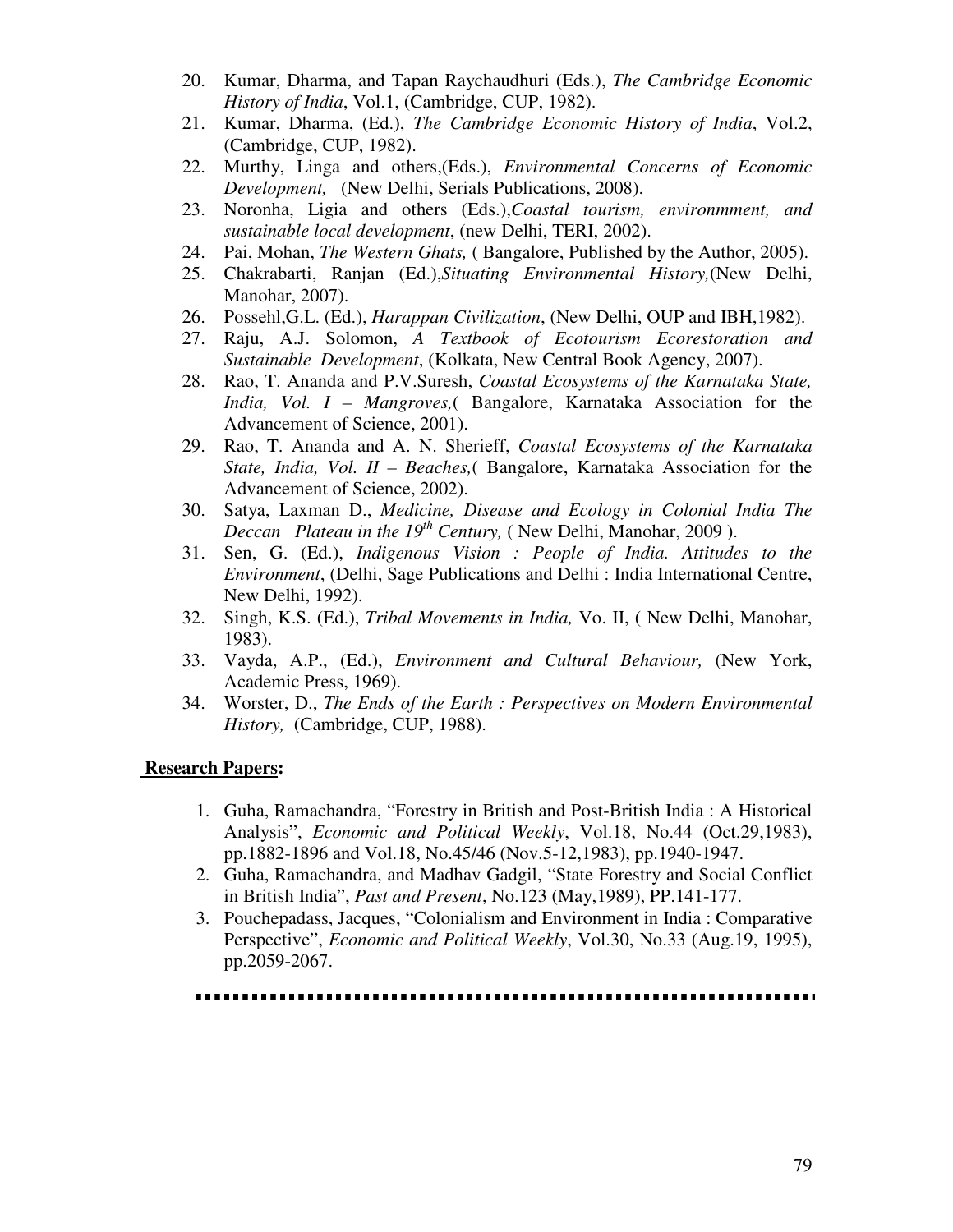### **Course No.:** HSO 111 **Title of the Course:** Constructing Goan Identity: Themes and Issues

- 1. Almeida, Jose C, *Aspects of Agricultural Activity in Goa, Daman and Diu*. Panaji: Government Printing Press, 1967.
- 2. Alvares, Claude, *Fish, Curry and Rice: A Citizen's Report On The Goan Environment.* Mapusa: The Other India Book Press, 2001.
- 3. \_\_\_\_\_\_\_\_\_, ed., *Unwanted Guest-Goan v/s Dupont,* Mapusa: The Other India Press, 1991.
- 4. Angle, P, *Goa: An Economic Review.* Bombay: Goa Hindu Association, 1983.
- 5. \_\_\_\_\_\_\_\_\_\_\_\_ *Goa: Concepts and Misconcepts.* Bombay: The Hindu Association, 1994.
- 6. Borges, Charles and Others (eds). *Goa and Portugal: History and Development.* New Delhi: Concept Publishing Company, 2000.
- 7. Bragança Pereira, A. B. de, *Ethnography of Goa, Daman and Diu*, Tipografia Rangel, 1940 translated by Maria Aurora Couto. New Delhi: Penguin, 2008.
- 8. Cabral e Sa, ed. *Redefining Horizons Goa: Four Decades of Freedom.* Panaji: Directorate of Information and Publicity, Government of Goa 2002.
- 9. Cunha, T. B, *Goa's Freedom Struggle.* Bombay: T. B. Cunha Memorial Committee, 1961.
- 10. Dantas, Norman, (ed). *The Transforming of Goa,* Mapusa: The Other India Press, 1999.
- 11. Esteves, Sarto, *Goa and Its Future.* Bombay: Manaktalas, 1966.
- 12. \_\_\_\_\_\_\_\_\_\_\_, *Politics and Political Leadership in Goa.* New Delhi: Sterling, 1986.
- 13. *Economic Survey 2002-2003,* Panaji: Directorate of Planning, Statistics and Evaluation, Government of Goa, 2003.
- 14. Fernandes, Aureliano, *Cabinet Government in Goa 1961-1993*. Panaji: Maureen and Camvet Publishers, 1997.
- 15. George, Evagrio, *Salazar's rule in Goa and the Goa Case.* Delhi: E.F. George, 1959.
- 16. Gomes Pereira, Rui. *Goa* Vol. II *Gaunkari-The Old Village Associations.*  Panaji: A Gomes Pereira, 1981.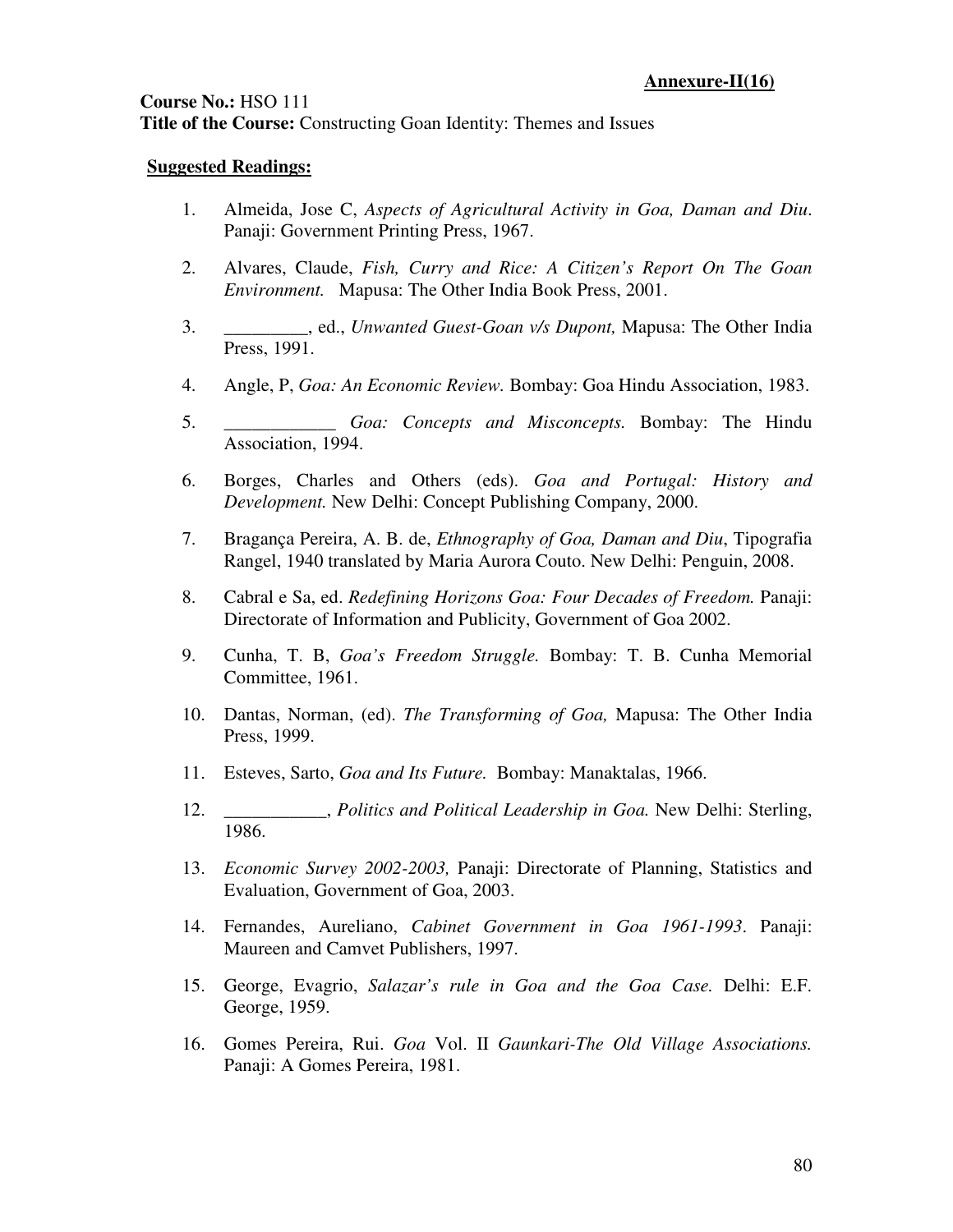- 17. Gune, V.T., ed. *Gazetteer of the Union Territory of Goa, Daman and Diu,*  Vol. I, Panaji: Gazetteer Department, 1979.
- 18. Kamat, Pratima, *Farar Far: Popular Resistance To Colonial Hegemony In Goa, 1510-1961.* Panaji: Institute Menezes Braganza, 1999.
- 19. Kosambi, D. D, *Myth and Reality*. Bombay: Popular Prakashan, 1962.
- 20. Manekar, O. R, *The Goa Action.* Bombay: Popular Book Depot, 1962.
- 21. Newman, Robert S, *Of Umbrellas, Goddesses and Dreams: Essays on Goan Culture and Society.* Mapusa: The Other India Press, 2001.
- 22. Priolkar, A. K, *Goa Rediscovered.* Bombay: Bhatkar Book International, 1967.
- 23. \_\_\_\_\_\_\_\_\_\_\_\_ (ed.) *The Printing Press in India*. Bombay: Marathi Samshodan Mandal, 1958.
- 24. Rao, R. P, *Portuguese Rule of Goa, 1510-1961,* Bombay: Asia Publishing House, 1963.
- 25. Pinto, Rochelle, *Between Empires: Print and Politics in Goa*. New Delhi: Oxford University Press, 2007.
- 26. Robinson, Rowena, *Conversion, Continuity and Change: Lived Christianity in Southern Goa.* New Delhi: Sage, 1998.
- 27. Rubinoff, Arthur G. *India's Use of Force in Goa.* Bombay: Popular Prakashan, 1971.
- 28. \_\_\_\_\_\_\_\_\_\_\_, *The Construction of a Political Community: Integration and Identity in Goa*. New Delhi: Sage Publications, 1998.
- 29. Saksena, R.N., *Goa Into the Mainstream.* New Delhi, Abhinav Publications, 1974.
- 30. Satoskar, B. D, *Gomantak Prakriti ani Sanskriti* Vol I [Marathi] (Pune: Subhda Saraswat, 1988).
- 31. Shastri, B.S., *Studies in Indo-Portuguese History.* Bangalore: IBH Prakashana, 1981.
- 32. \_\_\_\_\_\_\_\_\_\_\_\_, ed. *Goan Society Through the Ages.* New Delhi: Asian Educational Services, 1987.
- 33. \_\_\_\_\_\_\_\_\_\_, ed. *Socio-Economic Aspects of Portuguese Colonialism in Goa, 19th and 20th Centuries,* Belgaum: Yarbal Offset Printers, 1991.
- 34. Sing, K. S. (ed.) *People of India: Goa*. Volume XXI. Bombay: Popular Prakashan, 1993.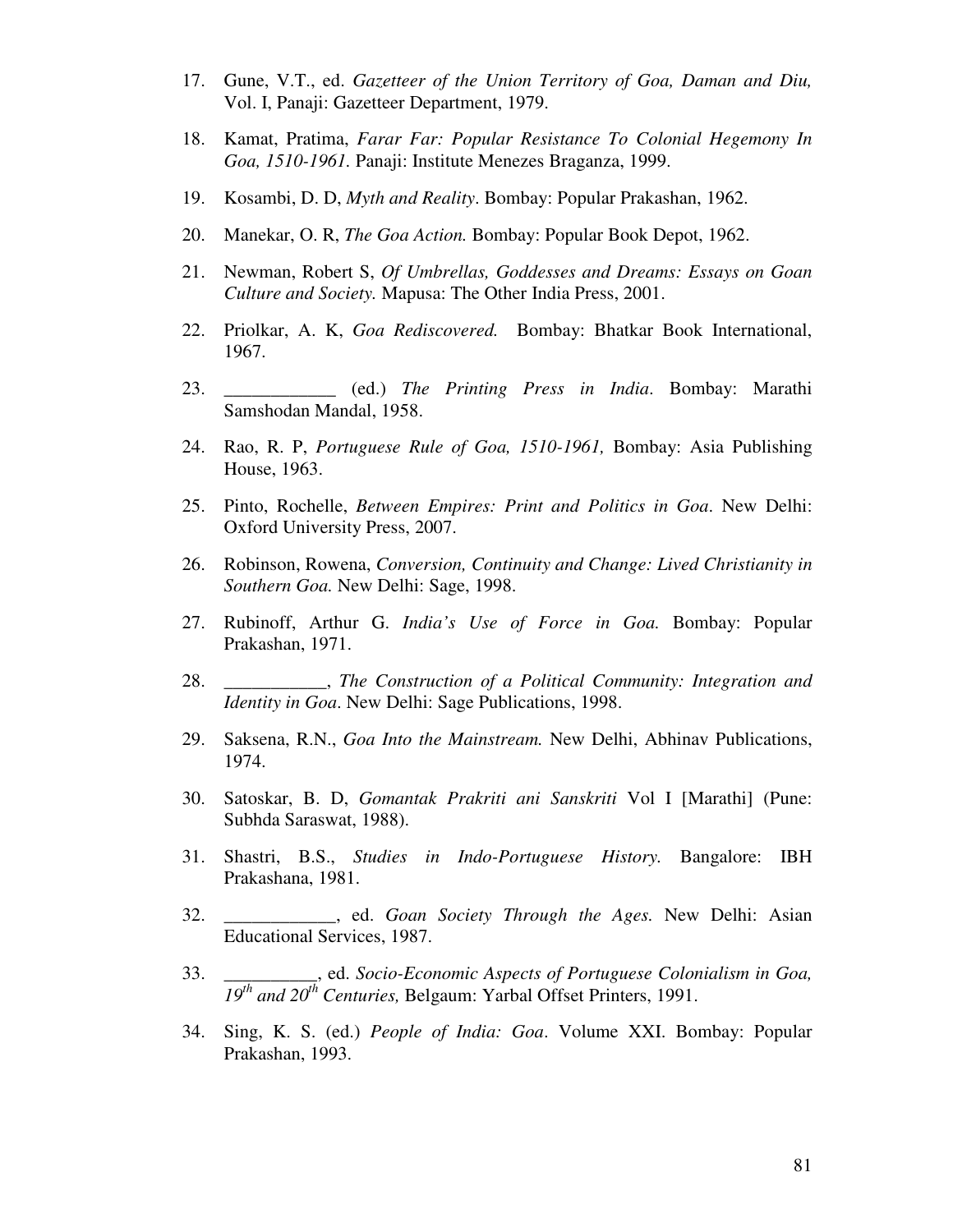- 35. Sinha, Arun, *A Critical Portrait of Postcolonial Goa*. New Delhi: Bibliophile Asia, 2002.
- 36. Souza, B. G. de, *Goan Society in Transition: A Study in Social Change.*  Bombay: Popular Prakashan, 1975.
- 37. Souza, T.R. de, ed. *Goa Through the Ages,* Vol. II, *An Economic History.*  New Delhi, Concept Publishing Company, 1990.
- 38. \_\_\_\_\_\_\_\_\_\_\_\_, *Goa To Me,* New Delhi: Concept Publishing Company, 1994.
- 39. *Techno-Economic Survey of Goa, Daman and Diu*. New Delhi: National Council of Applied Economic Research, 1964.
- 40. Varde, P. S, *History of Education in Goa From 1510 To The Present Day.*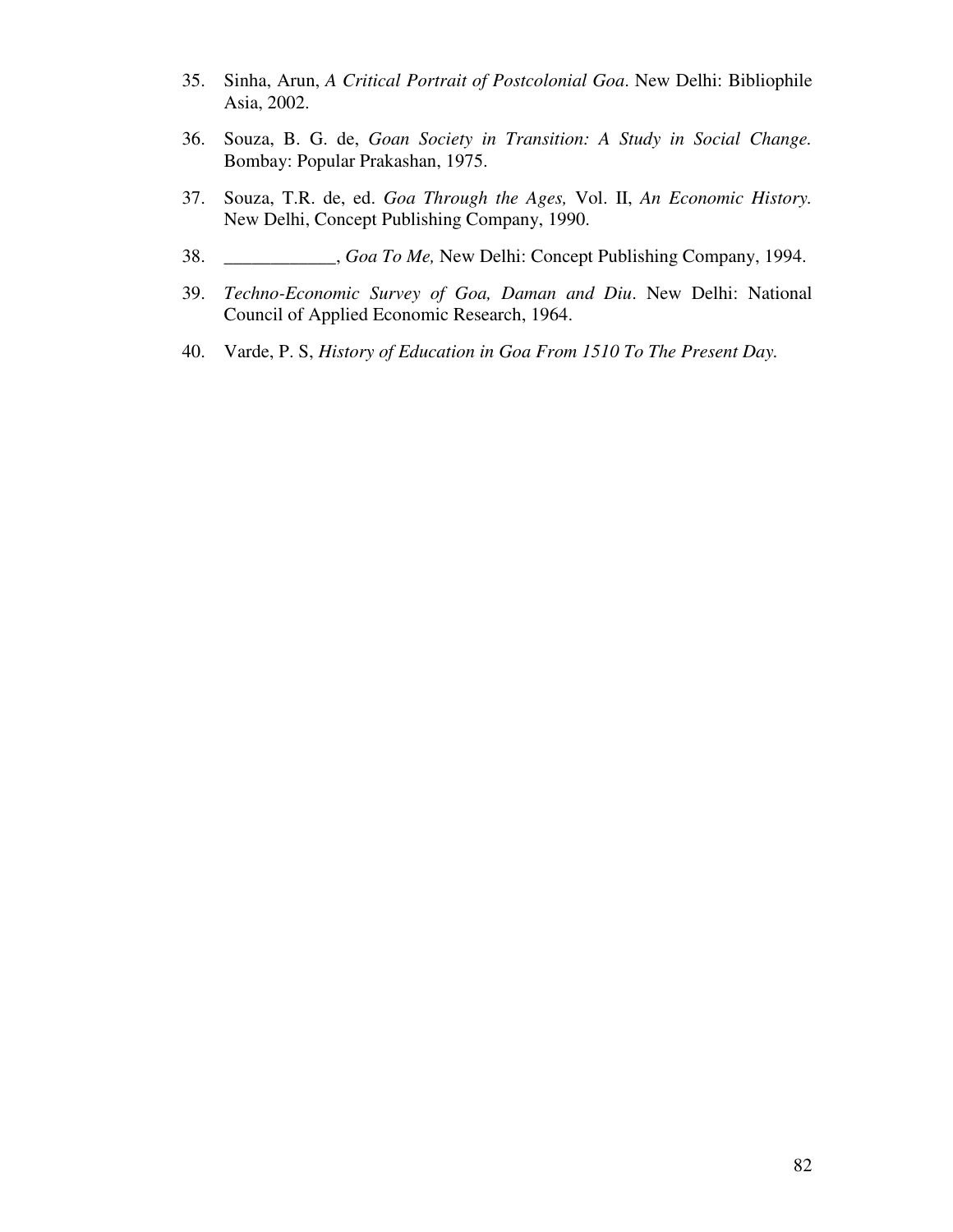**Title of the Course:** "The Family Laws of Goa: A Gender Audit"

- 1. Bailancho Saad. *Bigamy: The Hushed Issue*, a pamphlet issued by the Bailancho Saad.
- 2. Basu, Aparna and Anup Taneja, eds. *Breaking out of Invisibility Women in Indian History*. (Indian Council of Historical Research Monograph Series 7). New Delhi: Indian Council of Historical Research Northern Book Centre, 2002.
- 3. Beauvoir, Simone de. *The Second Sex*. New York: Vintage Press, 1973.
- 4. Benhabib, Seyla and Drucilla Cornell. Eds. *Feminism as Critique*. Minneapolis:University of Minnesota Press, 1988.
- 5. Black, H. C. *Black's Law Dictionary*. 5th ed. St. Paul Minn: West Publishing Co.1979.
- 6. Boxer, C.R. *Four Centuries of Portuguese Expansion*, *1415-1825*, *A Succinct Survey*. Johannesburg: Witwatesrand University Press, 1961.
- 7. ---. *The Portuguese Seaborne Empire*, *1415-1825.* London: Hutchinson and Co.Ltd., 1969.
- 8. ---. *Mary and Misogyny, Women in the Iberian Expansion Overseas, 1415-1815*. London: Gerald Duckworth and Co., 1975.
- 9. Bullough, Vern L. *The Subordinate Sex A History of Attitudes Towards Women*. New York: Penguin Books Inc., 1974.
- 10. Chatterji, Probhat C. *Secular Values for Secular India*. Delhi: Manohar Publishers & Distributors, 1995.
- 11. *Chesiere's Private International Law*. Butterworth and Co., 1970.
- 12. Coutright, Paul and Harlan L. Eds. *From the Margins of Hindu Marriage: Essays on Gender, Religion and Culture*. New York and Oxford: Oxford University Press, 1995.
- 13. D'Souza, B. G. *Goan Society in Transition.* Bombay: Popular Prakashan, 1975.
- 14. D'Souza, Carmo. *Legal System in Goa*. Vol. II. *Laws and Legal Trends* (1510- 1969). Calangute, Goa: Agnelo D'Souza, 1995.
- 15. Derrett, J. Duncan M. "Hindu Law in Goa: A Contact between Natural, Roman and Hindu Laws." *Essays in Classical and Modern Hindu Law*. Vol. II. Delhi: Universal Book Traders, 1995 reprint.
- 16. *Economic & Political Weekly of India*. Special Issue. "Women: Rights and Laws; Review of Women Studies". April 25, 1992, Vol. XXVII. No 17.
- 17. Engineer, Ali Asghar. *The Shah Bano Controversy.* Hyderabad: Orient Longman, 1985.
- 18. Faria, Stella. *Et al.*, eds. *The Emerging Christian Woman*. Ishvani: Satprakashan Sanchar Kendra, 1984.
- 19. Fyzee, A. *Outline of Mohammedan Law*, 4<sup>th</sup> edn. Delhi: Oxford University Press, 1974.
- 20. Galanter, Marc. *Law and Society in Modern* India. Delhi: Oxford University Press, 1992.
- 21. Gunew, Sneja. *A Reader in Feminist Knowledge.* London: Routledge, 1991.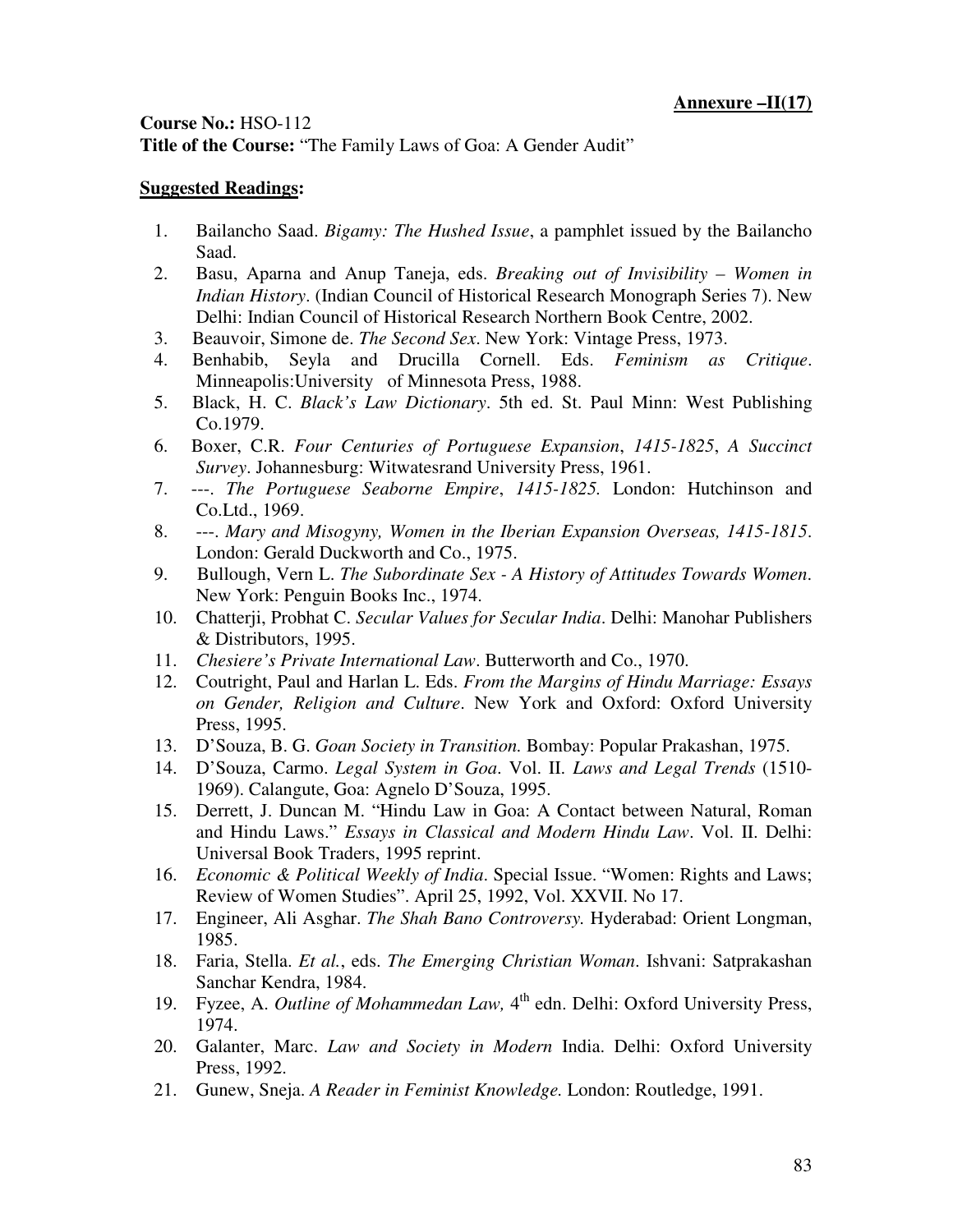- 22. Hughes, Thomas Patrick. Ed. *A Dictionary of Islam*. Clifton, N.Y.: Reference Books, 1965.
- 23. Jain, M. J. Ed. *Outline of Indian Legal History*. 4<sup>th</sup> edn. Bombay: Tripathi, 1978.
- 24. Jayawardena, Kumari. *Feminism and Nationalism in the Third World*. New Delhi: Kali for Women, 1986.
- 25. Kamat, Pratima. "From Conversion to the Civil Code: Gender and the Colonial State in Goa, 1510-1961." *The Indian Historical Review* (Biannual Journal of the Indian Council of Historical Research, New Delhi). Vol. XXVII, no. II (July 2000) 61-86.
- 26. Kane, P V. *The History of Dharmashastras: Ancient and Medieval Religious and Civil Law in India*. Vols. I-V. Poona: Bhandarkar Oriental Research Institute, 1962-69.
- 27. Kosambi, Meera. *At the Intersection of Gender, Reform and Religious Belief*. Bombay: Research Centre for Women's Studies, 1993.
- 28. Krishnamurthy, J. Ed. *Women in Colonial India Essays on Survival, Work and the State*. Delhi: Oxford University Press, 1989.
- 29. Mahmood, Tahir. *Family Law Reforms in the Muslim World.* Delhi: Indian Press, 1972.
- 30. ---. Ed. *Islamic Law in Modern India.* Delhi: India Press, 1972.
- 31. ---. *Minorities and the Law.* Bombay: Tripathi, 1976.
- 32. ---*. Muslim Personal Law: Role of the State in the Sub-Continent.* New Delhi: Vikas, 1977.
- 33. Meyers, Carol. *Discovering Eve*. New York: Oxford University Press, 1988.
- 34. Mulgaonkar, Pandurang. "Family Laws in Goa: Registration as Compulsory Ingredient for Validity of Marriage." *Decennial Anniversary Souvenir of the Goa, Daman and Diu Advocates Conference*, *15-16 January, 1977*.
- 35. Nanda, B.R., ed. *Indian Women from Purdah to Modernity*. New Delhi: Vikas Publishing House, 1976.
- 36. Niranjana, Tejaswini, P. Sudhir and Vivek Dhareshwar, eds. *Interrogating Modernity Culture and Colonialism in India*. Calcutta: Seagull, 1993.
- 37. Panikkar, K N. *Cultuire, Ideology, Hegemony, Intellectuals and Social Consciousness in Colonial India.* Delhi: Tulika, 1995.
- 38. Parashar, Archana. *Women and Family Law Reform in India Uniform Civil Code and Gender Equality.* New Delhi/London: Sage Publications, 1994.
- 39. Perrot, Michelle. *Et al*. "Culture and Power of Woman: A Historigraphical Essay." *French Studies in History*. Eds. Maurice Aymard and Harbans Mukhia. New Delhi: Orient Longman, 1990, 471.
- 40. Perry*,* M. *Morality, Politics and Law*. New York: Oxford University Press, 1990.
- 41. Pires de Lima, F.A. and J. de M.A. Varela. *Codigo Civil Portugues*. Coimbra, 1948 and later editions.
- 42. Pires de Lima, F.A. and J. de M.A. Varela. *Fundamental Concepts of Civil Law* (*Family Law and Succession*). Centro de Estudos Norte-Americanos, Lda., 1997.
- 43. Poole, Marilyn. *Idols Ideals Identities: Women in Society*. Melbourne: AE Press, 1986.
- 44. Qureshi, M.A. *Muslim Law of Marriage, Divorce and Maintenance.* Delhi: Deep & Deep Publications, 1992.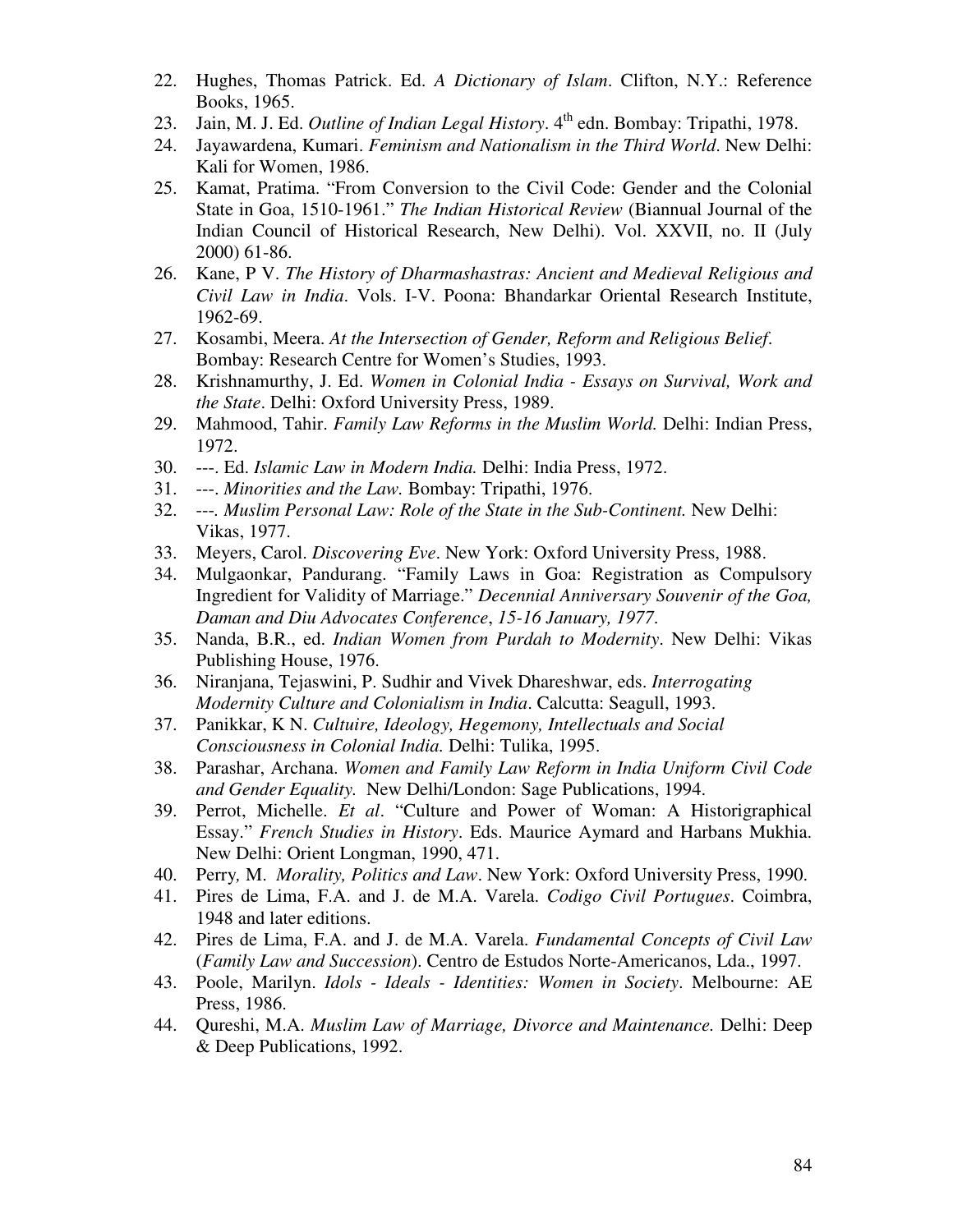- 45. *Report of the GSCW sub-committee appointed to study the recommendations that had emerged from the deliberations of the Workshop on Bigamy organised by the GSCW in Panaji on 3-10-1999*. Panaji: GSCW, 13-11-1999.
- 46. Russell, L.M. Ed. *Feminist Interpretation of the Bible*. Philadelphia: Westminister Press, 1985.
- 47. Sangari, Kumkum and Sudesh Vaid. Eds. *Recasting Women Essays in Colonial History.* New Delhi: Kali for Women, 1989. (Reprinted 1993).
- 48. Sardesai, L.L. Ed. *Glimpses of Family Laws of Goa, Daman and Diu*. Margao: Seva Samiti, 1982.
- 49. Shastry, B.S. ed., *Socio-Economic Aspects of Portuguese Colonialism in Goa, 19th and 20th Centuries*. Belgaum: Yarbal Offset Printers, 1991.
- 50. Srinivas, M.N. *Some Reflections on Dowry*. Delhi: Oxford University Press, 1984.
- 51. Subbamma, Malladi. *Islam and Women*. New Delhi: Sterling Publishers Pvt. Ltd., 1988.
- 52. Sunder Rajan, Rajeswari. *Real and Imagined. Gender, Culture and Post Colonialism*. London: Routledge, 1993.
- 53. Usgãocar, M.S. Trans. *Family Laws of Goa, Daman and Diu*. Vol. I. Vasco da Gama: Devi Shreevani Education Society, 1979.
- 54. Usgãocar, M.S. Trans. *Family Laws of Goa, Daman and Diu*. Vol. II. Panaji: Vella Associates, 1988.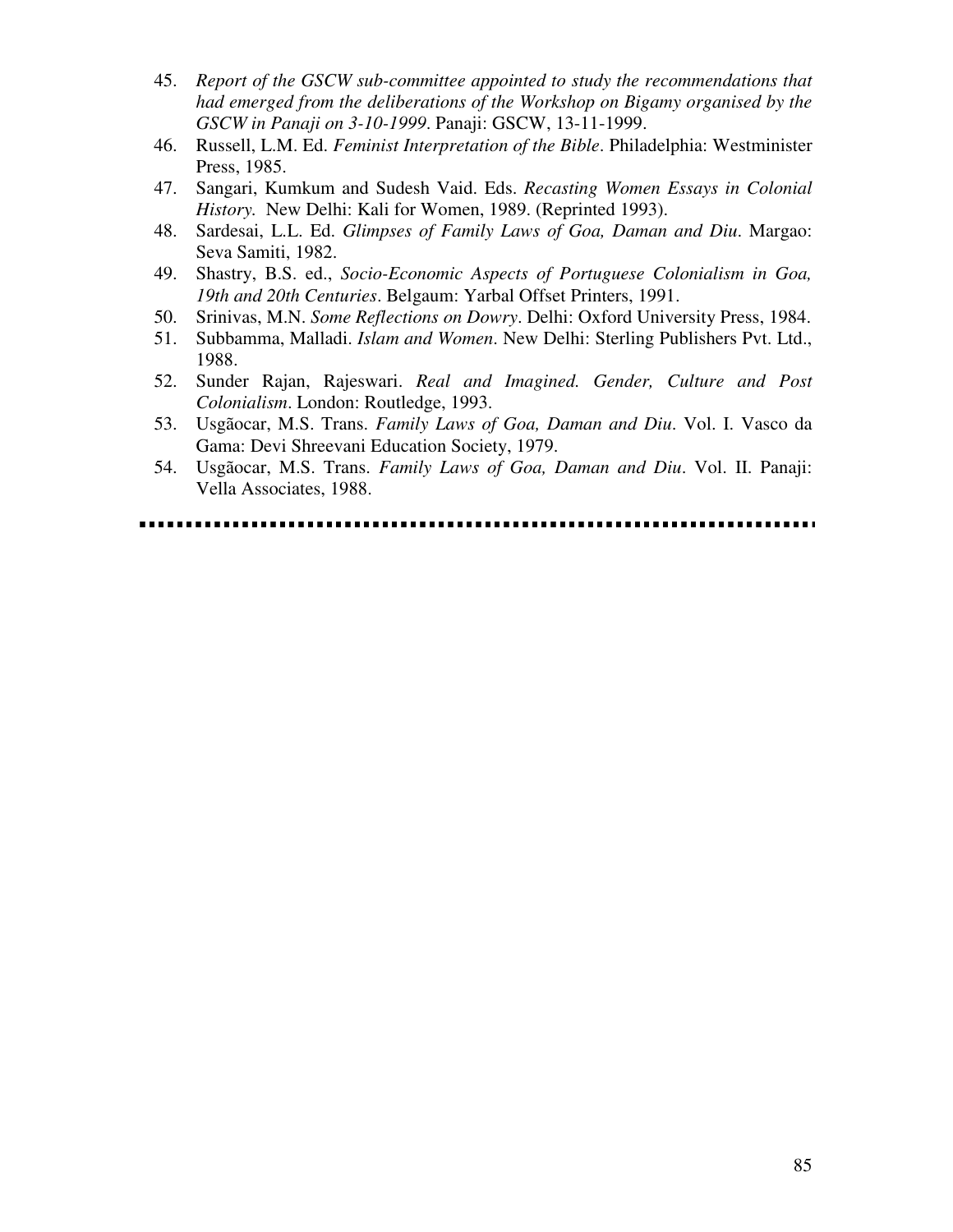**Title of the Course:** Economic History of Medieval India

- 1. Alam, M, *The Crisis of Empire in Mughal North India, Awadh and the Punjab 1707-1748,* Delhi, 1986.
- 2. Alavi, S (ed.), *The Eighteenth Century in India,* Delhi, 2002.
- 3. Ali, M.A., 'Recent theories of eighteenth century India', *Indian Historical Review,* Vol. 13, 1986-87.
- 4. Deloche, J. *Transport and Communication in India,* Volume 1, *Land Transport,*  Oxford University Press, Delhi, 1993.
- 5. Gupta, A.D. and Pearson, M.N. (ed.), *India and the Indian Ocean 1500-1800,*  Oxford University Press, 1987.
- 6. Habib, I, 'Usury in Medieval India', *Comparative Studies in Society and History,* Vol. VI, 1964.
- 7. ---------------, 'Technology and Barriers to Social Change in Mughal India', *Indian Historical Review,* Vol. V, Nos. 1-2, 1978-79.
- 8. --------------, 'Changes in Technology in Medieval India', *Studies in History,*  Vol. II, No. 1, 1980.
- 9. Haider, N., 'International Trade in Precious Metals and Monetary Systems of Medieval India: 1200-1500', *Proceedings of the Indian History Congress,* 59th Session, Patiala, 1998.
- 10. Marshall, P.J. (ed.), *The Eighteenth Century in Indian History, Evolution or Revolution,* Delhi, 2003.
- 11. Mukhia, H. *Perspectives on Medieval History,* New Delhi, 1983.
- 12. Prakash, O., *European Commercial Enterprise in Pre-Colonial India,*  Cambridge University Press, 1998.
- 13. Rayachaudhuri, T and Habib, I. (ed.), *The Cambridge Economic History of India c. 1200-c. 1750,* Vol. I, Cambridge, 1982.
- 14. Richards, J.F. (ed.), *The Imperial Monetary System of Mughal India,* Delhi, 1987.
- 15. Singh, A.K., *Modern World System and Indian Proto-Industrialization: Bengal 1650-1800,* Northern Book Centre, 2006.
- 16. Singh, C. 'Centre and periphery in the Mughal State: the case of seventeenth century Punjab', *Modern Asian Studies,* Vol. 22, 1988.
- 17. Steensgaard, N., *The Asian Trade Revolution of the Seventeenth Century,*  Chicago, 1974.
- 18. Subrahmanyam, S. (ed.), *Money and Market in India 1100-1700,* Delhi, 1994.
- 19. Qaisar, A.J., 'Shipbuilding in the Mughal Empire during the Seventeenth Century', *Indian Economic and Social History Review,* Vol. V, No. 2, June, 1968.
- 20. ---------------, 'The Role of Brokers in Medieval India', *Indian Historical Review,* Vol. 1, ii, 1974.
- 21. ---------------, *Indian Response to European Technology and Culture,* Delhi, 1982.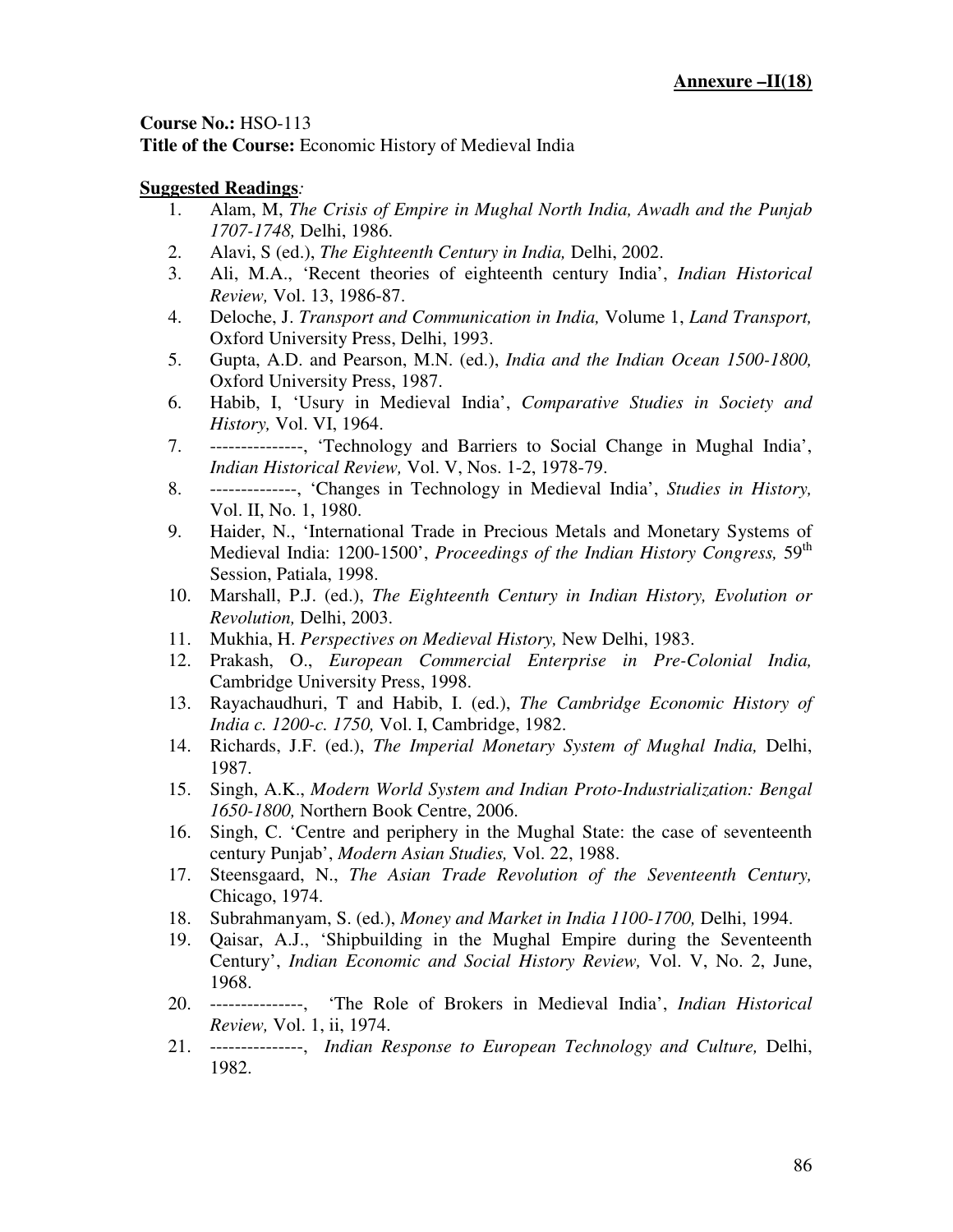**Title of the Course:** An Introduction to Archaeology

- 1. Bell, J. 1994. *Reconstructing Prehistory: Scientific Method in Archaeology*, Philadelphia: Temple University.
- 2. Binford, L.R. 1983. *In Pursuit of the Past: Decoding the Archaeological Record*. London: Thames and Hudson.
- 3. Binford, L.R. 1973. *An Archaeological Perspective*. New York: Seminar Press.
- 4. Binford, L.R. 1983. *Working at Archaeology*. New York: Academic Press.
- 5. Binford, L.R. 1989. *Debating Archaeology*. New York: Academic Press.
- 6. Chakrabarti, D.K. 1988. *A History of Indian Archaeology: From the Beginning to 1947*. New Delhi: Munshiram Manoharlal.
- 7. Childe, V.G. 1956. *Piecing Together the Past: The Interpretation of Archaeological Data*. London: Routledge and Kegan Paul.
- 8. Clark, J.G.D. 1939. *Archaeology and Society*. London: Methuen.
- 9. Clarke, D.L. 1963. "Archaeology: The Loss of Innocence." *Antiquity* 47:6-8.
- 10. Daniel, Glyn E. 1975. *150 years of Archaeology*. London: Duckworth.
- 11. Daniel, Glyn, E. 1981. *A Short History of Archaeology*. London: Thames and Hudson.
- 12. Dunnell, R.C. 1971. *Systematics in Prehistory*. New York: Free Press.
- 13. Embree, Lester 1987. "Archaeology: The Most Basic Science of All" *Antiquity*  61:75-78.
- 14. Fagan, B. 1988. *In the Beginning: An Introduction to Archaeology*. Glenview (Illinois):Scott, Foresman and Company.
- 15. Hayden, Brian 1993. *Archaeology: The Science of once and Future Things*. New York: W.H. Freeman and Company.
- 16. Hodder, I. 1986. *Reading the Past: Current Approaches to Interpretation in Archaeology*. 2nd ed. Cambridge: Cambridge University Press.
- 17. Hodder, Ian. 1999. *The Archaeological Process: An Introduction*. Oxford: Blackwell Publishers.
- 18. Hole, F. amd R.F. Heizer 1973. *Introduction to Prehistoric Archaeology*. New York: Holt, Reinhart and Winston.
- 19. Knudson, S.J. 1978. *Culture in Retrospect*. Chicago: Rand McNally.
- 20. Kuznar, L.A. 1997*. Reclaiming Scientific Anthropology*. Walnut Creek, California: Altamira Press.
- 21. Paddayya, K. 1979. "Palaeoethnography vis-avis the Stone Age Cultures of India: Some Methodological considerations". *Bulletin of the Deccan College Post-Graduate & Research Institute* 38:63-90.
- 22. Renfrew*, C. and P. Bahn 1991. Archaeology:* Theories and Methods and Practice. London: Thames and Hudson.
- 23. Spaulding, A.C. 1960. "The Dimensions of Archaeology" in N. Hammond (ed.) *Readings in Archaeology and Physical Anthropology*.
- 24. Trigger, Bruce 1989. *A History of Archaelogical Thought*. Cambridge: Cambridge University Press.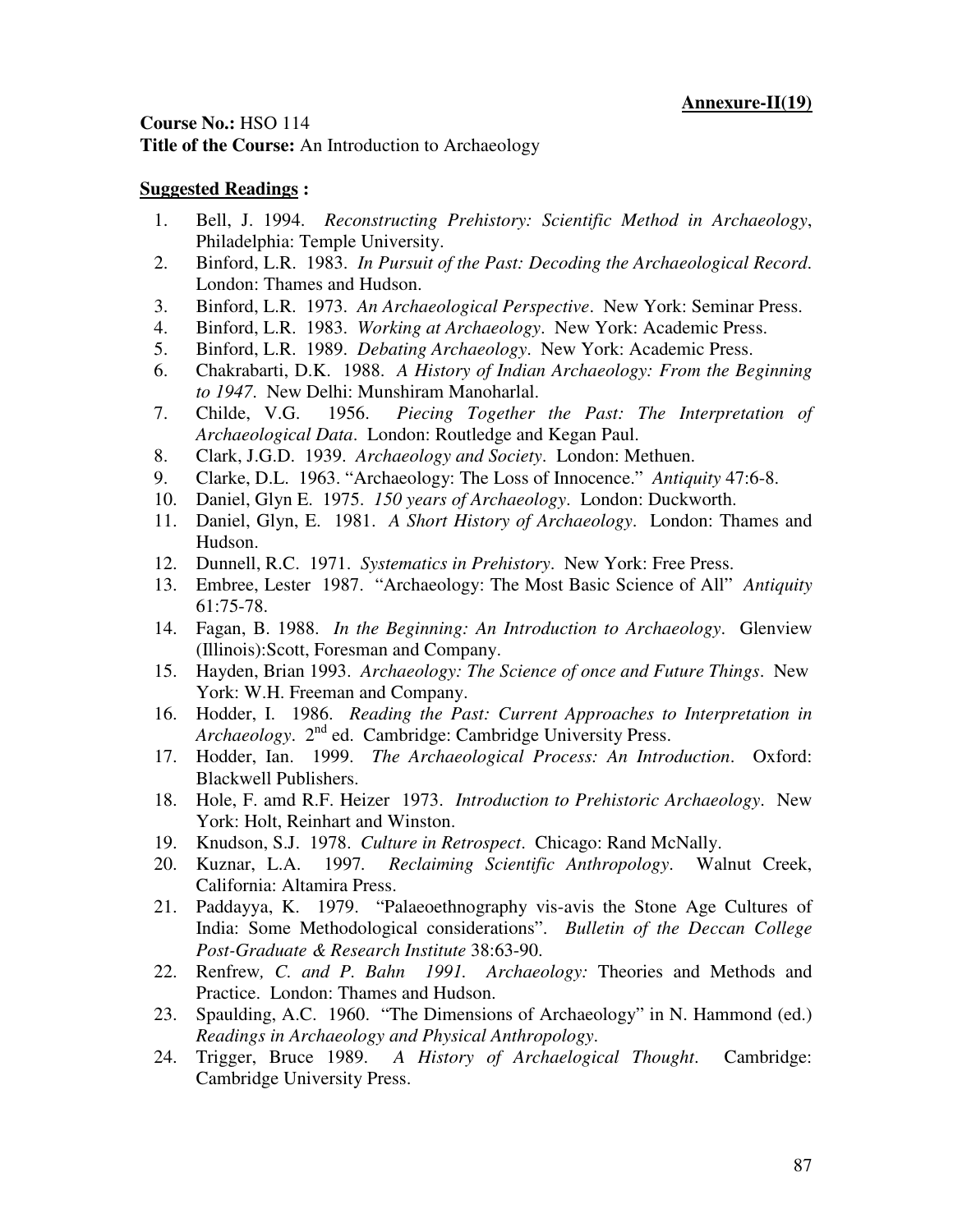# **Course No.:** HSO 115 **Title of the Course:** "Goan Heritage: An Introduction" : Historical Method

- 1. Alvares, Claude. Ed. *Fish, Curry and Rice A Sourcebook on Goa, its Ecology and Life-style*. Mapusa: The Goa Foundation, 2002.
- 2. Axelrod, Paul and Michelle A. Fuerch. "The flight of the Deities: Hindu Resistance in Portuguese Goa." *Modern Asian Studies*. 30, 2 (1996) 387-421.
- 3. *Catalogue of the Remarkable Sculptures in the Goa State Museum*. Panaji: Directorate of Museums, Government of Goa, 2006.
- 4. Correia Afonso, John. "Indo-Portuguese Ivories of the Heras Collection". *Mare Liberum*. No. 9 (July 1995): 339-347.
- 5. Costa, Cosme José. *The Heritage of Govapuri*.
- 6. Dhume, A.R.S. *The Cultural History of Goa from 10,000 BC-1352 AD*. 2nd edition. Panaji: Broadway Book , 2009.
- 7. Doshi, Saryu. *Goa: Cultural Patterns*. Bombay: Marg Publications, 1983.
- 8. Fonseca J. N. da*. An Historical and Archaeological Sketch of the City of Goa*. New Delhi: Asian Educational Services, 1986 reprint.
- 9. *Golden Goa*. Bombay: Marg Publications, 1980.
- 10. Gomes Pereira, Rui. *Goa*. Vol. I. *Hindu Temples and Deities*. Panaji: A. Gomes Pereira, 1978.
- 11. Gomes Pereira, Rui. *Goa*. Vol. II *Gaunkari The Old Village Associations*. Panaji: A. Gomes Pereira, 1981.
- 12. Gune, V.T., ed. *Gazetteer of the Union Territory of Goa, Daman and Diu*. Vol. 1. Panaji: Gazetteer Department, 1979.
- 13. Iffeka, Caroline. "The Image of Goa". *Indo-Portuguese History: Old Issues, New Questions*. Ed. T. R. de Souza. New Delhi: Concept Publishing Co., 1985, pp.181-195.
- 14. Kamat, Pratima. *Farar Far: Popular Resistance to Colonial Hegemony In Goa, 1510-1961*. Panaji: Institute Menezes Braganza, 1999.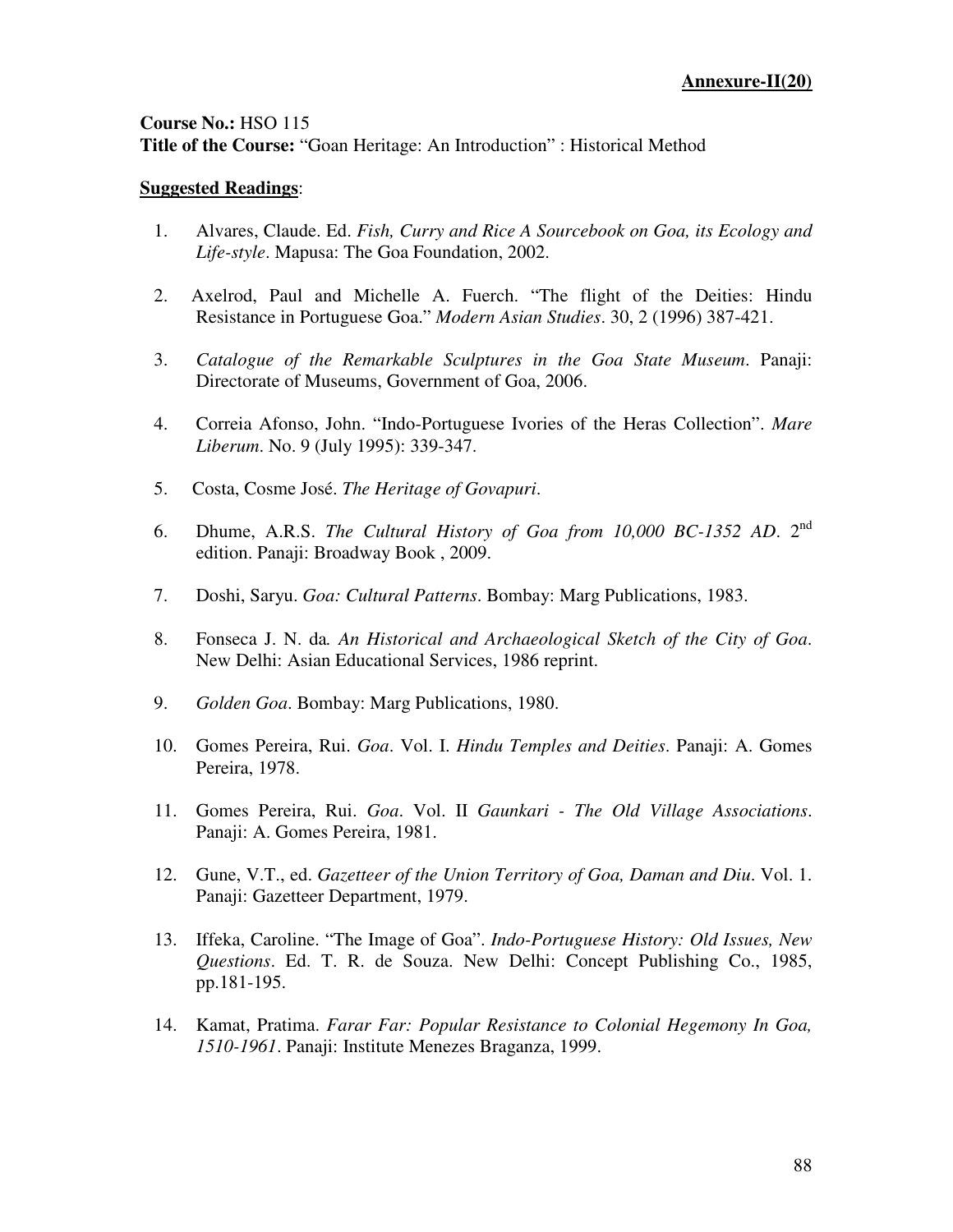- 15. Kamat, Pratima. *'Tarini' and 'Tar-Vir': The Unique Boat Deities of Goa*. Panaji: GOINCARH, 2008.
- 16. Kamat, Pratima. Goa: *Its Tryst with Trade*. Panaji: GCCI, 2009.
- 17. ---. "Historical Geography and Natural Resources". *Goa Through the Ages.* Vol. II *An Economic History*. Ed. T.R. de Souza. New Delhi: Concept Publishing Company, 1990, pp. 1-54.
- 18. ---. "Syncretic *Shaktipitha*: The Image of the Divine Feminine as Santeri-Shantadurga-Saibin in Goa." *Purabhilekh-Puratatva* (Journal of the Directorate of Archives and Archaeology, Panaji, Goa). Vol. II, no. 2 (July-December, 2001): 3- 31.
- 19. ---. "The Petroglyphs of Pansaimol, Goa". *History Today* (Journal of History and Historical Archaeology, New Delhi). No. 6 (2005-06): 75-80.
- 20. Kosambi, D.D. *Myth and Reality.* Reprint. Bombay: Popular Prakashan, 1994.
- 21. Mitragotri, V.R. *Socio-Cultural History of Goa from Bhojas to Vijayanagar*. Panaji: Institute Menezes Braganza, 1999.
- 22. Mitragotri, V.R. "Mahishasuramardini in boat- a rare Guleli motif". *Purabhilekh-Puratatva*. Vol. VI, no. 2 (1988): 69-78.
- 23. Moraes, George. *The Kadamba Kula*. Bombay: B.X. Furtado and Sons, 1931.
- 24. Nambirajan, M. *Coastal Archaeology of Western India*. New Delhi: Kaveri Books, 2007.
- 25. Pereira*,* Gerald. *An Outline of Pre-Portuguese History of Goa*. Vasco da Gama, Goa: Gerald Pereira, 1973.
- 26. Satoskar, B.D. *Gomantak Prakriti and Sanskriti*. 2 vols. Poona: Shubhada Saraswat Publications, 1982, 1987.
- 27. Shastry, B.S. Ed. *Goan Society through the Ages*. New Delhi: Asian Educational Services, 1987.
- 28. Sukhtankar, V.S. *Tales and Tellers of Goa.* Bangalore (?): Atelier Sukathanika, 1974.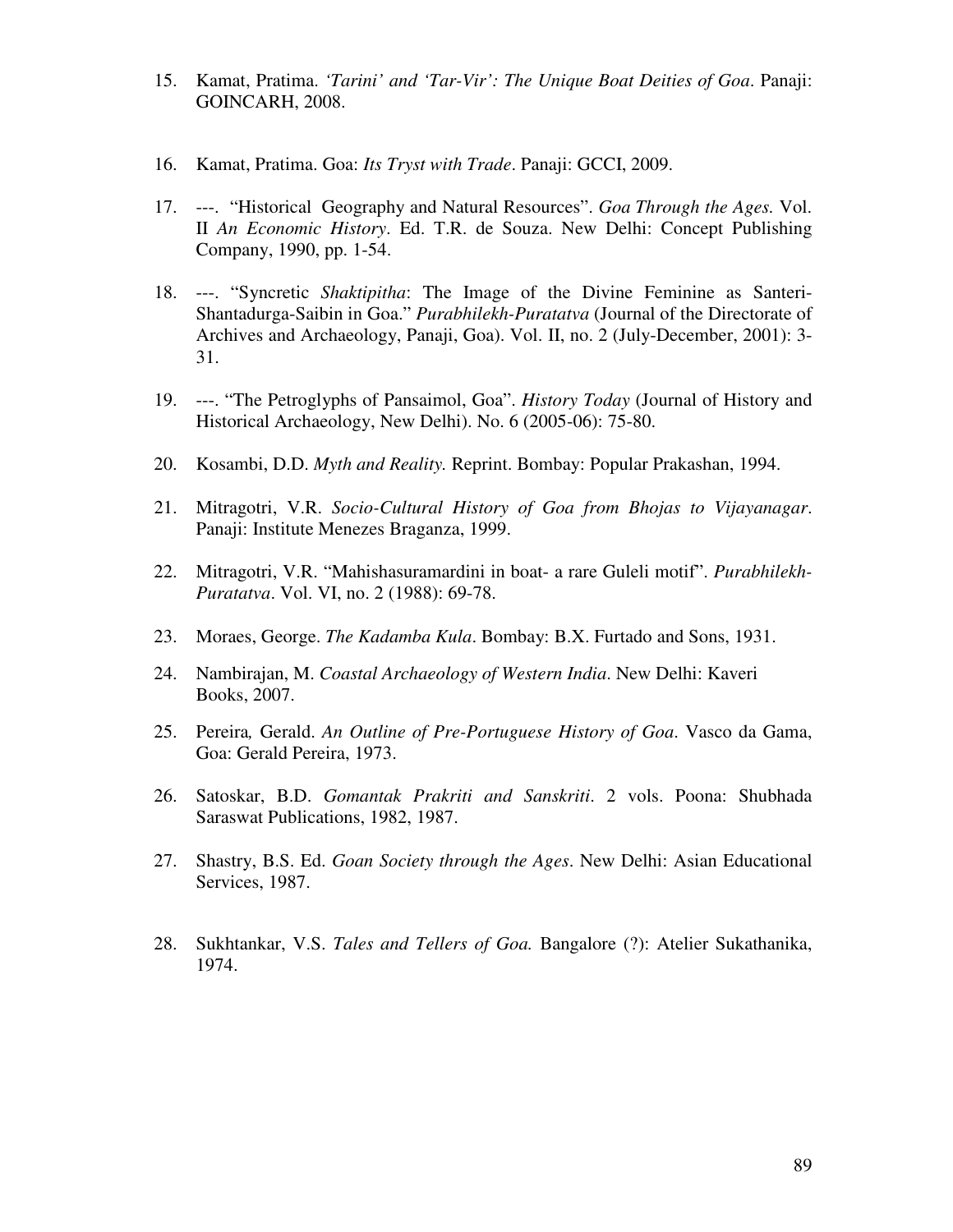# **Course No. :** HSO 116 **Title of the Course:** An Introduction to Indian Iconography

- 1. Bakker, Hans. 1997. *The Vakatakas: An Essay in Hindu Iconology*. (Gonda Indological Series). Groningen: Egbert Forsten.
- 2. *Buddhist Iconography*. New Delhi: Tibet House (edited Volume).
- 3. Banerjea, J.N. 1974 Development of Hindu Iconography. (III ed.) New Delhi: Munshiram Manoharlal
- 4. Bhattacharya, B. 1958 *Indian Buddhist Iconography*. Calcutta: K.L. Mukhopadhyaya.
- 5. Champakalakshmi, R. 1981. *Vaishanava Iconography in the Tamil Country*. Delhi: Orient Longman.
- 6. Chawla, J. 1990 *The Rigvedic Deities and their Iconic Forms*. New Delhi: Munshiram Manoharlal.
- 7. Desai, Devangana. 1996. *The Religious Imagery of Khajuraho*. Mumbai: Project for Indian Cultural Studies Publication IV.
- 8. Gopinath Rao, T.A. 1985. (2nd ed.) *Elements of Hindu Iconography*. Varanasi: Motilal Banarasidass.
- 9. Gupte, R.S. 1971. *Iconography of Hindus, Buddhists and Jains*. Bombay: Taraporewala Sons and Co.
- 10. Huntington, Susan. 1984. *The "Pala-Sena" School of Sculpture*. Leiden: E.J. Brill.
- 11. Joshi, N.P. 1979. *Bharatiya Murtishastra*. Nagpur: Maharashtra Grantha Nirmiti Mandal.
- 12. U.P. Shah 1987. *Jaina Rupamandana*. New Delhi: Abhinav Publication.
- 13. Kamalakar, G (ed.). 1993. *Vishnu in Art, Thought and Literature*, Hydrebad: Birla Archaeological and Cultural Research.
- 14. Kim, Inchang. 1997. *The Fututre Buddha Maitraya: An Iconological Study*. New Delhi: D.K. Print World.
- 15. Krishna, Y. 1996. *The Buddha Image: Its origin and Development*. New Delhi: Munshiram Manoharlal.
- 16. Lokesh, Chandra. 1987. *Buddhist Iconography*, 2 vols. New Delhi: Aditya Prakasan.
- 17. Mani, V.R. 1995. *Saptamatrikas in Indian Religion and Art*. New Delhi: Mittal Publications.
- 18. Mishra, Rajani. 1989. *Brahma-Worship, Tradition and Iconography*. Delhi: Kanishka Publishing House.
- 19. Mukhopadhyay, Santi Priya. 1985. *Amitabha and his family*. Delhi: Agam Kala Prakashan.
- 20. Nagar, Shanti Lal. 1988. *Mahishasuramardini in Indian Art*. New Delhi: Aditya Prkashan.
- 21. Pannikkar, Shivaji, K. 1997. *Saptamatrika Worship and Scultures, An Iconological Interpretations of Conflicts*. New Delhi: D.K. Printworld.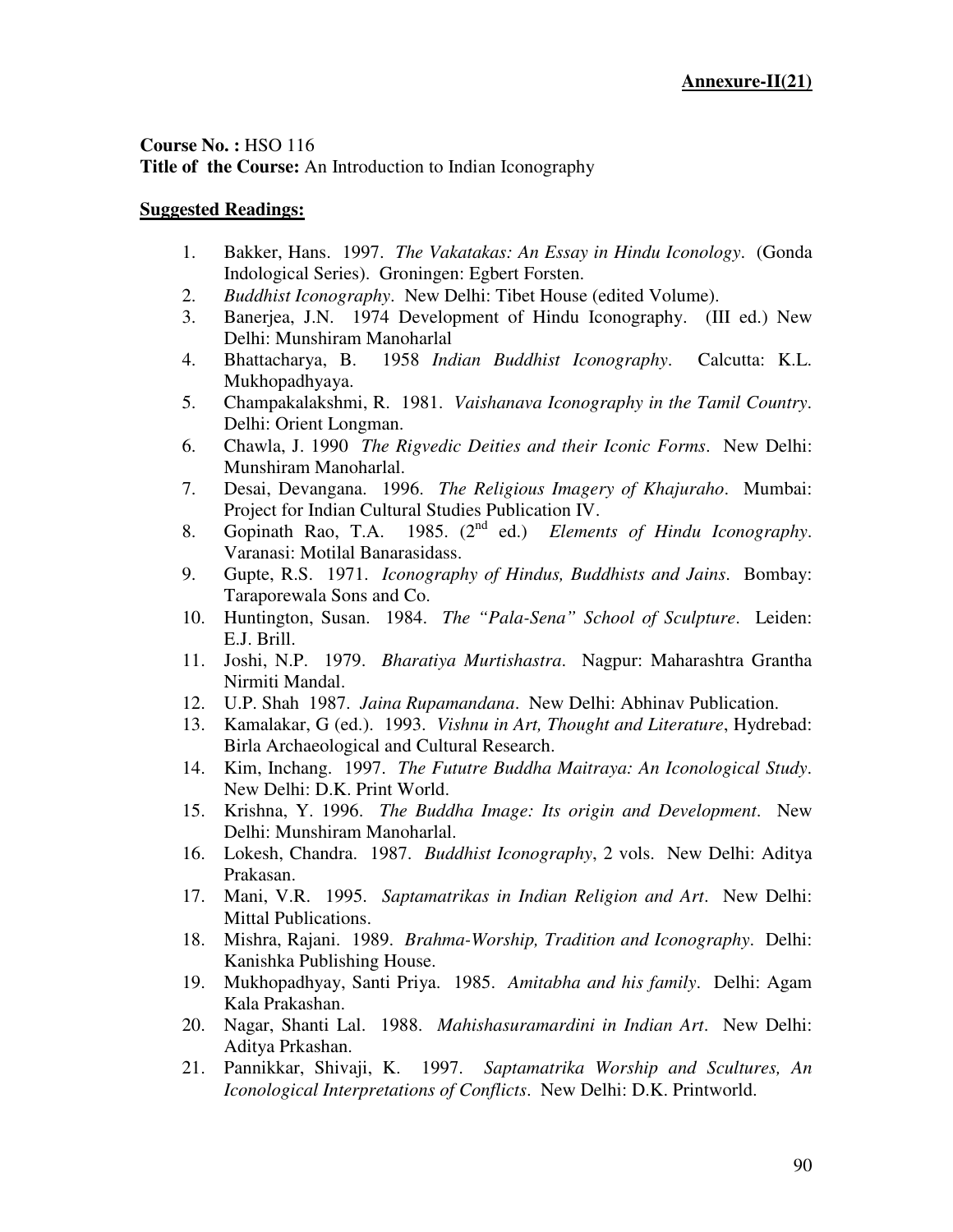- 22. Parimoo, Ratan. 1982. *Life of Buddha in Indian Sculpture (Ashata-Maha-Pratiharyan): An Iconological Analysis*. New Delhi: Kanak Publications.
- 23. Pushpendra Kumar. 1993. Tara: *The Supreme Goddess*. Delhi Bharatiya Vidya Prakashna.
- 24. Ramachandra Rao. 1988-1991 *Pratima Kosa Encyclopedia of Indian Iconography*. Vols. 1-5, Bangalore: Kalpatharu Research Academy.
- 25. Sarma, I.K. 1982. *The Development of Early Shaiva Art and Architecture* (With Special Reference to Andhradesh). Delhi: Sandeep Prakashan.
- 26. Shah, U.P. 1987. *Jaina-Rupa-Mandana* (Jana Iconography). New Delhi: Abhinava Publications.
- 27. Soundara Rajan, K.V. 1982. *India's Religious Art*. New Delhi: Cosmo Publications.
- 28. Tiwari, Maruti Nandan Prasada. 1995. Jaina Iconography: *Evolution and Appraisal, in Studies in aina Art and Iconography and Allied Subjects in Honour of Dr. U.P. Shah* (R.T. Vyas ed.), pp. 15-22, Varanasi, Oriental Institute – Abhinava Publications.
- 29. Upadhaya, Vasudev 1970. *Pracin Bharatiya Murti Vijnana*. (Hindi). Varanasi: Chowkhamba Sanskrit Series.
- 30. Yadava, Nirmala. 1997. *Ganesh in Indian Art and Literature*. Jaipur Publication Scheme.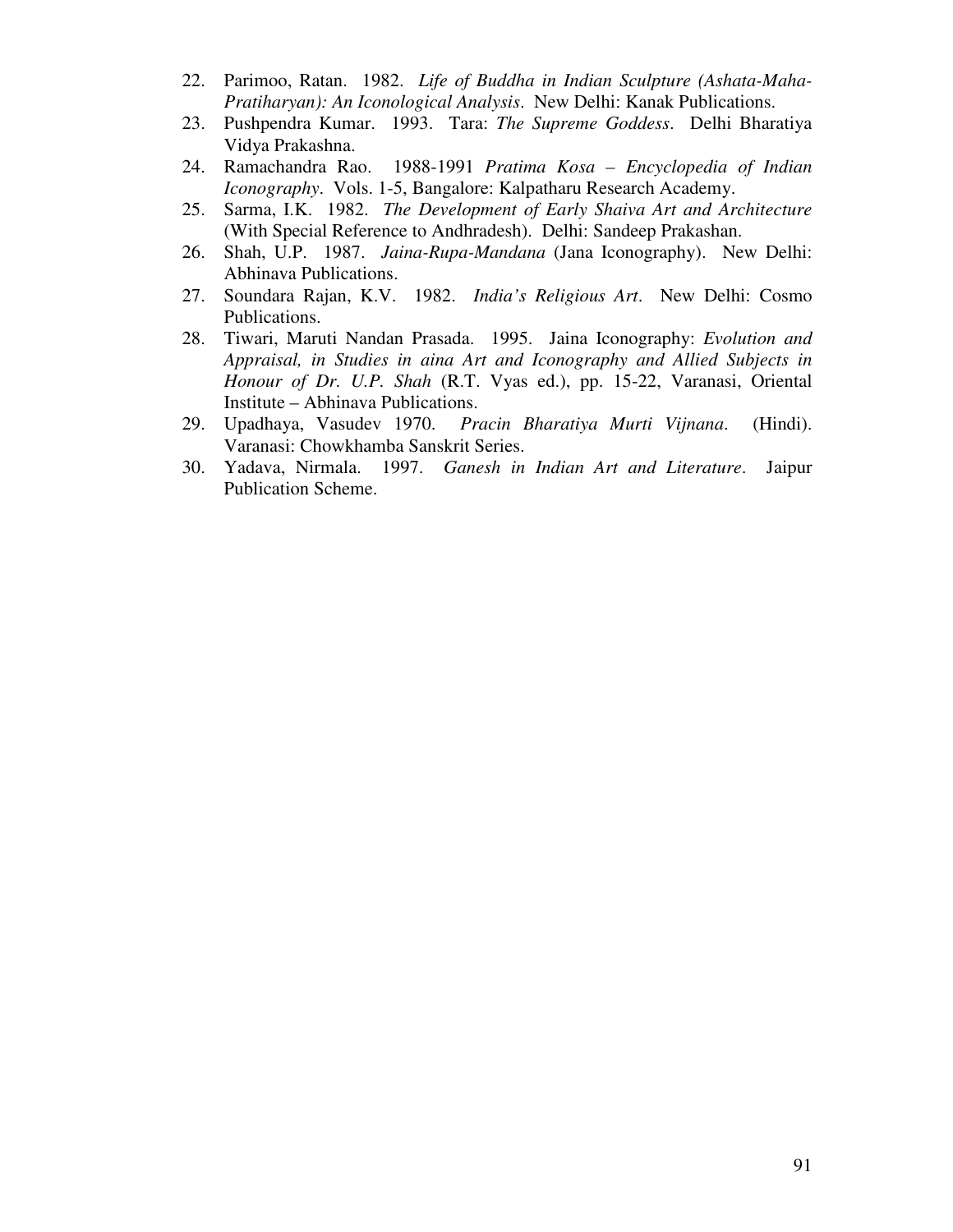**Course No**.: HSO 117 **Title of the Course**: "Introduction to Museology"

- 1. Agrawal, O.P. *Essentials of Conservation and Museology*. Sundeep Prakashan, 2006.
- 2. Agrawal, Usha. *Directory of Museums in India*, 2003.
- 3. Agrawal, V. S. *Museums Studies*. Varanasi: Prithvi Prakashan, 1973.
- 4. Alexander, Edward P. *Museums in Motion: An Introduction to the History and Functions of Museums*. Altamira Press.
- 5. Ambrose, T. *Forward Planning: A Handbook of Business, Corporate and Development Planning for Museums and Galleries (The Heritage Care Preservation Management)*.
- 6. Ambrose, Timothy. *Museum Basics*. Routledge.
- 7. Bhatnagar, Anupama. *Museum, Museology and New Museology*. New Delhi, 1999.
- 8. Carbonell, Bettina, ed. *Museum Studies: An Anthology of Contexts*. Wiley-Blackwell, 2003.
- 9. Chakrabarti, Lalima Dhar. *Managing Museums: A Study of the National Museum*, New Delhi, 2007.
- 10. Edson, Gary *Museum Ethics (The Heritage)*. Routledge, 1997.
- 11. Genoways, Hugh H. and Andrei, Mary Anne , eds. *Museum Origins: Readings in Early Museum History and Philosophy*. Left Coast Press, 2008.
- 12. Glaser, Jane R. *Museums: A Place to Work: Planning Museum Careers (Heritage : Care-Preservation-Management)***.** Routledge, 1996.
- 13. Horne, Donald. *The Great Museum: The Re-Presentation of History*.
- 14. Lord, Barry. *The Manual of Museum Exhibitions.* AltaMira Press, 2001.
- 15. Punja, Shobita. *Museums of India.* Penguin, 1998.
- 16. Ripley, Sidney Dillon. *The Sacred Grove: Essays on Museums*
- 17. Thompson, John M. A. *Manual of Curatorship: A Guide to Museum Practice*.
- 18. *The Remarkable Sculptures in the Goa State Museum*. Panaji: Directorate of Museums, Government of Goa, 2006.
- 19. Ross, Richard. *Museology*.
- 20. Roy, Dilip Kumar . *Museology: Some Cute Points*. Gyan Books, 2006.
- 21. Schlatter, N. Elizabeth. *Museum Careers: A Practical Guide for Novices and Students*. Left Coast Press.
- 22. Weaver, Stephanie. *Creating Great Visitor Experiences: A Guidebook for Museums, Parks, Zoos, Gardens, & Libraries.* Left Coast Press.
	- The Indian Treasure Trove Act, 1878
	- The Ancient Monuments and Archaeological Sites and Remains Act, 1958
	- Antiquity and Art Treasure Act, 1972.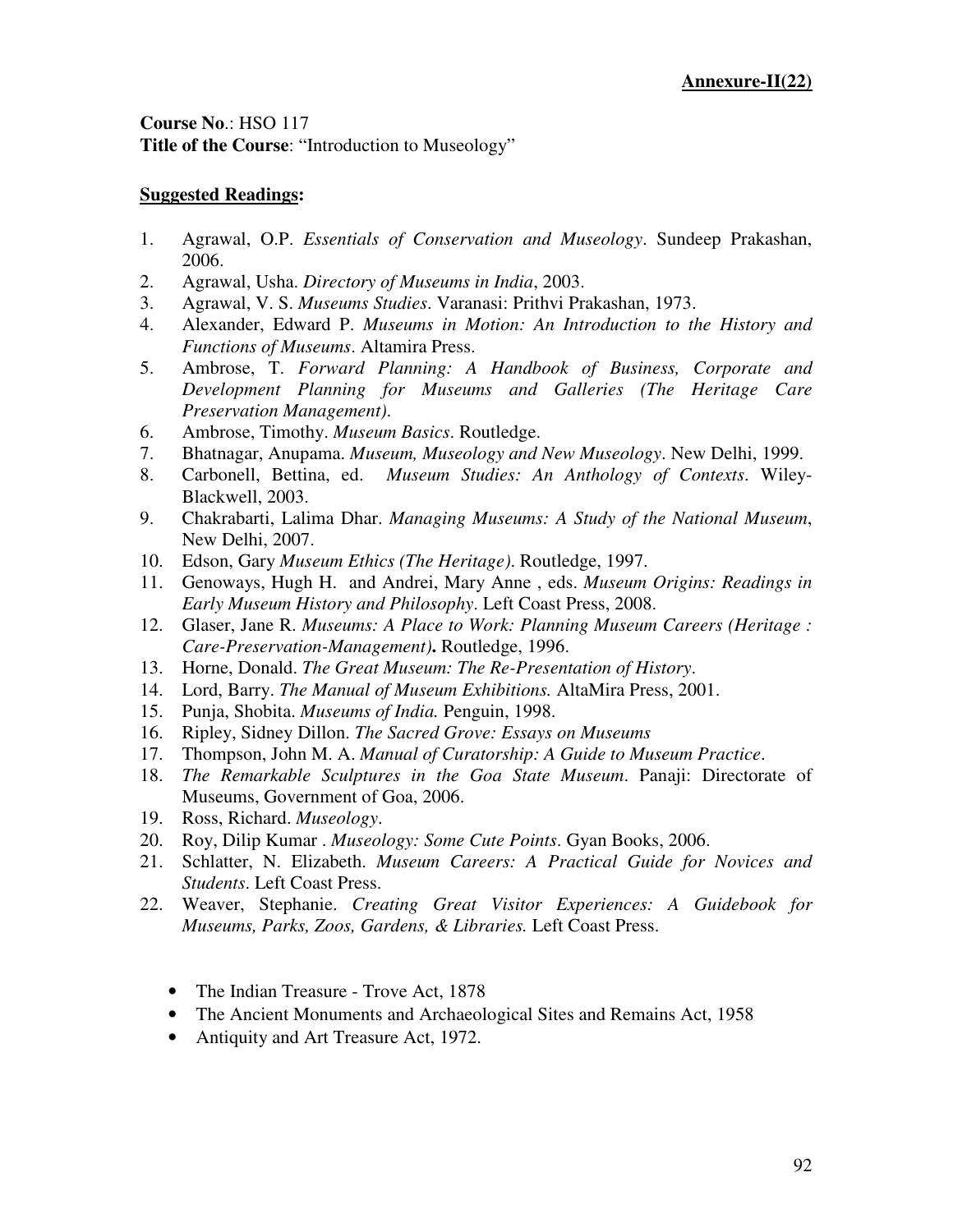**Course No**. HSO-118 **Title of the Course**: Oral History Interviewing

- 1. Baum, Willa K, *Transcribing and Editing Oral History,* Nashville: American
- 2. Association for State and Local History, 1977, 1991.
- 3. Bauman, Richard, *Verbal Art as Performance,* Rowley, Mass: Newbury Books, 1977.
- 4. Beck, B. et.al, *Folklore of India,* Chicago, Chicago University Press, *1987.*
- 5. Ben-Amos, D, ed. *Folklore Genres,* Austin: University of Texas Press, 1976.
- 6. Ben-Amos, D, *Folklore in Context: Essays,* New Delhi: South Asia Publishers, 1982.
- 7. Bhagwat, Durga, *An Outline of Indian Folklore.*
- 8. Blackburn, S. and A.K. Ramanujan, eds. *Another Harmony: New Essays on the*
- 9. *Folklore of India,* Berkeley: University of California,
- 10. Blackburn, S, Peter J. Claus, et.al, eds. *Oral Epics in India,* Berkeley: University of California Press, 1989.
- 11. Claus, P.J. and F.J. Koram, *Folkloristics and Indian Folklore,* Udupi: RRC, 1991.
- 12. Dunaway, D. and Baun, W, eds. Oral History: An Interdisciplinary Anthology, 2<sup>nd</sup> ed.
- 13. London: Atlanta Press, 1996.
- 14. Evans J.E, *Spoken History,* London: Faber, 1987.
- 15. Finnegan, Ruth, *Literacy and Orality,* Oxford, Basil Blackwell, 1988.
- 16. Finnegan, R, *Oral Traditions and the Verbal Arts: A Guide to Research Practices,*  London: Routledge, 1992.
- 17. Frisch, M, *A Shared Authority: Essays on the Craft and Meaning of Oral and Public History,* Albany: State University of New York Press, 1990.
- 18. Gomme, George L, *Folklore as an Historical Science,* London, 1908.
- 19. Goody, Jack, *The Interface between Written and the Oral,* Cambridge, CUP, 1987.
- 20. Harris, Raman I, et.al, *The Practice of Oral History,* New Jersey: Microfilming
- 21. Corporation of America, 1975.
- 22. Henige, David, *Oral Historiography,* Harlow, Essex: Longman Group Limited, 1982.
- 23. Hoopes, James, *Oral History: An Introduction for Students,* Chapel Hill, 1979.
- 24. Krohn, Karle, *Folklore Methodology,* Austin: University of Texas Press, 1971. McCracken, Jane, *Oral History Basic Techniques,* Manitoba: Manitoba Museum, 25. 1974.
- 26. McMohan, E. and K.L. Rogers, eds. *Interactive Oral History Interviewing,*  Hillsdale: NJ, Erlbaum, 1994.
- 27. Moss, William W., *Oral History Programme Manual,* New York: Praeger, 1975.
- 28. Ong, Walter J, *Orality and Culture: the Technologizing of the Word,* London:
- 29. Metheun, 1982.
- 30. Perks, R. *Oral History: Talking about he Past*. 2<sup>nd</sup> ed. London: Historical
- 31. Association, 1995.
- 32. Perks, Robert and Alistair Thomson, *The Oral History Reader:* London and New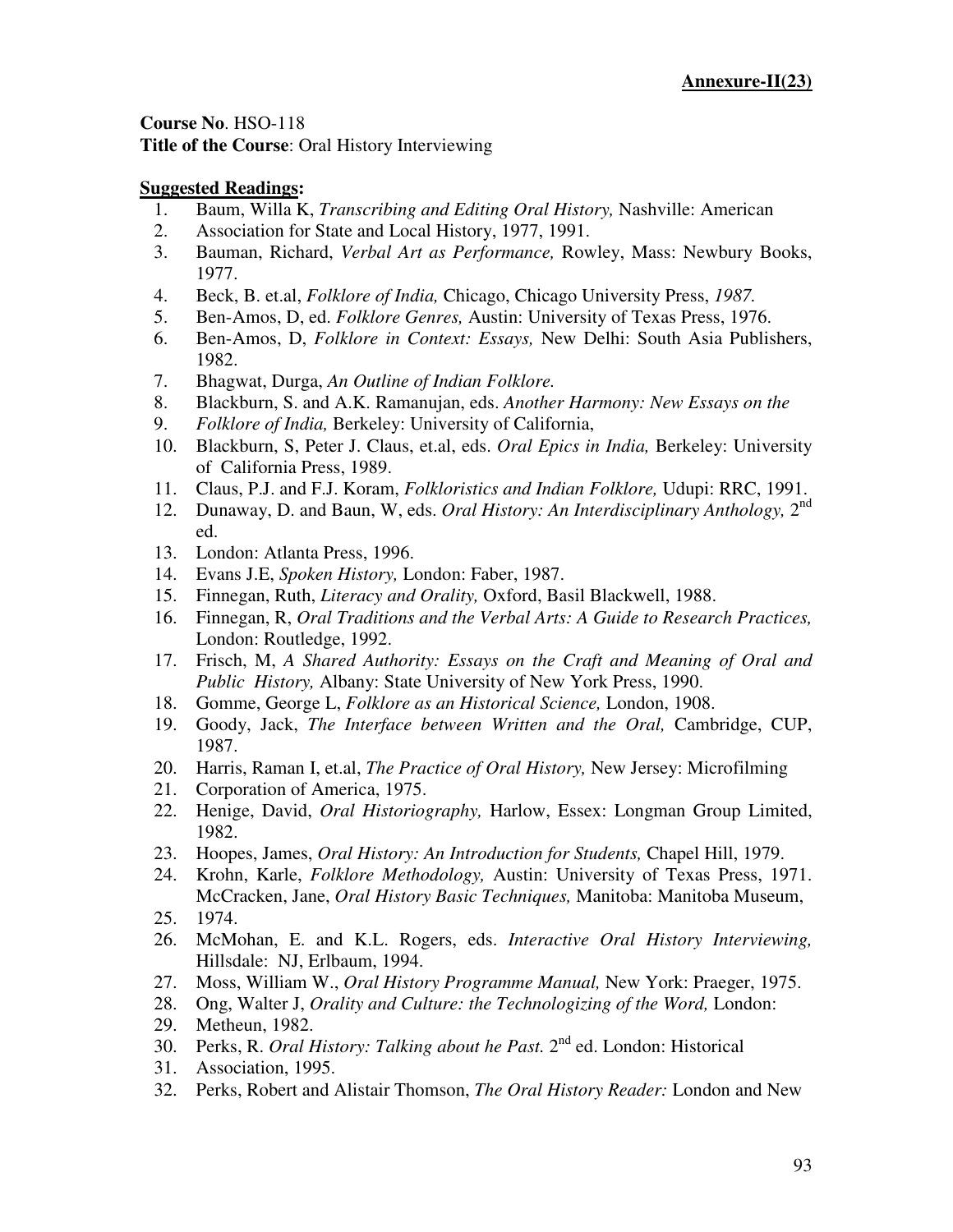York: Routledge, 1998.

- 33. Robertson, B, *Oral History Handbook,* 3 rd ed. Adelaide: Oral History Association of
- 34. Thompson, P. *The Voice of the Past. Oral History.* 2<sup>nd</sup> ed. Oxford: OUP, 1998.
- 35. Tonkin, Elizabeth, *Narrating Our Pasts. The Social Construction of Oral History:*  Cambridge, CUP, 1992.
- 36. Vansina, Jan, *Oral Tradition: A Study in Historical Methodology,* Chicago and London: Aldene and Routledge & Kegan Paul, 1961.
- 37. Vansina, Jan, *Oral Tradition as History,* London and Nairobi: James Currey and Heinemann, 1985.
- 38. Yow, V.R. *Recording Oral History: A Practical Guide for Social Scientists,*  London: Sage, 1994.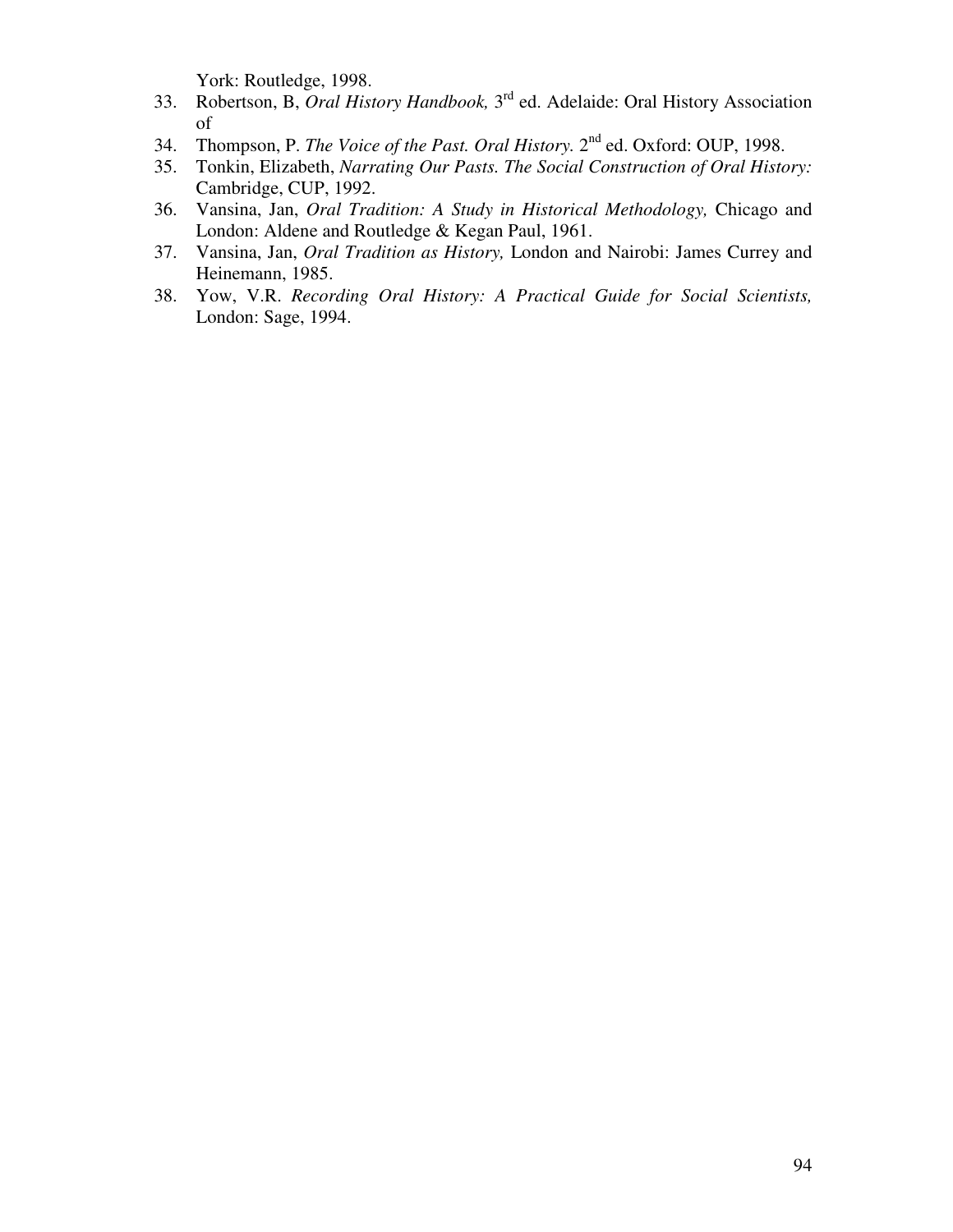**Course No.:** HSO: 123 **Title of the Course**: History of India (1757 – 1857)

- 1. Alavi, Seema (ed.), The Eighteenth Century in India, (Delhi, OUP, 2002).
- 2. Bagchi, A.K., The Political Economy of Underdevelopment, (New York, CUP, 1982).
- 3. Bandyopadhyay, Sekhar, From Plassey to Partition : A History of Modern India, (New Delhi, Orient Longman, New Delhi,2004).
- 4. Bayly, C.A., Empire and Information, (Cambridge, 1998).
- 5. Bayly, C.A., Rulers, Townsmen and Bazars : North Indian Society in the Age of British Expansion, 1770-1870, (Cambridge, CUP, 1983, Reprint 1993,Delhi).
- 6. Bearce, George D., British Attitude Towards India (1784-1858),(Oxford, 1961).
- 7. Breckenridge, Carol A. and Peter van der Veer (eds.), Orientalism and Post Colonial
- 8. Predicament : Perspectives on South Asia, (Oxford, 1996).
- 9. Chand, Tara, History of Freedom Movement in India, 4 vols., (New Delhi, Govt. of India, 1983).
- 10. Chandra, Bipan, Rise and Growth of Economic Nationalism in Modern India,(New Delhi, 1982).
- 11. \_\_\_\_\_, History of Modern India,(New Delhi, Orient BlackSwan, Reprint 2010).
- 12. Choudhury, S.B., Civil Disturbances during the British Rule in India 1765 1857,(Calcutta, The World Press, 1955).
- 13. Cohn, Bernard S., Colonialism and Its Forms of Knowledge, (Oxford, 1996).
- 14. Desai, A.R., Social Background of Indian Nationalism, (Bombay, Popular Prakashan, 1982).
- 15. \_\_\_\_\_ (Ed.), Peasant Struggles in India,(New Delhi, OUP, 1985).
- 16. Dutt, R.C., Economic History of India, in 2 Vols., (New Delhi, Govt. of India, 1976).
- 17. Dutt, R.P., India To-Day,(Calcutta, Manisha Granthalaya, 1986).
- 18. Frykenberg, R.E. (ed.), Land Control and Social Structure in Indian History, (New Delhi, Manohar, 1979).
- 19. Hardiman, David (ed.), Peasant Resistance in India,(Delhi, OUP, 1993).
- 20. Jones, Kenneth W., Socio-Religious Reform Movements in British India, (Cambridge, 1994).
- 21. Kate, Teltscher, India Inscribed : European and British Writing on India, 1600- 1800, (Oxford, 1997).
- 22. Kumar, Dharma (ed.), The Cambridge Economic History of India, Vol. II, C.1757 to C.1970, (Delhi, Orient Longman along with CUP, 1984).
- 23. Marshall, P.J., Bengal : The British Bridgehead, Eastern India, 1740-1828, (Cambridge, CUP, 1987).
- 24. \_\_\_\_\_ (ed.), Eighteenth Century : Revolution or Evolution (The Oxford History of the English Empire, Vol.2), (OUP, 1998).
- 25. Metcalfe, Thomas R., Ideologies of the Raj, (The New Cambridge History of India, Vol. III.4), (Cambridge, 1994).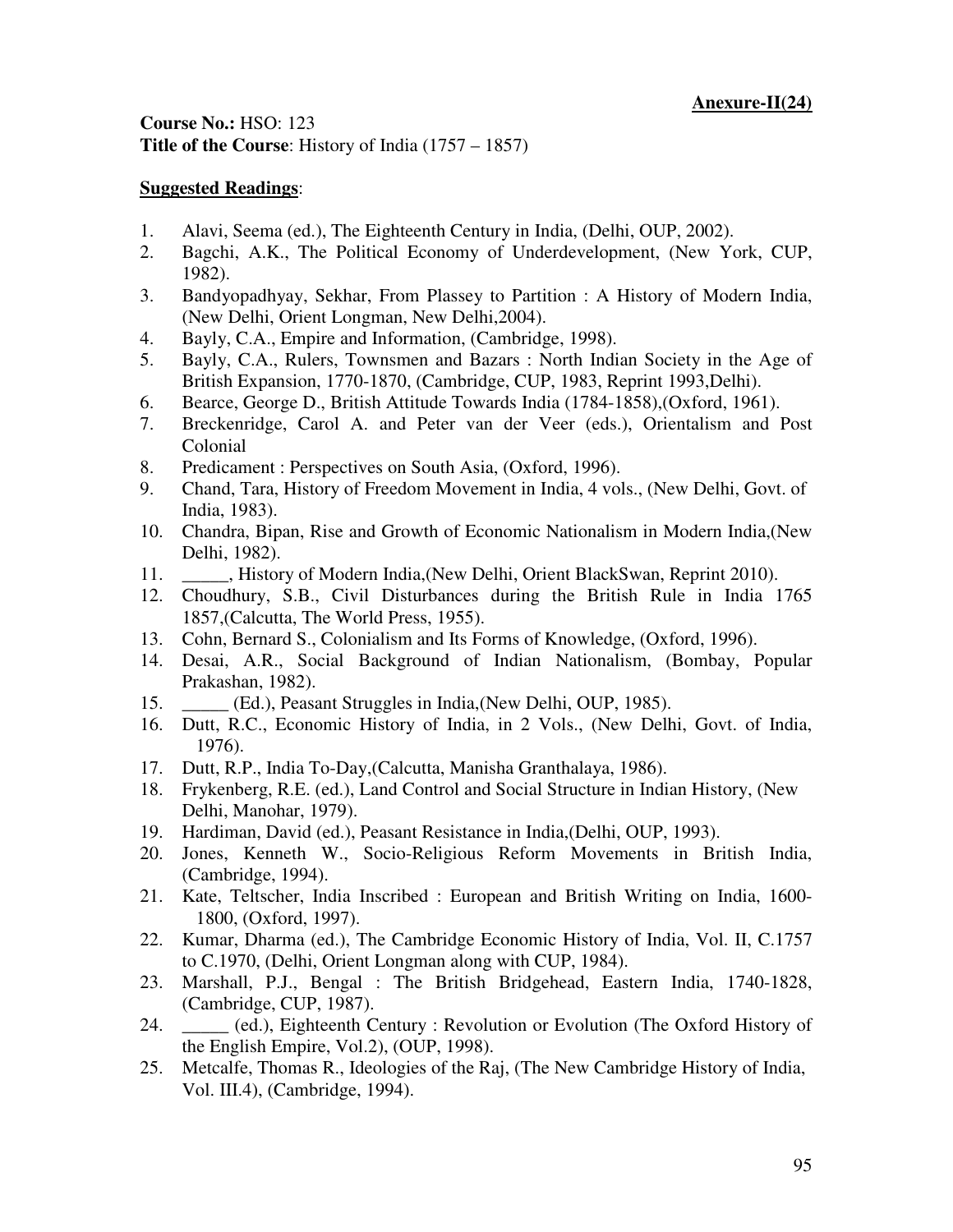- 26. Majumdar, R.C. (ed.), History and Culture of the Indian People, Vols. VIII and IX, (Bombay, Bharatiya Vidya Bhavan, 1977).
- 27. Nair, Janaki, Women and Law in Colonial India, (Delhi, 1996).
- 28. Panikkar, K.N., Culture, Ideology, Hegemony : Intellectuals and Social Consciousness in Colonial India,(New Delhi, Tulika, 1995).
- 29. Rothermund, Dietmar, An Economic History of India : From Pre-Colonial Times to 1986,(New Delhi, Manohar, 1988).
- 30. Seely, Expansion of England, (Chicago University Press, 1968).
- 31. Singha, Radhika, A Despotism of Law : Crime and Justice in Early Colonial India, (New Delhi, OUP, 2000).
- 32. Stokes, Eric, The Peasant Armed : The Indian Rebellion of 1857 (Edited by C.A. Bayly), (Oxford, Clarendon Press, 1986).
- 33. \_\_\_, The English Utilitarians and India, (Oxford, Clarendon Press, 1959).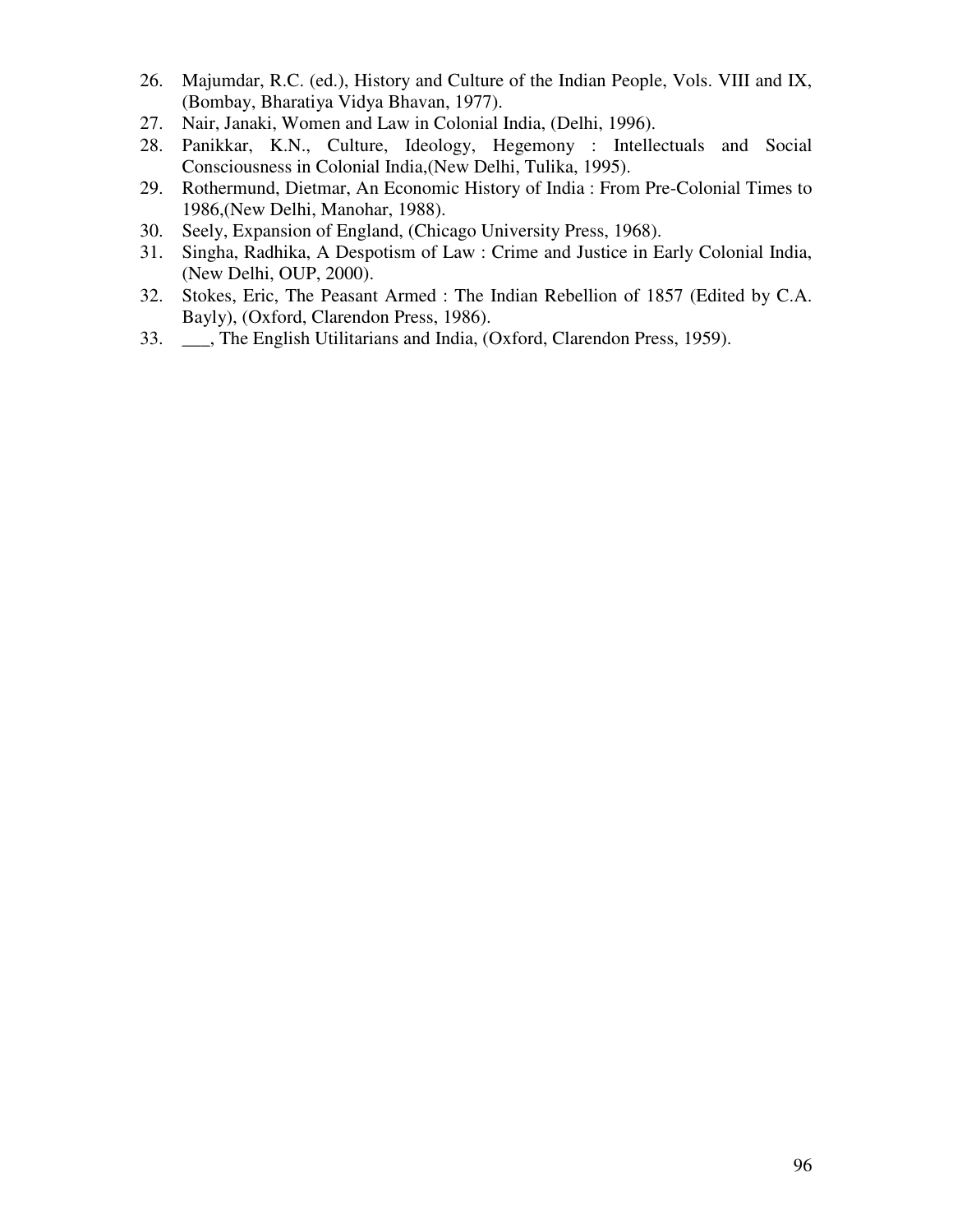**Course No.:** HSO-124 **Title of the Course:** Oral History

- 1. Aarne, Antti and Stith Thomson, *The Types of the Folktale,* Helsinki: Folklore Fellows Communications, 1961.
- 2. Appadurai, A, Frank Keram and Margaret Mills, eds. *Gender, Genre and Power in South Asia: Expressive Traditions,* Philadelphia: University of Pennsylvania Press.
- 3. Baum, Willa K, *Transcribing and Editing Oral History,* Nashville: American Association for State and Local History, 1977, 1991.
- 4. Bauman, Richard, *Verbal Art as Performance,* Rowley, Mass: Newbury Books, 1977.
- 5. Bascon, W.R. ed. *Frontier of Folklore,* Boulder, Colorado: Westview Press, 1977.
- 6. Beck, B. et.al, *Folklore of India,* Chicago, Chicago University Press, *1987.*
- 7. Ben-Amos, D, ed. *Folklore Genres,* Austin: University of Texas Press, 1976.
- 8. Ben-Amos, D, *Folklore in Context: Essays,* New Delhi: South Asia Publishers, 1982.
- 9. Bhagwat, Durga, *An Outline of Indian Folklore.*
- 10. Blackburn, S. and A.K. Ramanujan, eds. *Another Harmony: New Essays on the Folklore of India,* Berkeley: University of California,
- 11. Blackburn, S, Peter J. Claus, et.al, eds. *Oral Epics in India,* Berkeley: University of California Press, 1989.
- 12. Claus, P.J. and F.J. Koram, *Folkloristics and Indian Folklore,* Udupi: RRC, 1991.
- 13. Dunaway, D. and Baun, W, eds. Oral History: An Interdisciplinary Anthology, 2<sup>nd</sup> ed. London: Atlanta Press, 1996.
- 14. Evans J.E, *Spoken History,* London: Faber, 1987.
- 15. Finnegan, Ruth, *Literacy and Orality,* Oxford, Basil Blackwell, 1988.
- 16. Finnegan, R, *Oral Traditions and the Verbal Arts: A Guide to Research Practices,*  London: Routledge, 1992.
- 17. Frisch, M, *A Shared Authority: Essays on the Craft and Meaning of Oral and Public History,* Albany: State University of New York Press, 1990.
- 18. Gluck, S.B., and D. Patai, eds. *Women's words: The Feminist Practice of Oral History,* London: Routledge, 1991.
- 19. Gomme, George L, *Folklore as an Historical Science,* London, 1908.
- 20. Goody, Jack, *The Interface between Written and the Oral,* Cambridge, CUP, 1987.
- 21. Harris, Raman I, et.al, *The Practice of Oral History,* New Jersey: Microfilming Corporation of America, 1975.
- 22. Henige, David, *Oral Historiography,* Harlow, Essex: Longman Group Limited, 1982.
- 23. Hoopes, James, *Oral History: An Introduction for Students,* Chapel Hill, 1979.
- 24. Krohn, Karle, *Folklore Methodology,* Austin: University of Texas Press, 1971.
- 25. McCracken, Jane, *Oral History Basic Techniques,* Manitoba: Manitoba Museum, 1974.
- 26. McMohan, E. and K.L. Rogers, eds. *Interactive Oral History Interviewing,*  Hillsdale: NJ, Erlbaum, 1994.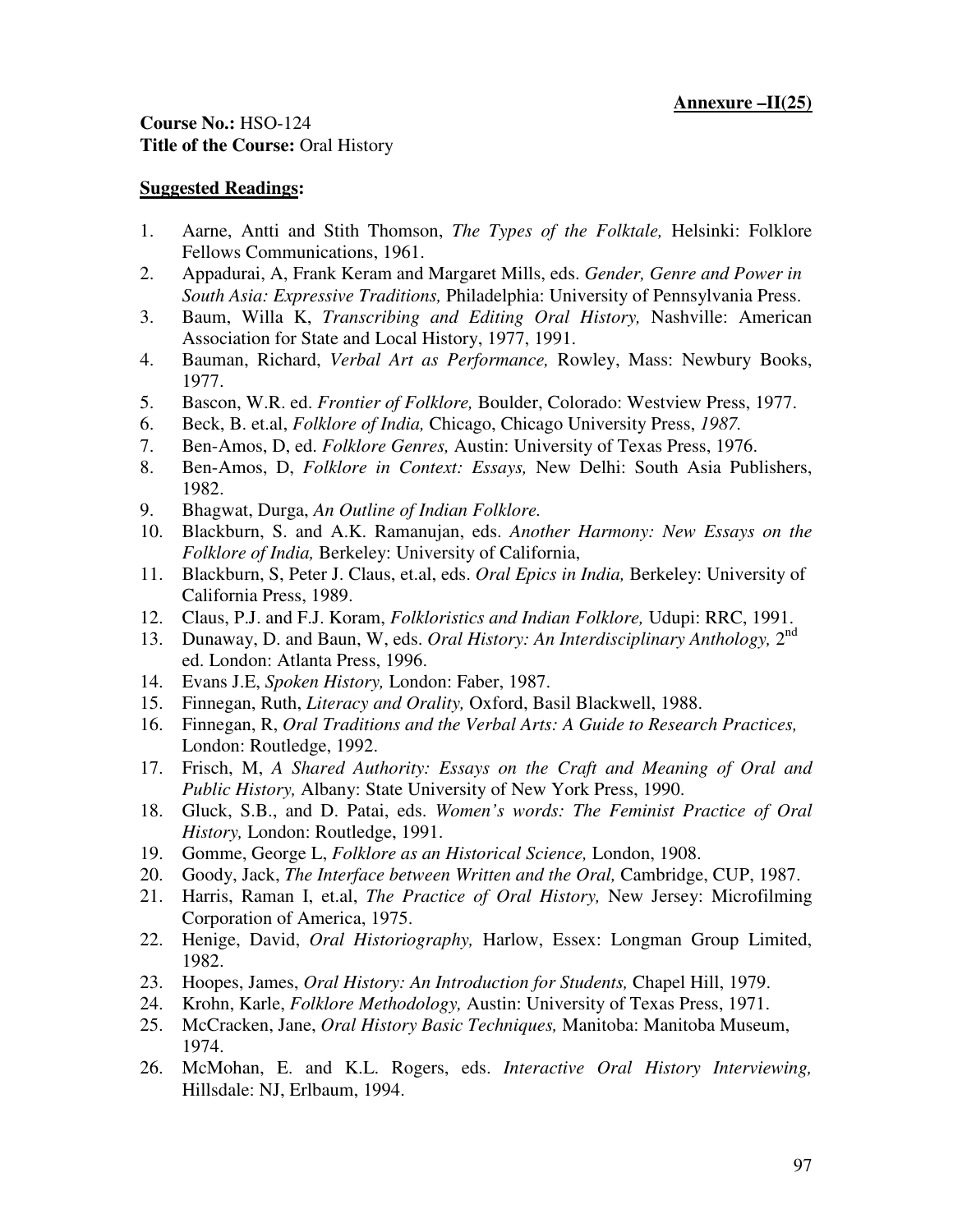- 27. Moss, William W., *Oral History Programme Manual,* New York: Praeger, 1975.
- 28. Ong, Walter J, *Orality and Culture: the Technologizing of the Word,* London: Metheun, 1982.
- 29. Perks, R. *Oral History: Talking about he Past*. 2<sup>nd</sup> ed. London: Historical Association, 1995.
- 30. Perks, Robert and Alistair Thomson, *The Oral History Reader:* London and New York: Routledge, 1998.
- 31. Robertson, B, *Oral History Handbook,* 3 rd ed. Adelaide: Oral History Association of Suiger, Wendy, *Creating Histories. Oral Narratives and the Politics of History Making,* Delhi: OUP, 1997.
- 32. Thompson, P. *The Voice of the Past. Oral History.* 2<sup>nd</sup> ed. Oxford: OUP, 1998.
- 33. Tonkin, Elizabeth, *Narrating Our Pasts. The Social Construction of Oral History:*  Cambridge, CUP, 1992.
- 34. Vansina, Jan, *Oral Tradition: A Study in Historical Methodology,* Chicago and London: Aldene and Routledge & Kegan Paul, 1961.
- 35. Vansina, Jan, *Oral Tradition as History,* London and Nairobi: James Currey and Heinemann, 1985.
- 36. Yow, V.R. *Recording Oral History: A Practical Guide for Social Scientists,*  London: Sage, 1994.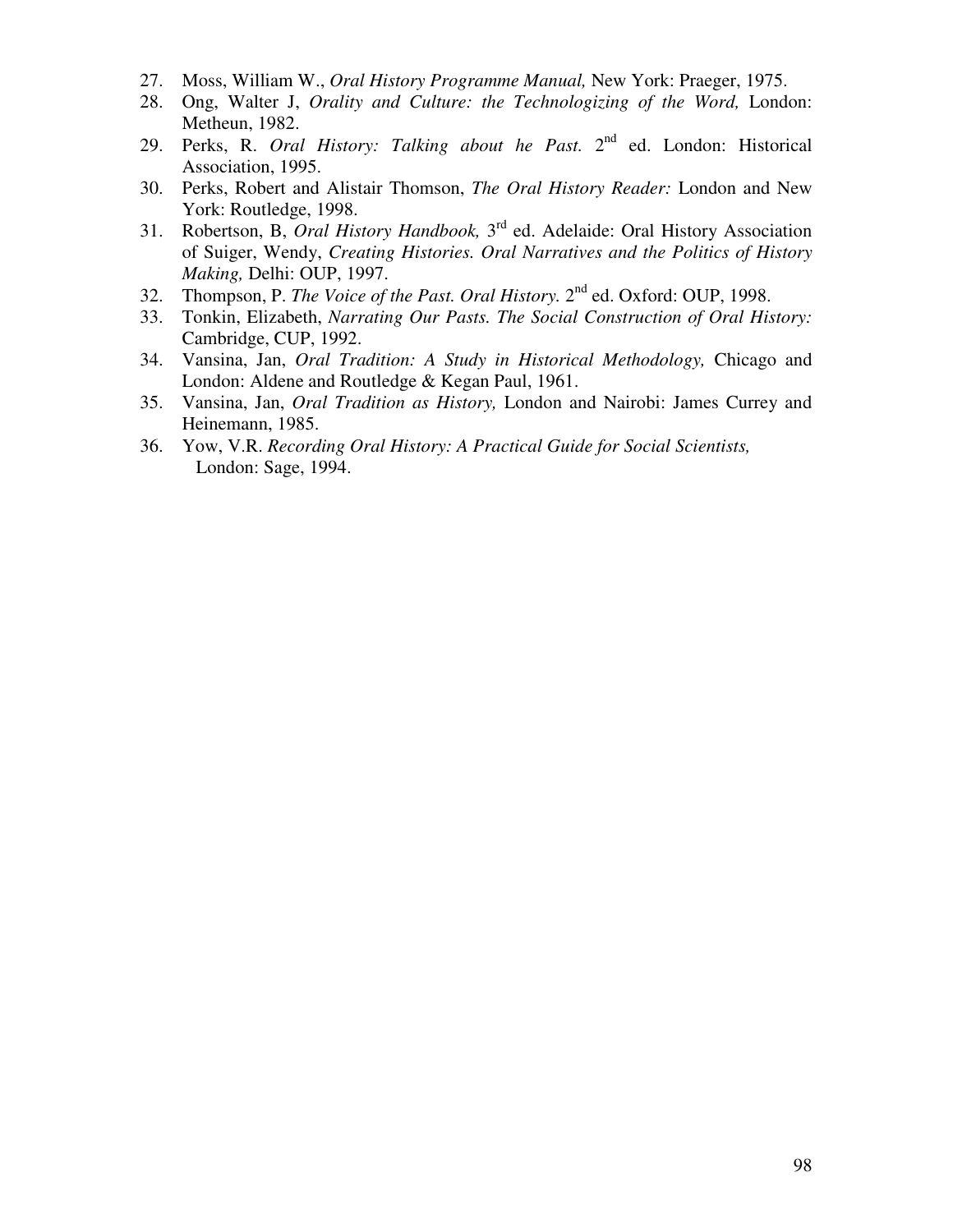**Title of the Course:** Portuguese Colonialism a History

- 1. Abshere, David M. and Michael Samuels, eds. *Portuguese Africa: A Handbook,*  New York: Praeger, 1969.
- 2. Alden, Dauril, *The Making of an Enterprise: The Society of Jesus in Portugal, its Empire and Beyond, 1540-1750,* Stanford, Stanford University Press, 1996.
- 3. Arnold, David, *The Age of Discovery 1400-1600,* London: Routledge, 1994.
- 4. Bell, Christopher, *Portugal and the Quest for the Indies,* London: Constable & Co. Ltd., 1974.
- 5. Bethell, Lestee, ed. *Colonial Brazil,* Cambridge University Press, 1991.
- 6. Boxer, C.R., *Four Centuries of Portuguese Expansion 1415-1825, A Succinct Survey,* Johannesburg: Witwatersrand University Press, 1961.
- 7. --------------, *Race Relations in the Portuguese Colonial Empire 1415-1825,* Oxford, Clarendon Press, 1963.
- 8. -----------------, *Portuguese Society in the Tropics: The Municipal Councils of Goa,*
- 9. *Bahia and Luanda, 1510-1800,* Madison: University of Wisconsin Press, 1965.
- 10. -------------------, *The Portuguese Seaborne Empire, 1415-1825*, London, Hutchinson & Co. Ltd., 1969.
- 11. ------------------, *Mary and Misogyny,* London: Duckworth, 1975.
- 12. ------------------, *Portuguese India in the Mid-Seventeenth Century,* New Delhi: Oxford University Press, 1980.
- 13. --------------------, *The Golden Age of Brazil,* Manchester: Carcanet Press Limited, 1995, new rev.ed.
- 14. Bradford, Sarah, *Portugal,* New York: Walker, 1973.
- 15. Chaunu, P., *European Expansion in the Later Middle Ages,* Amsterdam: North Holland Publishing House, 1979.
- 16. Chilcote, Ronald H., *Portuguese Africa,* New Jersey: Prentice-Hall, 1967.
- 17. Diffie, Bailey W. and George D. Winius, *Foundations of the Portuguese Empire, 1415-1580.*
- 18. Dutra, Francis A, *A Guide to the History of Brazil, 1500-1822.*
- 19. Duffy, James, *Portuguese Africa,* Cambridge: Harvard University Press, 1968.
- 20. Fausto, Boris, *A Concise History of Brazil,* Cambridge: CUP, 1999.
- 21. Figueiredo, Antonio de., *Portugal: Fifty Years of Dictatorship,* New York: Holmes and Meur, 1975.
- 22. Ferrao, Marc, *Colonization: A Global History,* London and New York: Routledge.
- 23. Gallagher, Tom, *Portugal: A Twentieth Century Interpretation,* Manchester: Manchester University Press, *1983.*
- 24. Kay, Hugh, *Salazar and Modern Portugal,* New York.
- 25. Livermore, H.V., *A New History of Portugal,* Cambridge, Cambridge University Press, 1969.
- 26. Oliveira, Marques A.H. de. *History of Portugal ,* 2 vols. New York: Columbia University Press, 1972.
- 27. Opello, Walter D. Jr., *Portugal: From Monarchy to Pluralist Democracy,* Boulder, Colorado: Westview Press, 1991.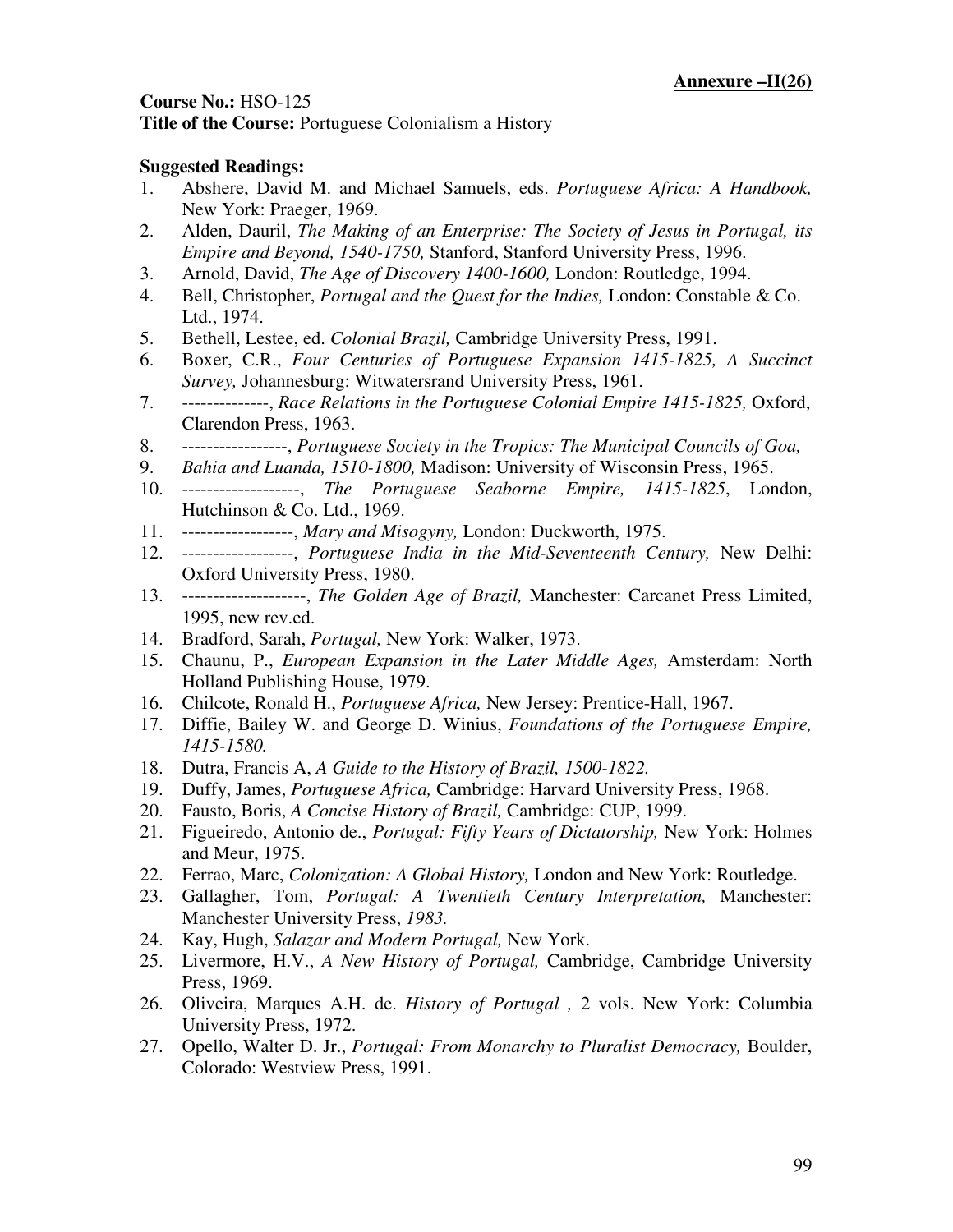- 28. Panikkar, K.M., *Asia and Western Dominance: A Survey of Vasco da Gama Epoch of Asian History (1495-1945),* London: George Allen and Unwin Ltd., 1959.
- 29. Parry, J.H., *The Age of Reconnaissance: Discovery, Exploration and Settlement,1450-1650,* Berkeley: University of California Press, 1981.
- 30. ---------, *The Discovery of the Sea,* Berkeley: University of California Press, 1981.
- 31. Pearson, M.N., *Coastal Western India,* New Delhi: Concept Publishing Company, 1981.
- 32. -----------, *The New Cambridge History of India, 1.1, The Portuguese in India,* New Delhi, Orient Longman, 1990.
- 33. -----------, *The Indian Ocean,* New York and London: Routledge, 2003.
- 34. --------- and Ashin Das Gupta, *India and the Indian Ocean1500-1800.*
- 35. Prestage, Edgar, *Royal Power and the Cortas in Portugal,* Watford, 1927.
- 36. Prado Junior, Caio, *The Colonial Background to Modern Brazil,* University of California Press, 1967.
- 37. Russell, Peter, *Prince Henry the Navigator.*
- 38. Russell-Wood, A.J.R., *From Colony to Nation. Essays on Independence of Brazil,*  Baltimore and London: The Johns Hopkins University Press, 1975.
- 39. ----------------, *Society and Government in Colonial Brazil, 1500-1822,* London: Variorum, 1992.
- 40. -----------------, *A World on the Move: The Portuguese in Africa, Asia and America, 1415-1808,* Manchester: Carcanet Press and New York: St. Martin's Press, 1992.
- 41. -------------, *Portugal and the Sea: A World Embraced,* Lisbon: Assirio and Alvin, 1997.
- 42. ---------- ed., *Local Government in European Overseas Empires, 1450-1800,* 2 vols. Brookfield, VT: Ashgate, 1999.
- 43. Scammell, G.V., *The World Encompassed: The First European Maritime Empires C. 800-1650,* London, Metheun, 1981.
- 44. Schwartz, Stuart B. *Sugar Plantations in the Formation of the Brazilian Society,*
- 45. Subrahmanyam, Sanjay, *Improvising Empire: Portuguese Trade and Settlement in the Bay of Bengal, 1500-1700,* Oxford University Press, 1990.
- 46. --------------------, *The Portuguese Empire in Asia, 1500-1700 A Political and Economic History,* Longman, 1993.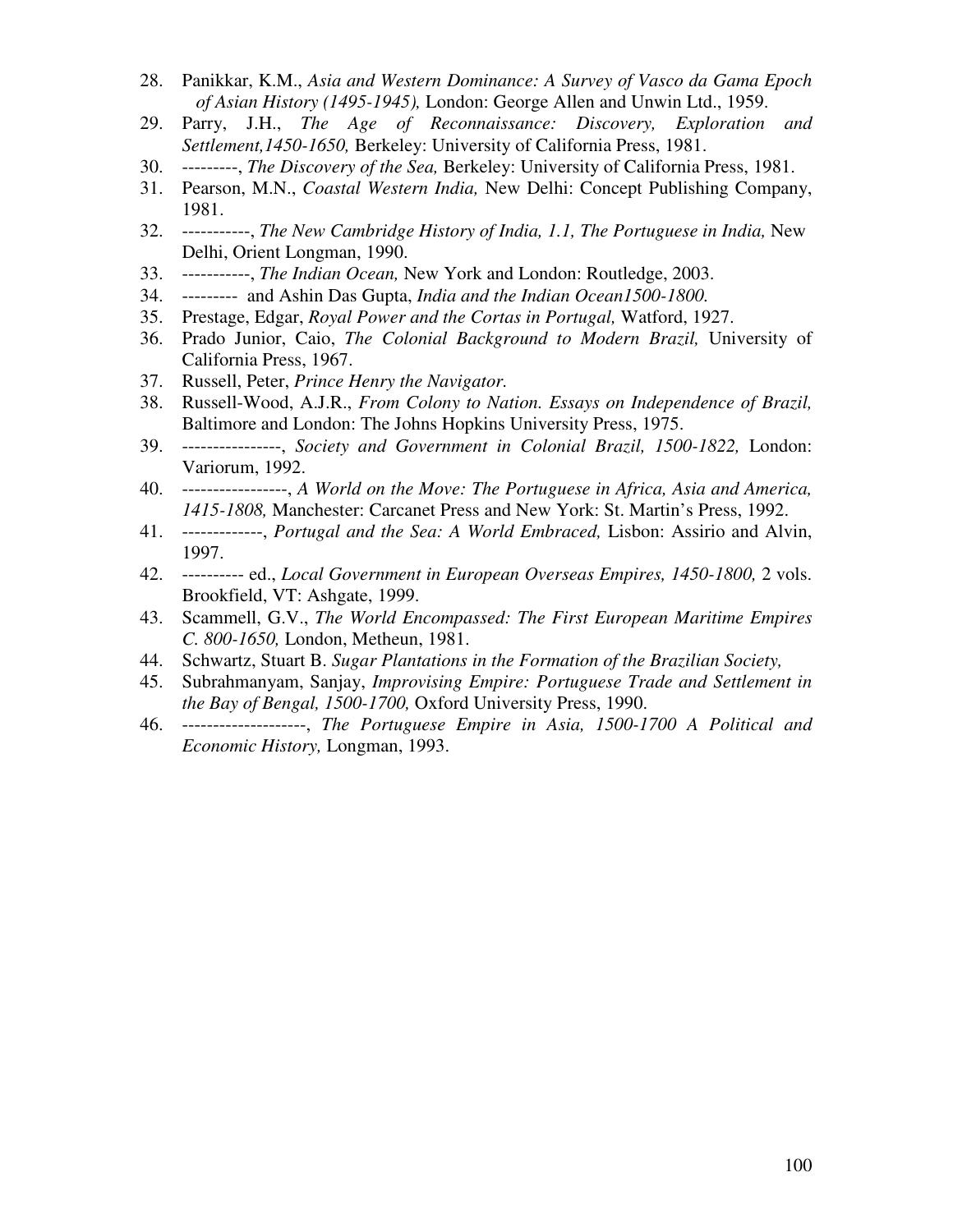# **Course No.:** HSO-126 **Title of the Course:** History of the Indian Diasporta

- 1. Aguilar- San Juan, Karin, ed. *The State 0f Asian America: Activism and Resistance in the I990s*. Boston. MA: South End Press.
- 2. Andrews, C. F. *India and the Pacific*. London, G. Allen & Unwin, ltd. 1937.
- 3. Bhachu, Parminder. *Twice Migrants: East African Settlers in Britain*. London and New York: Towistock Publications. 1985.
- 4. Bhat, C.S. *Methodological Approaches in the study of Indian Diaspora* (a mimeo).Presented in the Workshop on The Study of Indian Diaspora: Conceptual and Methodological Issues, 12 & 13 September at University of Hyderabad, 1997.
- 5. Brah. Avtar. *Cartographies of Diaspora: Contesting Identities*, London and New York, Routledge, 1996.
- 6. Castles, Stephen and Muller, Mark. J. *The Age of Migration: International.*
- 7. *Population Movements in the Modern World.* London: The MacMillan Press, 1993.
- 8. Chandran, Amrajit. *Indians in Britain*. New Delhi: Sterling Publishers Pvt. Ltd.,1986.
- 9. DasGupta, Satish. S. *On the Trial of Uncertain Dreams: Indian immigrant*
- 10. *Experiences in America.* New York: AMS Press Inc., 1989.
- 11. Gosine, Mahine. *Dot- Headed Americans: The silent Minority in the United States*.
- 12. New York: Windsor Press, 1990.
- 13. Helweg, Arthur. Wand Helweg, Usha.M. *An Immigrant Success Story: East Indians in America,* Philadelphia: University of Pennsylvania Press, 1990.
- 14. Jain, Prakash.C. *Racial Discrimination Against Overseas Indians* (*A Class Analysis*), New Delhi: Concept Publishing Company, 1900.
- 15. Jain, R.K. ,Indian *Communities Abroad: Themes and Literature*. New Delhi, 1993.
- 16. Manohar Jain, R.K. *A Civilizational Theory of Indian Diaspora and its Global Implications (*a mimeo), Presented in the Workshop on The Study of Indian Diaspora:Conceptual and Methodological Issues, 12 & 13 September at University of Hyderabad, 1997.
- 17. Jayaram, N., *The Study of Indian Diaspora: A Multidisciplinary Agenda* (a Mimeo),
- 18. Presented in the Workshop on The Study of Indian Diaspora: Conceptual and Methodological Issues, 12 & 13 September at University of Hyderabad, 1997.
- 19. Johnston, Hugh *The Voyage of the Komagatu Maru: The Sikh Challenge to Canada's Color Bar,* Delhi: OUP, 1979.
- 20. Kalam, M. A., *Indian Overseas: Are They A Diaspora*. (a Mimeo) Presented in the Workshop on The Study of Indian Diaspora: Conceptual and Methodological Issues, 12 & 13 September at University of Hyderabad, 1997.
- 21. Kannan, C.T. *Cultural Adaptation of Asian immigrants: First and Second Generation*. Bombay: India Printing Works: 1978.
- 22. Kitano, Harry.H.L. and Roger Daniels, *Asian Americans :Emerging Minorities*, New Jersey: Prentice- Hall, 1988.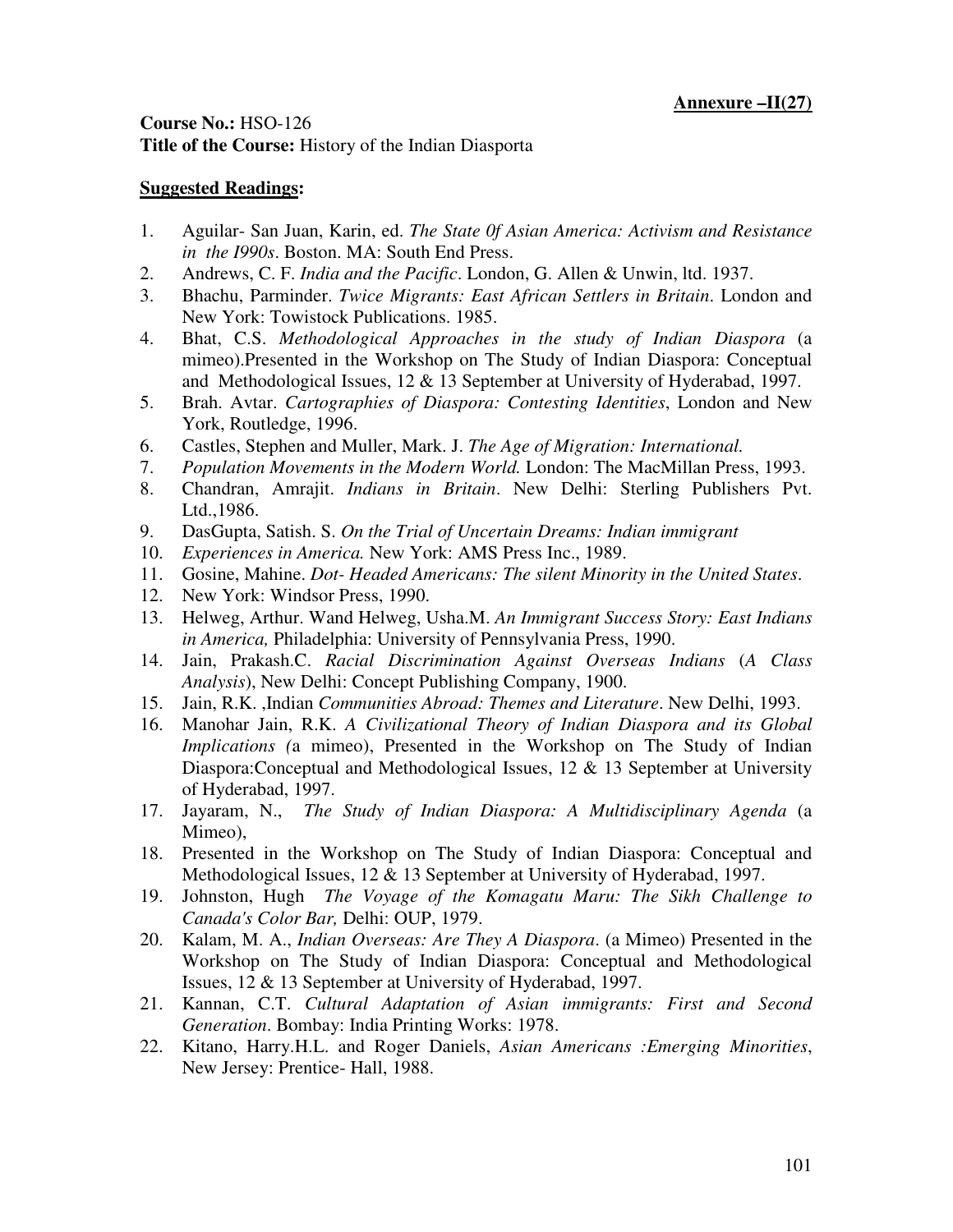- 23. Kondapi. C. *Indians Overseas 1938- 1949*, New Delhi: Indian Council ofWorld Affairs, 1951.
- 24. Kurian, George and Srivsatava, Ram.P. (eds.) *Overseas Indians: A Study in Adaptation*, New Delhi: Vikas Publishing House Pvt Ltd.
- 25. Mearns, David James *Shiva's Other Children: Religion and Social Identity amongst Overseas Indians*, New Delhi, Sage Publications, 1995.
- 26. Motwani, Jagat.K, Mahin Gosine, Jyoti Barot- Motwani (eds.) *Global Indian Diaspora: Yesterday, Today and Tomorrow*, New York GOPIO 1993.
- 27. Nadarajah, M. *Diaspora and Nostalgia: Towards a Semiotic Theory of theIndian Diaspora,* ICID, University of Hyderabad, 1994.
- 28. Nayyar, Deepak *Migration, Remittances and Capital Flows: The Indian Experience*, New Delhi: OUP, 1994.
- 29. Mahine Gosine (ed.) *Dot- Headed Americans: The silent Minority in the United States,* New York: Windsor Press1990
- 30. Parekh, Bhikhu. *Some Reflections on the Indian Diaspora*. Published by BOPIO with permission from the New Community
- 31. Parameswaran, Shyamala. *Gender, Ethnicity and Immigrant Status: Asian Women in the United States*, Chicago, Illinois: University of Illinois at Chicago1995.
- 32. Pettys, Gregory Lee. *Asian Indians in the United States: An Analysis of Identity Formation and retention.* University of Illinois at Urbana- Champaign,1994.
- 33. Pyong Gap Min (ed.) *Asian Americans: Comparative Trends and Issues*, New Delhi: Sage Publications, 1975.
- 34. Singh, Bahadur.T.J. *Indians in South East Asia*, New Delhi Sterling Publishers Pvt. Ltd., 1982.
- 35. Singh, Bahadur. I.J. *Indians in South Asia*, New Delhi: Sterling Publishers Pvt Ltd.:
- 36. 1984.
- 37. Singh, Bahadur, l.J. *Indians in the Caribbean*, New Delhi: Sterling Publishers Pvt Ltd., 1987.
- 38. Sinha, V.N.P. and Ataullah, Md., *Migration: An Interdisciplinary Approach*, Delhi: Seema Publications,1987.
- 39. Tinker, Hugh. *Separate and unequal: India and the Indians in the British Commonwealth, 1920-1950* ,Vancouver: University of British Columbia Press, 1976.
- 40. ------- *The Banyan Tree: Overseas Emigrants from India, Pakistan and Bangladesh*, Oxford: OUP, 1977.
- 41. *Migration and modernization: the Indian diaspora in a comparative perspective*
- 42. Williamsburg, Va, USA: Dept. or Anthropology, College of William and Mary,1987.
- 43. Wiebe, Paul. D. and Mariappan S, *Indian Malaysians The View from thePlantation.*  New Delhi: Manohar,1978.
- 44. Yinger, Miltoll. *Ethnicity Source or Strength? Source of Conflict?* Jaipur and New Delhi Rawat Publications. 1997.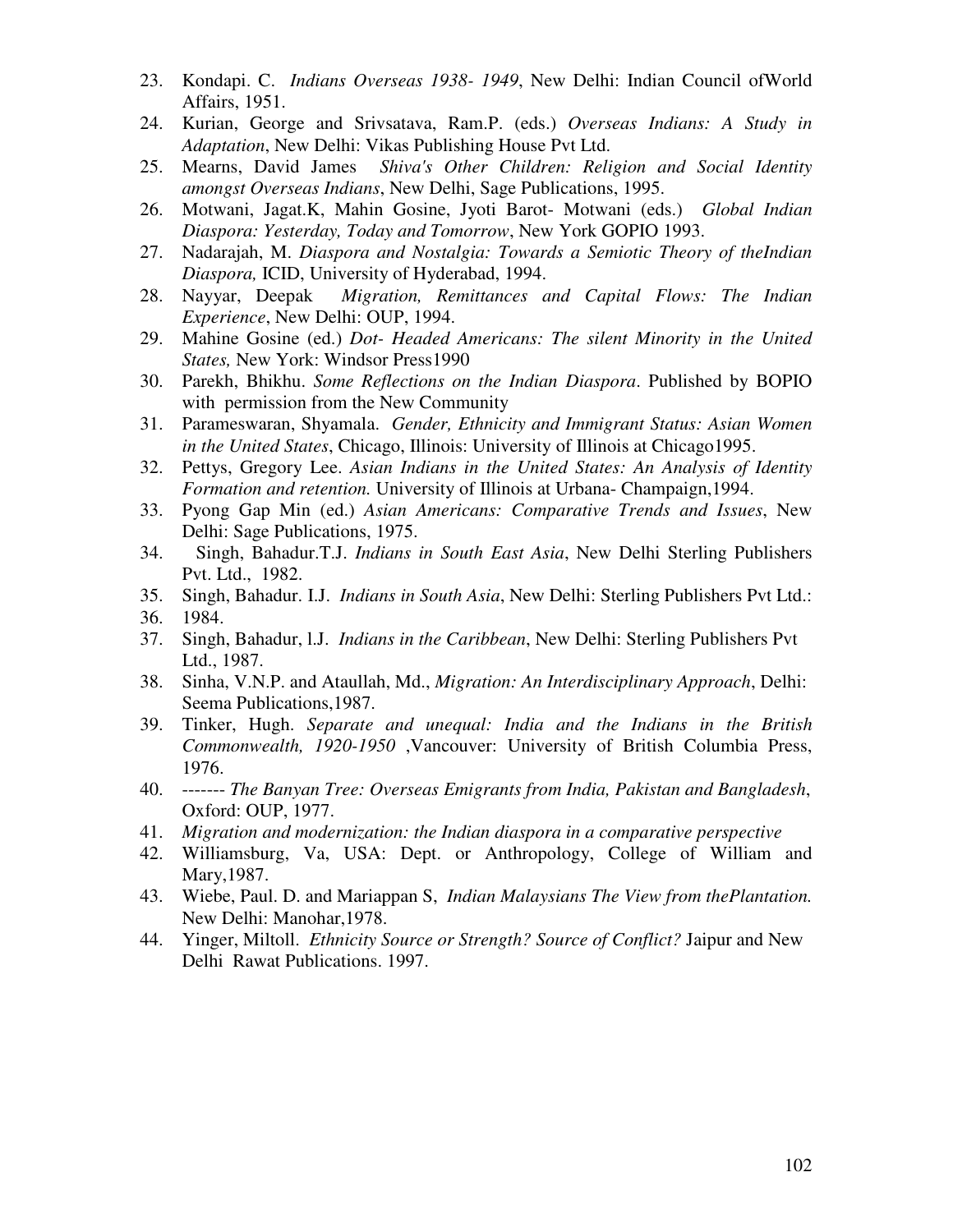#### **Course No.:** HSO 127 **Title of the Course:** World History in Twentieth Century and Beyond

- 1. Baehr, Peter R. *The Role of Human Rights in Foreign Policy* (Basingstoke: Macmillan Press, 1996.
- 2. Bardhan, Pranab. *Awakening Giants, Feet of Clay: Assessing the Economic Rise Of China and India*. Princeton, NJ: Princeton University Press, 2010.
- 3. Birmingham, David. *The Decolonisation of Africa*. London: Routledge, 1995.
- 4. Connelly, J. and Smith, G. *Politics and the Environment: From Theory to Practice*. Oxford, UK: Routledge, 2003.
- 5. Cornwell, R.D. *World History in the Twentieth Century.* London: Longman, 1976.
- 6. Dijkink, G. *National identity and geopolitical visions: Maps of pride and pain.* London: Routledge, 1996.
- 7. Eriksen, Thomas. H. *Ethnicity and Nationalism*. London: Pluto Press, 2002.
- 8. Fields, A. Belden. *Rethinking Human Rights For the New Millennium*, Palgrave Macmillan, 2003.
- 9. Fisk, Robert. *Great War for Civilisation: The Conquest of the Middle East*. New York: Alfred A. Knopf, 2006.
- 10. Fuller, Graham E. and Lesser, Ian O. *A Sense of Siege: The Geopolitics of Islam and the West*. Boulder, Colo.: Westview Press, 1995.
- 11. Gaddis, John Lewis. *We Now Know: Rethinking Cold War History*. New York: Oxford University Press, 1997.
- 12. George, Jedrzej Frynas and Pegg, Scott (eds). *Transnational Corporations and Human Rights*. Hampshire, UK: Palgrave Macmillan 2003.
- 13. Ghosh, P.K (ed.), *Disarmament and Development.* Westport, Connecticut: Greenwood Press, 1984.
- 14. Grenville, J. A. S. *A History of the World in the Twentieth Century*. Cambridge, Mass.: Harvard University Press, 1994.
- 15. Guha, Ramachandra, *Environmentalism: A Global History.* New Delhi: Oxford University Press, 2000.
- 16. Halliday, Fred. *Islam and the Myth of Confrontation: Religion and Politics in the Middle East*. London: I. B. Tauris, 1995.
- 17. Hanson, Victor Davis. *Between War and Peace: Lessons from Afghanistan to Iraq*. New York: Random House, 2004.
- 18. Hobsbawm, Eric. *The Age of Extremes: A History of the World, 1914-1991* (New York: Vintage, 1994)
- 19. Howard, Michael and Wm. Roger Louis (eds). *The Oxford History of the Twentieth Century.* Oxford: Oxford University Press, 1998.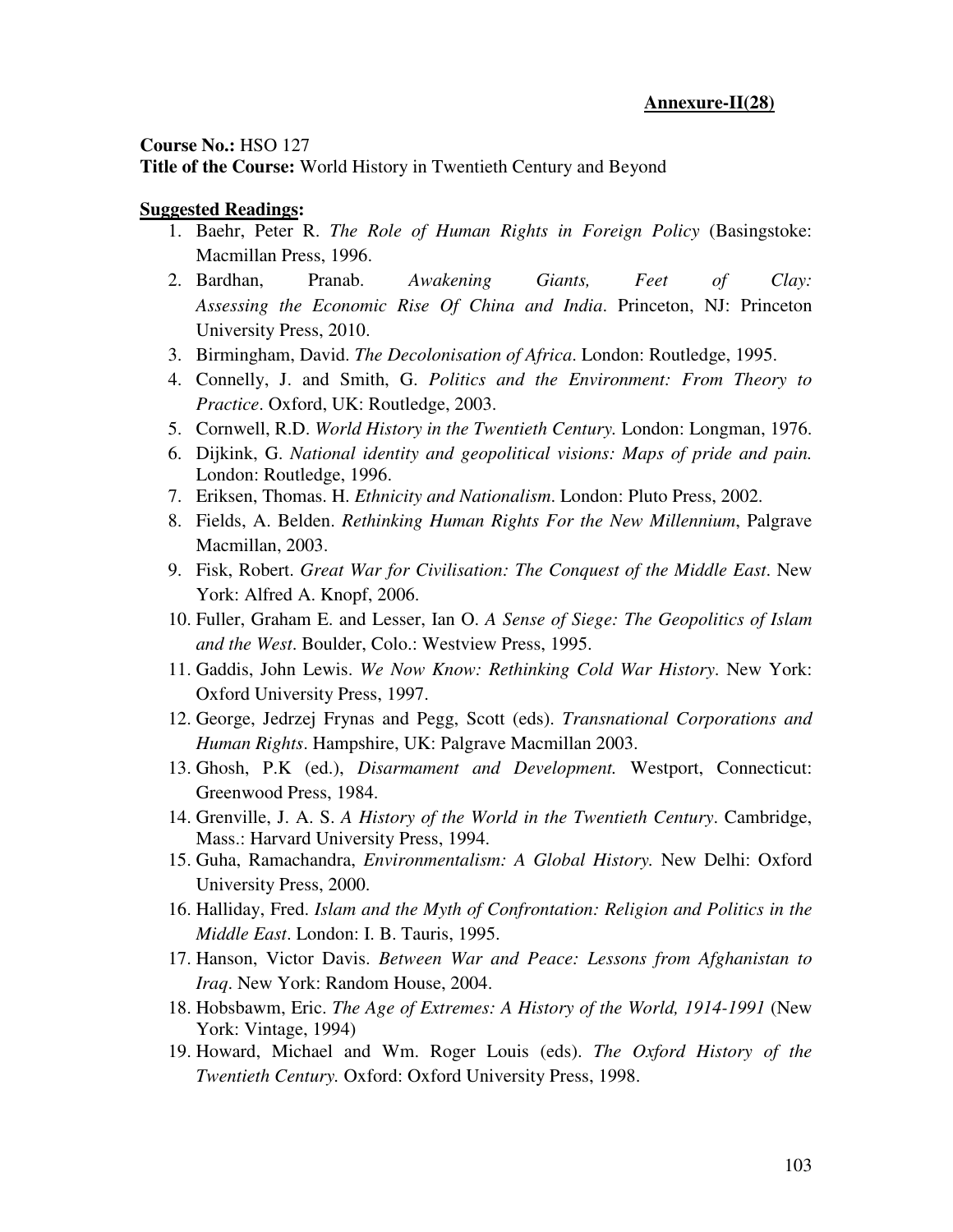- 20. Jaipal, Rikhi, *Non-alignment: Origins, Growth and Potential for World Peace*  (New Delhi: Allied Publishers,. 1983)*.*
- 21. Kakwani, Nanak and Silber, Jacques (eds). *The Many Dimensions of Poverty*. Hampshire, UK: Palgrave MacMillan, 2008.
- 22. Leffler, Melvyn P. and Painter, David S. *Origins of Cold War: An International History.* London: Routledge, 1994.
- 23. Lewis, Bernard. *The Middle East*. NY: Simon & Schuster, 1997.
- 24. Low, D.A. *Eclipse of Empire.* Cambridge: Cambridge University Press, 1991.
- 25. Mansbach, Richard W and Rafferty, Kirsten, *Introduction to Global Politics*. New York: Routledge, 2008.
- 26. Mayall, James, *Nationalism and International Society.* Cambridge: Cambridge University Press, 1990.
- 27. Melkote, Rama S. (ed.). *Indian Ocean Issues for Peace.* New Delhi: Manohar, 1995.
- 28. Meredith, Robyn. *The Elephant and the Dragon: The Rise of India and China and What it Means to All of Us*. New York: W. W. Norton, 2007.
- 29. Muzaffar, Chandra. *Human Rights and the New World Order.* Penang: Just World Trust, 1993.
- 30. Palmowski, Jan. *A Dictionary of Twentieth Century World History*. New York: Oxford University Press, 1997.
- 31. Paul, Johnson. *Modern Times: The World from the Twenties to the Nineties*. NY: Harper and Row, 1983.
- 32. Phadnis, Urmila and Ganguly, Rajat (eds). *Ethnicity and nation-building in South Asia*. New Delhi: Sage Publications, 2001.
- 33. Ralph, Philip Lee and others (eds.). *World Civilizations: Their History and Their Culture,* 2 vols. New York, W.W.Norton & Co., 1997.
- 34. Raza, Maroof (ed). *Confronting Terrorism*. New Delhi: Penguin Viking, 2009
- 35. Rohter, Larry. *Brazil on the Rise: The Story of a Country Transformed*. New York: Palgrave Macmillan, 2010.
- 36. Shlaim, Avi. *War and Peace in the Middle East: A Concise History*. New York: Penguin, 1995
- 37. Skidmore, Thomas E and Smith, Peter H. *Modern Latin America*. New York: Oxford University Press, 2000.
- 38. Spence, Jonathan. *The Search for Modern China*. New York: W.W. Norton, 1990.
- 39. Vandana, Asthana. *The Politics of the Environment.* New Delhi: Ashish Publishing House, 1992.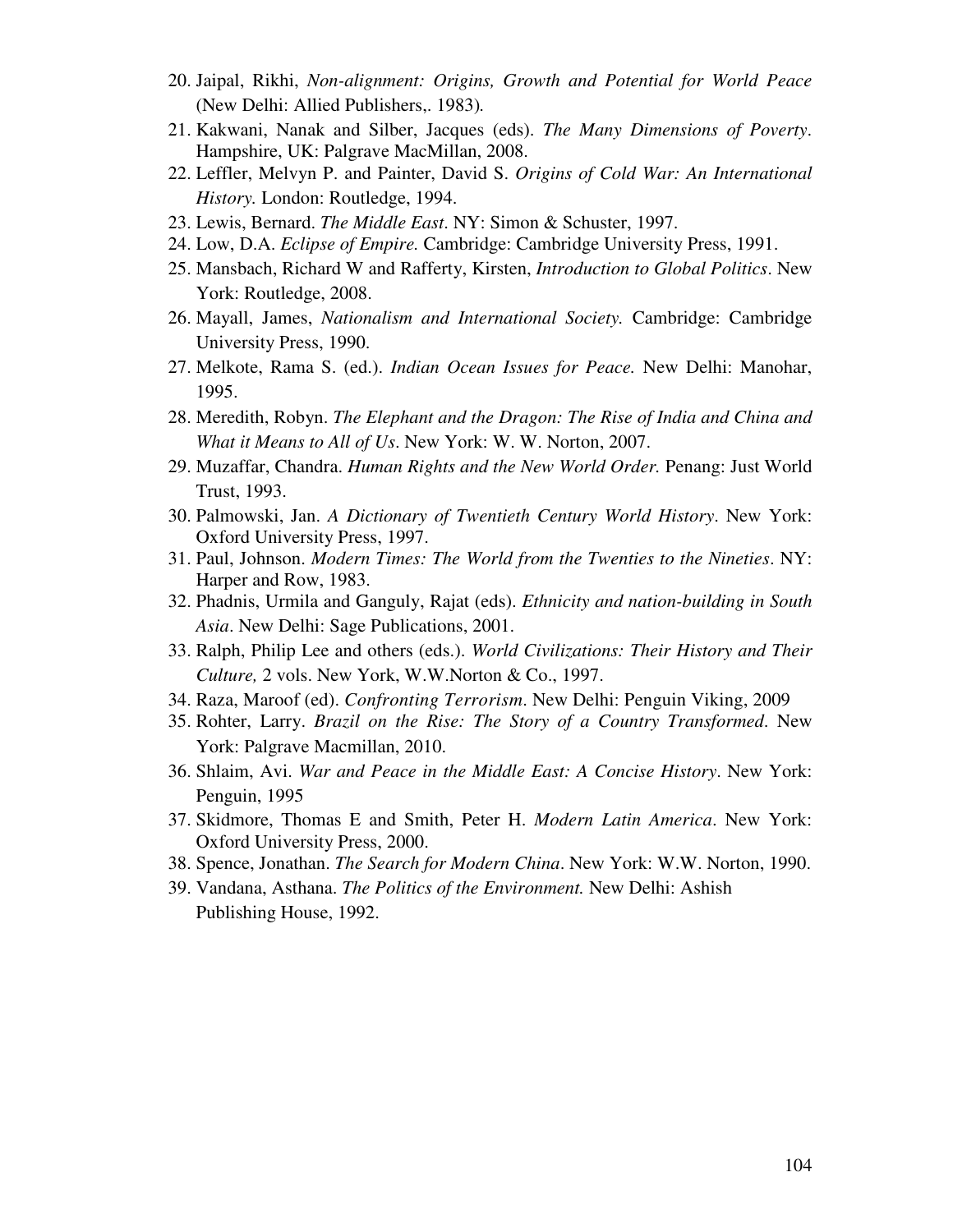**Course No.:** HSC-128 **Title of the Course:** Imperialism and Decolonisation of Africa

- 1. Wesseling., *The European Colonial Empires.*
- 2. Hardgreves,J.D., *Decolonisation in Africa* London, Longman, 1988.
- 3. Elies Olawale T., *Government and policies in Africa,* New Delhi: Asia Publishing House, 1963.
- 4. Hallete Robin, *Africa Since 1875* New Delhi: Surjeet Publications, 1989.
- 5. Mutibawa P.M., African Heritage and New Africa ,East African Literature Bureau
- 6. Fanon Frantz. *The Wretched of the Earth,* translated by Constance Frarrington. Harmondsworth: Penguin, 1982.
- 7. Duffy James., *Portugal in Africa*, USA: Penguin Books limited 1962.
- 8. Gunter, John., *Inside Africa* London: Hamish Hamilton, 1955.
- 9. Maya D., *Narrating Colonialism.PostColonial Images of the British in Indian English Fiction.* New Delhi: Prestige Books, 1997.
- 10. Nandy, Ashis. *The Intimate Enemy: Loss and Recovery of Self Under Colonialism,* New Delhi: Oxford University Press, 1983.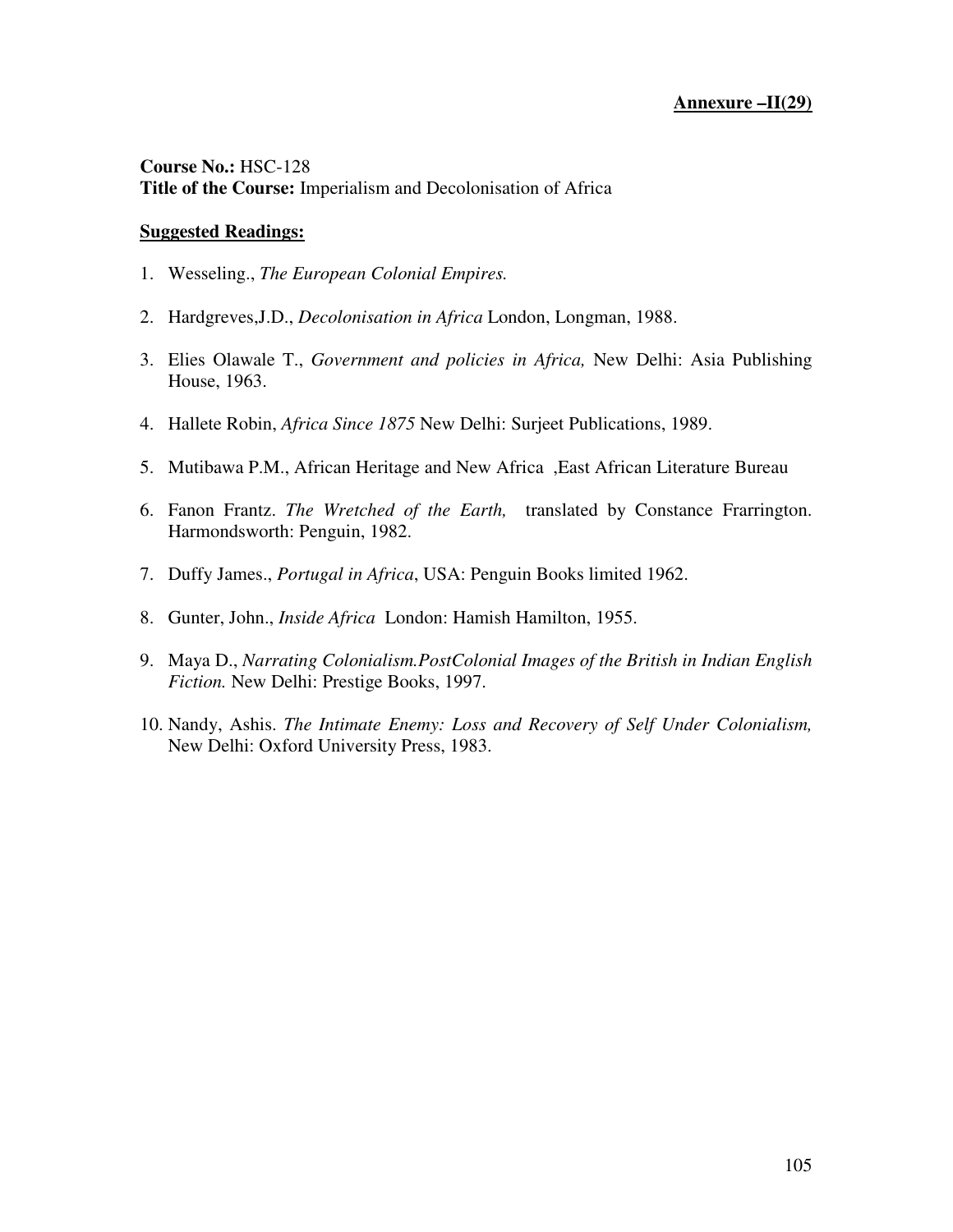**Title of the Course:** Studies in Polity, ideas, Society and Culture of the Marathas 1646- 1818

- 1. Apte, B.k(ed.), *Chatrapati Shivajis Coronation Tercentenary Volume.* Bombay: University of Bombay, 1974- 75.
- 2. -------- *A History of the Maratha Navy and Merchant Ships,* Bombay: State Board for Literature and Culture, 1973.
- 3. Bal Krishna, *Shivaji the Great*, Kolhapur: Arya Book Depot, 1940.
- 4. Chitnis,K N., *Socio-Economic Aspects of Medieval India,* Poona: Poona University,1979.
- 5. --------------*Glimpses of Medieval Indian Ideas and Institutions*.
- 6. Gordon, Stewart, *The Marathas(1600\_- 1818),* New Delhi:Cambridge University press, 1993.
- 7. --------------- ,*Marathas, Marauders and State Formation in Eighteenth Century India*, New Delhi:1994.
- 8. Gunr,VT., *Judicial System of the Marathas,* Poona: S.M. Katre, 1953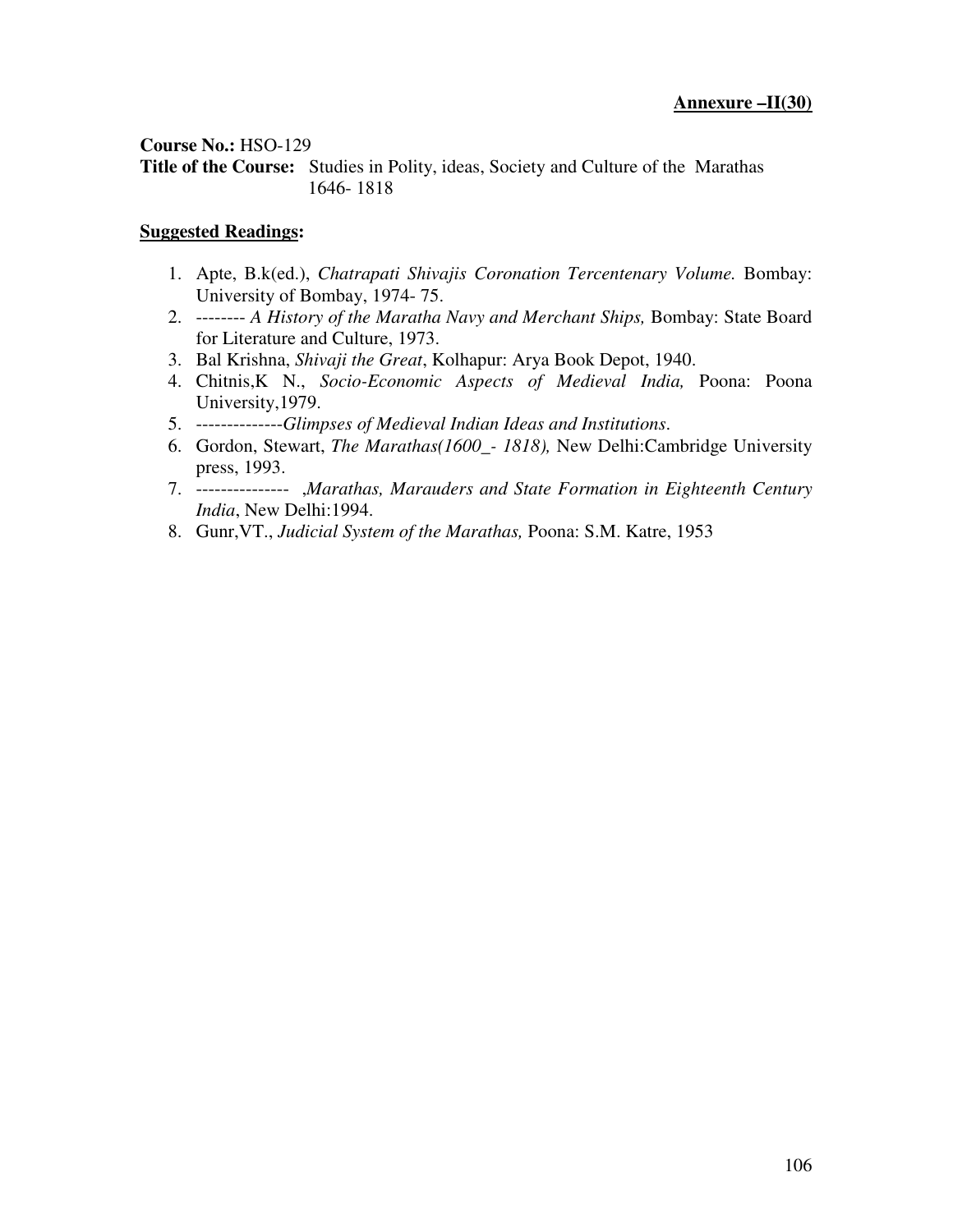**Title of the Course**: Historiography in India

- 1. Bhattacharya, Sabyasachi (ed.), Situating Indian History : For Sarvepalli Gopal (New Delhi, OUP, 1986).
- 2. Brown, Judith M., Gandhi's Rise to Power : Indian Politics 1915-22 (Cambridge, 1972).
- 3. Chaudhuri, Nirad C., Scholar Extraordinary : The Life of Friedrich Max Muller (New Delhi, Orient Paperbacks, 1974).
- 4. Dutt, R.P., India To-Day (Calcutta, Manisha Granthalaya, 1986).
- 5. Ghoshal, U.N., Studies in Indian Culture (Orient Longman, Calcutta, 1965).
- 6. Grewal, J.S., Medieval India : History and Historians. Guha, Ranajit (ed.) Subaltern Studies, Vols. I to VI (OUP, 1982-89), and Vols.VII to XI (OUP, 1993- 2000).
- 7. Guha, Ranajit (ed.), A Subaltern Studies Reader 1986-1995 (Delhi, OUP, 1998).
- 8. Hasan, Mohibbul (ed.), Historians of Medieval India (Meerut, Meenakshi Prakashan, 1968).
- 9. Jayaswal, K.P., Hindu Polity (Bangalore, 5th edition, 1978).
- 10. Kulke, Herman, "Historiography in Early Medieval India", in Essays in Honour of Dietmar Rothermund, Edited by George Berkener and others, (New Delhi, Manohar, 2001).
- 11. Majeed, Javed (ed.), Ungoverned Imaginings (Oxford, Clarendon Press, 1992).
- 12. Majumdar, R.C., Historiography in Modern India (Bombay, Asia Publishing House, 1970).
- 13. Mathur, L.P., Historiography and Historians in Modern India (New Delhi, Inter India Publications, 1987).
- 14. Mill, James, History of British India, 3 vols., (New Delhi, Associated Publishing House, 1972).
- 15. Mukhia, Harbans, Historians and Historiography During the Reign of Akbar (New Delhi, Vikas Publishing House, 1976).
- 16. Mukherjee, S.N., Sir William Jones : A Study in Eighteenth Century British Attitudes to India (Bombay, orient Longman, 1987).
- 17. Mukhopadhyay, S.K., Evolution of Historiography in Modern India, 1900-1960, A Study of the Writing of Indian History by Her Own Historians (Calcutta, Antiquarian Booksellers, 1988).
- 18. Nizami, K.A., On History and Historians of Medieval India (New Delhi, Munshiram Manoharlal, 1983).
- 19. Pathak, V.S., Ancient Historians of India : A Study in Historical Biographies (Bombay, Asia Publishing House, 1966).
- 20. Philips, C.H. (ed.), Historians of India, Pakistan and Ceylon (London, OUP, 1961).
- 21. Sarkar, J.N., History of Historical Writing in Medieval India : Contemporary Historian – An Introduction to Medieval Indian Historiography (Calcutta, Ratna Prakashan, 1977).
- 22. Sastri, K.A.Nilakanta, The Colas (Madras, Madras University Publications, reprint 1984).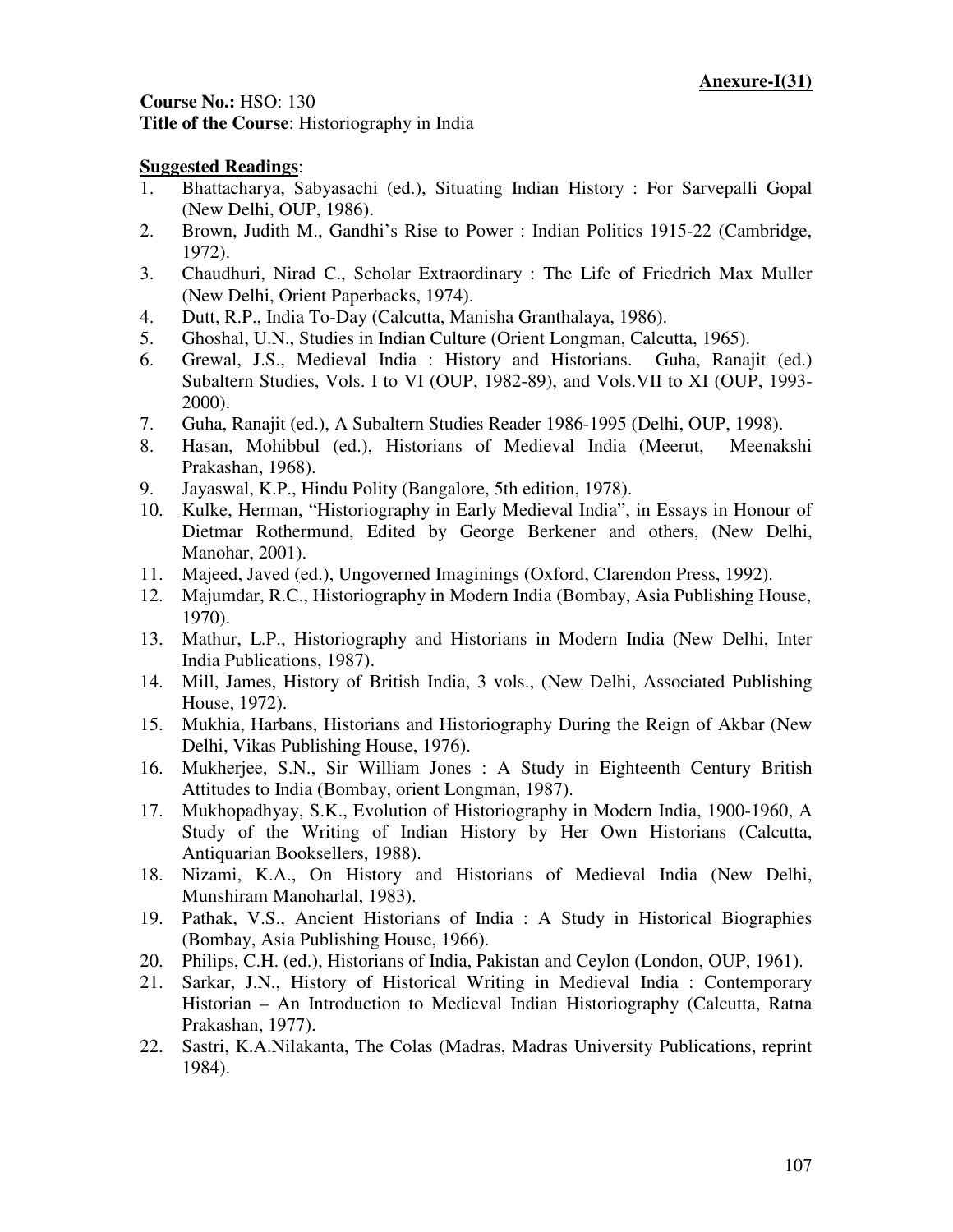- 23. Seal, Anil, Emergence of Indian Nationalism (New Delhi, S.Chand & Co., 1971 reprint).
- 24. Sen, S.N. (ed.), Historians and Historiography in Modern India (Calcutta, Institute of Historical Studies, 1973).
- 25. Sreedharan, E., A Textbook of Historiography 500B.C. to A.D. 2000 (New Delhi, Orient Longman, 2004).
- 26. Syed, A.J. (ed.), D.D.Kosambi in History and Society, Problems of Interpretation (Bombay,1985).
- 27. Thapar, Romila, Ancient Indian Social History, Some Interpretations (New Delhi, Orient Longman, 1978).
- 28. \_\_\_\_, Interpreting Early India ((Delhi, OUP, 1993).
- 29. Venugopalan, T.R. (ed.), History and Theory (Thrissur, 1997).
- 30. Wader, A.K., An Introduction to Indian Historiography (Bombay, Popular Prakashan, 1975).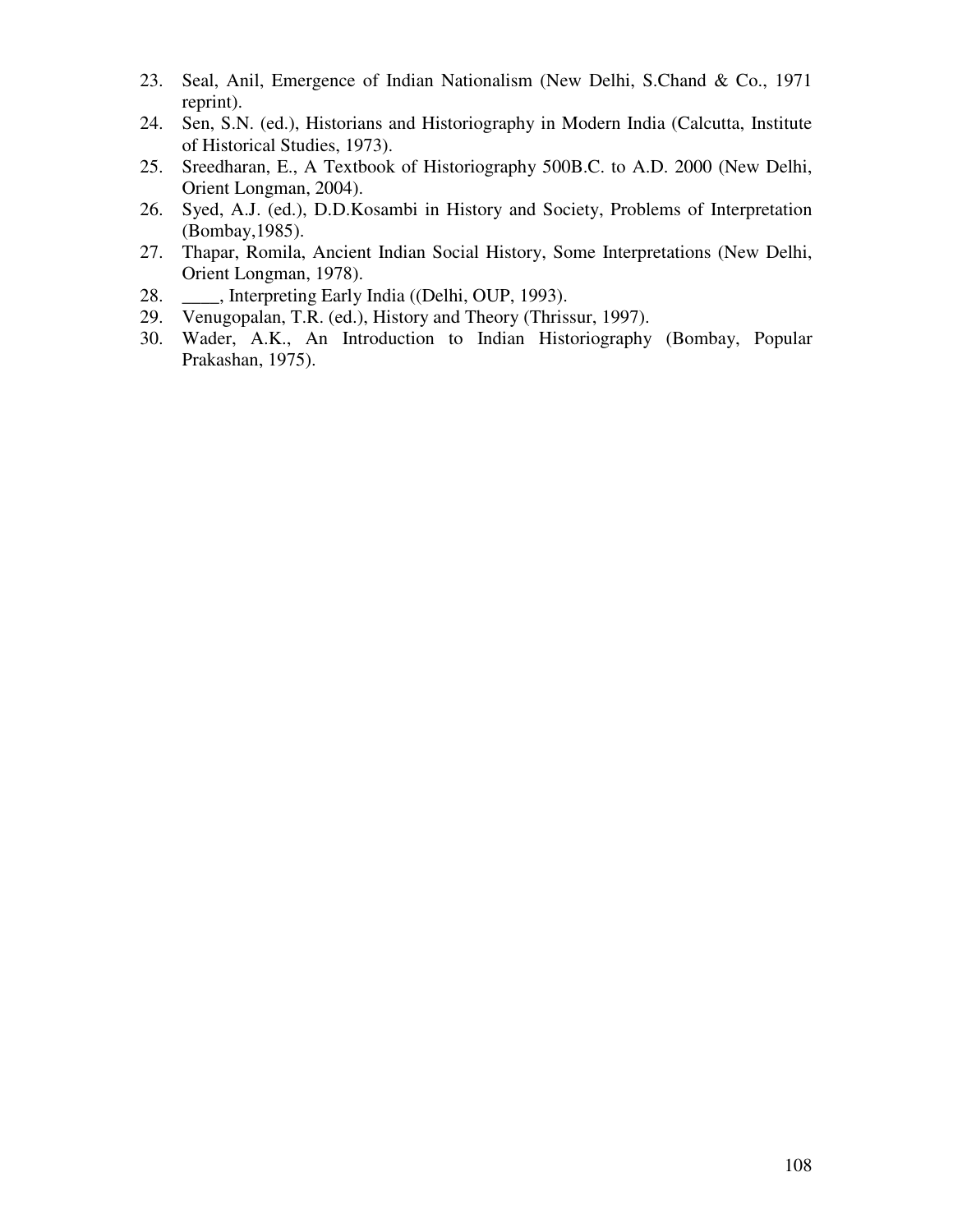**Course No**.: HSO 131 **Title of the Course**: "Business History of India (C*.* AD 1700-1991)"

## **Suggested readings**:

- 1. Ambirajan, S. *Classical Political Economy and British Policy in India*, New Delhi: Vikas Publishing House Private Limited, 1978
- 2. Apte, B., *A History of the Maratha Navy and Merchantships*, Bombay: State Board for Literature and Culture, 1973
- 3. Arasaratnam, Sinnappah, *Merchants Companies and Commerce on the Corramandel Coast* 1650-1740, Delhi:Oxford University, 1986
- 4. Bagchi, Amiya, *Economy and Organization: Indian institutions under the Neoliberal regime*, New Delhi: Sage Publications, 1999
- 5. \_\_\_\_\_\_\_\_\_, *Economy Society and Polity: Essays in the Political Economy of Indian Planning*, Calcutta: Oxford University Press, 1988
- 6. \_\_\_\_\_\_\_\_\_\_\_,*The Political Development of Underdevelopment*, Cambridge: Cambridge University Press, 1982
- 7. Bahl, Vinay, *The Making of the Indian Working Class: A Case of the Tata Iron and Steel Company 1880-1946*, New Delhi: Sage Publications, 1995
- 8. Bhattacharya, Dhires, *A Concise History at the Indian Economy*, Calcutta: Progressive, 1972
- 9. Champakalakshmi, R, *et.al*. (ed.) S*tate and Society in Pre-modern South India*, Kerala: Cosmo books, 2002
- 10. Chandra, Bipan, *Ranade's Economic Writings*, New Delhi: Gian Publishing House, 1990
- 11. Chaudhury, Sushil, *Merchants, companies and trade: Europe and Asia in the early modern era*, Cambrige: Cambridge University Press, 1999
- 12. Dale, Stephen, *Indian Merchants and European Trade 1600-1750*, Cambridge: University press, 1994
- 13. Deyell, John, *Living Without Silver*: *The Monetary History of Early Medieval North India* Delhi:Oxford University Press, 1990
- 14. Gadgil, D., *The Industrial Evolution of India in Recent Times, 1860-1939*, Bombay: Oxford University Press, 1971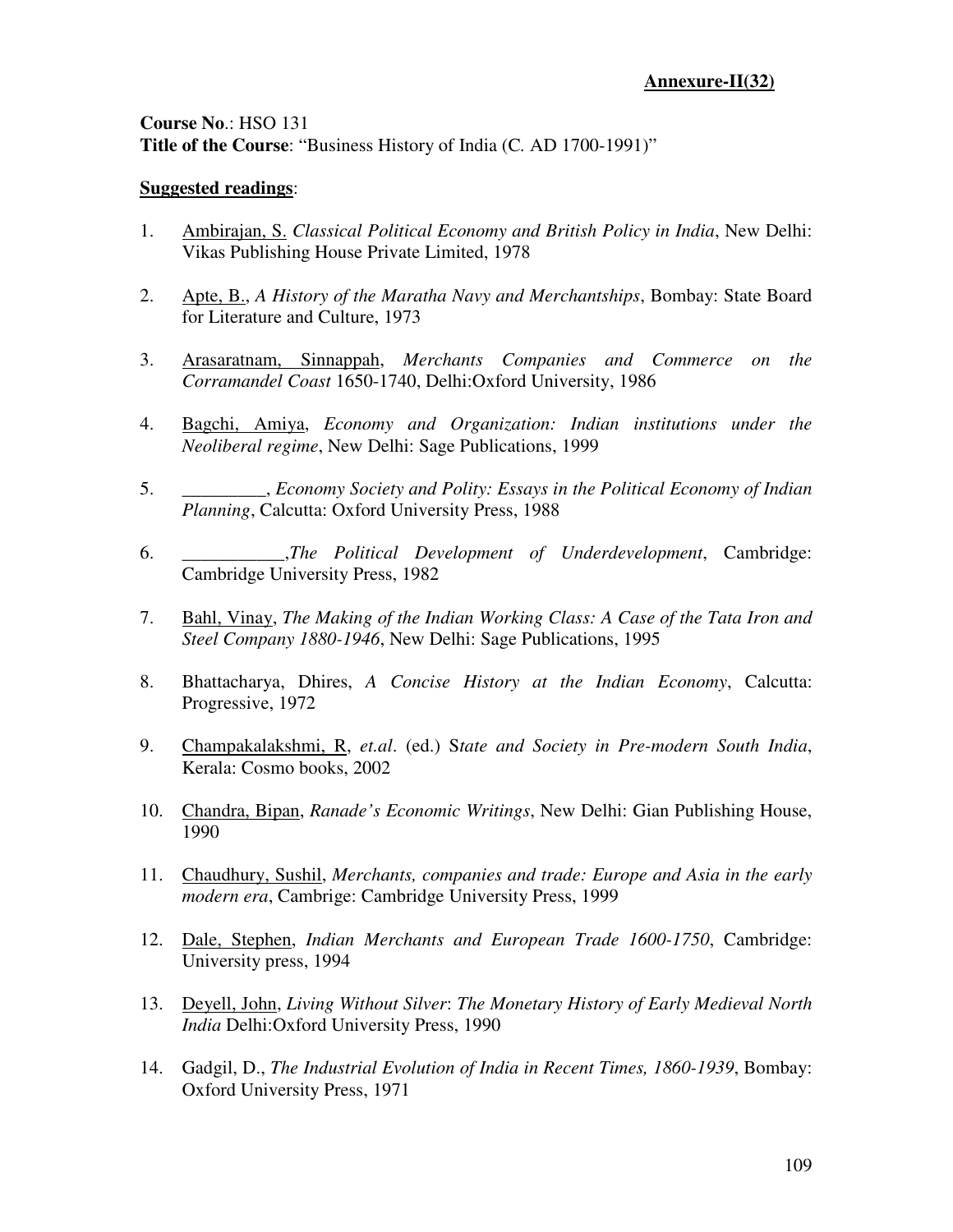- 15. Kumar, Dharma (ed.) *Cambridge Economic History of India*, Vol II,
- 16. Lala, R., *Beyond the Last Blue Mountain: A Life of J. R. D. Tata*, New Delhi: Penguin Books, 1993
- 17. Lombard, Denys, *Asian Merchants and Businessmen in the Indian Ocean and the China Sea*, New Delhi:Oxford University Press, 2000
- 18. Rudolph, Lloyd, *In Pursuit of lakshmi: The political economy of the Indian state*, Hyderabad:Orient Longman, 1987
- 19. Roy, Tirthankar, *Traditional Industry in the Economy of Colonial India*, Cambrige: Cambridge University Press, 1999
- 20. \_\_\_\_\_\_\_\_\_\_\_\_, *The Economic History of India 1857-1947*, New Delhi:Oxford University Press, 2002
- 21. Subramanian, Lakshmi, *Indigenous Capital and Imperial Expansion: Bombay, Surat, And the West Coast*, Delhi:Oxford University Press, 1996
- 22. Tripathi, Dwijendra, *Historical Roots of Industrial Entrepreneurship in India and Japan: A Comparative Interpretation*, New Delhi: Manohar Publishers & Distributors, 1997
- 23. Winus, George, *The Merchant-Warrior Pacified: The VOC (The Dutch East India Company) and its Changing Political Economy in India*, Delhi: Oxford University Press, 1994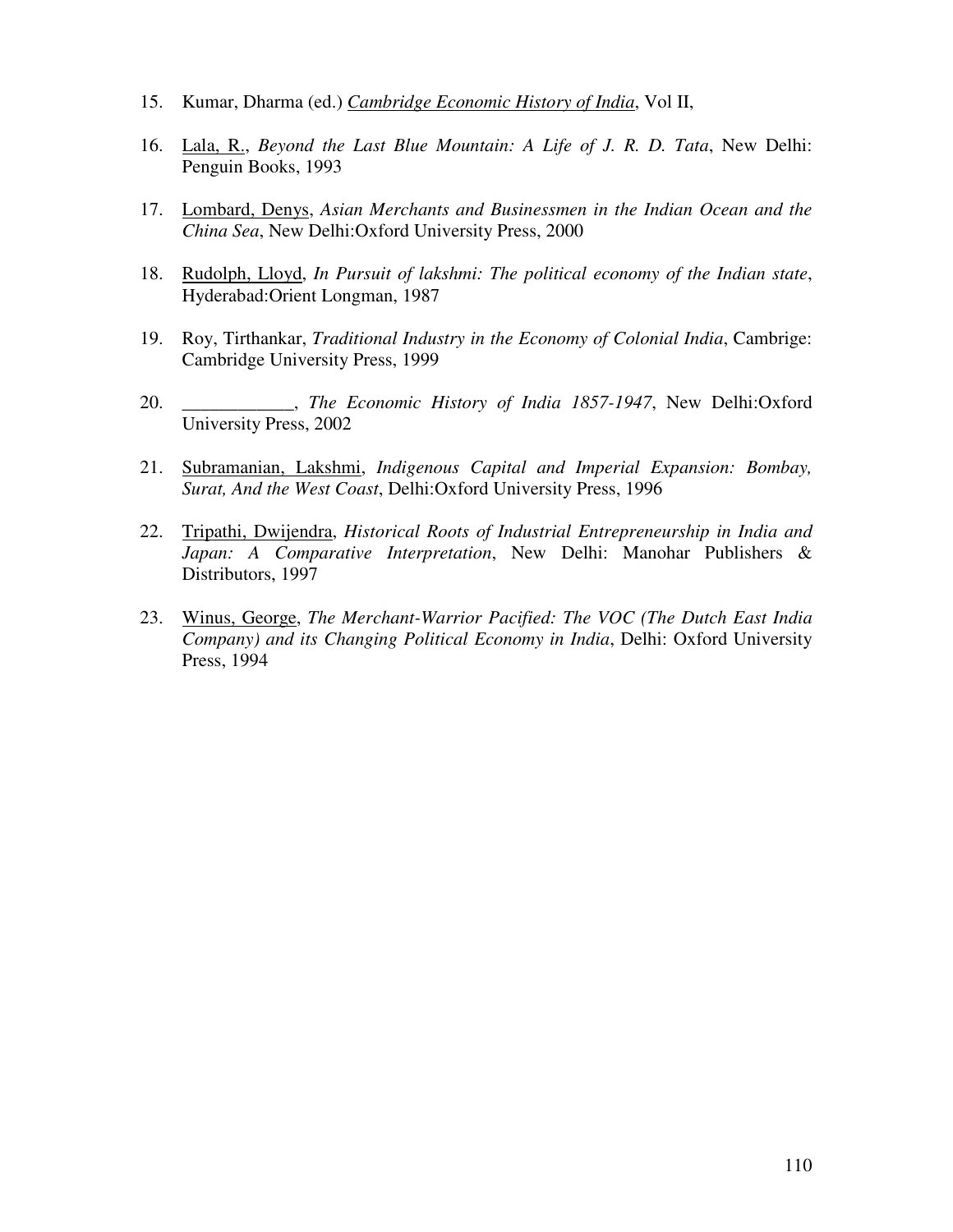**Course No**.: HSO 132 **Title of the Course**: Trade And Urbanisation In India (1200-1700)

# **Suggested Readings :**

- 1. Arasratnam, A, *Trade and Merchants in the Coromandel 1650-1740.*
- 2. Appadorai, A, *Economic Conditions in Southern India, 1000-1500,* Madras, 1936.
- 3. Bernier, F., *Travels in the Mughal Empire.*
- 4. Boxer, c.R., *The Portuguese Seaborne Empire,* London, 1967.
- 5. Boxer, c.R., *The Dutch Seaborne Empire.*
- 6. Blusse, L. and Gasstra, F.(ed.), *Companies and Trade,* Leiden, 1981.
- 7. Chaudhuri, KN., *Trade and Civilization in the Indian Ocean,* London, 1985.
- 8. Chatterji, Anjali, *Bengal in the reign of Aurangzeb.*
- 9. Chicherov, AI., *Indian Economic Developments* 16 *to 18 centuries,* Moscow, 1971.
- 10. Dasgupta, Ashin, *Merchants and Decline of Surat,c.I700.*
- 11. De Souza, T.R., *Medieval Goa,* New Delhi, 1979.
- 12. Furber, *Holden,Rival Empires of Trade in the Orient,* Minneapolis, 1976.
- 13. Hall, KR., *Trade and State craft in the Age of the Cholas,* New Delhi, 1980.
- 14. Mathew, KS., *Portuguese Trade with India in the 16th Century.*
- 15. Meilinsk, Roelofsz, M.A.P., *Asian Trade and European Influence in the Indonesia*
- 16. *Archipelago,* The Hague, 1962.
- 17. Moreland, W.H., *From Akbar to Aurangzeb,* London, 1923.
- 18. Moraes, G.M., *The Kadamba Kula,* Bombay, 1931.
- 19. Munshi, KM., *Glory that was Gujarat,* Bombay.
- 20. Naqui, N.K, *Urban centres and Industries in Upper Ind)a,* Bombay, 1968.
- 21. Nilakanta Sastri, KA, *Foreign Notices of South India,* Madras, 1939.
- 22. Nilakanta Sastri, KA, *South India and South-East Asia,* Mysore, 1978.
- 23. Om Prakash, *The Dutch East India Company and the Economy of Bengal,* The Hague,1983.
- 24. Pant, D., *Commercial Policy of the Mughals,* 1930.
- 25. Pearson, M.N., *Merchants and Rulers in Gujarat,* London, 1976. 07.
- 26. Pearson, M.N., *Coastal Western India,* New Delhi, ]98l.
- 27. Ramaswamy, Vijaya, *Textile and Weavers in Medieval South India,* O.UP., 1985. 23.
- 28. Ray Chaudhuri, T., *Jan Company in Coromande11605-1690,* The Hague, 1962.
- 29. Raychaudhuri, T., and Habib, I., *The Cambridge Economic History of India,* Vol. I,
- 30. London, 1982.
- 31. Ray Chaudhuri, T. (ed.), *Contributions to Indian Economic History,* Calcutta, ]960.
- 32. Richards, D.S., *Islam and Trade of Asia,* Oxford, 1970.
- 33. Rothermund, Diethmar, *Asian Trade and European Expansion in the Age of Mercantilism,* Delhi, 1981.
- 34. Qaisar, A.J., *Indian Response to European Technology and Cultures, 1498-1707,*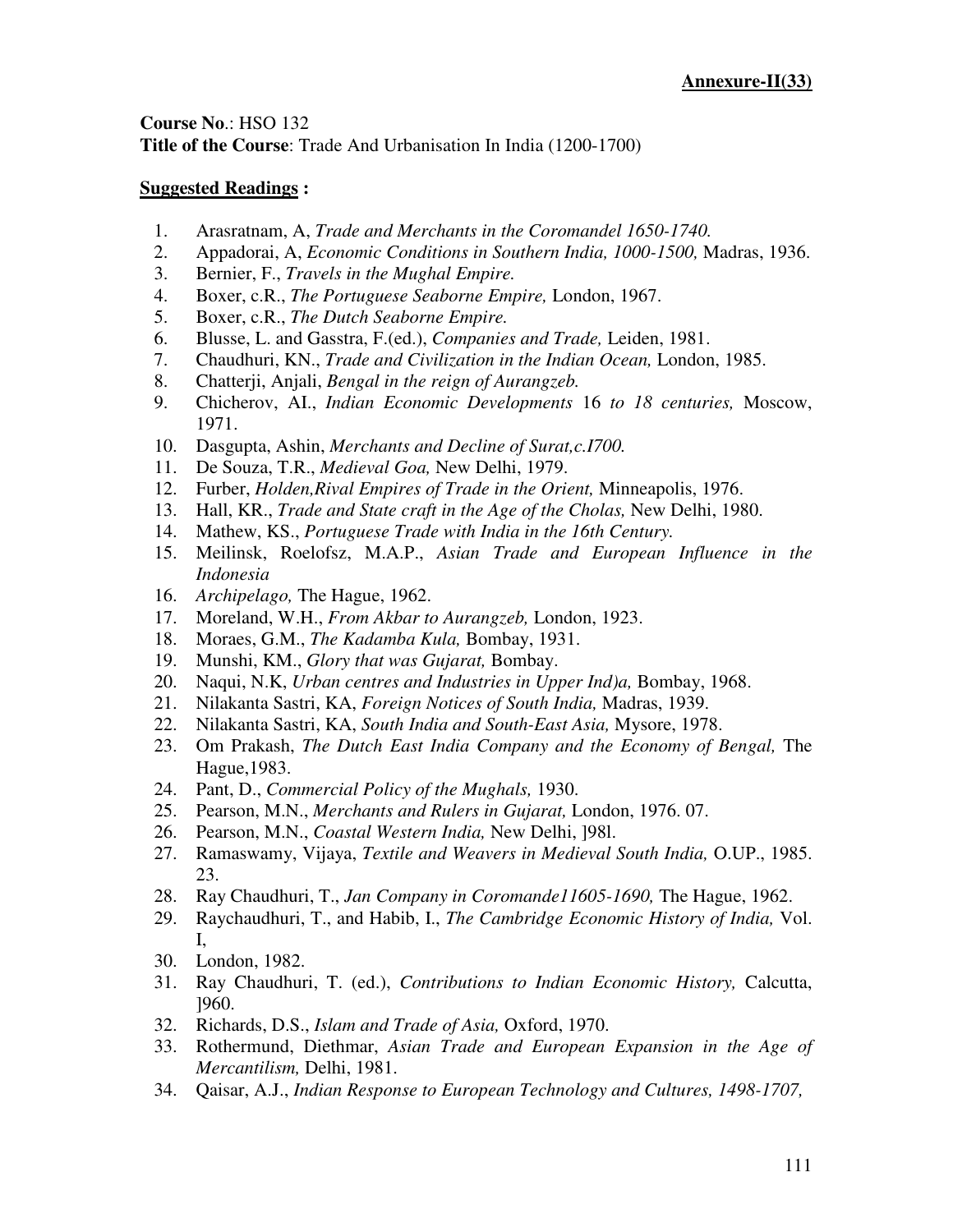- 35. OUP., 1984.
- 36. Steensguard, Niels, *Asian Trade, Revolution of the 17th Century,* London, 1974.
- 37. Sarkar, J.N., *Economic History of Mughal India.*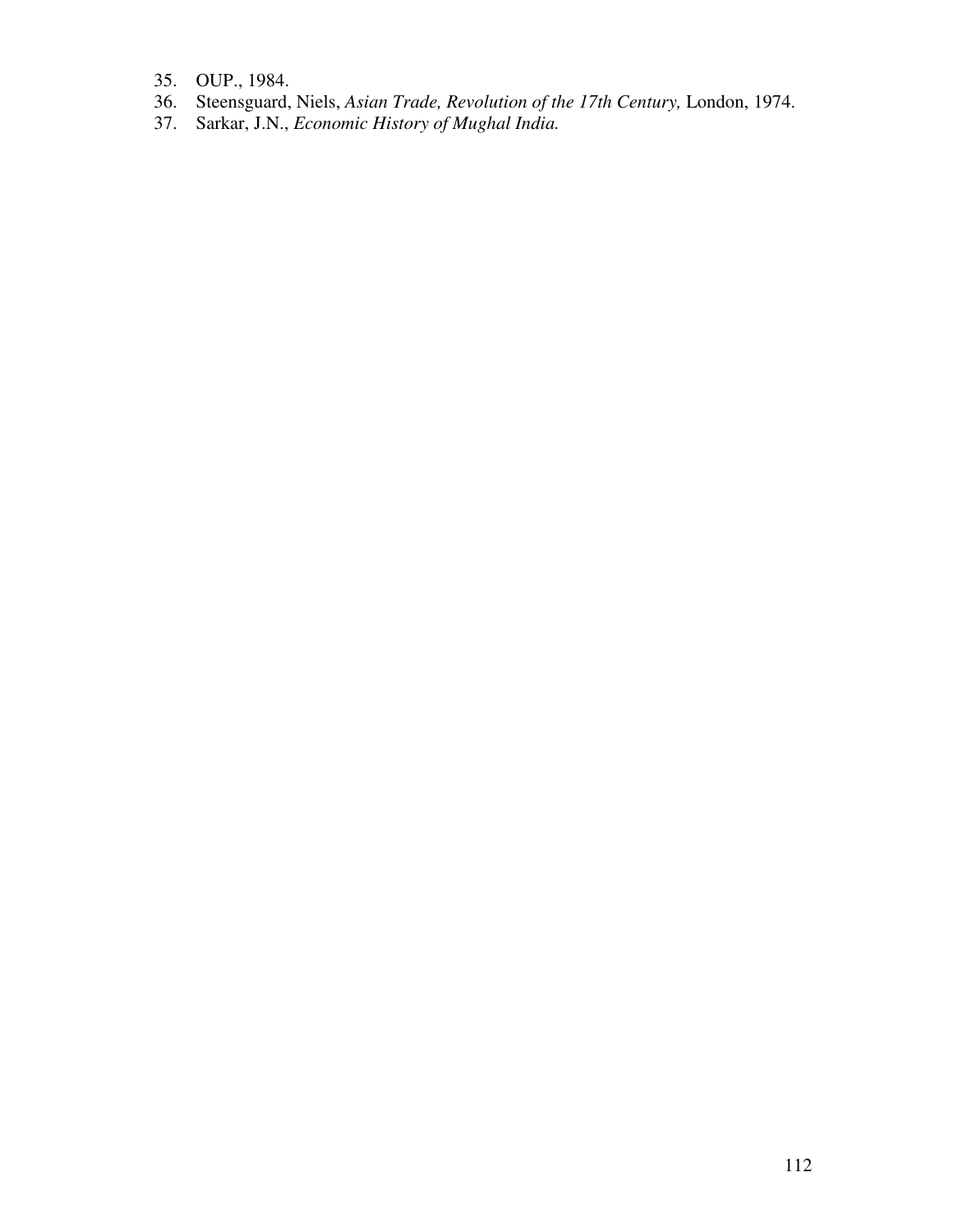## **Course No**.: HSO 133

**Title of the Course**: Tribal And Peasant Movements In India ( 1855 – 1951 )

### **Suggested Readings :**

- 1. Baden Powell, Henry, The *Land Systems of British India,* 3 vols., ( New York, Johnson Reprint Corporation, 1972 ).
- 2. Bhattacharya, Sabyasachi (ed.), *Essays in Modern Indian Economic History,* (Delhi, Munshiram Manoharlal, 1987 ).
- 3. Dale, Stephen Frederic, *Islamic Society on the South Asian Frontier, The Mappilas of Malabar : 1498-1922,* ( New York, OUP, 1980).
- 4. Desai, A.R. (ed.), *Peasant Struggles in India,* ( New Delhi, OUP, 1985 ).
- 5. Dhanagare, D.N., *Peasant Movements in India 1920 –1950,* ( New Delhi, OUP, 1983 ).
- 6. Dutt, R.C., *The Economic History of British India*, in 2 vols., ( New Delhi, Govt. of India, 1976 ).
- 7. Frykenberg, R.E. (ed.), *Land Control and Social Structure in Indian History*, ( New Delhi, Manohar Publications, 1979 ).
- 8. \_\_\_\_ , (ed.), *Land Tenure and Peasant in South Asia.*( Delhi, Orient Longman, 1977 ).
- 9. Guha, Sumit, *The Agrarian Economy of the Bombay Deccan, 1818-1941,* (Delhi, OUP, 1985 ).
- 10. Guha, Ranajit, *Elementary Aspects of Peasant Insurgency in Colonial India,* (New Delhi, OUP, 1983 ).
- 11. \_\_\_\_\_\_, (ed.), *Subaltern Studies,* Vols. I to VI, and subsequent Vols. VII to XI, ( edited by Others ,( New Delhi, OUP, 1982 – 2000 ).
- 12. Hardiman, David (ed.) , *The Peasant Resistance India, 1858-1914,* ( Delhi, OUP, 1992 ).
- 13. \_\_\_\_ , *The Peasant Nationalists of Gujarat : Kheda District 1917-1934,* ( New Delhi, 1981 ).
- 14. Kumar, Dharma, *Land and Caste in South India,* ( Cambridge, 1965 ).
- 15. \_\_\_\_ ( ed.), *The Cambridge Economic History of India,* Vol. II, ( C. 1757 C. 1970),
- 16. ( Delhi, Orient Longman along with CUP, 1984 ).
- 17. Kumar, Kapil, *Peasants in Revolt : Tenants, Landlords, Congress and the Raj in Oudh 1886 – 1922,* ( New Delhi, 1994 ).
- 18. Ludden, David ( ed.), *Agricultural Production and Indian History,* ( Delhi, OUP, 1994 ).
- 19. \_\_\_\_ , *Peasant History in South India,* ( Delhi, OUP, 1989 ).
- 20. Raj, K.N. *et.al.* ( ed.), *Essays on the Commercialisation of Indian Agriculture,* (Delhi, OUP, 1985 ).
- 21. Ray, Ratnalekha, *Change in Bengal Agrarian Society, C. 1760 1850,*
- 22. ( Manohar, 1979 ).
- 23. Robb, Peter ( ed.), *Rural India : Land, Power and Society under British Rule.*
- 24. Rothermund, D., *Government, Landlord and Peasant in India : Agricultural Relations under British Rule* ( 1979).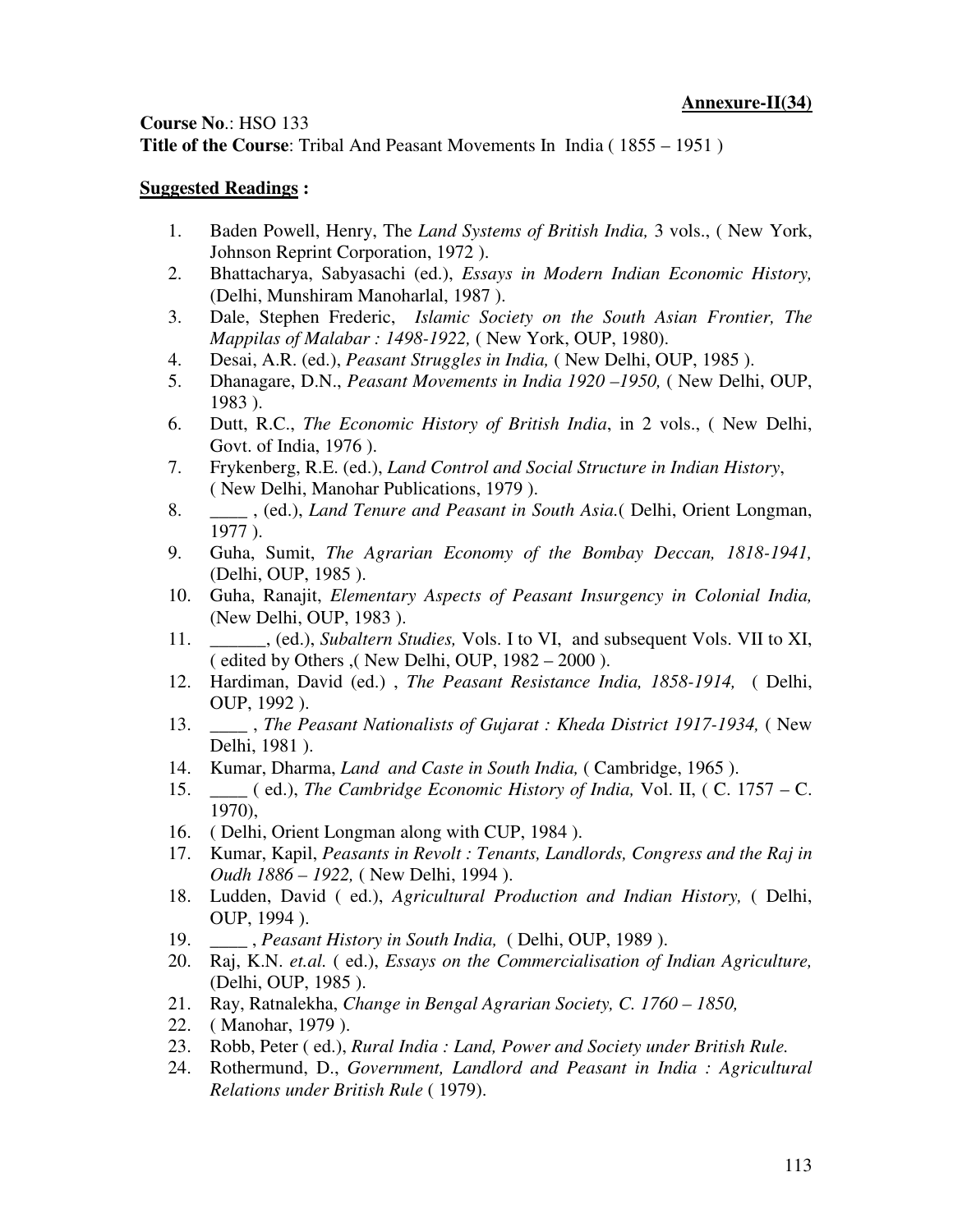- 25. Satyanarayana, A. , *Andhra Peasants under Colonial Rule : Agrarian Relations and Rural Economy,* ( Delhi, 1990 ).
- 26. Sen, Sunil, *Agrarian Struggle in Bengal 1946 –47,* ( New Delhi, 1972 ).
- 27. Stokes, Eric, *The Peasant and Raj : Studies in Agrarian Society and Peasant Rebellion in Colonial India,* ( New Delhi, CUP along with S. Chand & Co., 1980 ).
- 28. Sundarayya, P., *Telengana People's Struggle and its Lessons,* ( Calcutta, 1972 ).